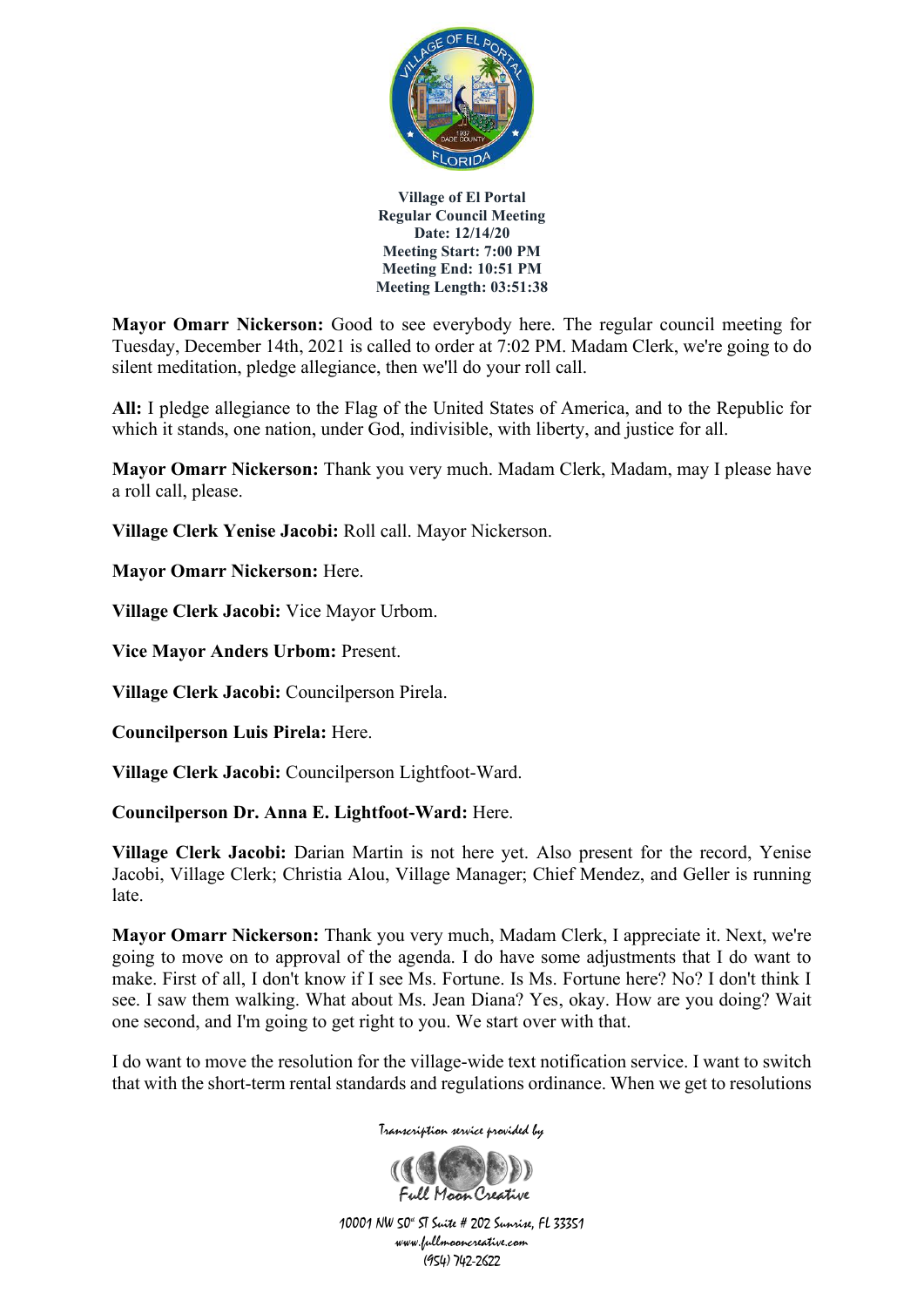

and ordinances, I want to get to the short-term rental standards regulations first, and then we'll do the sign standards, and then we'll do the resolution for the village-wide text notification service.

# **Speaker: [unintelligible 00:02:23]**

**Mayor Omarr Nickerson:** Yes, I will make I1, I3, and make I3, I1. We'll do it like that. Councilperson Lightfoot-Ward?

**Councilperson Dr. Anna E. Lightfoot-Ward:** Any particular reason why?

**Mayor Omarr Nickerson:** Because for I3, we do have a lot of residents that are here, and they're waiting to speak. I usually try to set up the agenda to where-- When we have guests or visitors, I try to do them first. The village-wide text notification service, we have no guests or visitors for that particular item.

**Councilperson Dr. Anna E. Lightfoot-Ward:** Very well said.

**Mayor Omarr Nickerson:** No problem. Thank you very much, Councilperson Lightfoot-Ward. That's my only adjustments. If I'm hearing nothing else for approval of the agenda, all in favor say, "Aye."

**Speakers:** Aye.

**Mayor Omarr Nickerson:** Very good. Actually, do I have a motion to approve the agenda?

**Vice Mayor Anders Urbom:** Yes, I'll move to approve the agenda as amended.

**Mayor Omarr Nickerson:** Motion moved by Vice Mayor Urbom. Do we have a second?

**Councilperson Dr. Anna E. Lightfoot-Ward:** Second.

**Mayor Omarr Nickerson:** Second by Councilperson Lightfoot-Ward. All in favor say, "Aye."

**Speakers:** Aye.

**Mayor Omarr Nickerson:** All opposed say, "Nay." All right. Hearing none, moving right along. The first thing we're going to do is acknowledgment of visitors and/or special

Transcription service provided by

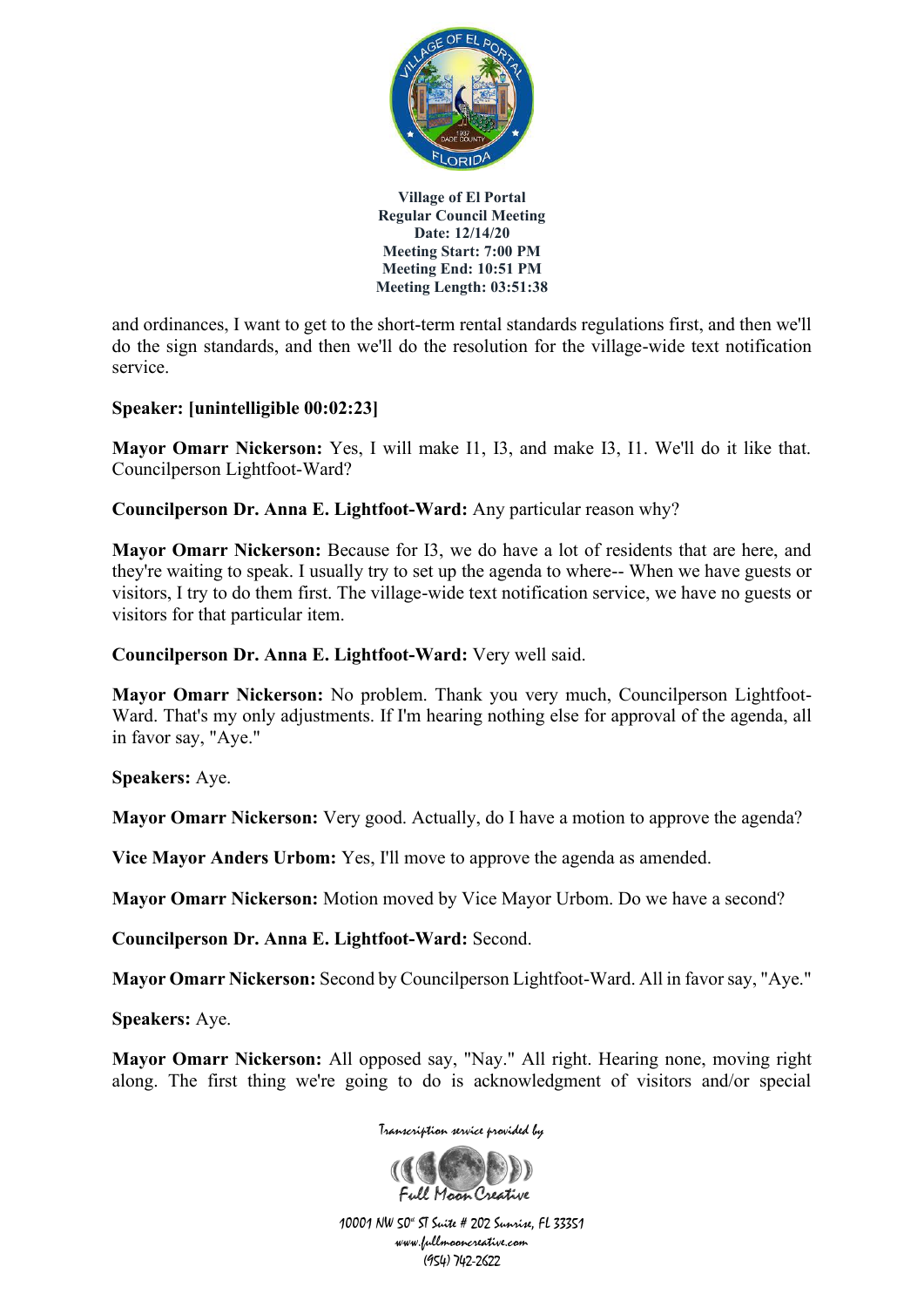

presentations. For F1, it's going to be adjusted some. I'm going to come up here real quick. Give me a second. I know some from the council are going to want to probably say some words, but I'll get this started off. For F1, I have it down to where-- what I do want to do, I'm going to move this to January.

What I do want to do is, I want to really recognize individuals throughout El Portal, residents who have passed on throughout the past year. The reason why I'm going to move this is because a couple of days ago, what ended up happening was that we, unfortunately, had another El Portal resident who passed away. That individual, she lives right back here, right in Sherwood Forest. It was crazy because I was walking, I was delivering flyers, and I saw her from across the street.

**Councilperson Dr. Anna E. Lightfoot-Ward:** Whoa, whoa, whoa, stop, man. Stop everything.

**[pause 00:04:35]**

[off-mic conversations]

**Councilperson Dr. Anna E. Lightfoot-Ward:** Let's put a mat down, somebody else-- **[unintelligible 00:04:48]**.

**Mayor Omarr Nickerson:** Is everything okay? You're okay, Attorney?

**Village Attorney Joseph Geller: [unintelligible 00:05:02]**.

**Mayor Omarr Nickerson:** What we know we need our attorney, so we can't have-- [laughs]

**Councilperson Dr. Anna E. Lightfoot-Ward:** Why won't you **[unintelligible 00:05:09]**?

**Village Attorney Joseph Geller:** It's a little slippery **[unintelligible 00:05:11]**. I'm sorry **[unintelligible 00:05:13]**.

**Councilperson Dr. Anna E. Lightfoot-Ward:** It's something out there.

**Mayor Omarr Nickerson:** No, you're good. You're good. You're never an interruption. What happened with a couple of days ago, you guys, I was walking-- I was delivering some flyers, and I saw her from across the street. She said, "Hi." She waved to me like normally when I see



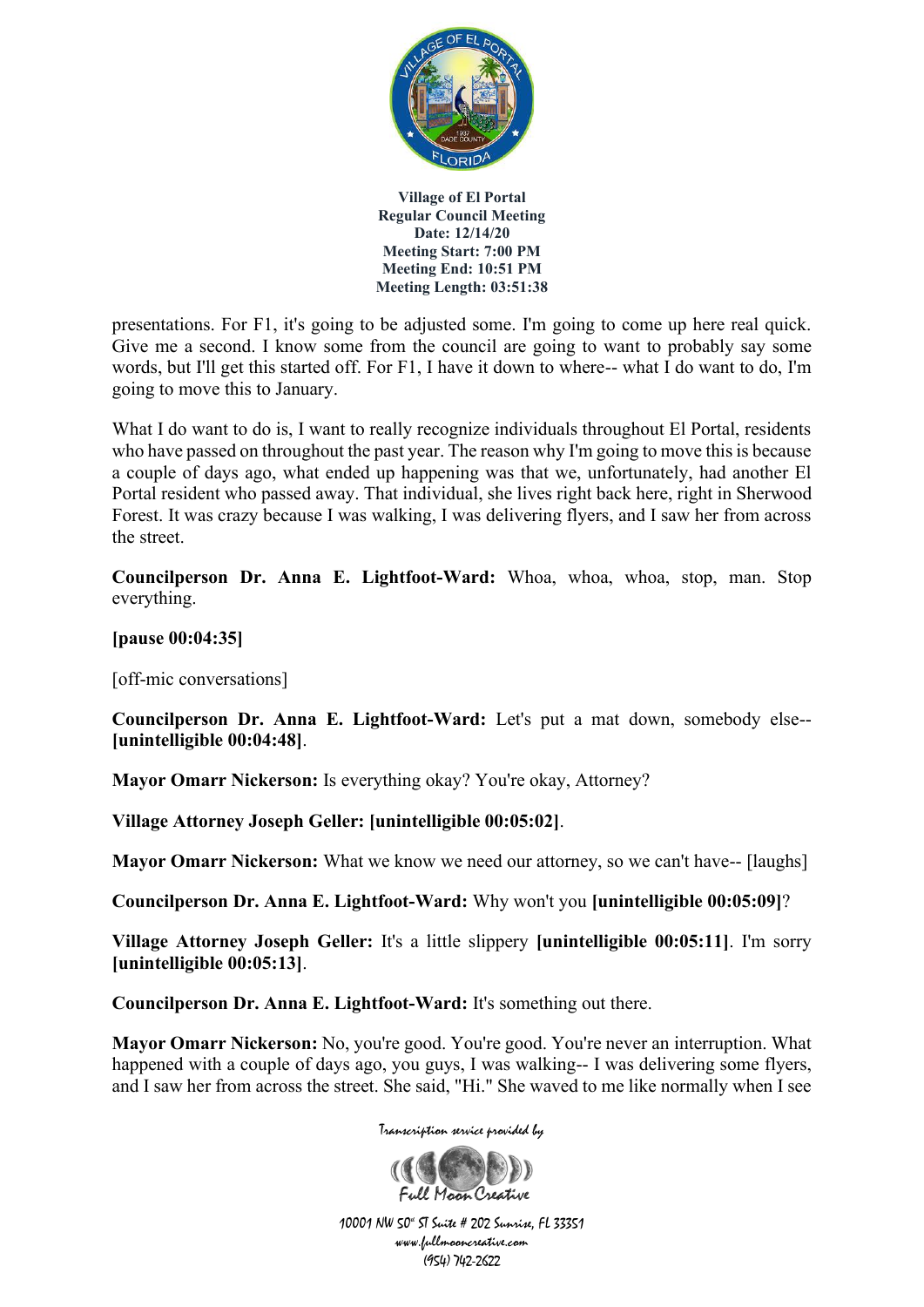

anybody, and she waved hi. Then she kept walking, but I just started to notice that she just kept her head down. She was just wiping her eyes and wiping her eyes. She's usually a very, very, very happy individual. We're walking in opposite directions, but when I saw that, I ran back and catch her.

## **Councilperson Dr. Anna E. Lightfoot-Ward:** Instinct.

**Mayor Omarr Nickerson:** Instinct, right? Councilperson Lightfood-ward, I ran back and catch her. As soon as I caught up to her, she has looked at me, and she said, "Mayor, my mom just died." She just fell onto my arm, she just started weeping. My whole shoulder was wet, just started crying. I hugged her for maybe like five, six minutes. It was a pretty long time. I just didn't, I just hugged her. We were right out here, right over here in Sherwood Forest. I told her, I said, you know what I said was interesting about this is that I was going to read off a proclamation for all the residents who have passed.

I said, and I already told their family members, "If they want to come out, they're free to come out. They want to say something about them after I read the names, or while I'm reading the names. They're free to come on and say something." She was like, "Mayor, I really want to be there," she said, "but I have to bury my mother." She said, "I'm just not ready to be there yet." I said, "No problem." I said, "We can hold this off. No problem, not an issue."

I spoke to some of the other individuals, they said they're starting to travel a little bit, and they said it'll even work out even better, so I'm going to move that. The reason why I kept that on here, and you guys will really appreciate this, particularly Councilperson Lightfoot-Ward and Attorney Geller, who's also a state representative is because last week, what I did go to was I went to Congresswoman Carrie Meek's funeral. I wanted to talk about that briefly.

If anybody else had anything they want to say, you guys are free to come up and say anything that you want to. Congressperson, you guys might have saw it on the news. You guys might have heard about it, but Congressperson Carrie Meek, Councilperson Lightfoot-Ward, many of us wouldn't even be up here if it wasn't for her.

**Councilperson Dr. Anna E. Lightfoot-Ward:** I know. Keep going. This one was hard for me.

**Mayor Omarr Nickerson:** It's hard for all of us. You guys have to understand that-- and I'm going to let have it Councilperson Lightfoot-Ward and Attorney Geller. You guys have to



Transcription service provided by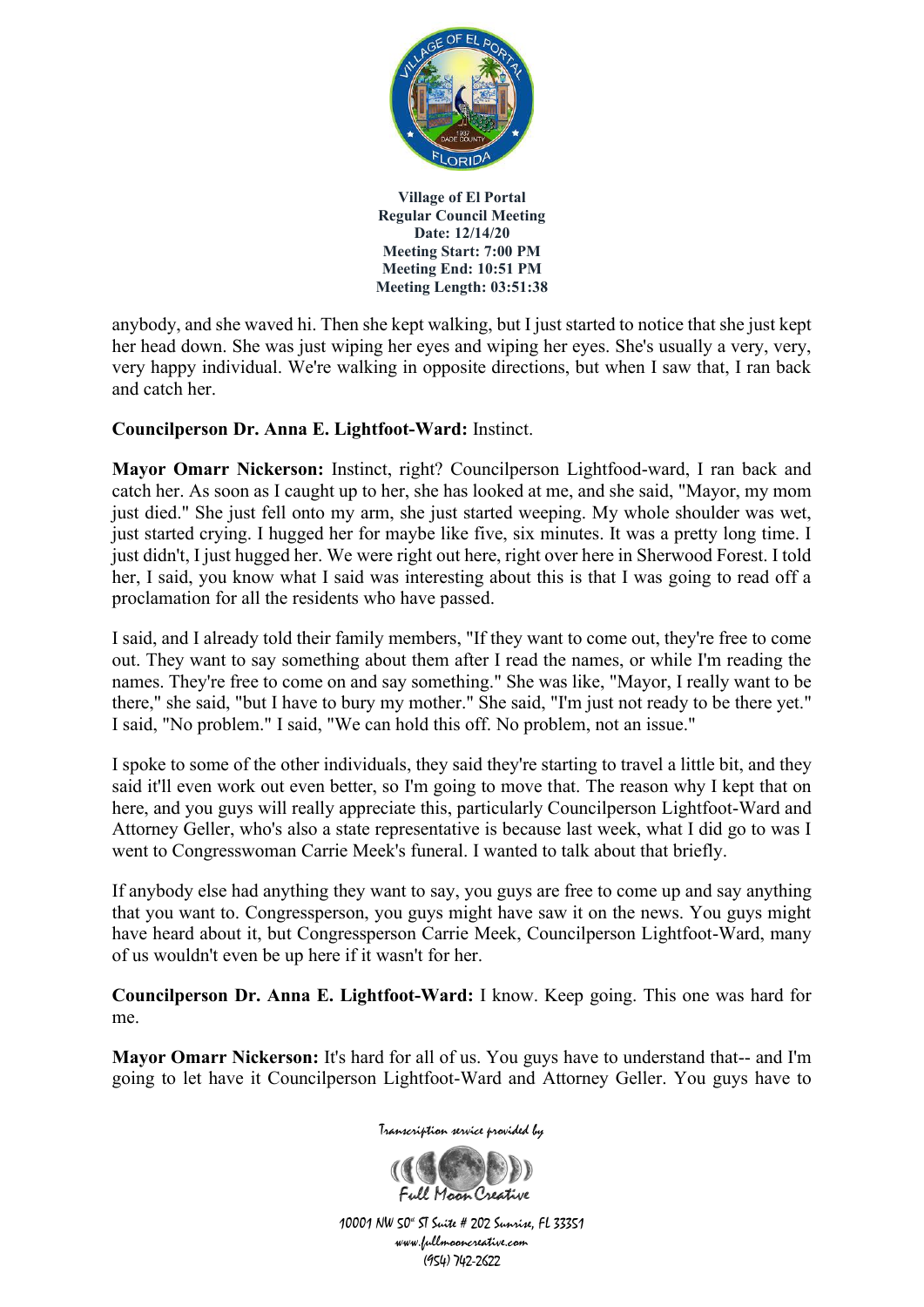

understand that when you have individuals that are such of historical significance, and when you hear about certain things, and in your mind, you're thinking that these things happen so long ago, and so much has changed since then, but then you hear things like this because see, in 1992 Congressperson Meek was the first African-American lawmaker to represent Florida in the Congress since the Reconstruction of the Civil War.

When you think about things like that, when you think about things like the Reconstruction Era of the Civil War, the Jim Crow era, and things like that, you think about how they're so far off, but to think that she was the first African-American to serve in the Florida Congress since the Reconstruction of the Civil War, when you think about all she went through, when you think about how Councilperson Lightfoot-Ward, Attorney Geller, when she went to college, in Florida law, when she went to college, because of the segregation laws-

**Councilperson Dr. Anna E. Lightfoot-Ward:** She could not.

**Mayor Omarr Nickerson: -**she was denied. She had to go to Michigan. I don't want to make this too long. I know you guys are here. Councilperson Lightfoot-Ward, Attorney Geller, you're state rep. I know you served, so you guys can go ahead and jump right in.

**Village Village Attorney Joseph Geller:** Let me refer first to the Councilperson, but I do want to say something after.

**Councilperson Dr. Anna E. Lightfoot-Ward:** Mayor, you're kind to do so. I'm going to stay where I am.

**Mayor Omarr Nickerson:** Of course.

**Councilperson Dr. Anna E. Lightfoot-Ward:** I'm not going to talk much. It's very personal, very familiar, very emotional for me but we all know we got to go,. She was a beautiful person. Better than that, she was my mentor. Before I left Florida, before I got a degree, before I even knew what college was supposed to be about and yet I worked at FIU, Carrie Meek was one of the first among them that tapped me on the shoulder, "Come here, baby."

Just like that, "Come here, baby. What do you mean you're working in the library here at FIU, you got a degree?" "No, Ma'am." "You need to get a degree and you need to get it real soon. I'm your auntie from this point forward." See, Joe just put his hands up because he knows what I'm talking about. No matter where I was, no matter what I was doing, she wanted to know



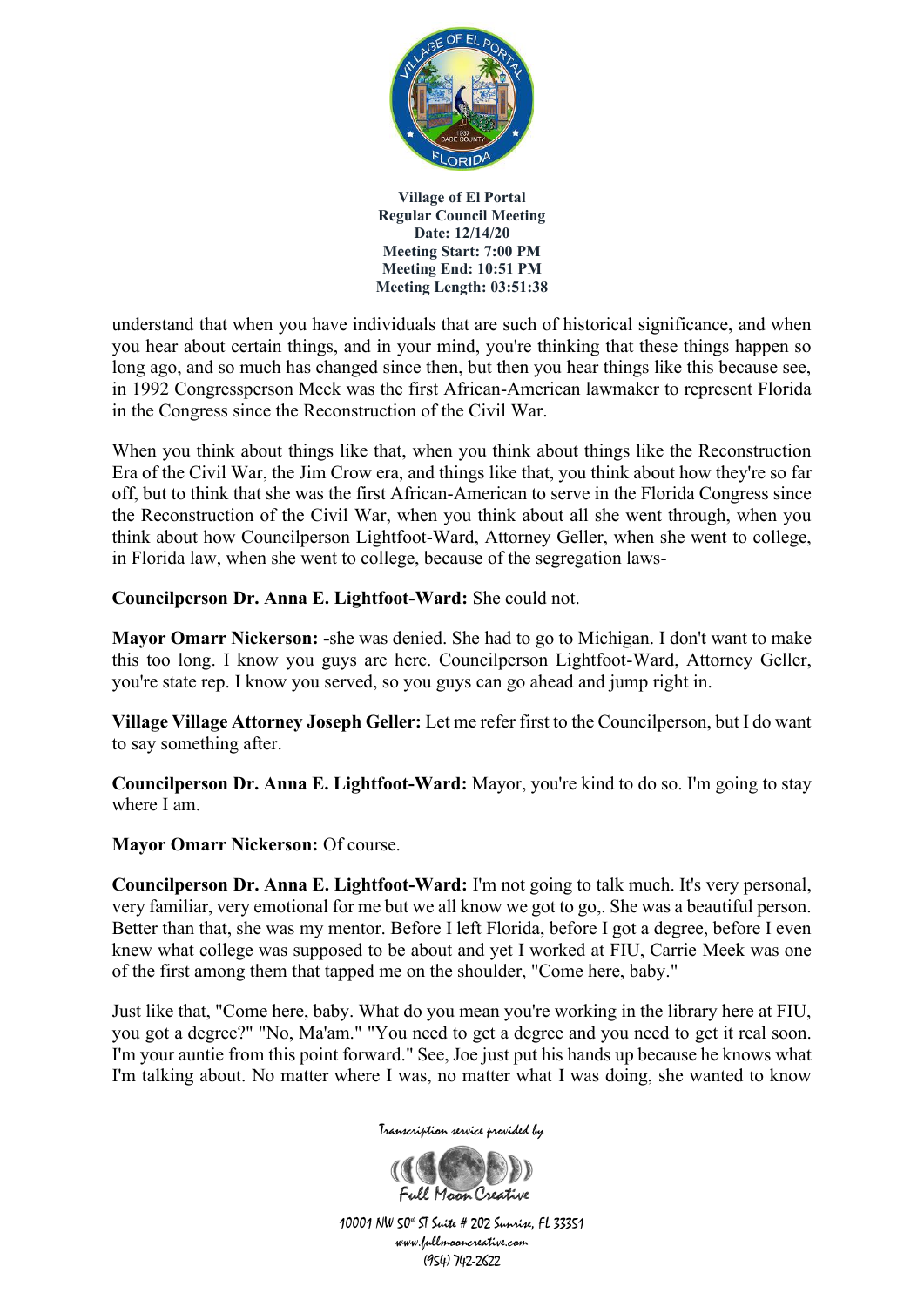

how I was doing and how my family was doing. Better than that, if I was in a crowd she'd make sure people knew I was in that crowd. She would make sure that I understood the civic responsibility.

She is one of half a dozen people that is the reason I'm the way I am today. I know I act a little bullish, but I got that from my mentors. I know I'm pretty persistent about what should and should not be but I got that from my mentors. I know that it's not right to carry on something you know should not be made into law. I know that the people who are going to be impacted are the most important, not us up here, the people are going to be much impacted by what we do. These are the kinds of things that Carrie gave to me.

As I say this is personal, this is not just a person I'm talking about, this is a person who loved me and I loved her. I could call her Ma' Carrie. She said, "No, I'm mom. I'm mom" She didn't know my mother but I knew Carrie Meek. I didn't just know her. Anywhere I was, Washington DC, the state capitol, no matter where I was, if she was there, "Come here, baby, you're coming in with me. This is my grandchild. This is my grandniece." I called her auntie. She called me niece.

I didn't plow into that huge funeral because I remember she was, "Don't be giving me my flowers when I'm dead, you give them to me to now. Give them to me now because if you don't show up, that'd be all right with me."It was devastating for me to hear but I already knew, she was very frank with me, "I'm sick. I didn't retire from Congress just because I needed to retire. I hope you make it here someday." That's not an aspiration of mine you all but she was a dear, dear, family person to me. Thank you.

**Mayor Omarr Nickerson:** Thank you, Councilperson Lightfoot. Attorney Geller.

**Village Attorney Joseph Geller:** I will also be brief. Thank you, Mayor. I want to just start by thanking our police department there for lifting me up off the ground. I appreciate that. That was very nice of you. It was not so easy to get up as it was to get down. I really do appreciate that very much. I knew, if you'll forgive me if I call her Carrie because she was my friend, I knew Carrie for a long time. She first took office upon the tragic death of a real also pioneering trailblazer by the name of Gwen Cherry who was a legislator and a trailblazer and died in a tragic car accident up in Tallahassee.

I got to know sister Carrie pretty well. I was chairman of the Democratic Party when they redrew the lines in '92 to seat her as the first and at the same time my other friend Alcee



Transcription service provided by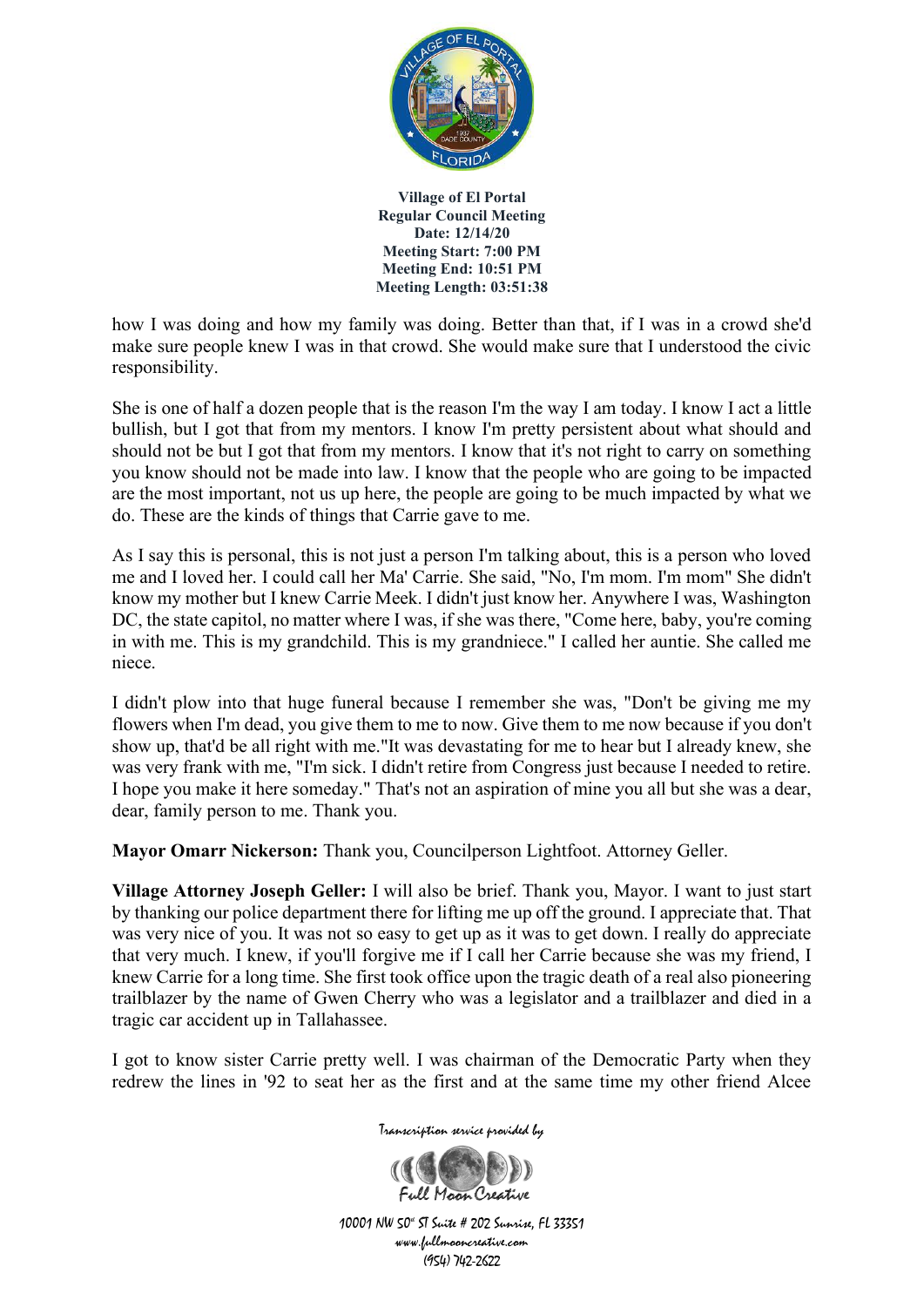

Hastings and then a woman up in Jacksonville named Corrine Brown. Three when there had been none. Carrie was an organizer, she was a strategizer, but most importantly, she was a great human being who cared about other people. She was a fighter. She made a difference. She made a difference when she was in the legislature.

She went to Congress at an age when most people thought it was past the point in her life to be starting a congressional career. Boy, she made a difference up there because she was always a moral voice. I spent a lot of time with her. I was in a lot of rooms with her. We planned and plotted a lot of stuff together. She had a great team. She is dearly missed.

She had a long illness at the end as a while since she stepped down from Congress in favor of her son Kendrick, but she was one of a kind and I'll tell you we will not see her like again. I was able to get out to the wake over there at Miami-Dade North where she had a career as an educator too. She is dearly and deeply missed. Nobody was like her. Thank you, Mayor.

**Mayor Omarr Nickerson:** Thank you, everybody. I was there at the funeral. I did represent El Portal. The family was very thankful of that. Thank you. Moving on, you guys, the next thing that I want to say is I want to give congratulations and turn the page into something a little bit more festive. Ms. Jean. Ms. Jean come on up with your family. I know your mom's here, I believe. Who else is here? Your sister. Is your sister here? Your dad. Yes, come on up.

[applause]

I spoke to Mr. Jean on the phone. Come on up Mr. Jean. I spoke to Mr. Jean on the phone, and we were texting, we were speaking on the phone. This right here, you guys, the reason why Diana-- How are you doing? [chuckles] Good to see you. She was at Horace Mann, and she was the outstanding last year. She was the outstanding. Come on up, come on up. The whole family, come on up. All of you. Come on mom, come on dad, come on Mr. Jean, come on little sis. She was the number one outstanding individual as far as academic achievement last year. Yes, number one as far as academic achievement. [laughs]

[applause]

I just wanted to because Horace Mann is in El Portal, I wanted to reach out and have her here. I think Councilperson Pirela has something also that he wants to present to her but I want to reach out have her here. I have something I'm going to present to her because Horace Mann is



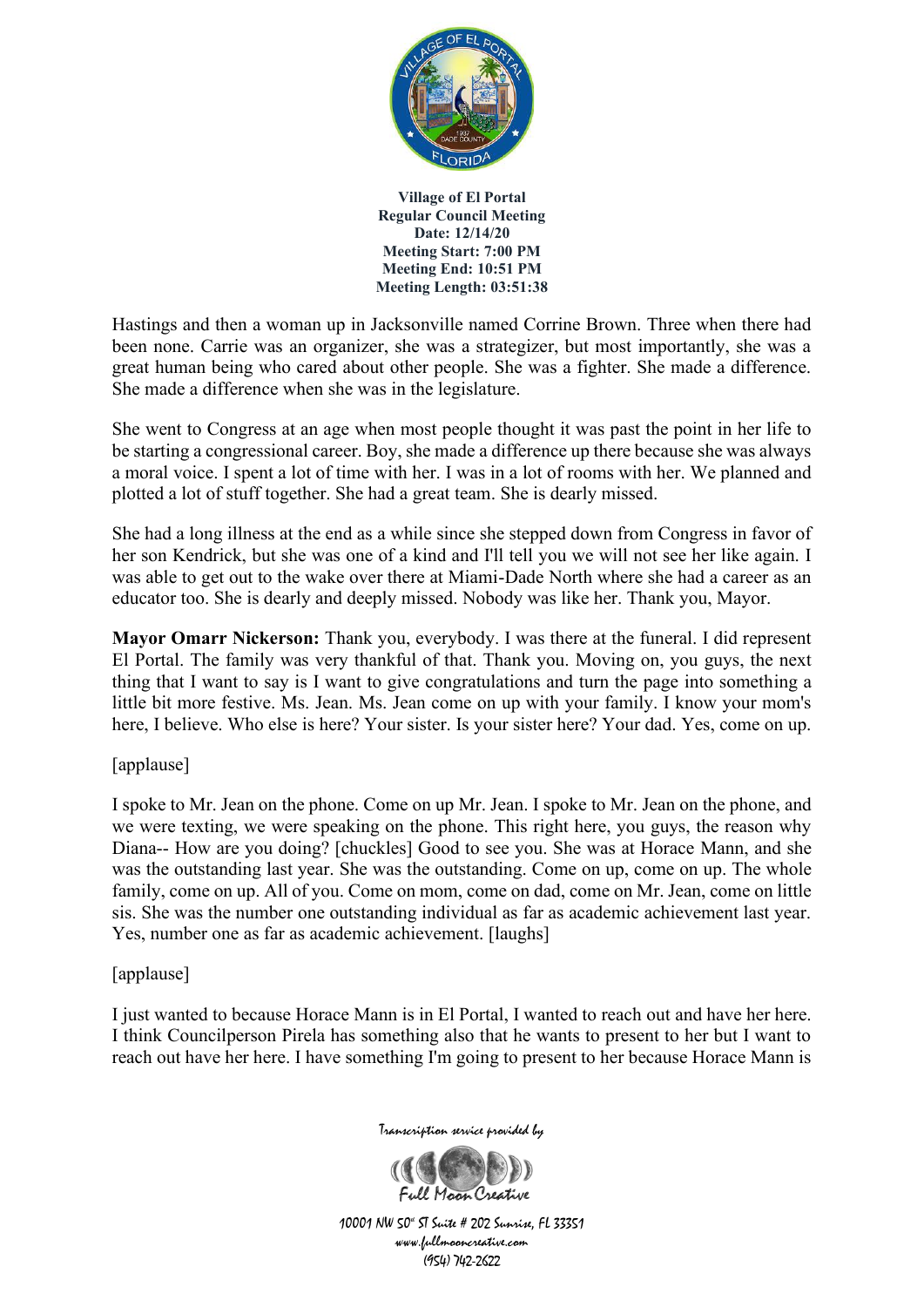

in El Portal. I think that as far as, I mean, anybody who knows me, you guys know how I am, I'm all about outreach and unity and things like that.

I'm trying to establish just a communication and establish a relationship that's a strong relationship between El Portal and Horace Mann Middle School. That's why I wanted to have you here. Thank you for being here. If you want to say anything, you can say something. You're good? [chuckles] I do want to say thank you Mr. Jean for organizing this and bringing the whole family out. We do appreciate this. I'm going to give you your plaque and I'm going to read it to you. Give me one second. I'm going for it, Mr. Jean.

[off-mic conversations]

**Councilperson Dr. Anna E. Lightfoot-Ward:** What was the academic achievement. What's your GPA? What's your GPA? [chuckles] Wow. Okay.

**Mayor Omarr Nickerson:** Here. This first of all is for you. It says, "It is with distinguished honor that Horace Mann Middle School proudly presents you with this overall academic achievement award, 2021. Thank you for your unwavering dedication to our school and educational system." It has the village of El Portal seal on the top.

We just want to say that sometimes, you guys, when you're talking about young people within our society, young people within our city, within our state, it's so easy for young people today to be distracted through social media, some people are into video games, through all type of things. So, for somebody to be so dedicated to stick with it to where they achieve so much academically, I think in this day and time is even harder than it's ever been before with all distractions. I think this is something that really, really, should be applauded. We really do appreciate you.

[applause]

We have something else for you that Councilperson Pirela is going to give to you. Give me one second.

**Councilperson Luis Pirela:** Well, hello, everyone. Well, first of all, thank you Mr. Mayor for putting this together. I mean it's great to recognize the good work of students at the school is great. I hope this continues. It's just a little something to congratulate you and recognize your work and I hope you keep the work, keep going. [chuckles] Okay, thank you. Take care.



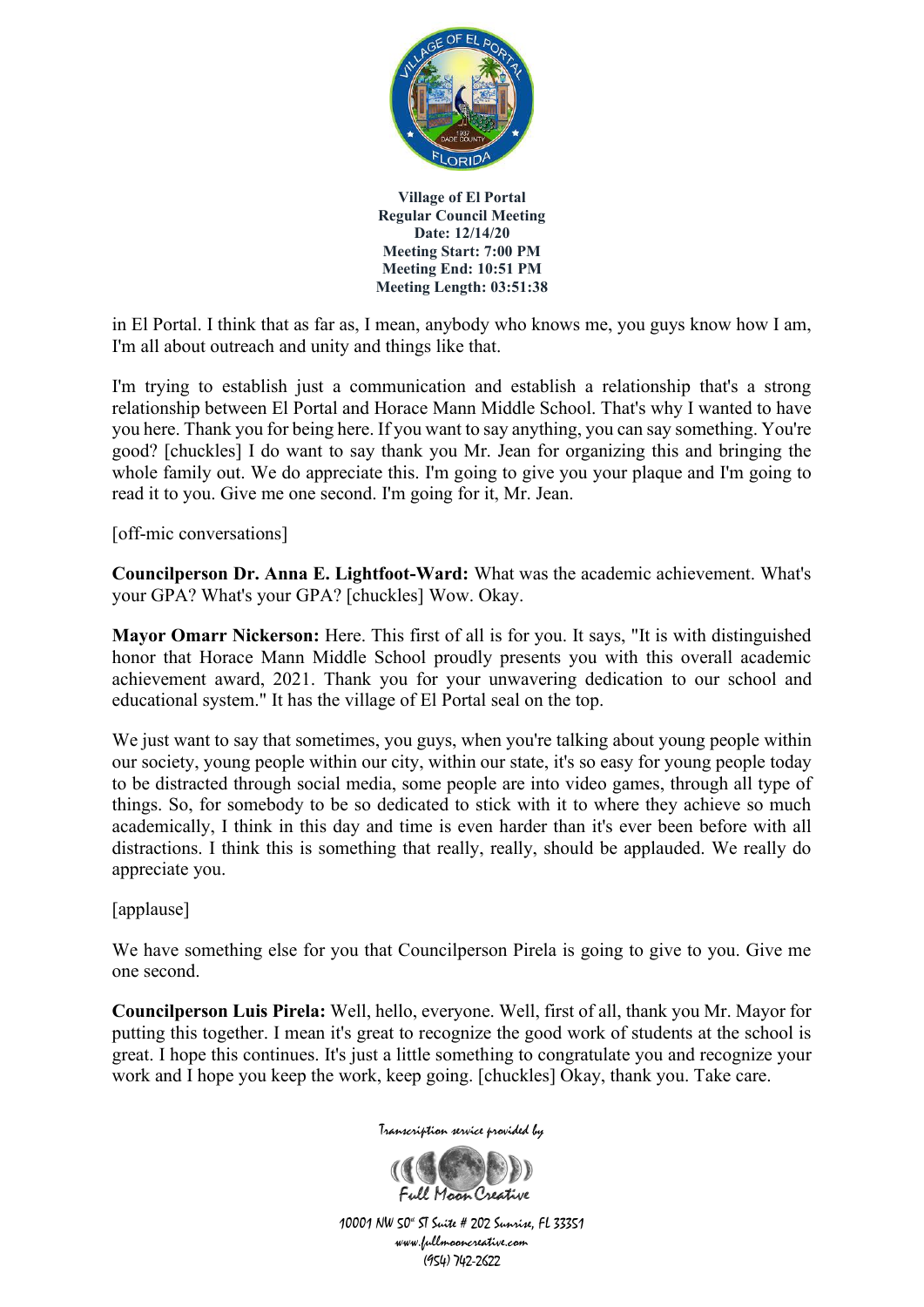

[applause]

**Mayor Omarr Nickerson:** All right, let's get a picture real quick. We'll get a picture real quick. You guys, come to the front. Come up to the front over here real quick and get a picture. [off-mic conversations]

**Cameraperson:** You got to be closer together. Don't be shy.

**[pause 00:20:45]**

**Cameraperson:** Congratulations.

[applause]

[off-mic conversations]

**Mayor Omarr Nickerson:** Thank you very much.

**Mr. Jean:** Thank you.

**Mayor Omarr Nickerson:** All right, take care.

[off-mic conversations]

**Mayor Omarr Nickerson:** All right, you guys. Thank you very much. Thank you for bearing with us, for everybody here. I know the short-term- Trust me, we're going to get to it. It's going to be well worth it, you guys, when we get to it. This is the last meeting of the year, so the last few minutes, we've had to do awards and things like that. Next up, Chief, our brand-new Chief, Chief Mendez.

[applause]

Come on up. It is on you, my brother. It is your time to shine. [chuckles]

**Councilperson Dr. Anna E. Lightfoot-Ward:** Chief Mendez.

**Police Chief Mendez:** Ladies and gentlemen, good evening.

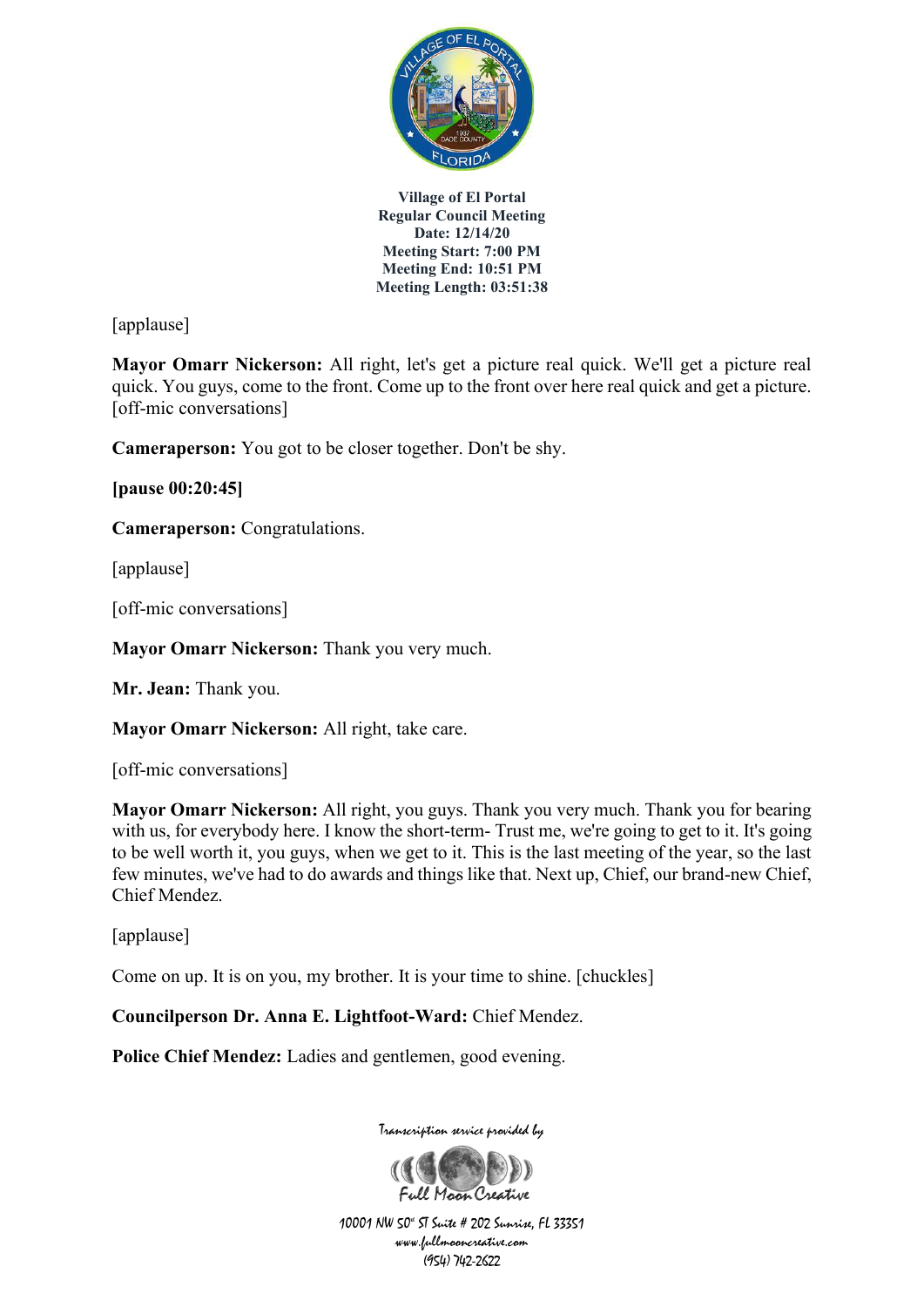

**Village Manager Christia E. Alou:** Good evening.

**Police Chief Mendez:** I'm very happy to be taking part in the swearing-in of our two newest members, of our Village of El Portal Police Department. Without further ado, Carlos Vives.

[applause]

**Police Chief Mendez:** I-

**Officer Carlos Vives: Carlos Vives.** 

**Police Chief Mendez:** -do solemnly swear-

**Officer Carlos Vives:** -do solemnly swear-

**Police Chief Mendez:** -that I will support-

**Officer Carlos Vives:** -that I will support-

**Police Chief Mendez:** -protect and defend-

**Officer Carlos Vives:** -protect and defend-

**Police Chief Mendez:** -the Constitution of the United States of America-

**Officer Carlos Vives:** -the Constitution of the United States of America-

**Police Chief Mendez:** -and of the State of Florida-

**Officer Carlos Vives:** -and of the State of Florida-

**Police Chief Mendez:** -and that I will, in all respects-

**Officer Carlos Vives:** -and that I will, in all respects-

**Police Chief Mendez:** -observe the provisions-

**Officer Carlos Vives:** -observe the provisions-

Transcription service provided by

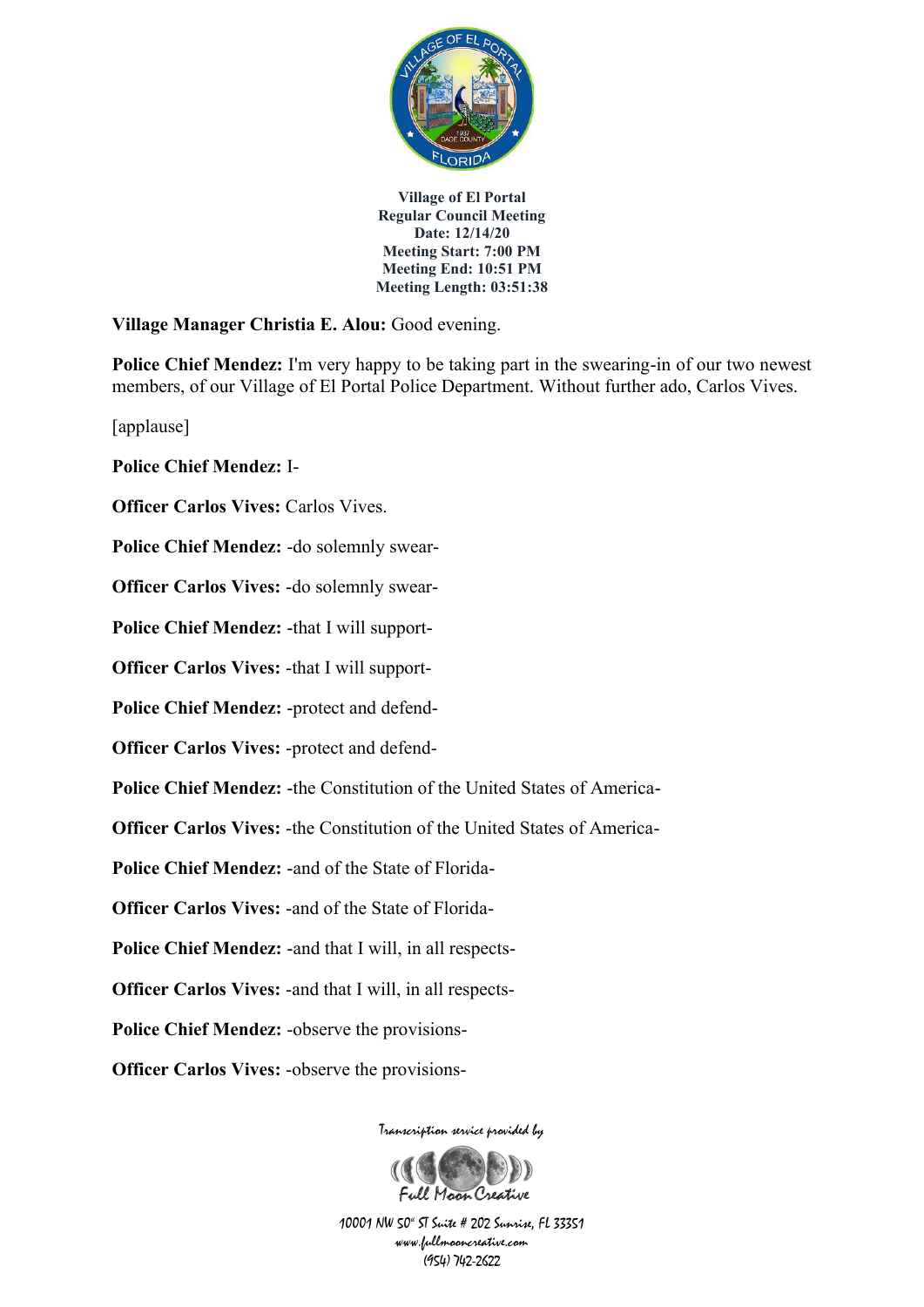

Transcription service provided by **Police Chief Mendez:** -of the Constitution of the State of Florida-**Officer Carlos Vives:** -of the Constitution of the State of Florida-**Police Chief Mendez:** -and the Charter of the Village of El Portal-**Officer Carlos Vives:** -and the Charter of the Village of El Portal-**Police Chief Mendez:** -and that I will faithfully-**Officer Carlos Vives:** -and that I will faithfully-**Police Chief Mendez:** -discharge the duties-**Officer Carlos Vives:** -discharge the duties-**Police Chief Mendez:** -of which I'm about to enter. **Officer Carlos Vives:** -of which I'm about to enter. **Police Chief Mendez:** I do further swear that-**Officer Carlos Vives:** I do further swear that-**Police Chief Mendez:** -I will faithfully serve and protect-**Officer Carlos Vives:** -I will faithfully serve and protect-**Police Chief Mendez:** -to the best of my ability-**Officer Carlos Vives:** -to the best of my ability-**Police Chief Mendez:** -all citizens-**Officer Carlos Vives:** -all citizens-**Police Chief Mendez:** -regardless of race-**Officer Carlos Vives:** -regardless of race-

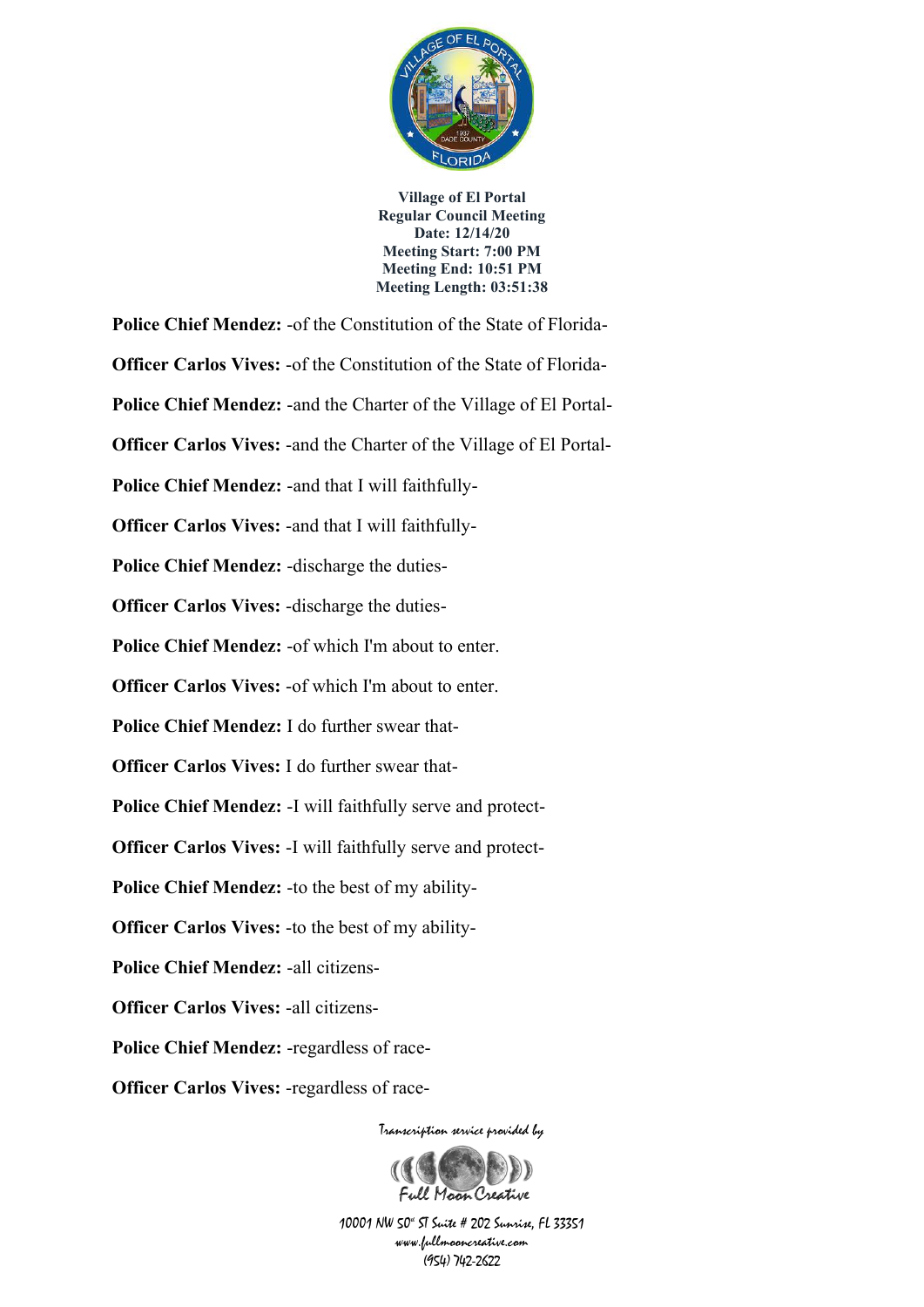

**Police Chief Mendez:** -color or creed.

**Officer Carlos Vives:** -color or creed.

**Police Chief Mendez:** I accept the law enforcement Code of Ethics-

**Officer Carlos Vives:** I accept the law enforcement Code of Ethics-

**Police Chief Mendez:** -as my standard of conduct-

**Officer Carlos Vives:** -as my standard of conduct-

**Police Chief Mendez:** -while on and off duty.

**Officer Carlos Vives:** -while on and off duty.

**Police Chief Mendez:** I swear to faithfully abide by and defend the same.

**Officer Carlos Vives:** I swear to faithfully abide by--

**Police Chief Mendez:** -and defend the same.

**Officer Carlos Vives: -and defend the same.** 

**Police Chief Mendez:** Ladies and gentlemen, Officer Carlos Vives.

**Officer Carlos Vives:** Thank you.

[applause]

**Police Chief Mendez:** Ladies and gentlemen, Daniel Sano.

[applause]

[off-mic conversation]

**Police Chief Mendez:** I-

**Officer Daniel Sano:** I, Daniel Sano.

Transcription service provided by

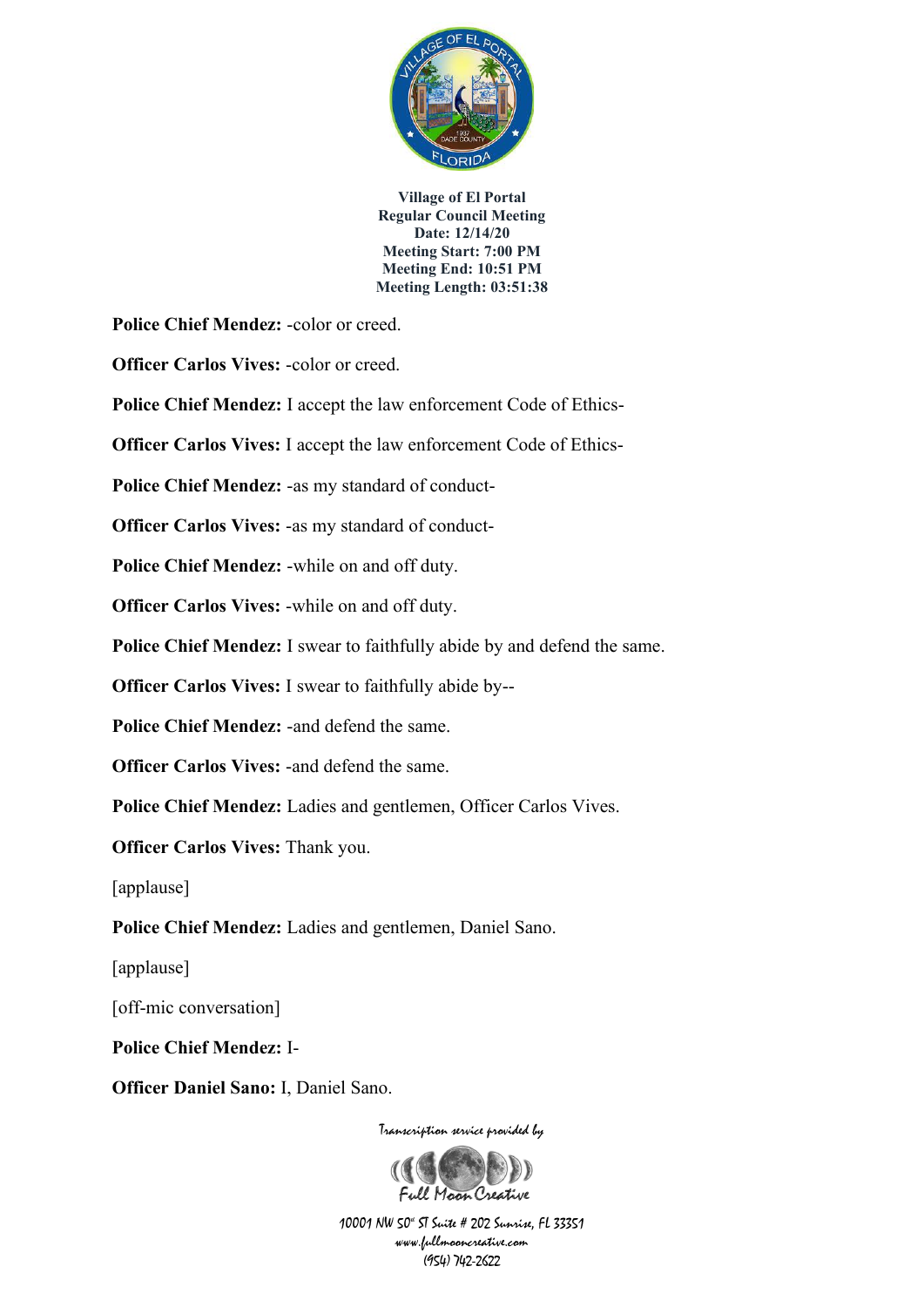

**Police Chief Mendez:** -do solemnly swear-

**Officer Daniel Sano:** -do solemnly swear-

**Police Chief Mendez:** -that I will support-

**Officer Daniel Sano:** -that I will support-

**Police Chief Mendez:** -protect and defend-

**Officer Daniel Sano:** -protect and defend-

**Police Chief Mendez:** -the Constitution of the United States of America-

**Officer Daniel Sano:** -the Constitution of the United States of America-

**Police Chief Mendez:** -and of the State of Florida-

**Officer Daniel Sano:** -and of the State of Florida-

**Police Chief Mendez:** -and that I will, in all respects-

**Officer Daniel Sano:** -and that I will, in all respects-

**Police Chief Mendez:** -observe the provisions-

**Officer Daniel Sano:** -observe the provisions-

**Police Chief Mendez:** -of the Constitution of the State of Florida-

**Officer Daniel Sano:** -of the Constitution of the State of Florida-

**Police Chief Mendez:** -and the Charter of the Village of El Portal-

**Officer Daniel Sano:** -and the Charter of the Village of El Portal-

**Police Chief Mendez:** -and that I will faithfully discharge-

**Officer Daniel Sano:** -and that I will faithfully discharge-

Transcription service provided by

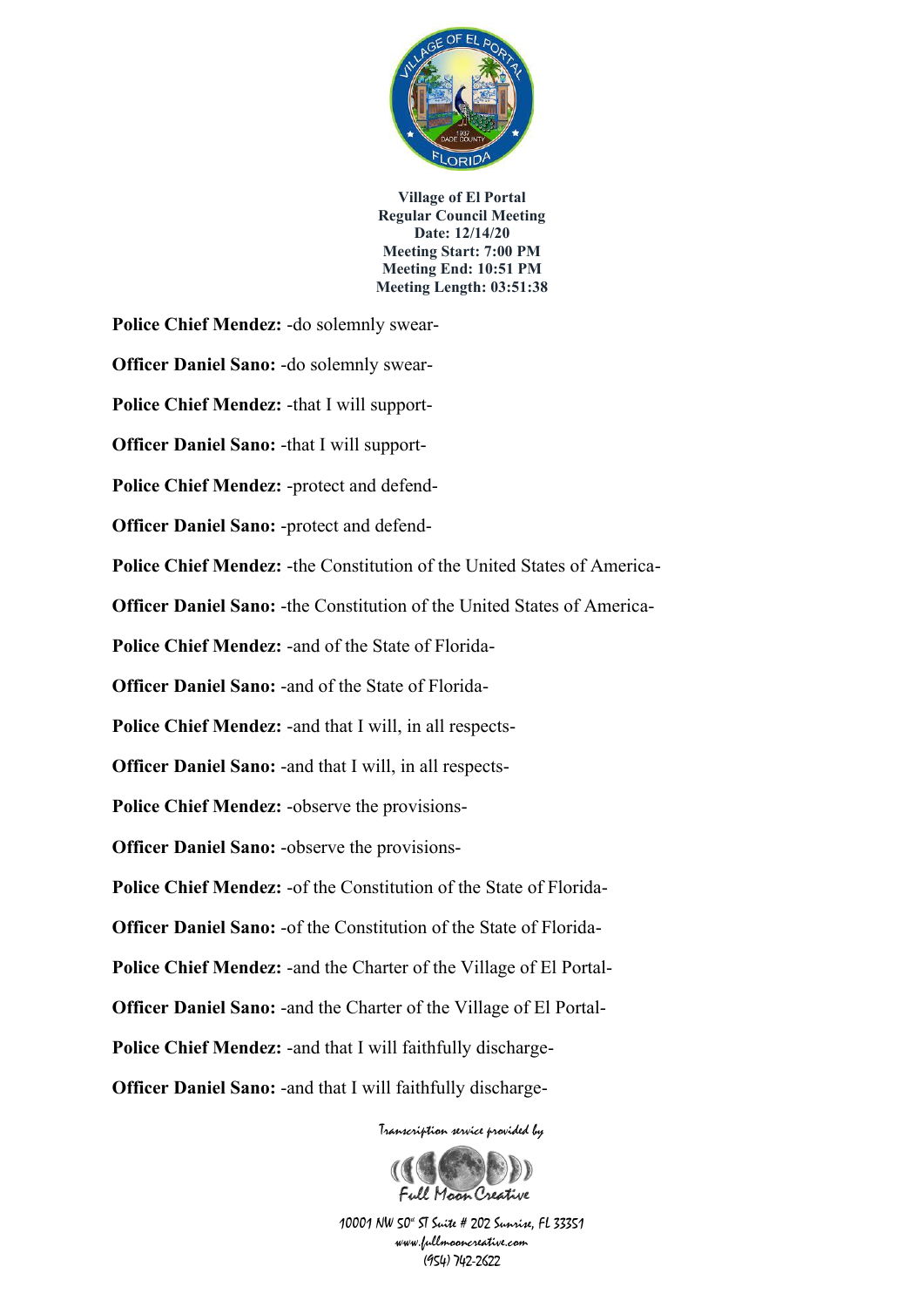

**Police Chief Mendez:** -the duties of which I'm about to enter-

**Officer Daniel Sano:** -the duties of which-

**Police Chief Mendez:** -I'm about to enter.

**Officer Daniel Sano: -I'm about to enter.** 

**Police Chief Mendez:** I do further swear that-

**Officer Daniel Sano:** I do further swear that-

**Police Chief Mendez:** -I will faithfully serve and protect-

**Officer Daniel Sano:** -I will faithfully serve and protect-

**Police Chief Mendez:** -to the best of my ability-

**Officer Daniel Sano:** -to the best of my ability-

**Police Chief Mendez:** -all citizens-

**Officer Daniel Sano:** -all citizens-

**Police Chief Mendez:** -regardless of race-

**Officer Daniel Sano:** -regardless of race-

**Police Chief Mendez:** -color or creed.

**Officer Daniel Sano: -color or creed.** 

**Police Chief Mendez:** I accept the law enforcement Code of Ethics-

**Officer Daniel Sano:** I accept the Code of law-

**Police Chief Mendez:** -law enforcement-

**Officer Daniel Sano:** -law enforcement-

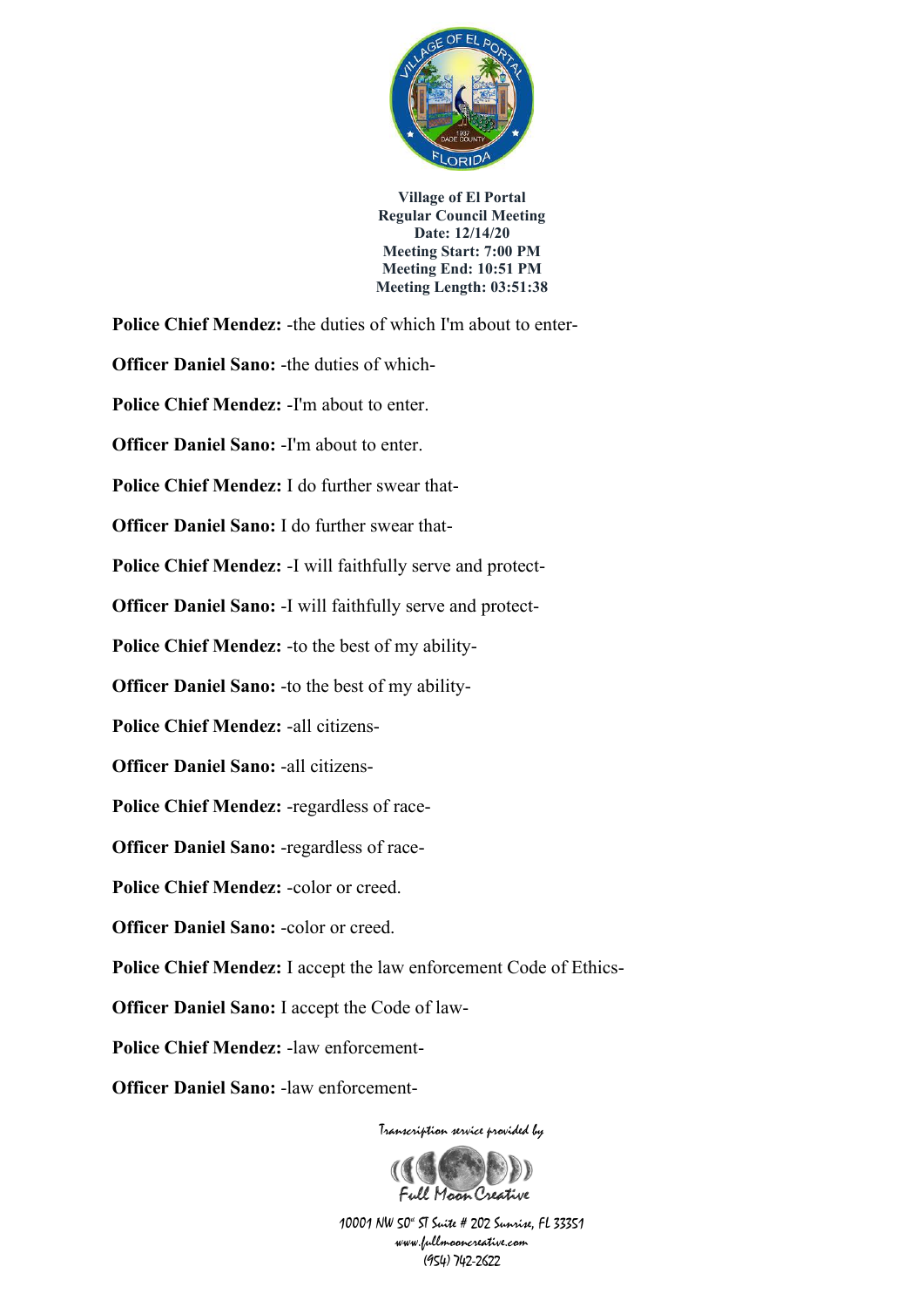

**Police Chief Mendez:** -Code of Ethics-

**Officer Daniel Sano:** -Code of Ethics-

**Police Chief Mendez:** -as my standard of conduct-

**Officer Daniel Sano:** -as my standard of conduct-

**Police Chief Mendez:** -while on and off duty.

**Officer Daniel Sano:** -while on and off duty.

**Police Chief Mendez:** -and swear to faithfully abide-

**Officer Daniel Sano:** -and swear to faithfully abide-

**Police Chief Mendez:** -by and defend the same.

**Officer Daniel Sano:** -and defend the same. Thank you, Chief.

**Police Chief Mendez:** Office Daniel Sano.

[applause]

[off-mic conversation]

[applause]

**Mayor Omarr Nickerson:** You two, don't go anywhere because we're going to take a picture, and we're going to have your family come up so that your family can take a picture with you, families and friends so we can all take a picture. Let me just say this quickly, you guys, I just want to give a special thanks to Chief Mendez. The Manager knows this, there's certain things that we've been trying to do, there's certain things that it's been planned for so long.

Certain things, and the Chief will tell you, even when he was a Lieutenant, I used to hold full meetings with the full police department. I would call meetings with the police department, right back here, right, Chief? We'd talk about different things that I wanted to see get done.



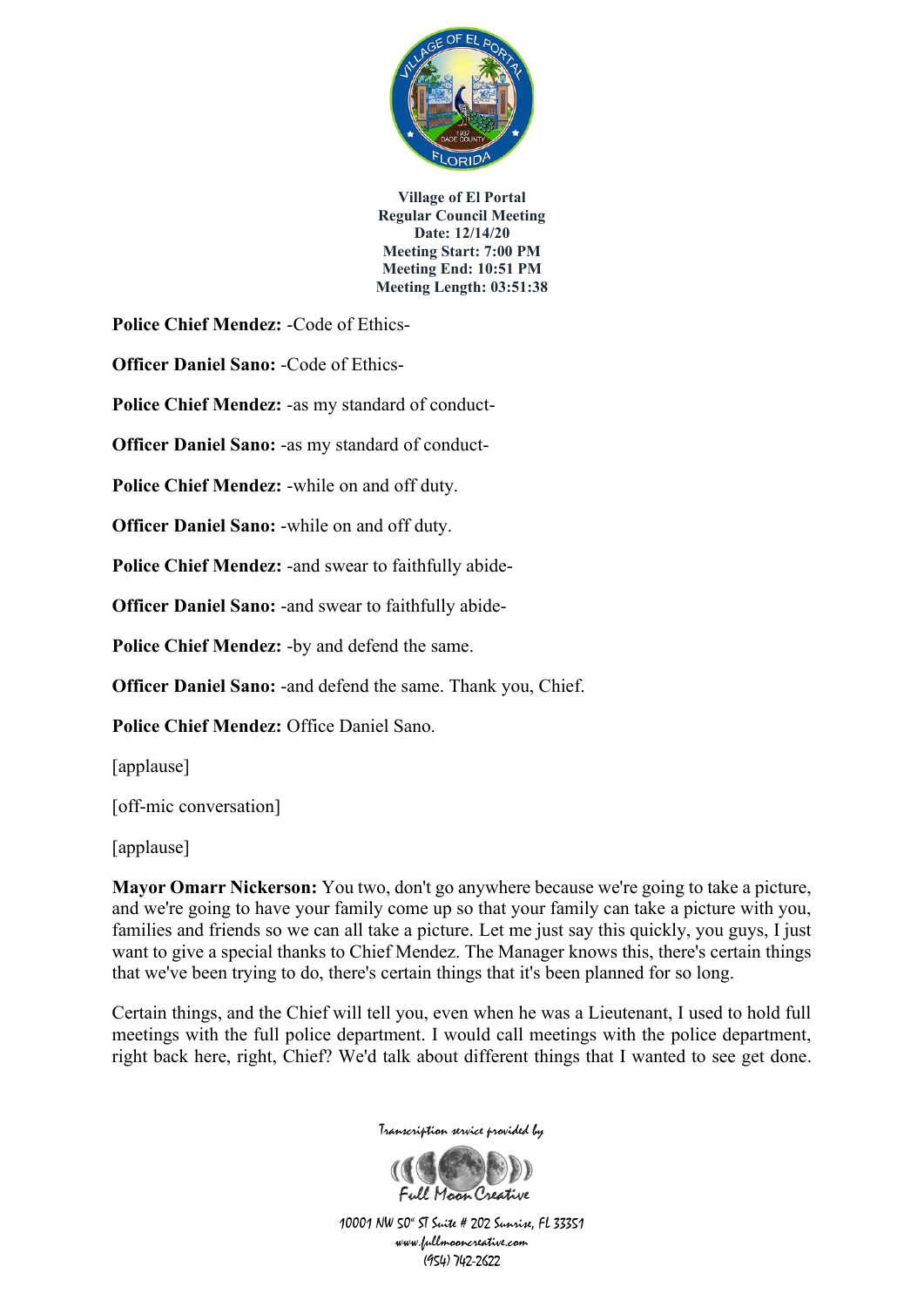

We always had great leadership, but before, it just seemed like it was difficult. Chief Mendez came in and hit the ground running, y'all. I'm talking about things that-- Madam Manager--

# **Village Manager Christia E. Alou: [unintelligible 00:27:16]**

## **Councilperson Dr. Anna E. Lightfoot-Ward:** Yes, as Chief.

**Mayor Omarr Nickerson:** Madam Manager-- We already got two cops. Madam Manager, we're not going to say, but you already know how long I was talking about that. Just for residents, you guys, for all of you who have, for such a long time, been talking about how many cops we have and talking about more safety at nighttime, and Madame Manager, we're not done, we have more-- Chief, there's going to be some more swearing-in coming pretty soon, but it that way. All the safety that the residents have been asking for, we're putting it in place. Actions speak louder than words. Thank you, Chief. All right? Thank you, Chief.

## **Resident: [unintelligible 00:28:02]**

## **Mayor Omarr Nickerson:** Yes, yes. They'll **[unintelligible 00:28:05]** [laughs]

[appluse]

All right. We appreciate it. Thank you, guys, thank you. Let's get the officers up here. First get the officers with the Chief, the Council, and then we'll have the officers, Chief, Council, then we'll get their families members up.

## **[pause 00:28:18]**

[applause]

[silence]

[off-mic conversations]

#### **[pause 00:29:14]**

[off-mic conversations] [off-mic conversations]

[laughter]



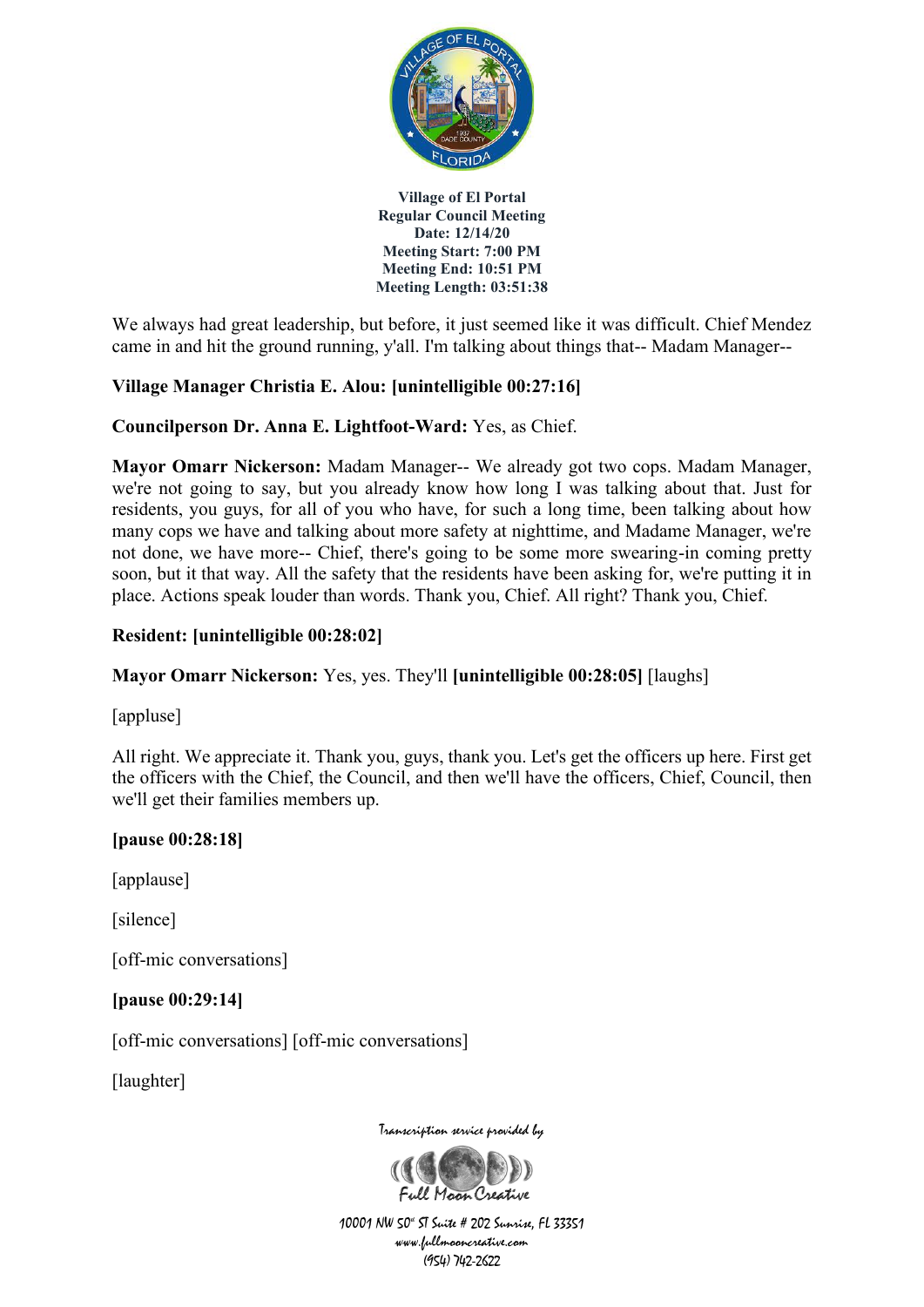

**Cameraperson:** All right, guys, look at me.

**Mayor Omarr Nickerson:** All right, can we do-- I want you to do **[unintelligible 00:30:34]**  Clarke.

**Lieutenant Clarke:** Okay, please.

[off-mic conversations]

**Cameraperson:** Next.

[off-mic conversations]

**Officer:** Okay, thank you.

**Female 1:** Thank you.

**Mayor Omarr Nickerson:** Thank you, guys.

[applause]

**Mayor Omarr Nickerson:** Chief, thank you.

[off-mic conversations]

I know. I know. I know. I know.

**Village Clerk Yenise Jacobi:** In case, you don't come tomorrow, **[unintelligible 00:31:46]**.

**Mayor Omarr Nickerson:** All right.

[off-mic conversations]

All right. Next is good and welfare, you guys. This is a time right here where if anybody has anything that you want to say about the agenda itself, you can come up and say your name, address for the record and say your piece. For each additional item we do, we also have a time where you can come up and talk then also. If you don't want to do it right now, you'll get another chance. All right, seeing none. Moving right along. Next is the consent agenda. This



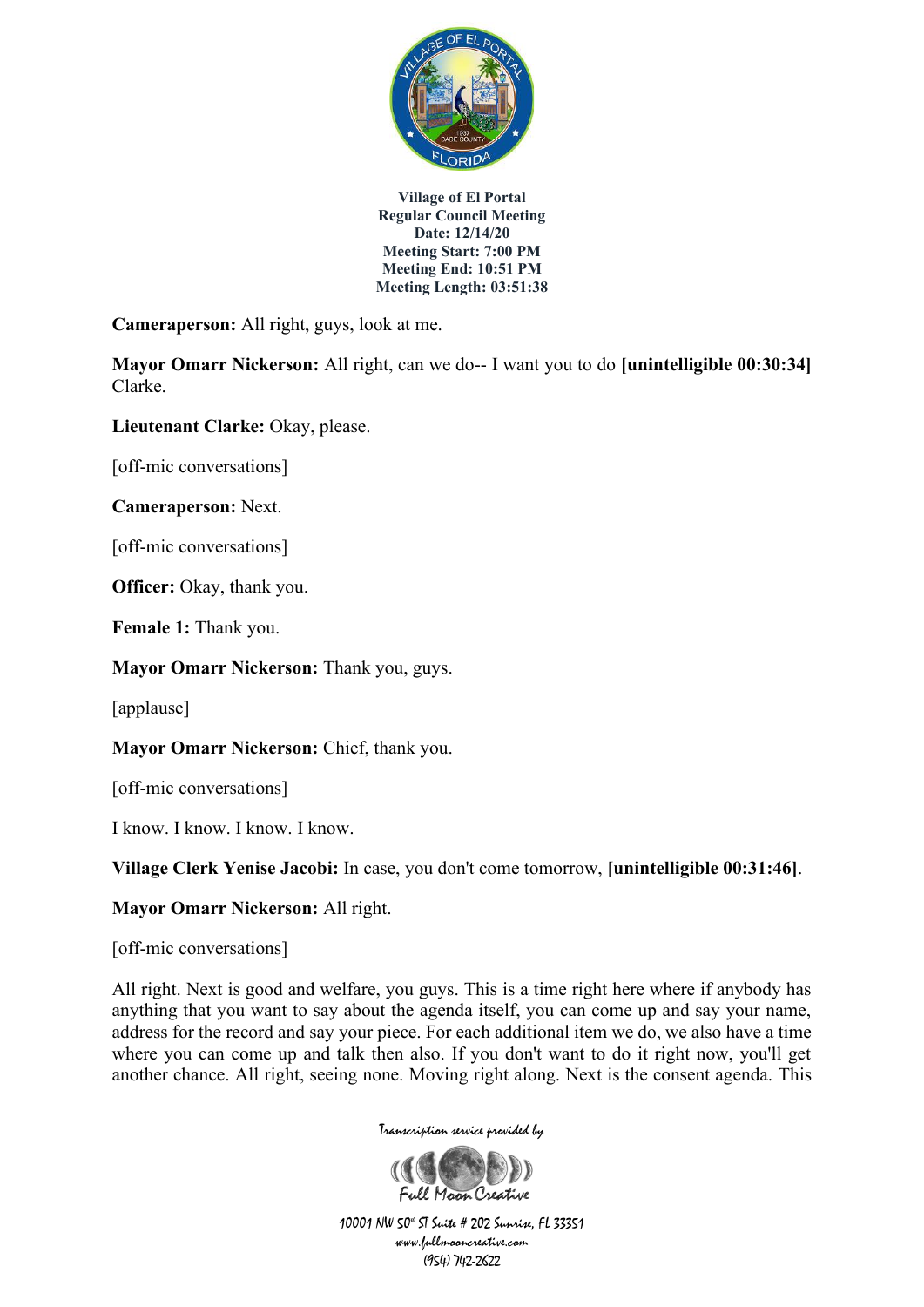

is the approval for-- In our current consent agenda, we have the approval for the minutes from October 26 and the minutes for November 16th. This is a consent agenda. Do I have a motion to approve consent agenda?

**Vice Mayor Anders Urbom:** I'll move it.

**Mayor Omarr Nickerson:** Do I have a second too for approval consent agenda?

**Councilperson Dr. Anna E. Lightfoot-Ward:** I didn't even hear what you asked. My apologies.

**Mayor Omarr Nickerson:** We're on the consent agenda, item G and I'm just asking for a motion to second for the consent agenda which are the two--

**Councilperson Dr. Anna E. Lightfoot-Ward:** Before we do that, notice that E, acknowledgement of visitors, madam clerk needs to make sure the notice is-- that E, acknowledgment of visitor's special presentation is not F1. It's acting with E1 through E4. I just want to put that on the record, because we noticed it up here. Now, we're on F and you're asking for what?

**Mayor Omarr Nickerson:** We're on G.

**Councilperson Dr. Anna E. Lightfoot-Ward:** G. We're on G.

**Mayor Omarr Nickerson:** Consent agenda.

**Councilperson Dr. Anna E. Lightfoot-Ward:** The consent. You need that approved.

[crosstalk]

Notice that A2 is labeled incorrectly.

**Mayor Omarr Nickerson:** Yes.

**Councilperson Dr. Anna E. Lightfoot-Ward:** Make that notation, because when you ask for the corrections on that agenda at the beginning, I hadn't presented it. I'm going to take that one approval of the minutes that you already asked that E1 and 2.

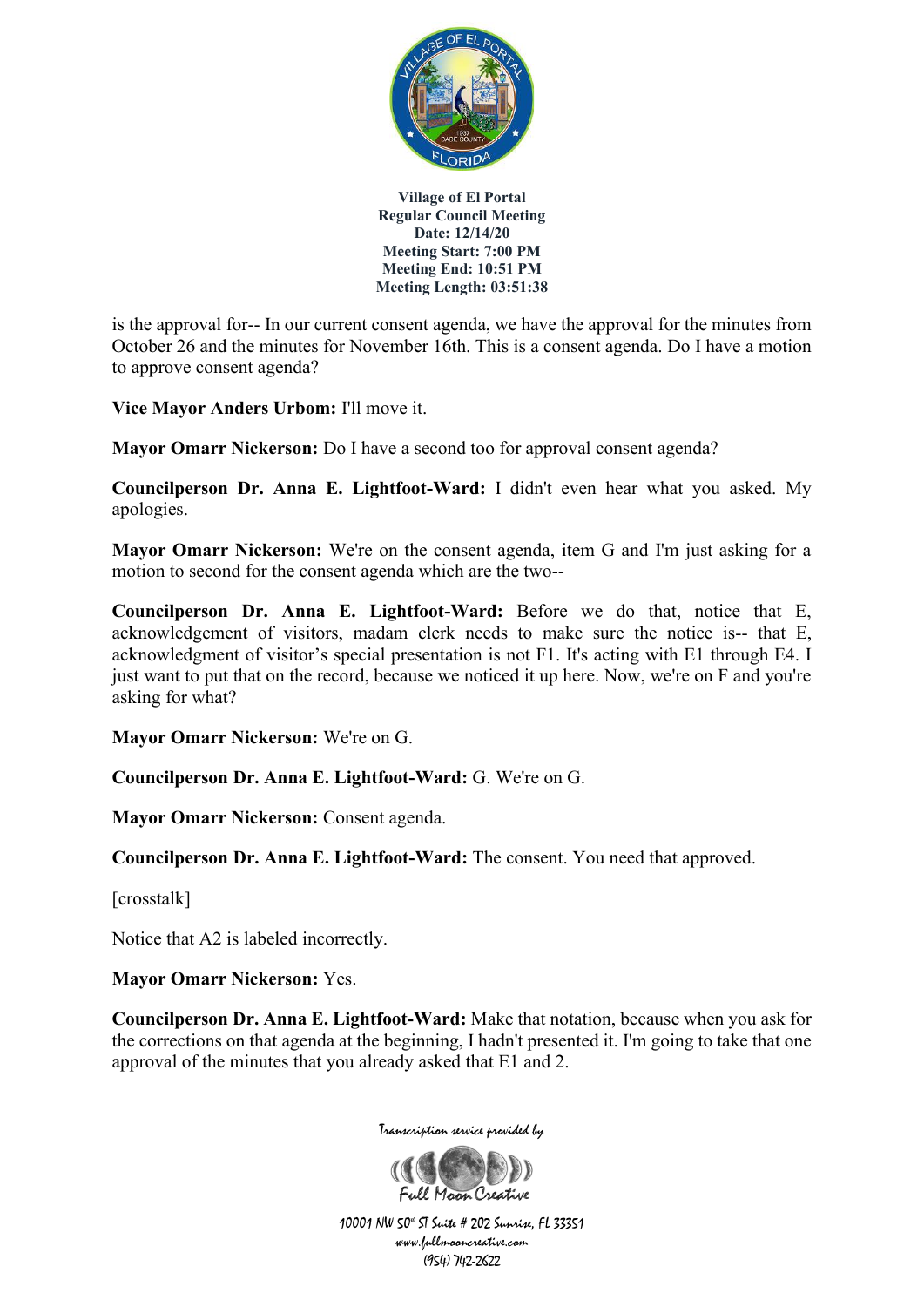

**Mayor Omarr Nickerson:** E1 and two, I have a motion for the consent agenda. I'm looking for a second.

**Councilperson Dr. Anna E. Lightfoot-Ward:** Second.

**Mayor Omarr Nickerson:** Second by Councilperson Lightfoot-Ward. Motion by Vice Mayor Urbom. All in favor of the consent agenda for pass can say aye.

**Councilpersons:** Aye.

**Mayor Omarr Nickerson:** All opposed say nay. Hearing none. Moving on. H is the agenda item. All right, you guys. Remember this came out of the committee. This is the Vice Mayor Charter amendment should the vice mayor position be elected by the Village residents. This came out of the Administration and Finance Committee meeting. I kept this going here. Like I told you guys last time that if I felt it was too expensive, I'll pull it off myself. I wanted to at least pass it through so that we can get the factual information just to see where we would be at.

Where we would be at is this, and I'm going to tell you where I'm probably going to end up pulling it [laughs]. Where we would be at is this-- It would be \$320 if this would go on the ballot. It would be \$320 to translate to Spanish and creole. We have registered voters of 1,604. That 1,604 would be multiplied by anywhere from about like 50 cents per voter which would come out to \$1,122 on top of the-- No, it will come out to-- Including the \$320, it would come out to a total of \$1,122 if the Election Department charged us for 50 cents per voter.

It could go up to 75 cents per voter if the Election Department charged us 75 cents per voter. With the 320 of the translations that have to be done, the total price would be \$1,523. That would be the price if we had on the upcoming ballot in 2022 if we had individuals running on the ballot. If we did not have individuals running on the ballot, then we would probably have to do a special election and that's where it gets costly. What I would say right now, I would say that-- Even though I think this is something that's very important that the Vice Mayor position is elected by the Village residents.

Our choice is this; we could either put it through or since it's a charter amendment, what we could do is, we can go through and have a full charter review let's say in the next year. Then we can see if there's anything else that we want to change because I know Councilperson Pirela there was things that he wanted to change also. Then we could see from whatever we come out

Transcription service provided by

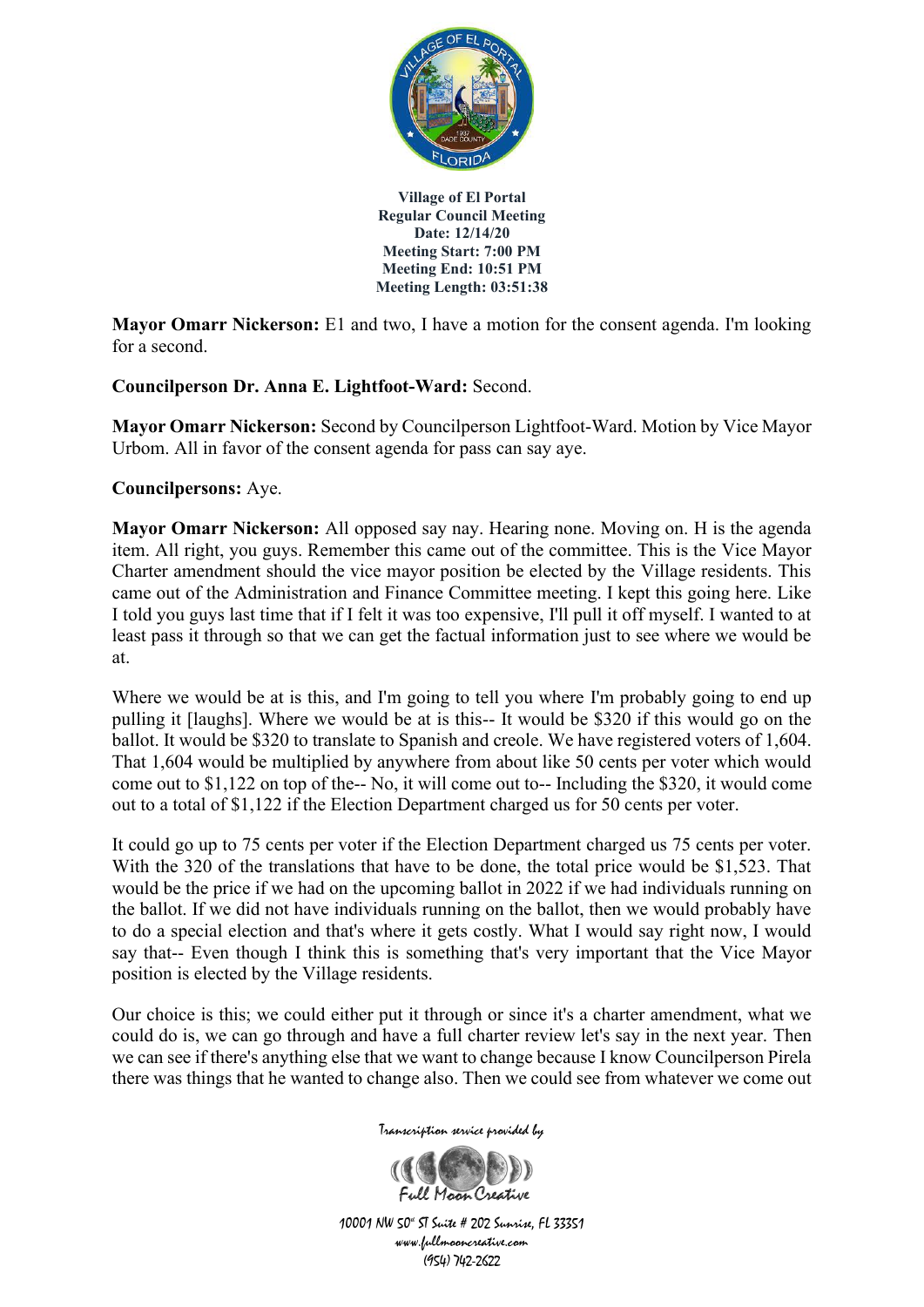

of the charter review, whatever we might want to alternate, and then we look at the full price for everything and then we decide from there.

**Vice Mayor Anders Urbom:** Excuse me the charter is up for review, anyway, right?

**Mayor Omarr Nickerson:** The charter is up for review also, yes.

**Councilperson Dr. Anna E. Lightfoot-Ward:** Why is it up for review?

**Mayor Omarr Nickerson:** Because we have to go through a charter review after a certain amount of time.

**Councilperson Dr. Anna E. Lightfoot-Ward:** Is that time frame now or does it happen all the time?

**Mayor Omarr Nickerson:** No. The time frame happens I believe it's every 10 years.

**Village Attorney Joseph Geller:** 10 years.

**Mayor Omarr Nickerson:** Is it 10 years? Yes, every 10 years.

**Councilperson Darian:** Sorry, I wasn't-- [crosstalk]

**Councilperson Dr. Anna E. Lightfoot-Ward:** Were we good or did we do anything 10 years ago?

**Mayor Omarr Nickerson:** 10 years--

**Councilperson Dr. Anna E. Lightfoot-Ward:** How far away from that 10-year mark is what I'm asking?

**Mayor Omarr Nickerson:** We're basically at that 10-year mark-

**Councilperson Dr. Anna E. Lightfoot-Ward:** Okay, very good.

**Mayor Omarr Nickerson:** -yes, right now. I think just to make it simple; we could probably just hold off and do a full charter review, and then we can see at that particular time what we want to do. Vice Mayor Urbom or anybody from the Council?

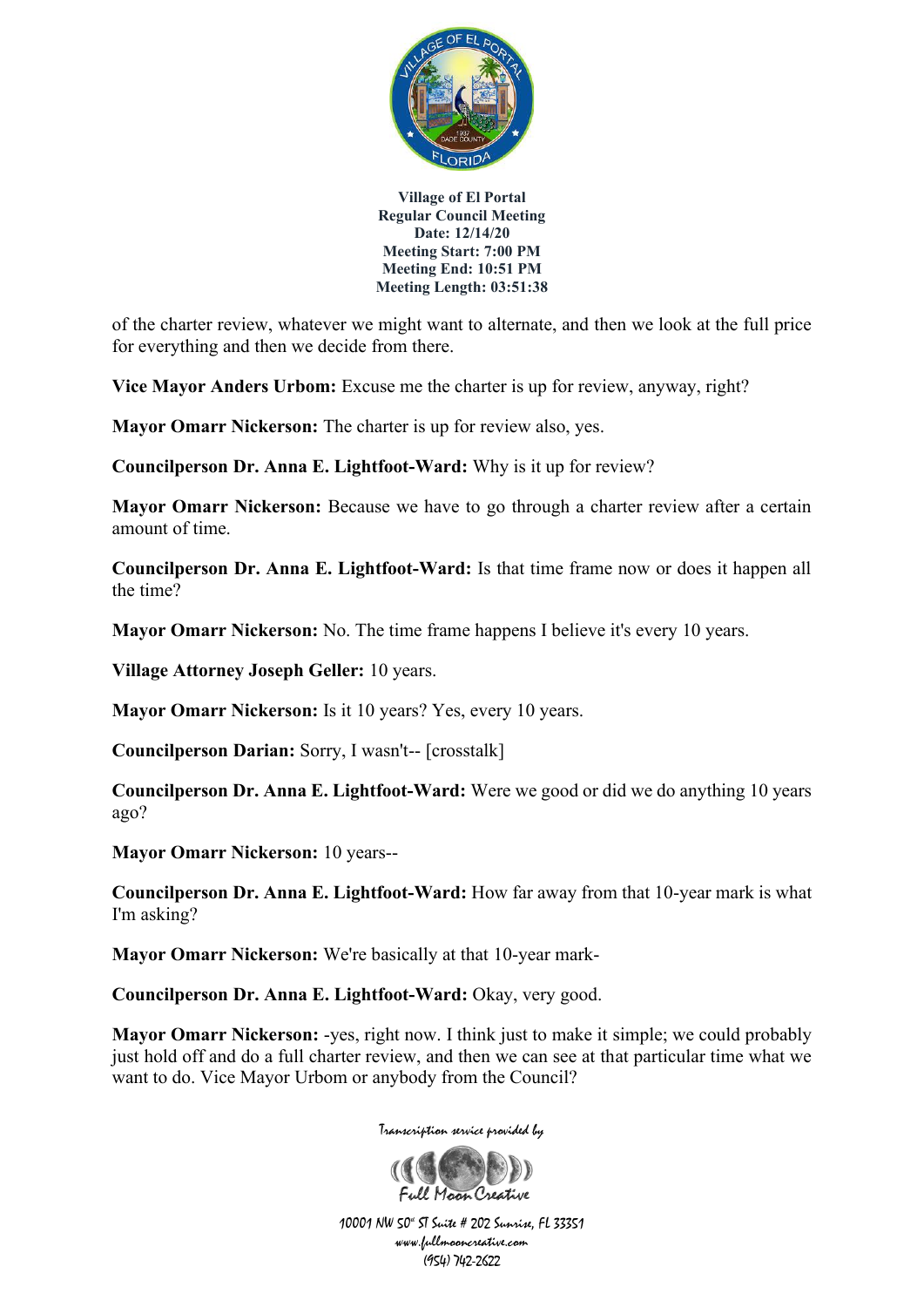

**Vice Mayor Anders Urbom:** Then that would be in mind to have this sorted essentially ahead of the 2024 election. Is that right? Okay, yes.

**Mayor Omarr Nickerson:** For example, let's say if-- This is how it works. Let's say if this would pass tonight, we're going to move it to a charter review. Let's say if this went through and it pass tonight that the Village residents would elect the Vice Mayor position from here on out. If it pass tonight, then it would be on the 2022 ballot. Because anything charter has to be approved by the residents. If the residents voted yes, we believe that going from here on out the Vice Mayor position should be elected by the Village residents, is I believe it should. If that pass in 2022, then that wouldn't kick in until 2024.

**Councilperson Dr. Anna E. Lightfoot-Ward:** That does make sense.

**Mayor Omarr Nickerson:** Whatever election-- whatever ballot it has to go to to see if it passes or not and which is good, because ultimately the residents get the final say. The residents might be like, "No, we want the Vice Mayor position to continue to be chosen by the Council." I don't think that's a good thing. They might think that. They can kill that on that ballot. At the end of the day, it's up to the residents. We can pass it through, but the residents decide on the ballot at the end of the day. All right? All right, you got any last questions or comments about this? Yes, Attorney Geller.

**Village Attorney Joseph Geller:** One quick word on it. As I rewrote the charter when we moved from our 1950s charter that was way out of date and we have a charter that was new. I think it was 2002. That's how come we're coming up every 10 years and we're due for the new one. We have plenty of time for that next ballot. I do want to give just one word of advice to the Council. It's always important to get citizens' input. I'm sure that whatever process you have will provide for citizens' input. Council, be sure that you keep the final word on it with the council, because you are the ones who have experience with the council functions. I understand that every member of this council defers to the public, but you get input from the public and the front end. Ultimately, at the back end, the final decision is still with the public. Please be sure you keep control of what you're going to put on the ballot because you work with it, and it has to be functional.

When it's not functional, is when you end up with a situation where people don't run, and you have vacancies because it becomes not workable, and that's a problem you had earlier this year, and that's a reflection of some dysfunction with the council. Be sure that you keep that process

Transcription service provided by

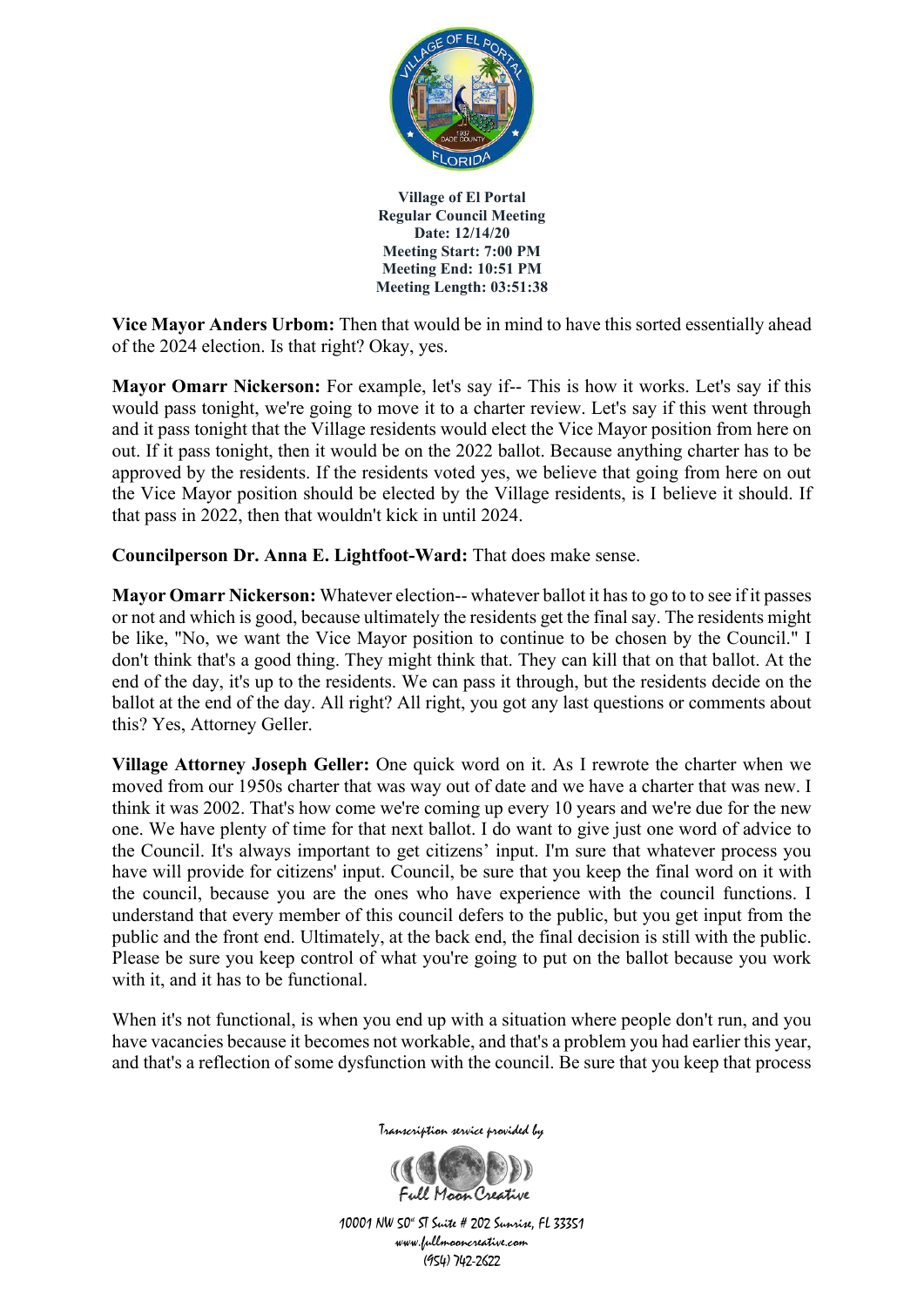

to where you can guide what's happening, but still subject to the input and the final approval of the public. Thank you, man.

**Mayor Omarr Nickerson:** Thank you very much, Attorney Geller. Hopefully, everybody sees that the council that we have is an open welcoming council. There is no drama anymore or anything like that. Hopefully, everybody sees that. We welcome everybody with open arms up here, nothing but smiles even through debate. Just so you guys know, if we do want to tackle this after the new year, we can tackle this and go right at it, because the deadline-- The general election is November 8th, 2022.

The deadline to submit any resolution or ordinance for charter amendment would be no later than Friday, July 29th. If we did want to do something for the next election, to be safe, we would probably want to do it weeks before then, but no later than Friday, July 29th to submit anything for a charter review, any charter changes to be on the election ballot for next year's general election. Okay, Friday, July 29th would be our deadline. All right, something to think about over the holidays, how you guys want to tackle this, and how hard you guys want to go at it. Madam Clerk, yes.

**Village Clerk Yenise Jacobi:** I am sorry. Did you explain also the part that given that we do not need to have an election, putting one of these questions will cost us a full election plus more because they do not-- What was explained to me, the ballot is standard, they just input names. Let's say that come up 2022 election and everybody's seat is filled, and we don't need to have an election, it can cost up to 10,000 or more just to have the election for the questions. Because once the questions are submitted, you don't go back.

**Mayor Omarr Nickerson:** Which is the reason why I said it's probably better to keep it up and do it all at the same time so that things are more cost--

**Village Clerk Yenise Jacobi:** Yes, and the charter review, as I said before, for it being fiscal responsible, we have to budget for that as well.

**Mayor Omarr Nickerson:** Yes, absolutely. Thank you, Madam Clerk, I appreciate it.

**Councilperson Dr. Anna E. Lightfoot-Ward:** Mayor?

**Mayor Omarr Nickerson:** Yes.

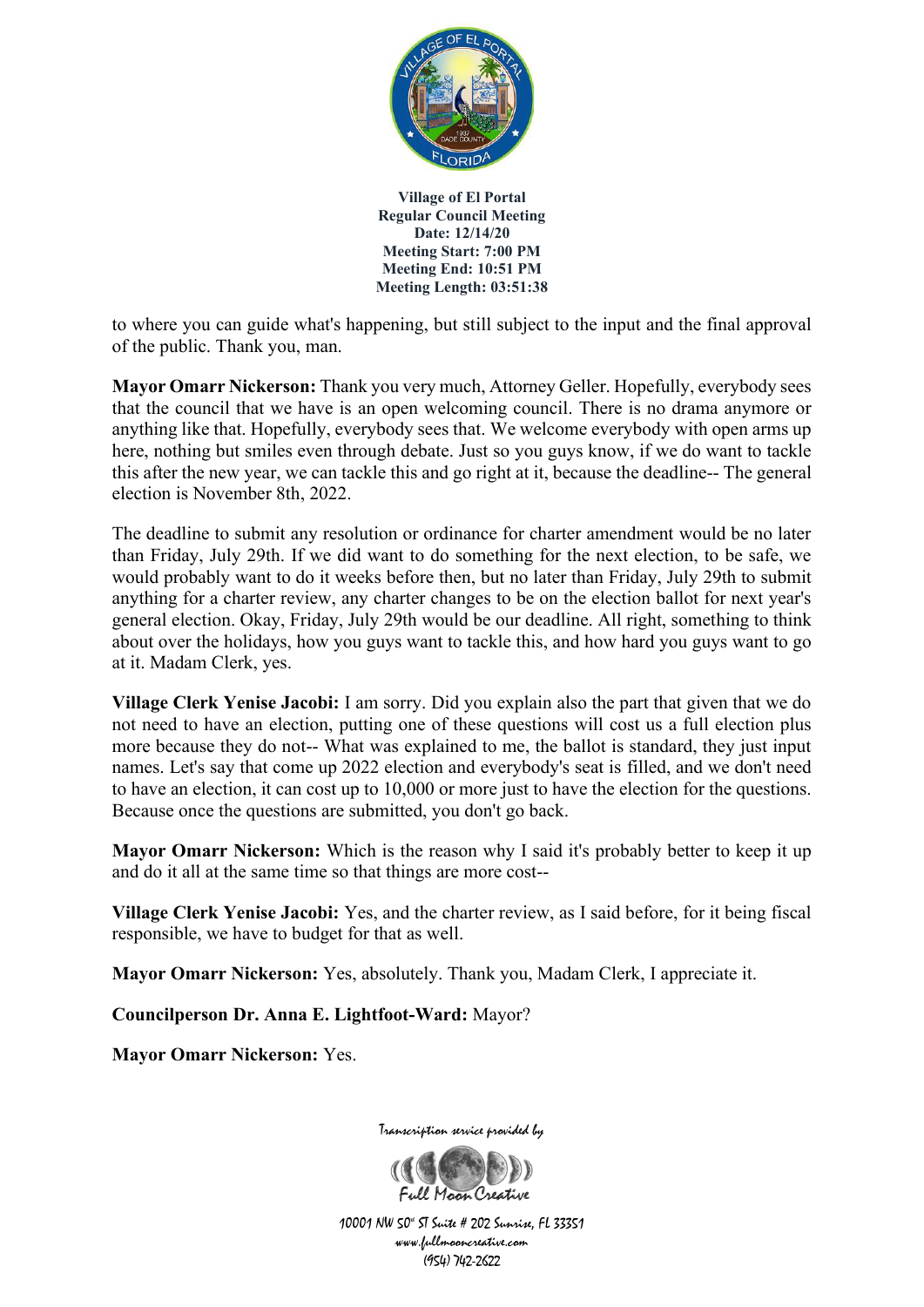

**Councilperson Dr. Anna E. Lightfoot-Ward:** You need a motion?

**Mayor Omarr Nickerson:** No, we don't need a motion. We're just going to table this-- Not table it, but we're going to kill it right now and it might come back up later. We're good.

**Councilperson Dr. Anna E. Lightfoot-Ward:** Later as in twenty-four?

**Mayor Omarr Nickerson:** Later as in twenty-two.

**Councilperson Dr. Anna E. Lightfoot-Ward:** That's why I'm asking a forum because I'm hearing what the village attorney says, when you make this decision, it should be an informative decision such that if we decide to go forward before the 24 elections, we don't have to deal with this, because I think it's a waste of money to just do one item as opposed to a total charter review. This is one item to be looked at during that full review of our charter, as opposed to this one entry going forward in an election.

**Village Attorney Joseph Geller:** Councilwoman, I think that was his was his point. I think that's what he is saying.

**Councilperson Dr. Anna E. Lightfoot-Ward:** Okay, so I came in--

**Village Attorney Joseph Geller: [unintelligible 00:44:19]** abandon this as a separate, and then you look at it comprehensive, and this may be an issue in the comprehensive.

**Councilperson Dr. Anna E. Lightfoot-Ward:** Very good, because I may not be the only dyslexic person in the community.

Mayor Omarr Nickerson: You're doing wonderfully, councilperson. You're doing wonderful. All right, you guys, any last questions or comments about this? What about anybody from the audience? We're going to go through and see if we can do a full charter review in the next calendar year. Everybody good?

**Vice Mayor Anders Urbom:** I have one final comment. Just it would be beneficial to do as you're saying with the full charter review and that way any ballot measures that are going on our current presidential year have the most turnout, essentially, and get the most accurate opinion of the public on any one of those measures that we put out. I think doing it in the midterm, we wouldn't quite get an accurate picture, I don't think.



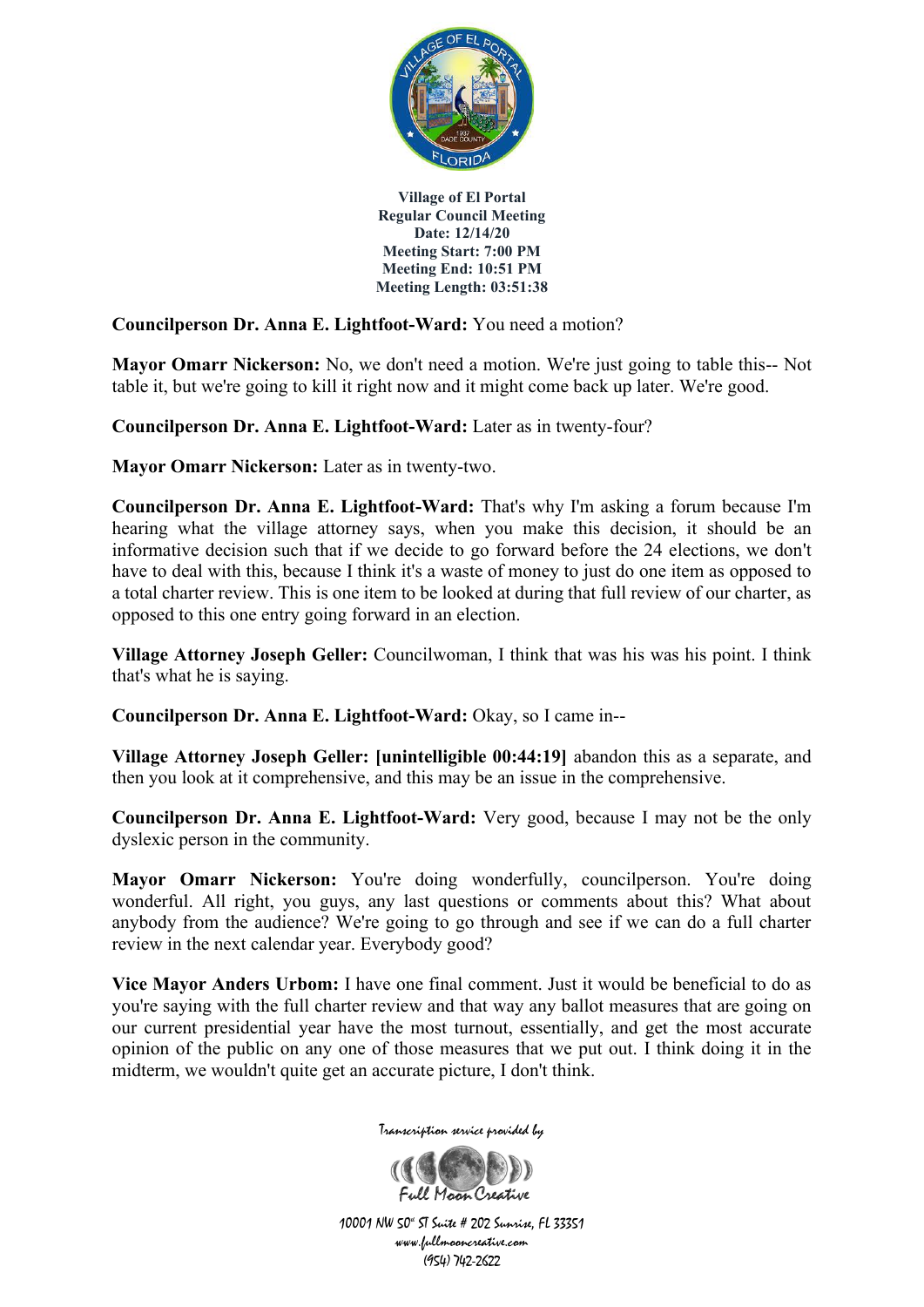

**Mayor Omarr Nickerson:** Okay, so you would say hold off for the charter review until 23?

**Vice Mayor Anders Urbom:** No. Well, I'm saying you could, because I feel like some of these ballot measures might be better to wait until 24, although--

**Mayor Omarr Nickerson:** Because of turnout? No, I understand what you're saying. The only thing that I would say is--

**Vice Mayor Anders Urbom:** Yes. Although with the charter review, there might be some things we need to get done earlier.

**Mayor Omarr Nickerson:** Yes, we're to the point where we got to get it done anyway.

**Vice Mayor Anders Urbom:** If we can, then great.

**Mayor Omarr Nickerson:** Like I said, this is something that we'll discuss when we come back from the--

**Vice Mayor Anders Urbom:** July is also an on month for committees, so that's a positive too, if it comes down to the wire.

**Mayor Omarr Nickerson:** Right. Yes, it will have to be passed with the full council. Yes, regular council members, but I understand exactly what you mean, Vice Mayor.

**Vice Mayor Anders Urbom:** All right.

**Mayor Omarr Nickerson:** Thank you. Anybody else? We're good? Council, we're good?

**Councilperson Luis Pirela:** Yes.

**Mayor Omarr Nickerson:** Okay. All right, moving right along to resolutions and ordinances. The new I1 is the short-term rental standards and regulations. All right, this is how we're going to do this, you guys, because I know there's a lot of individuals who want to point out certain things and they want to say certain things. We're going to look at the ordinance, that's how it's going to happen. We're going to look at the ordinance.

Everybody has an ordinance in front of them. First, I'm going to have Attorney Geller read the ordinance into the record, then we'll look at the whereases. I've gotten a lot of phone calls, I've



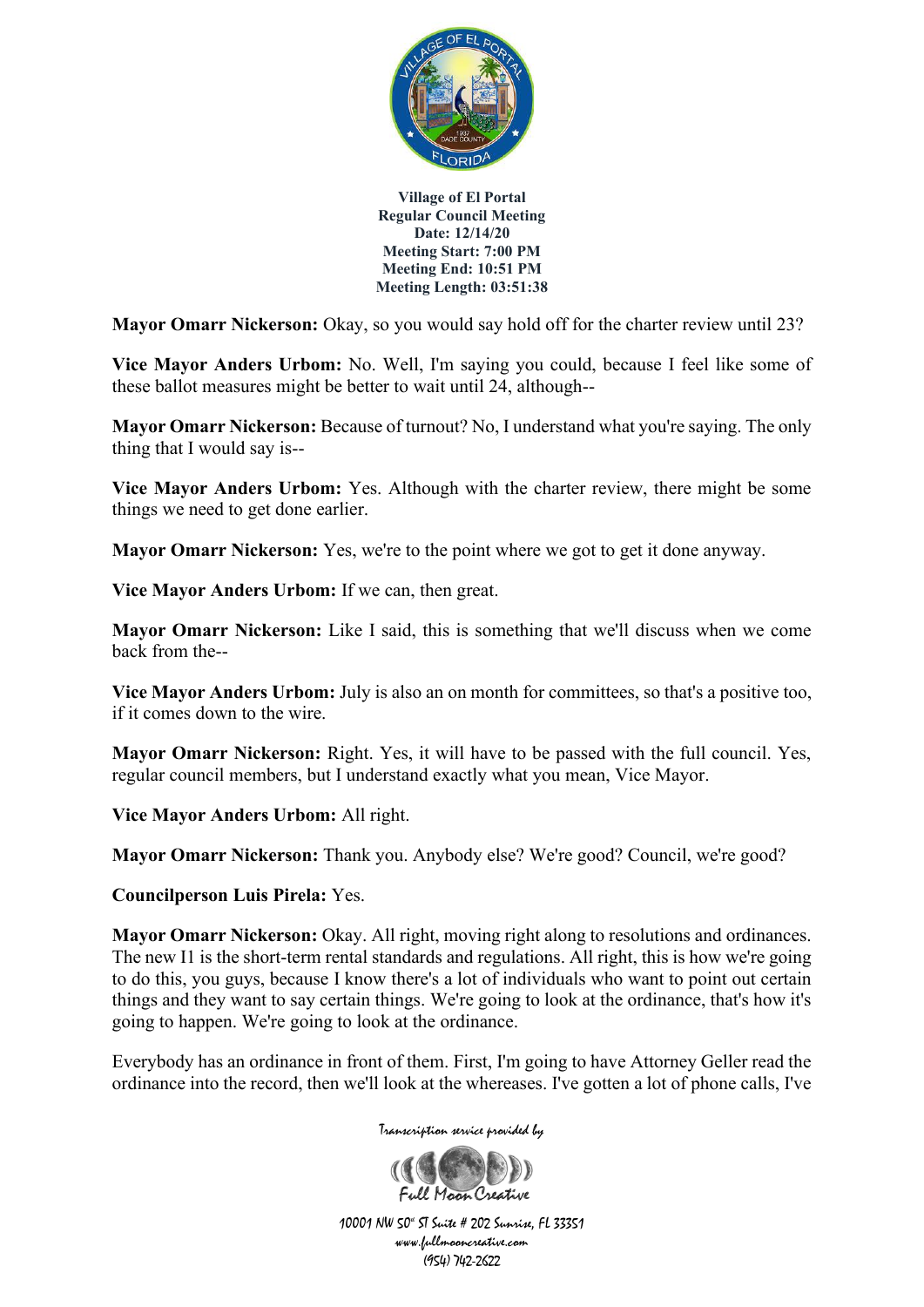

gotten a lot of emails, and I have my own notes also about the whereases. Some of what was said in the whereases, in the bodies.

**Village Attorney Joseph Geller:** Are you ready now?

**Mayor Omarr Nickerson:** Hold on a second. Go ahead and do that now.

**Village Attorney Joseph Geller:** I'm going to get it read by title. An ordinance of the Village of El Portal, Florida, relating to short term vacation rentals, providing a definition of a vacation rental, requiring a license to operate a vacation rental, providing standards for issuance and revocation of a vacation rental, or a license, requiring insurance for a vacation rental, providing standards of operations, providing for penalties for violations of this section, providing for incorporation of recitals, providing for conflict and repealer, providing for codification, providing for severability, and providing for an effective date. This is first reading, Mayor.

**Mayor Omarr Nickerson:** This is first reading. This is very important. Just to explain to everybody out there, I think the perception was that we're going to come together tonight, we're going to pass something through, and that's it, and nobody gets a chance to say anything. If anybody knows me, you guys, first of all, I don't operate like that. I'm really transparent, and I believe in everybody being able to have their voice heard. Secondly, and probably even more importantly, is that whatever comes out of tonight, this is the first reading.

Our ordinance takes two readings to be able to be finalized. Worst or best-case scenario, this would not be finalized until the fourth Tuesday of January, which would be the January council meeting. All right, the fourth Tuesday of January. Now, what we're going to do, so that everybody is able to get all of their thoughts in, what we're going to do is, I'm going to start from the first whereas, because the first whereas is pretty technical. I'm going to start from the first whereas. If anybody from the council has any adjustments that they want to make, when we get to that whereas, that's your time to speak up.

Let's say, for example, that I have something that I believe should come out of that paragraph, and Vice Mayor Urbom says he believes something should stay in that paragraph. If anybody from the council has a disagreement about anything, if we can't decide or come to a compromise, or an agreement, then for that paragraph, for whatever item we're arguing about, whatever item we're debating about, we'll do a vote and majority will win, whether that goes in or comes out, whatever the item is. All right, that's how we're going to do it. Before we move on, before we take any vote on anything coming out or in-- Before we move on, when

Transcription service provided by

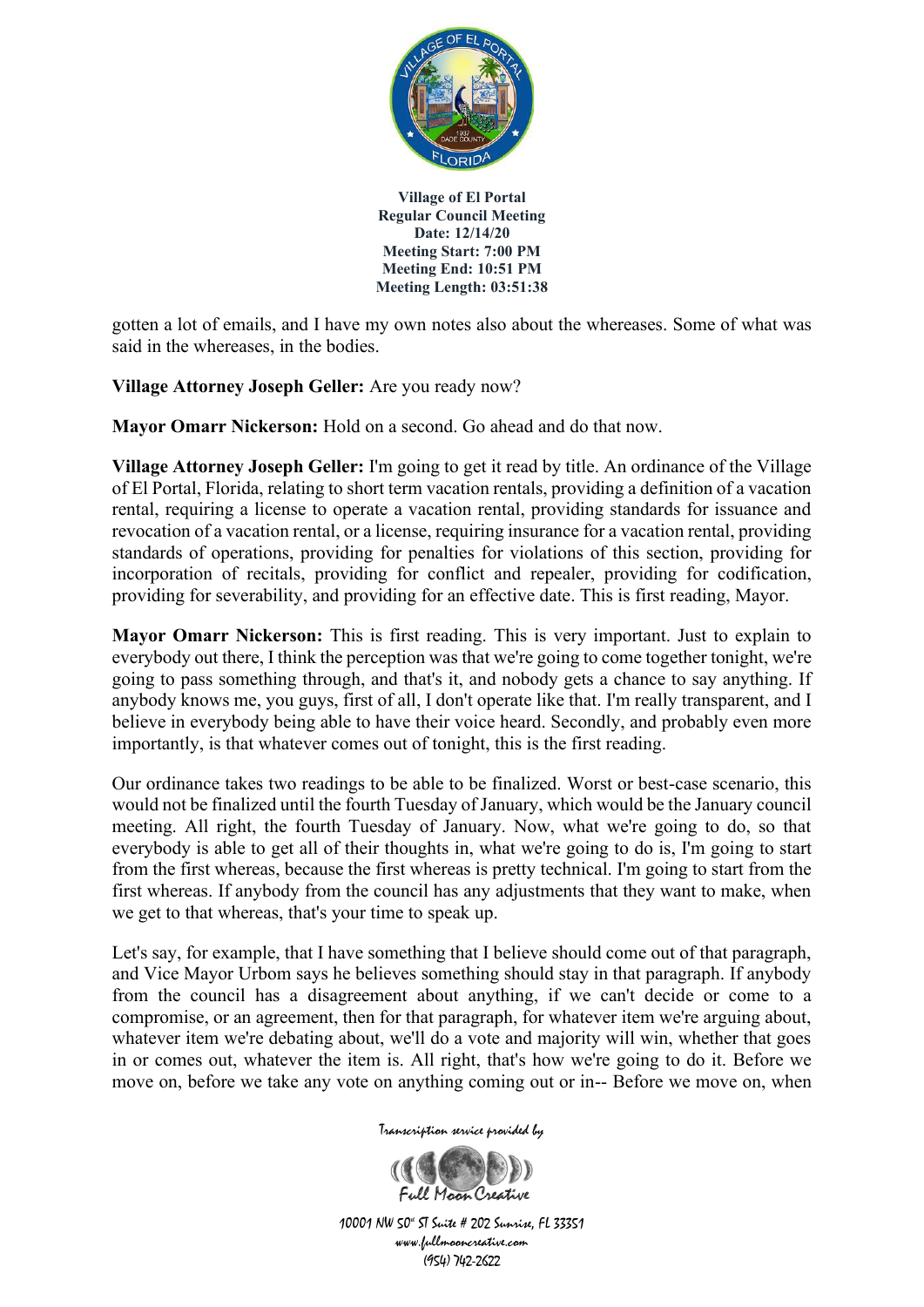

we hit with each paragraph, if anybody from our residents has anything that they want to add, they might say, "You, guys, for that whereas, for that paragraph I believe this should come out, because whatever." Before we move on to the next paragraph, I'll ask if any of the residents have any input that you have for that paragraph that we're currently on.

**Councilperson Darian:** Mr. Mayor, do you want to take a little comment first?

**Mayor Omarr Nickerson:** No, because I don't want to bounce around. Once I hit a paragraph and we're done, I don't want to go back to that paragraph. I want to be done with that paragraph. All right, does that make sense? We're not bouncing around, everybody's turning the page back and forth, back and forth, back and forth if you want to bounce around. All right, try to do it as quickly as possible [laughs]-- as orderly as possible. All right. That's how we're going to do this.

The first paragraph is, "Whereas, prior to 2011, Florida cities and counties regulated, local land use issues and decisions under home rule authority granted them by the Florida constitution." That's pretty straightforward and technical. Are we good with that whereas? Can I move on, please? Yes, we're good.

All right. The next whereas. It says, "The 2011 Florida Legislature enacted House Bill 883 Florida Chapter 2011-119, Laws of Florida hereafter House Bill 883 which preempted the local regulation of a specific land use commonly called short-term vacation rentals, transient rentals less than 30 days in duration and commonly located in residential areas." The only thing I have on here was I had it circled. It's preempted at local regulation. This is pretty technical also. Does anybody have any questions or comments about this whereas?

**Village Attorney Joseph Geller:** It's historical.

**Mayor Omarr Nickerson:** It's historical. I understand.

**Councilperson Dr. Anna E. Lightfoot-Ward:** It's historical.

**Mayor Omarr Nickerson:** Good? Okay.

**Village Attorney Joseph Geller:** Mayor, whether you **[unintelligible 00:52:14]**, it's still worth the effort.



10001 NW 50<sup>\*</sup> ST Suite # 202 Sunrise, FL 33351 www.fullmooncreative.com (954) 742-2622

Full Magn Creative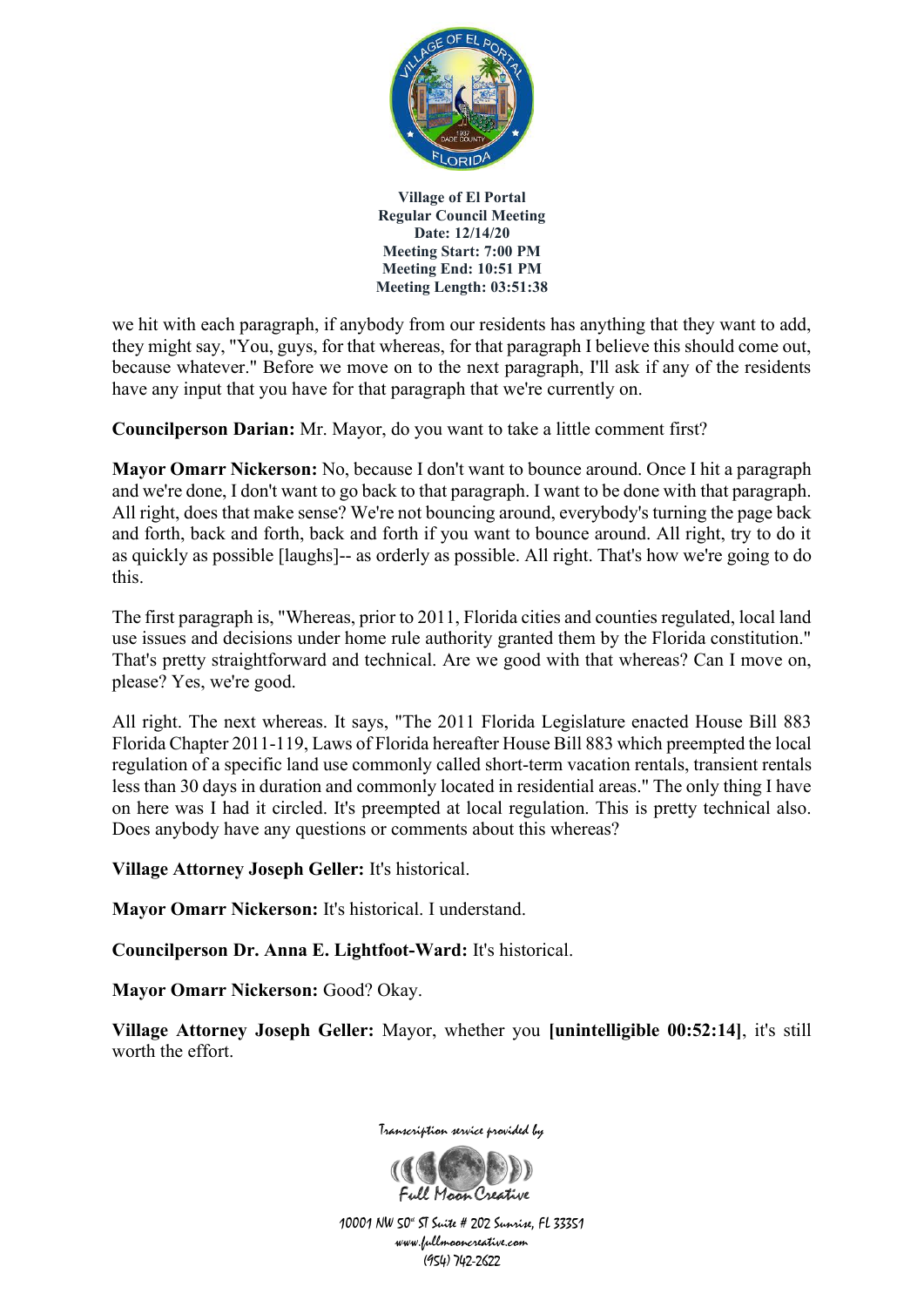

**Mayor Omarr Nickerson:** I hear you. The third whereas. "Whereas the 2014 Florida Legislature enacted Senate Bill 356 Florida chapter 2014 through 71. Laws of Florida hereafter Senate Bill 356 which rescinded the previous preemption on local regulation of short-term vacation rentals but provided that a local law ordinance or regulation adopted after June 1st, 2011, may not prohibit short-term vacation rentals or regulate the duration or frequency of vacation rentals."

**Village Attorney Joseph Geller:** Is that what the bill did?

**Mayor Omarr Nickerson:** That's what the bill did. Are we good? Everybody good with that?

# **Village Attorney Joseph Geller:** Yes.

**Mayor Omarr Nickerson:** All right. Next is, "Whereas Senate Bill 356 has returned some local control back to communities to mitigate the effects of short-term vacation rentals in an attempt to make them safer, more compatible with existing neighborhoods and accountable for their proper operation orientation." Are we good with that? That's what the bill is trying to do. "Whereas short-term vacation rentals with no application of mitigating standards when located in residential neighborhoods can create disproportionate impacts related to their size, excessive occupancy, and the lack of proper facilities if left unregulated."

Unfortunately, that's what happens sometimes. This is where my notes start. "Whereas shortterm vacation rentals locating within established neighborhoods can disturb the quiet enjoyment of the neighborhood, lower property values and burden the design layout of a typical neighborhood." All right. On my paper, I have an X right there [laughs], because to me, it just sounds like-- it's just that it's really negative sounding. It doesn't sound like we're going into this in a neutral way. I have an X next to that one. That's me personally. Anybody from the Council have anything they want to say about that?

**Councilperson Luis Pirela:** The only thing that I will change is the word can to could, but other than that--

**Mayor Omarr Nickerson:** Turn your mic on.

**Councilperson Luis Pirela:** I'm sorry. The only word that I would change would be from can to could, because it's a possibility. I know and I understand some hosts or short-term rental



Transcription service provided by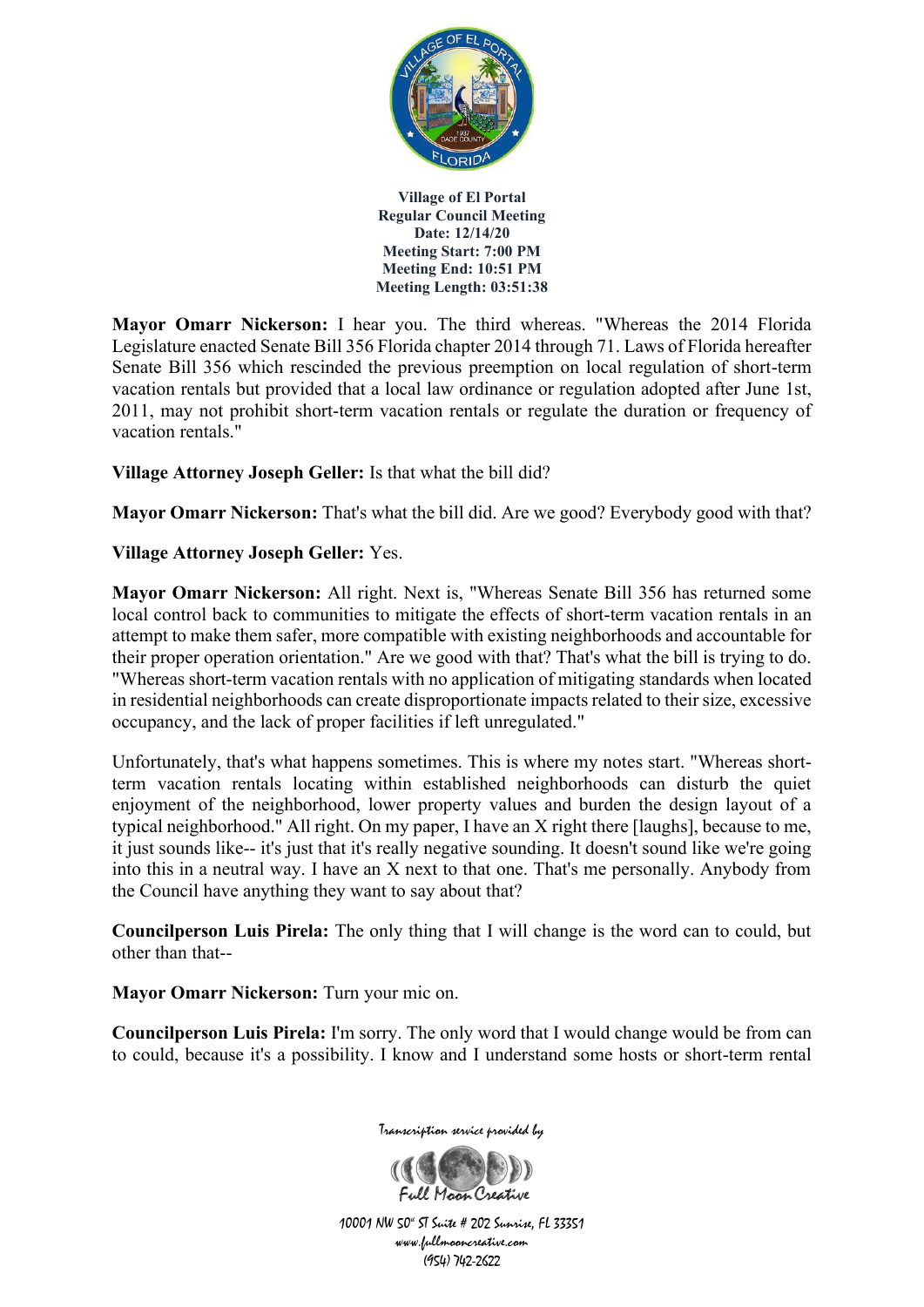

owners could actually keep up with their property and make it pretty for everybody to like it and bring renters in. It could also be an absentee renter or owner could--

**Councilperson Dr. Anna E. Lightfoot-Ward:** That's why you wanted could?

**Councilperson Luis Pirela:** Yes.

**Councilperson Dr. Anna E. Lightfoot-Ward:** You just want to change the word?

**Councilperson Luis Pirela:** Just would change the word from can to could. Disturbing environmental quiet, it could, because that's most of the complaints we have. It could bring the property values down, because once you have a short-term rental-- a part of the dice here, then it actually deter private owners, residential owners with kids and stuff to live in a city, and then a small municipality that has more than 100 short-term rentals.

**Mayor Omarr Nickerson:** I hear you.

**Councilperson Luis Pirela:** I'm talking about, again, investors with renting the whole dwelling. To me, it's just that.

**Mayor Omarr Nickerson:** The only thing-- I hear you, Councilperson Pirela. I don't disagree with you necessarily. The only thing I would say though is that if you look at the next paragraph, it says the same thing but it's a little bit more detailed to what the actual problems could possibly be. The next paragraph says, "Whereas the unregulated presence of short-term vacation rentals within single-family dwelling units in established residential neighborhoods can-- we could say could there, could create negative compatibility impacts which include, but are not limited to, excessive noise which is a problem on-street parking, accumulation of trash, and diminished public safety." I think that one right there we could keep because that more details what we're aiming at. Where the other one just gives the feeling of we don't like it. I think we should get rid of the one that I have the X next to and we should just keep the one behind it.

**Councilperson Luis Pirela:** Well, similar. Yes.

**Mayor Omarr Nickerson:** Yes?

**Vice Mayor Anders Urbom:** Pretty much--



Transcription service provided by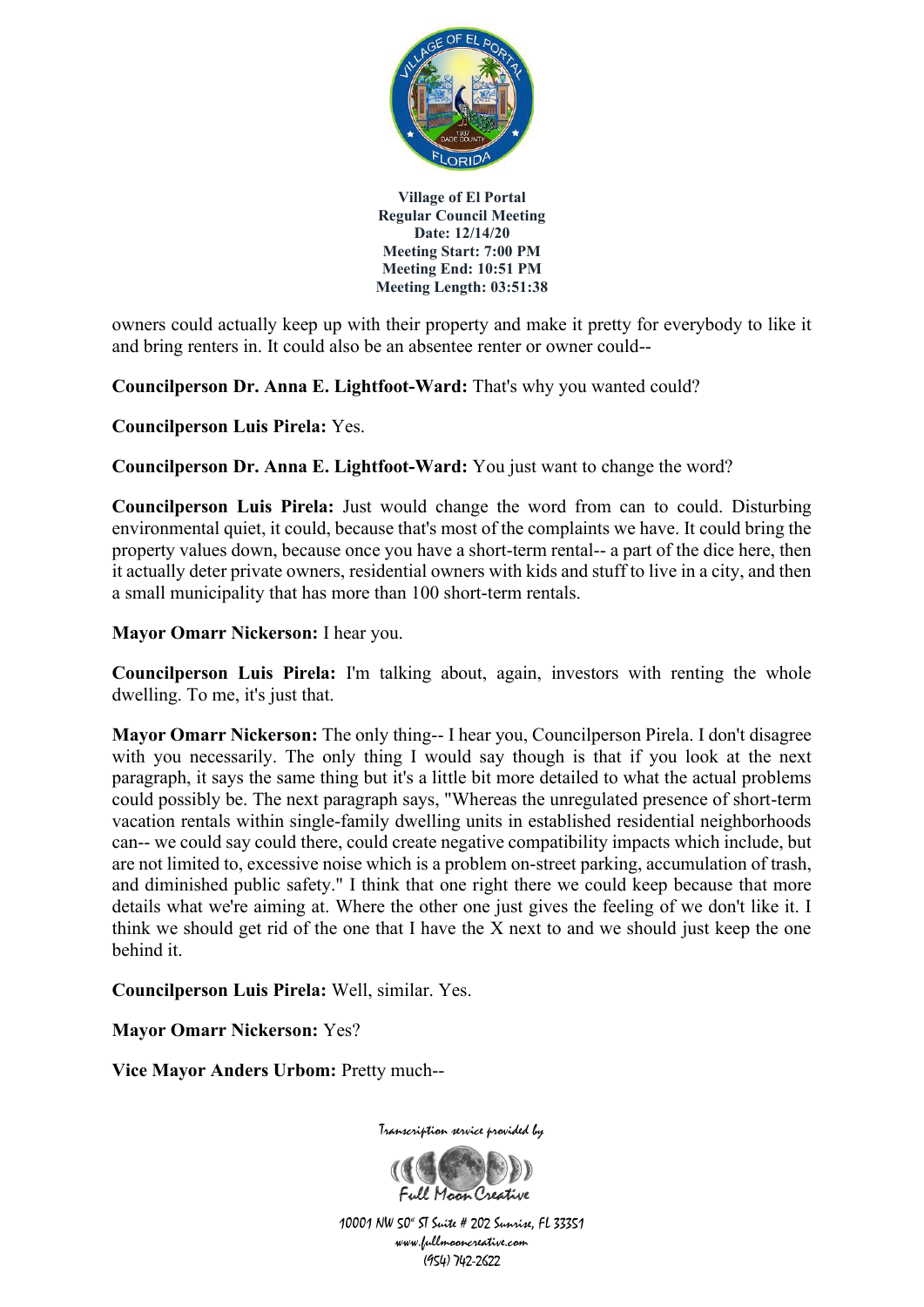

**Councilperson Dr. Anna E. Lightfoot-Ward:** Mr. Mayor?

**Mayor Omarr Nickerson:** Yes, Councilperson Lightfoot-Ward.

**Councilperson Dr. Anna E. Lightfoot-Ward:** We've already experienced the does create. It's not a can or could anymore. It is a does create.

**Mayor Omarr Nickerson:** When we can keep the can there for that whereas, I just think that they both say the same thing. I think the second or that one on the bottom of the page that one right there I think is better, because it more details exactly what we're trying to do.

**Councilperson Dr. Anna E. Lightfoot-Ward:** I'm not in it. I'm not in agreement, because it does. We're already having that. That's why it's here in it in wording. We already have it. It does create. Ask me how I know?

[laughter]

Y'all got it.

**Mayor Omarr Nickerson:** I understand what you're saying, Councilperson Lightfoot-Ward. I'm going to open up to the residents also. I want to first finish up here. Councilperson, well, you feel like we should keep both the paragraphs?

[off-mic conversations]

**Vice Mayor Anders Urbom:** She's talking to-- I'll speak for a minute when you get back.

**Mayor Omarr Nickerson:** Go ahead. Do you feel we should keep both the paragraphs?

**Councilperson Dr. Anna E. Lightfoot-Ward:** What I'm saying is change the word from can to does in that paragraph.

**Mayor Omarr Nickerson:** The paragraph that-- The second to last paragraph where I wanted the X that one out or--

**Councilperson Dr. Anna E. Lightfoot-Ward:** No, I'm through with the one you just said about to put could in there. I'm good with that. I'm talking about what you just read. That long one. It says can.



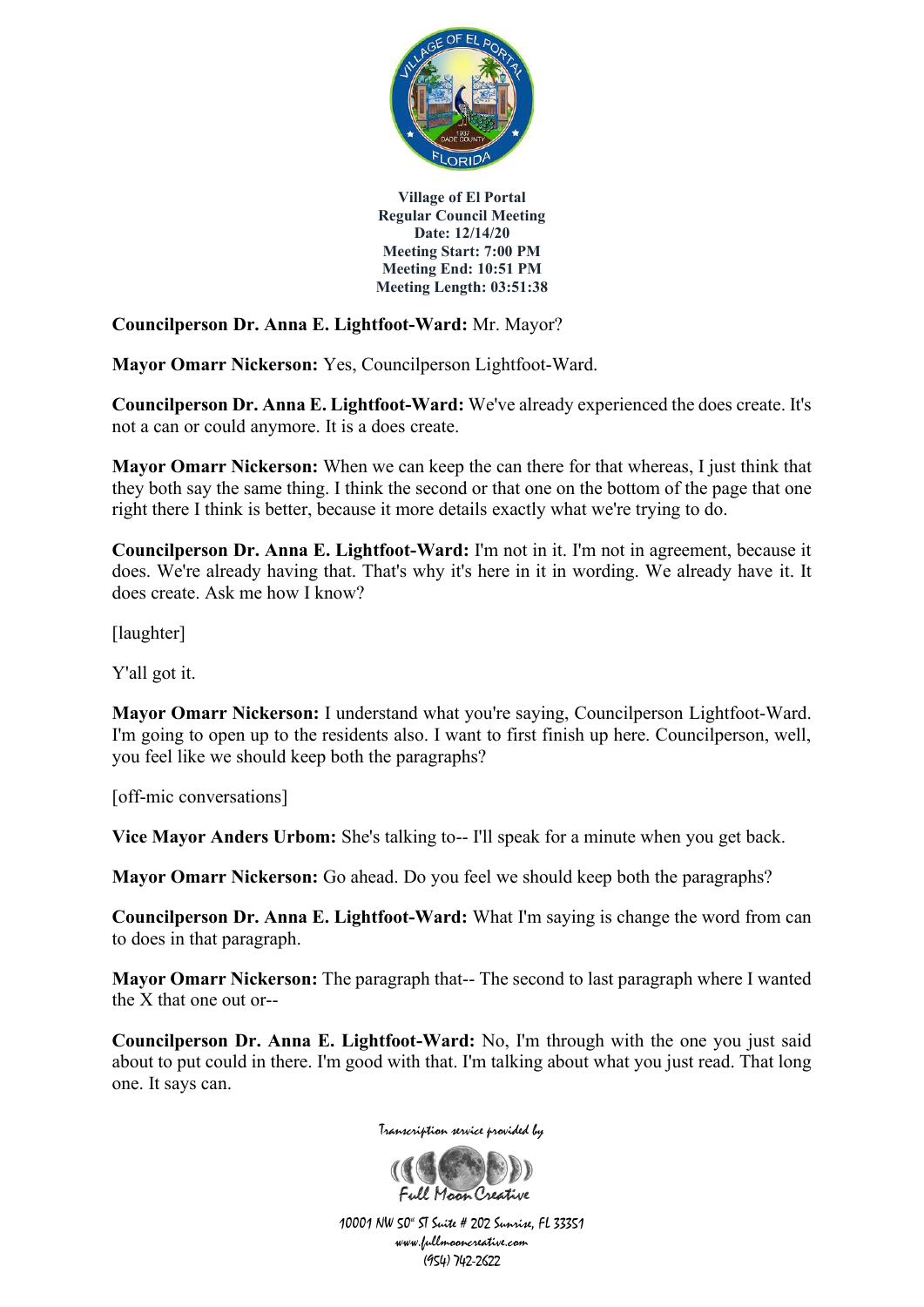

**Mayor Omarr Nickerson:** You want that to say does?

**Councilperson Dr. Anna E. Lightfoot-Ward:** It should say does. Not only would it say that in ours but it says in the other municipalities does. It does say that. It does create, because they've already experienced it too.

**Mayor Omarr Nickerson:** The only reason why I would say-- we could say does, because right here the whereas says the unregulated presence does, because after whatever passes, then it will be regulated and therefore it will not any longer.

**Councilperson Dr. Anna E. Lightfoot-Ward:** That's my point. It says what it says. Unregulated does. It really does. It would already be there. We wouldn't argue about it. It wouldn't come up in 2020, 2031 if none of that. It would already be settled that we recognized it then and we corrected it by passing an ordinance. That was long before we even passed the ordinance. We move on.

**Mayor Omarr Nickerson:** Attorney Geller.

**Village Attorney Joseph Geller:** From a drafting standpoint, the intention of saying can was to say that it is possible as opposed to being conclusive that it always occurs. That's why the word can was used. I guess it could be could, which also is a possibility. As to the point that Councilperson Lightfoot-Ward is raising, there could be circumstances where it does create it. There might be circumstances where it doesn't if you want another alternative to all of those words, does can or could, you could just use the word, "May," may create. That way, you're not stating definitively that it will happen every single time, but it is certainly a possibility. If you, do it is the fact that it's a possibility, I think you can get yourself to where you move past these whereas clauses, and get to the specifics of what the ordinance will provide. You can use any word you want. You could use, "Does." You could use, "Could." You could leave it, "Can." You may like the word, "May," because it raises that this is something that is possible, will occur, but maybe not in every circumstance.

By, "May," or "Can," you're acknowledging that there are operators who operate properly. As Councilperson Lightfoot-Ward says, when you talk about unregulated you will have people who still do the right thing, and then you will have some people who do not do the right thing. That was the intention here, is to be able to distinguish between those operators who operate responsibly, and those who do not. That's why you need regulations.



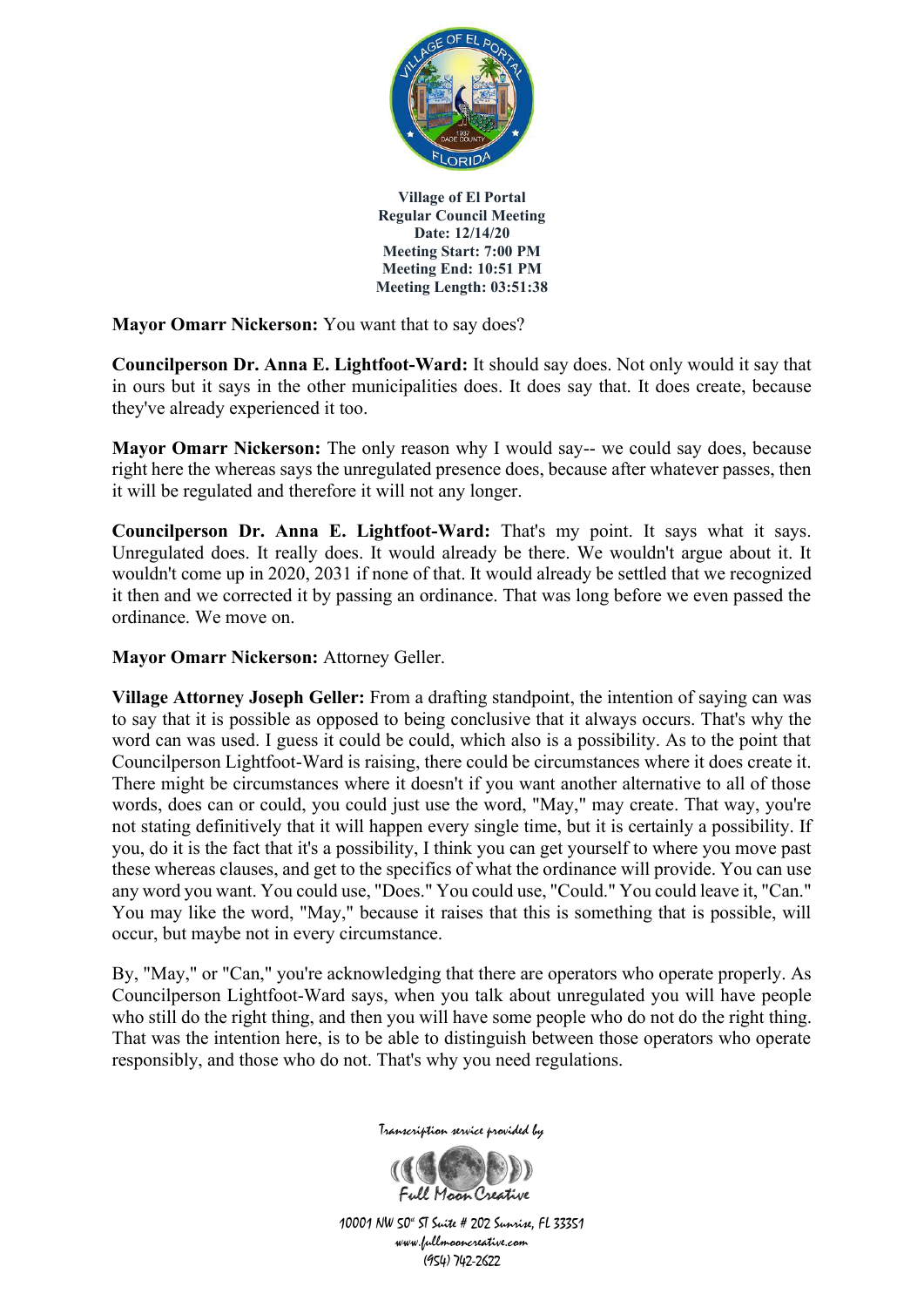

**Mayor Omarr Nickerson:** Thank you very much, Attorney Geller. Listen you guys, to me, it's kind of semantics. Can, could, may, something can happen, something could happen, something may happen. I'm not going to nitpick about that. Whatever you guys want. Can, could, or may, whatever you guys want to put there, I'm okay with that. Can, could, or may-- Councilperson Lightfoot-Ward were you good?

**Councilperson Dr. Anna E. Lightfoot-Ward:** True. We're going to do, "May," or we're going to let it stand. That's all I'm asking, all right, you see it--

**Mayor Omarr Nickerson:** Councilperson Lightfoot-Ward, which one would you prefer: can, could, or may?

**Councilperson Dr. Anna E. Lightfoot-Ward:** May.

**Mayor Omarr Nickerson:** May? We'll put it as, "May." No problem. Change that to, "May." Councilperson Lightfoot-Ward, you good?

**Councilperson Dr. Anna E. Lightfoot-Ward:** I'm good.

**Mayor Omarr Nickerson:** Okay. Vice Mayor Urbom, I know you want to say something.

**Vice Mayor Anders Urbom:** All right. It is my understanding that the council is in agreement with you that the-

**Mayor Omarr Nickerson:** Sixth.

**Vice Mayor Anders Urbom:** -that the second from the bottom-- Let's see, one, two, three, four-

**Mayor Omarr Nickerson:** It's paragraph six.

**Vice Mayor Anders Urbom:** -five, six--

**Councilperson Dr. Anna E. Lightfoot-Ward:** The last from the bottom.

**Vice Mayor Anders Urbom:** Well, I'm saying that the sixth one from the top, second one from the bottom, right? Is the council in agreement that is able to be eliminated?



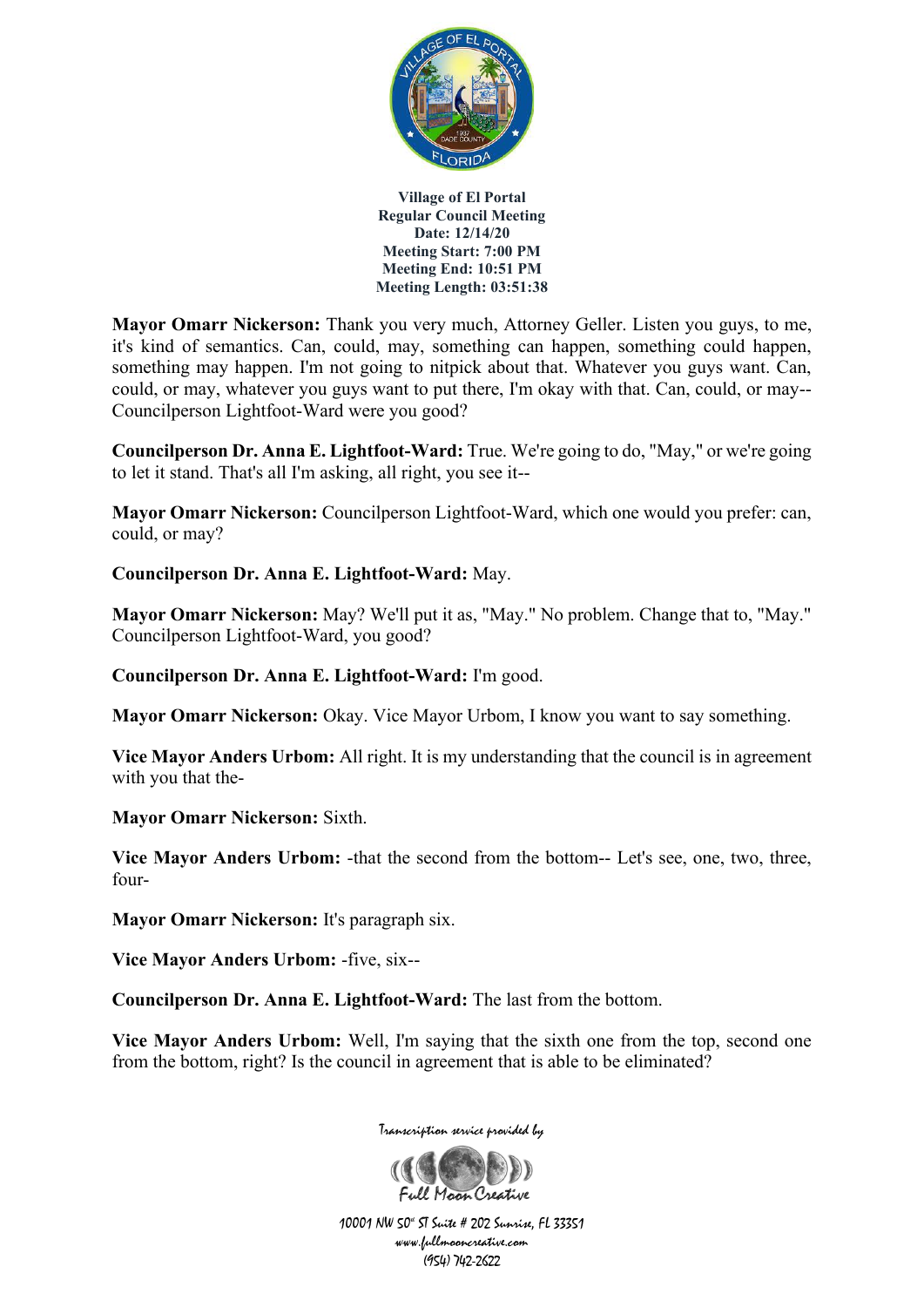

**Village Attorney Joseph Geller:** You may want to use, "May," and more three of those, but whether you eliminate or you don't eliminate. There are three paragraphs at the bottom, and you just put the word, "May" **[unintelligible 01:02:32]** instead of, "Can." All three of those can be wrapped. It is just what, "may" happen, and you're not putting your finger on every operator, because they're responsible operators.

**Vice Mayor Anders Urbom:** Then the only other change I would suggest is that in that sixth whereas near the end it says, "Lower property values, and burden the design layout of a typical neighborhood." I had that maybe that and burden should be changed to and/or.

**Mayor Omarr Nickerson:** Vice Mayor Urbom, let me do something real quick, Vice Mayor Urbom.

**Vice Mayor Anders Urbom:** Yes, but I do think it's redundant. The paragraph is very redundant, but I know the legalese likes both double negatives and redundancy. [chuckles]

**Mayor Omarr Nickerson:** Absolutely. Vice Mayor Urbom, let's do this. I feel I want to get rid of paragraph six. I'm going to invite the residents. I know some people ask about paragraph seven. I want to get rid of paragraph six. I want to put that to the bed. Does anybody on the council want to keep paragraph six?

**Vice Mayor Anders Urbom:** I'm not different.

**Councilperson Pirela:** It's almost a--

**Councilperson Dr. Anna E. Lightfoot-Ward:** For--

**Mayor Omarr Nickerson:** I feel we should get rid of paragraph six. Anybody on the council want to keep paragraph six?

**Village Attorney Joseph Geller:** What's the paragraph?

**Mayor Omarr Nickerson:** Paragraph six is the one that I said, the second from the bottom, "Whereas short-term vacation rentals located within established neighborhoods can disturb the quiet enjoyment of the neighborhood. Lower property values and burden the design layout of a typical neighborhood." I think that that doesn't have to be there. The second from the bottom, paragraph six. Is anybody from the council, do they disagree with me with getting rid of paragraph six?

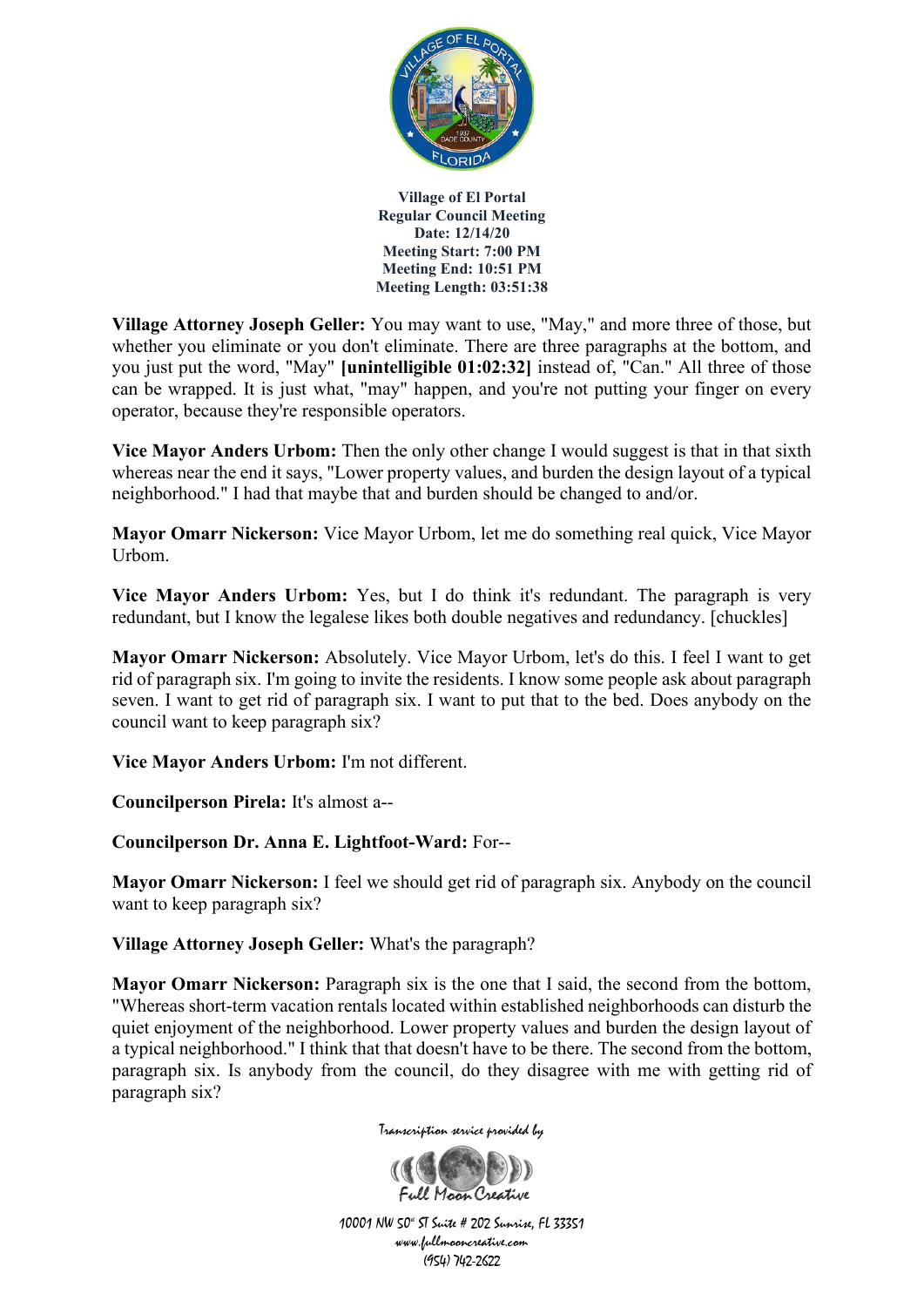

**Village Manager Alou:** I do disagree because it does happen.

**Mayor Omarr Nickerson:** Okay, we'll take it to a vote. I'm going to ask for a motion a second, and we'll have a quick vote on paragraph six. Do I have a motion to get rid of paragraph six?

**Vice Mayor Anders Urbom:** I'll move to eliminate paragraph six.

**Mayor Omarr Nickerson:** We have a motion. Do I have a second? [silence] No? Okay, so, unfortunately, there's no second, paragraph six remains you guys.

**Vice Mayor Anders Urbom:** Will paragraph six remain with the, "Can" change to, "May" just as the other paragraph?

**Mayor Omarr Nickerson:** Yes, we can now discuss that because it's going to stay.

**Village Attorney Joseph Geller:** Changing in all three.

**Mayor Omarr Nickerson:** I got you.

**Vice Mayor Anders Urbom:** Right. Attorney Geller, I'd be interested in your opinion. I feel like by putting, "And/or burden the design layout," you've now separated all of those issues in paragraph six, and not made a blanket statement about all of those about-- I feel like, "And/or" reinforces the, "May" premise.

**Village Attorney Joseph Geller:** It is a useful addition to say, "And/or." It addresses to some degree what the Mayor said about why he didn't like it by changing the language to, "And/or. " You're also addressing the Mayor's concern to take the finger off some of the operators. It's a good addition, Vice Mayor, and it does also get to least halfway to what the Mayor wanted to do.

**Mayor Omarr Nickerson:** Where are we putting, "And/or" Vice Mayor?

**Vice Mayor Anders Urbom:** In paragraph six near the end it says, "Lower property values, and burden the design." That, "And" I believe should be changed to, "And/or."

**Councilperson Dr. Anna E. Lightfoot-Ward:** Very good, and that does half of what you **[inaudible 01:06:02]**.



Transcription service provided by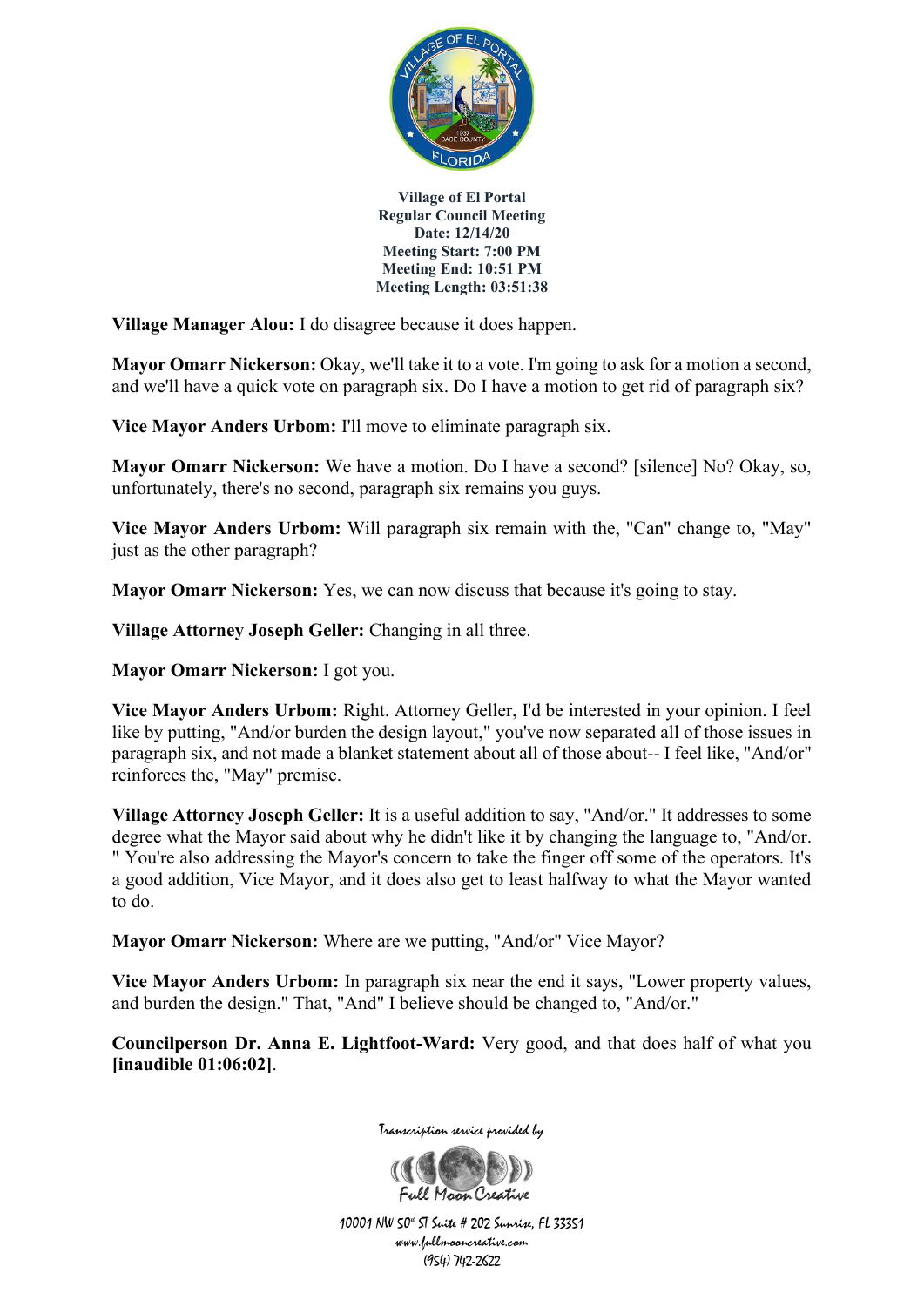

**Mayor Omarr Nickerson:** Perfect. Compromise is always good. Thank you very much, Vice Mayor. All right, so we were on paragraph seven you guys. Paragraph six sustains. We might want to talk about paragraph six, but I'm going to open it right up to the residents now, come up. We're done with the first page. Any questions about the first page? You guys can come up. Say your name and address for the record. If they come up to the microphone over here, say your name and address for the record, and let your voice be heard.

**Vice Mayor Anders Urbom:** You have three minutes.

**Councilperson Dr. Anna E. Lightfoot-Ward:** Come on.

**Mayor Omarr Nickerson:** Then we'll move on to the next page.

**Village Attorney Joseph Geller:** That's your mic. You can both come and be ready to go.

**Raul:** Good evening.

**Councilperson Dr. Anna E. Lightfoot-Ward:** Good evening.

**Raul:** My name is Raul Falonzo. 199 northwest 90th street. In reference to, whereas paragraphs six and seven, I think based on my interpretation of it, is it may or may not. Having short-term rental, Airbnb, Vrbo, it may or may not, lower the value of the properties in that community. I disagree when somebody says it does because it doesn't necessarily do that. There are properties here in El Portal that the owners take very good care of them. Some of them are short-term rentals, some of them are not. Some of the residents that we have, they're involved in the community, they do great things for the community, and then they're an asset.

Not all the residents are in that position. It's the same thing with short-term rentals. Some of them are an asset because they actually increase property value. Anybody that have access to look up property values in Miami-Dade County will know actually El Portal is one of the communities to have increased property values the most in the past few years. That's awesome. During all those years there has been short-term rentals at El Porta. Once again, I think it may or may not, does not always do.

**Village Attorney Joseph Geller:** Mayor, if I might? Sir, you're a 100% right. That's why the council just changed it to say, "May," because it may, but it may not. You're completely right,



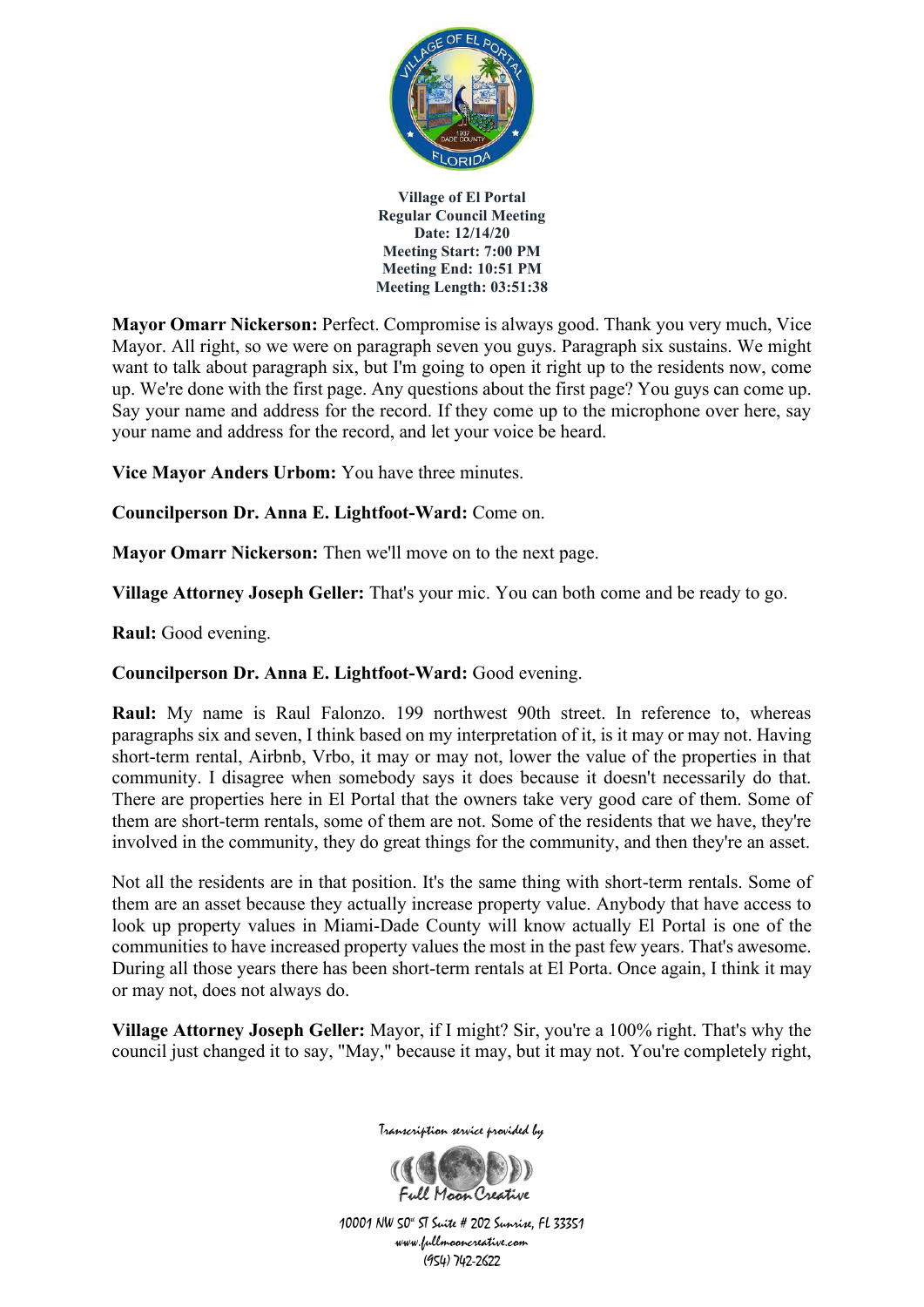

and maybe you talk to them in advance, or they read your mind, but that's exactly the change that was just made. You're completely accurate in what you're saying.

**Mayor Omarr Nickerson:** Thank you very much, Attorney Geller.

**Vice Mayor Anders Urbom:** For the residents' benefit, you're saying that by just using, "May," that satisfies the concept of, "May or may not." Okay, just want to clarify for any residents who are thinking, "But no, but they're different."

**Mayor Omarr Nickerson:** Absolutely. Thank you very much, Vice Mayor.

**Vice Mayor Anders Urbom:** The legalese is nice and confusing. [chuckles]

**Mayor Omarr Nickerson:** Yes, go ahead.

**Pascal:** Good evening. Pascal DePoole, 177 northwest 90th street. Can I back up for just one quick second? I think one of the reasons we like to live in El Portal is because it's always been a great place to be. You guys aren't heavy-handed on a lot of the regulations that we're getting. This copy of *Miami Shores* is heavy-handed. I'd love to see something that's a little bit more common sense. Like the lawyer is saying, excuse me, Mr. Geller is saying that it doesn't impact operators that do well and that take care with undue extra regulations. I'm with the Mayor, I think this paragraph should be kicked out.

First of all, it's the only whereas that doesn't talk about unregulated Airbnbs or short-term rentals, but short-term rentals in general. I disagree that it lowers or may lower or could or can, however you want to put it. In 2017 the Wall Street Journal wrote an article based on a working paper proving that short-term rentals in a community actually increased property value. In 2020 the National Bureau of Economic Research did the same thing. I'm happy to give you guys a copy of that where it actually proves in a study that short-term rentals increase property value. Not just of the short-term rental but of the community around it. I disagree that this should be in here. I don't think it's correct. I don't think it's beneficial. Like the Mayor said it's a very negative-sounding paragraph.

That is untrue at least on the property value side and that it's the only one that does not mention unregulated but just broadly strokes every short-term rental. I would love to see you guys vote again [chuckles] and take that out.



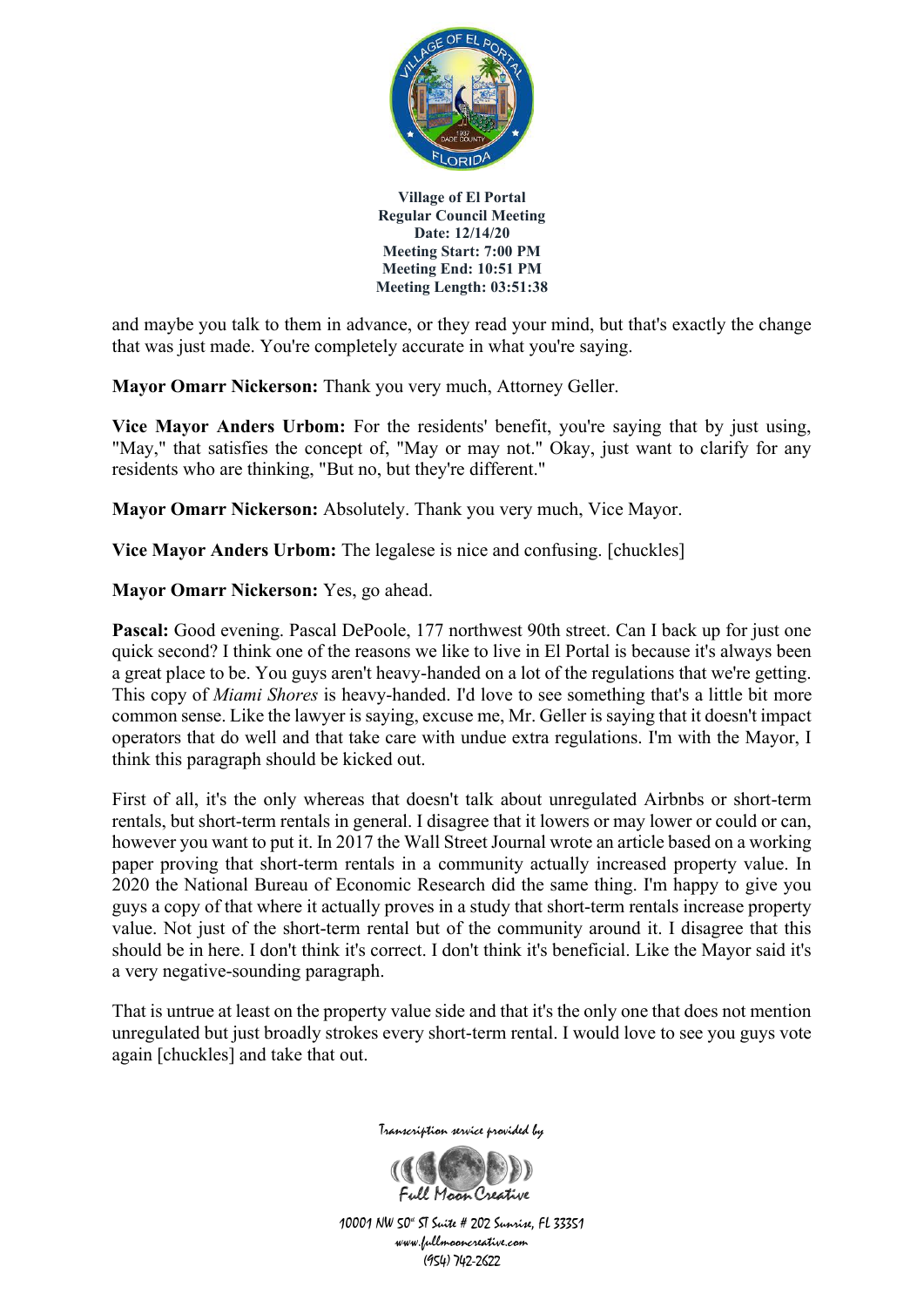

## **Mayor Omarr Nickerson:** Thank you.

**Ian:** Hi. My name is Ian McKenzie, 8950 Northeast, 4th Avenue. I'm a resident here since 2003. I've been here for 19 years roughly. I bought in El Portal because I liked it's a small community, it's quiet, it was friendly, and it was zoned residential. As far as I know, it's not zoned industrial or zoned I think there have some sections of it that are particularly zoned for [crosstalk] business or whatever but not in a residential area.

I don't begrudge anybody's desire to rent out a room or something like that, but I urge the board to really consider the fact that impact on the neighborhood, children, crime. We've had noise problems. I know that two over the course of the years both neighbors that are on both sides of me. I live on a corner, have rented out their properties for not short-term, it's for a year or two years, and the neighbors have caused problems. It goes without failing. I'd like to make you guys sensitive of that because this is why a good residential area and proximity to the airport or the location, that's what adds to the value of this place now.

Elevation is another factor with sea-level rise and so forth that you have to be very cognizant about. That's going to make our values of our properties worth more than they are as related to lower areas in Miami Beach that's going to be flooding more. Also, with short-term property rentals, you'll see they've had problems. In Belle Meade where they had people doing that, renting out Airbnbs. On Miami Beach there have been problems, police have been called. Consider that. Is that something you really want? There is the possibility that that could happen. I'm not saying it's going to. A lot depends on the person who is renting the property.

If they have a management company, the management company is not the same as someone out who are in there present in the building too. That's really important. I know my aunt in Scotland had a bed and breakfast and Scottish laws required her to be present 24/7 while someone was staying in her facility. They needed to install fire systems, just as a hotel would because you are competing with the hotels, that prevents homes from burning down or people getting injured in these rental properties. These are some things that you really need to consider.

Also, street traffic. People coming in. Is this what we really want? I don't know. I'm very cautious about this, and I think the board needs to really look at this very carefully for the citizens who are here. Thank you very much.

**Mayor Omarr Nickerson:** Thank you very much.

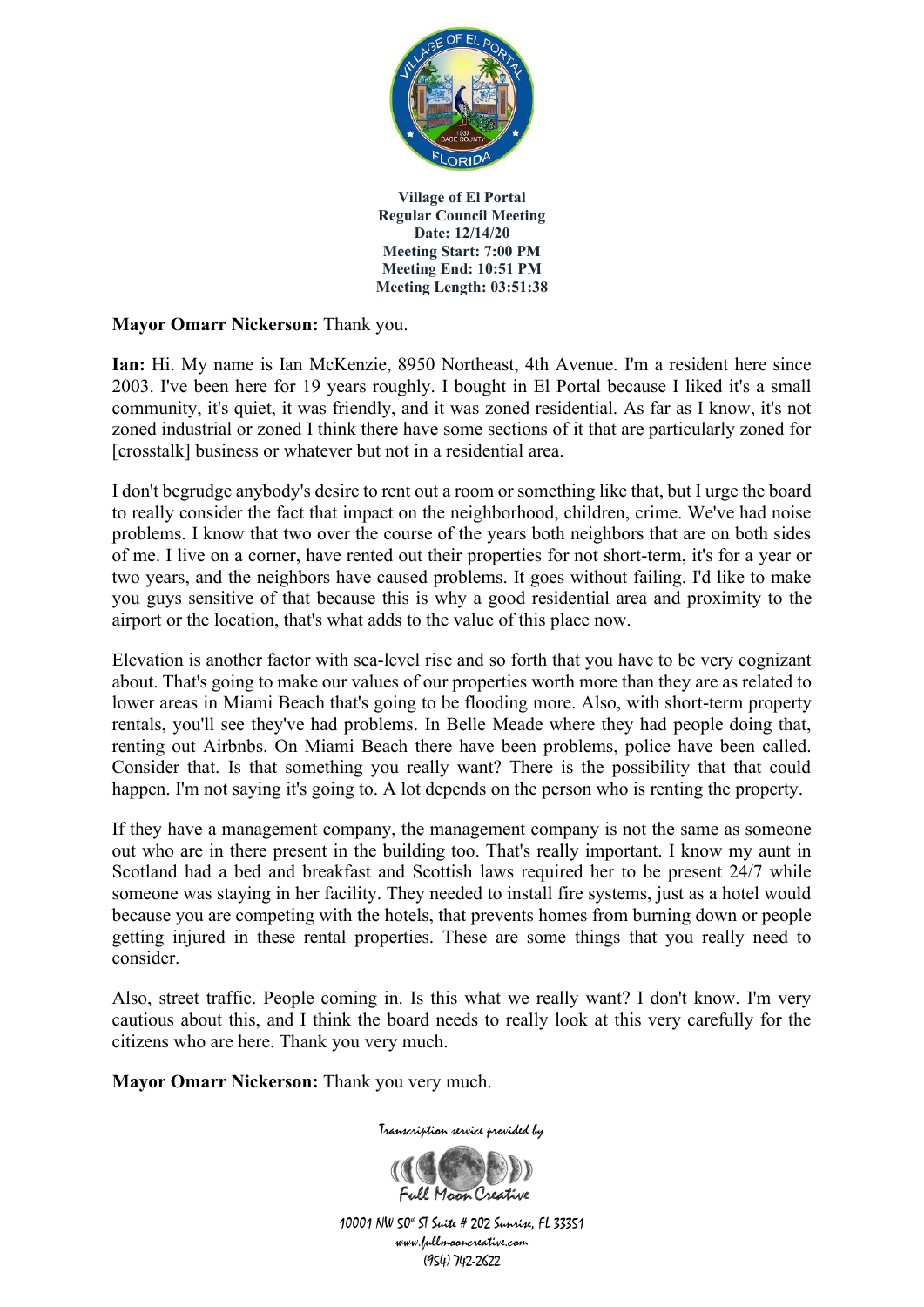

**JR:** Hey. I'm JR 269 Northeast, 90th street in El Portal. I find myself agreeing with both parties. That's the funny part because I think it all lays in one thing and that's enforcement. If enforcement is lacking or not strict enough on issues that arise then we have an issue. Until then especially in a market where people can't find any place to possibly live at some decent rate I find short-term rental, and short-term rental is relative. Would I prefer a one-year rental, would I prefer 100% ownership that takes charge of the situation like Mr. DePoole does. I know that as a fact. Absolutely. Am I disagreeing with having a management company take care of properties? 100%, yes. Because that makes it too external and not involved.

As long as the residents are involved with the properties that they own and rent part of it especially in El Portal we have a lot of cottages that are living spaces. If in times last two years pandemic where people may need extra income, I think it's relevant. I think it's humane as well to do that. Yes, to me enforcement comes to the police department, it comes to the Village. I tell you I'm a little bit disappointed with what's going on in the Village in regards to rotating of staff, not having proper staffing, no code enforcement, I could go on and on but that's not what we're here for tonight, I can write that in the email. Generally speaking, I agree with short-term rentals if it is by the owner, number one, and if it is properly regulated and enforced. That's all there is to it.

**Mayor Omarr Nickerson:** Thank you very much. As far as the ownership or outside company and things like that we're going to get into some of those things. They show up on the bottom of page two and page three they start to go on those things. We're going to get to those things pretty soon.

**Councilperson Pirela:** Mr. Mayor if I may.

**Mayor Omarr Nickerson:** Yes, go ahead, Councilperson Pirela.

**Councilperson Pirela:** Which it brings me to the point that the gentleman just pointed out, and I didn't see it here, about the person managing or taking care of their property rental to live within a certain amount of mileage-

**Mayor Omarr Nickerson:** We're going to get there, absolutely.

**Councilperson Pirela:** -from the property rental if it's an absentee owner, it needs to be put in there.



Transcription service provided by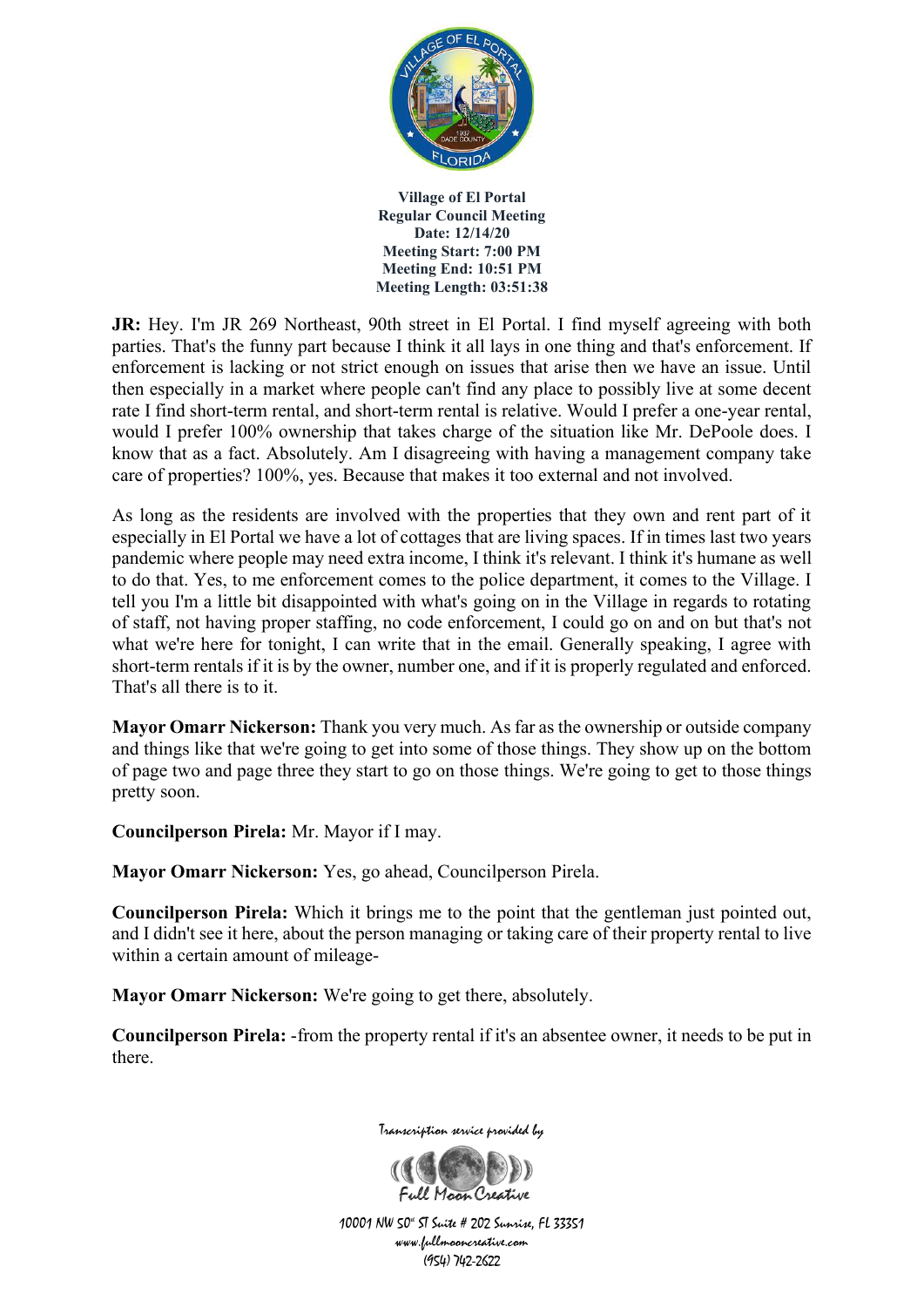

**Mayor Omarr Nickerson:** Yes, we're going to go through that stuff.

**Councilperson Dr. Anna E. Lightfoot-Ward:** We're on page two now?

**Mayor Omarr Nickerson:** Yes, we're going to go to page-- You guys good? You want to come up here and say something, Pascal? Oh, the walk, [chuckles] I understand but we have to do it, my brother. We have to do it. [laughs]

**Pascal:** It's my work out tonight I guess so.

**Mayor Omarr Nickerson:** It's all good.

**Councilperson Pirela:** Name and address for the record, please.

**Pascal:** Still Pascal, still 177 Northwest 90th. You're going to hear it a bunch of times tonight. [crosstalk] Just a technicality. The things that we've suggested now that you guys are not addressing that's going to get changed and then we get another ordinance for the second reading or how does that work?

**Mayor Omarr Nickerson:** I was just about to ask the council about the things you guys said.

Pascal: Well, I know you guys were going to page two?

**Mayor Omarr Nickerson:** Yes, we're going to page two, but I was going to ask the council about the things you guys said though. You're good?

**Pascal:** Go ahead.

**Mayor Omarr Nickerson:** You want to stay there while I do it?

**Village Attorney Joseph Geller:** Can I answer the gentleman's question?

**Mayor Omarr Nickerson:** Yes. [chuckles]

**Village Attorney Joseph Geller:** If it passes on first reading it comes back for a second reading. It can be further changed. It's the same ordinance but it can be further changed on second reading provided the changes are not too substantial. If the changes are wholesale, then it has to be a new first reading, and you can just have a new first reading and then have a second

Transcription service provided by

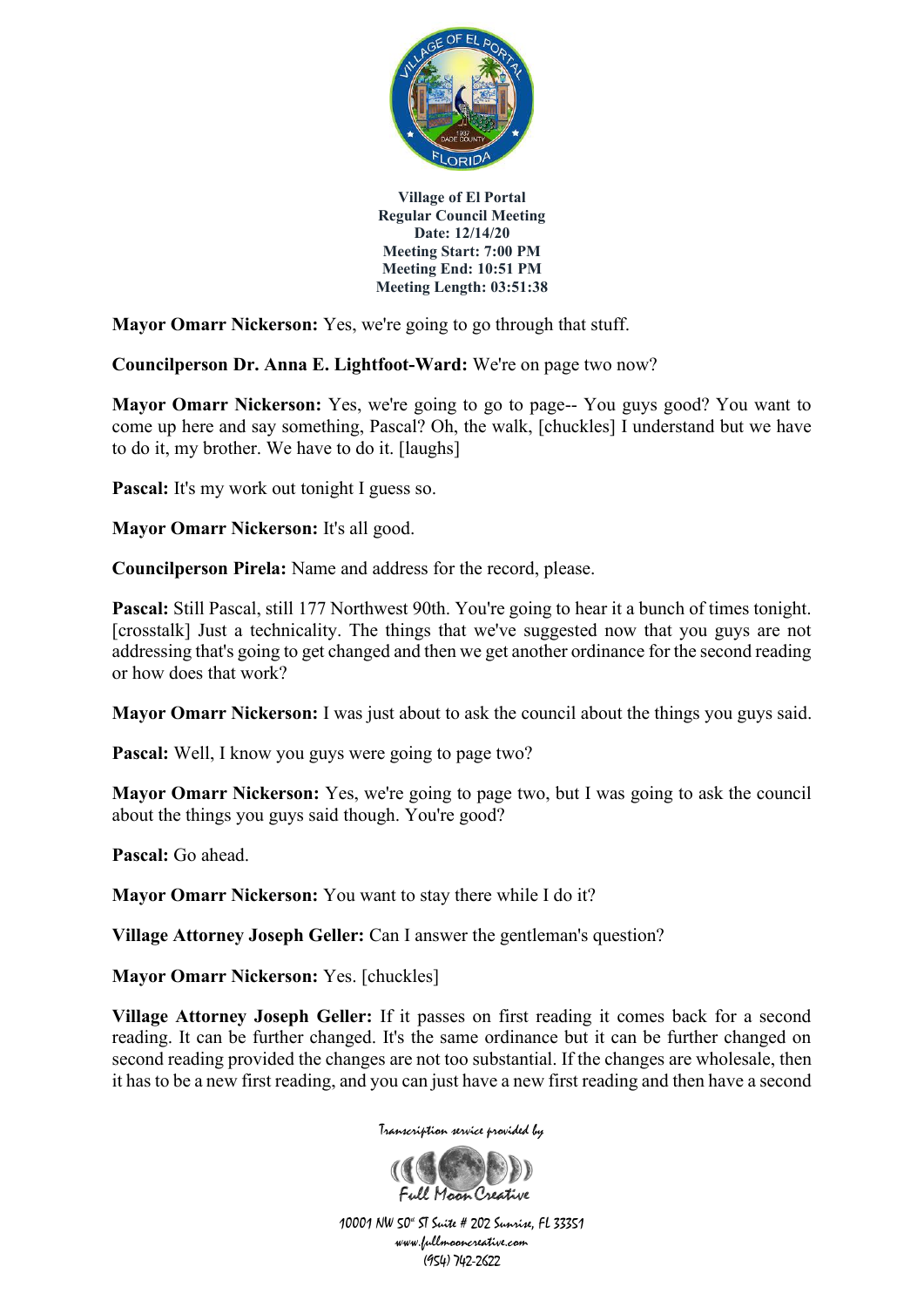

reading after that. Normally it goes to second reading but the changes that can be made on second reading can't be too great. If it really changes what you're doing substantially, then you just repeat first reading. I hope that answers your question.

**Pascal:** For instance, adding unregulated to this paragraph [crosstalk] is that something that if you guys don't decide that tonight.

**Village Attorney Joseph Geller:** That could be certainly added on second reading that is not such a dramatic change that it would undermine the whole spirit of the ordinance. Yes, that could still be done.

**Pascal:** I'm sorry, just a technicality again if you guys don't include that we could come back for the second reading and say, "Hey, this should really read this way."

**Village Attorney Joseph Geller:** That is correct.

Pascal: Okay, good. Thank you.

**Mayor Omarr Nickerson:** All right. We're going to move on to page two. Like I was saying, and Councilor Pirela was saying, as far as some of these things that were addressed they're coming up is my point. My point, Pascal, was that they're coming up. A lot of things that people have brought up. The only thing I was going to say though, now, I'm the one that wanted it and wanted to go for it, I can't bring it back up, but does anybody want to bring up the slashing of paragraph six? Do I hear anything?

**Councilperson Dr. Anna E. Lightfoot-Ward:** We want to move on, Mayor. We don't want to be **[unintelligible 01:19:14]**.

**Mayor Omarr Nickerson:** Do I hear anything about bringing up the slashing of paragraph six? You got to try. You got to try. All right, page two, you guys, it says, Whereas the establishment of minimum business practices such as the provision of both these specific and property-specific information to lessees, and the designation of a local short-term vacation rental responsible party helps to ensure that the private property rights of the short-term vacation rental owner are balanced with the needs of the Village to protect visitors and tourists. To preserve the general welfare through its limited regulatory power." Anybody from the council?



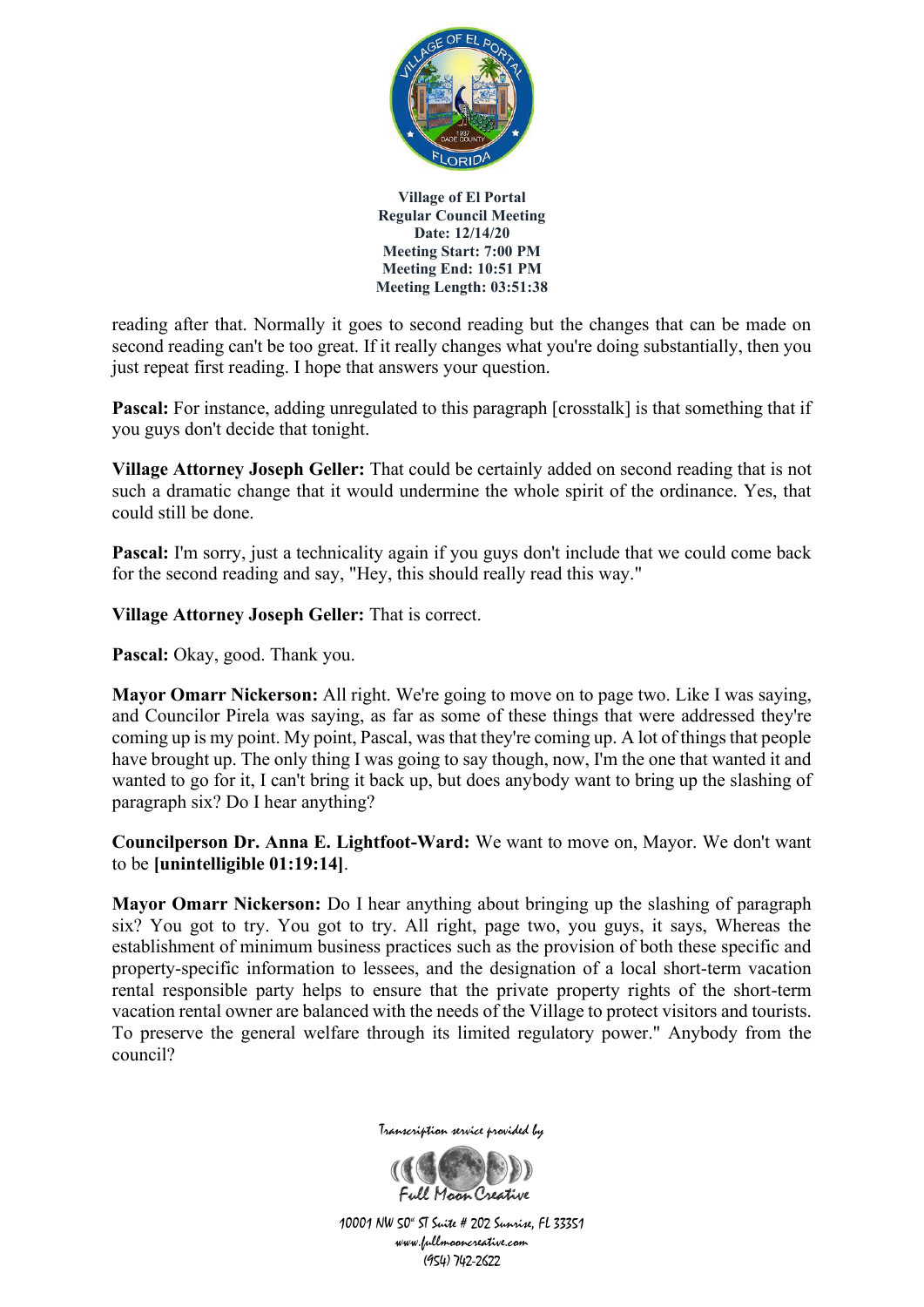

**Councilperson Dr. Anna E. Lightfoot-Ward:** Mayor, I think this is very positive statement, very much thought-about. In terms of humanitarian-wise, I just felt that this was a-- Just reading it tells you that we're not trying to break somebody's back. What we're trying to do is simply make sure that our neighbor and my neighborhood does not change much. This is a very positive statement.

**Mayor Omarr Nickerson:** Thank you very much, Councilperson Lightfoot-Ward. Anybody else from the council? You guys good? Anybody from the residents? You guys good? Okay. Now, therefore, be it ordained by El Portal Florida Council that section one **[unintelligible 01:20:39]** all right, that's general. Section two, article six, **[unintelligible 01:20:42]** that's general. Vacation rental means not owner-occupied, that's general. Transient occupancy. **[unintelligible 01:20:53]** that's general there.

All right, 571, "No owner of a dwelling unit shall rent or lease a dwelling unit as a vacation rental without first having obtained vacation rental license. A separate license is required for each dwelling unit." I don't know if I feel good about that. "A separate license is required for each dwelling unit used as a vacation rental. The license shall be valid for one year only and may be renewed as set forth in this section. Shall be valid only for the person to whom it was issued and not to be subject to sale, assignment, or transfer voluntary or involuntary, nor shall the license be valid for any premises other than that for which it was originally issued.

The license shall be displayed in a conspicuous place in the vacation rental. The fee to apply for a license issued under this subsection shall be \$750 which must be tendered at the time of application, and shall not be refunded if an application is denied. The annual fee for renewing an existing license shall be \$500. All right. Let me just say me first you guys, if I may, is that okay for the council? We're good? All right. 754, "Each dwelling--"

**Councilperson Dr. Anna E. Lightfoot-Ward:** I don't see any of that, Mayor, you're reading a lot of stuff that I don't see, Mayor. [crosstalk]

**Mayor Omarr Nickerson:** You guys don't have that in there?

**Councilperson Dr. Anna E. Lightfoot-Ward:** No.

**Vice Mayor Anders Urbom:** It says, "Determined via resolution from the council."

**Mayor Omarr Nickerson:** No, you guys don't have that in there?

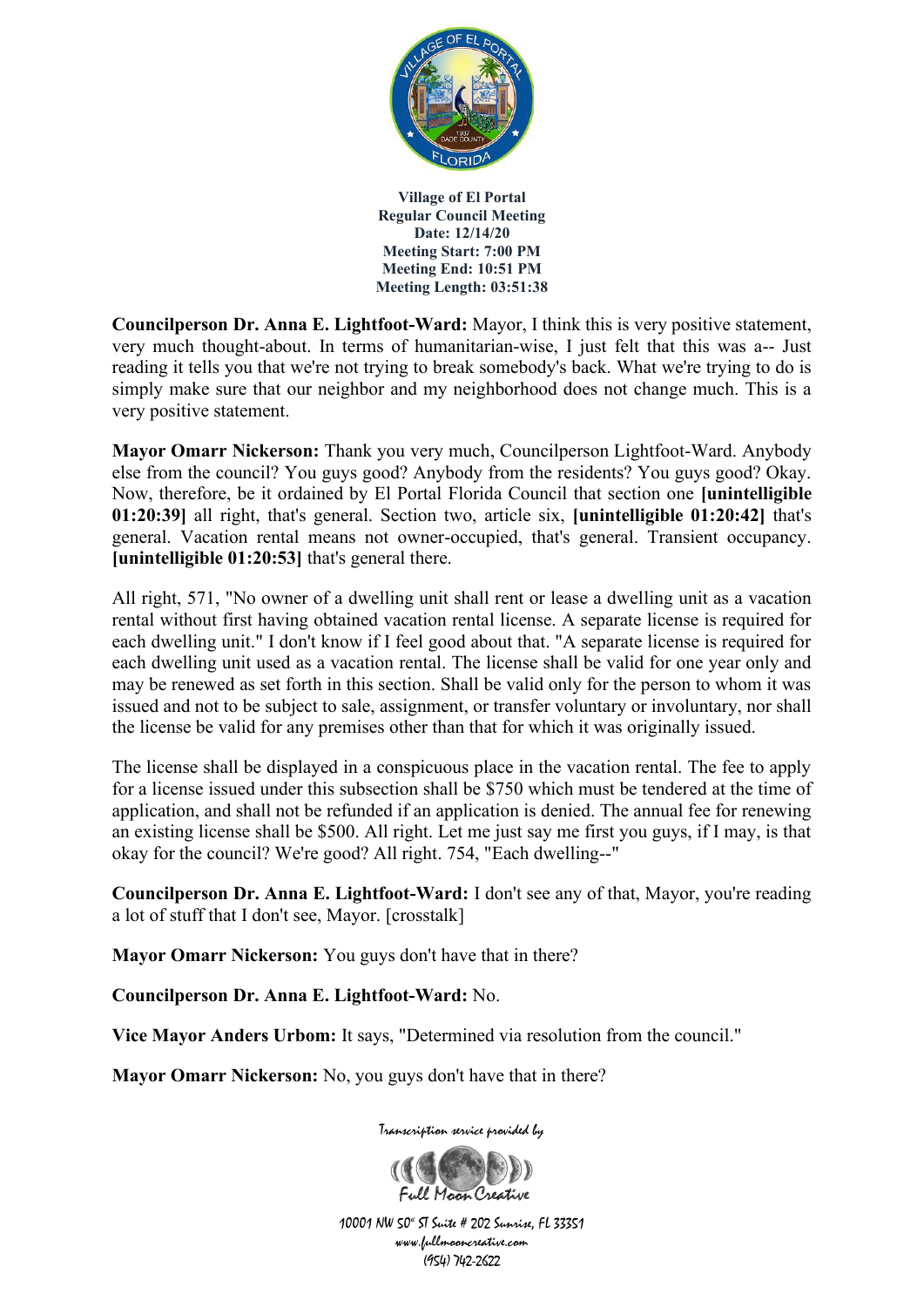

**Councilperson Dr. Anna E. Lightfoot-Ward:** No.

**Village Attorney Joseph Geller:** Mayor, you may be looking-

### **Mayor Omarr Nickerson:** Hold on. **[unintelligible 01:22:41]**

**Village Attorney Joseph Geller:** Mayor, I think that's an earlier version, one of the suggestions that Councilperson Martin made was instead of fixing the amount in the ordinance, which is a little difficult to change, to just have it be done by separate resolution. The expected amount is \$750, and the renewal is expected at \$500, but you'll have to adopt the resolution to do that. This way, if at some point in the future, you say, "Gee, we really need to get 1,000, we're losing money every time we do it," you have the ability to do it. Or if you say, "We could only get by with 600," changing it by resolution instead of putting the amount in the ordinance, gives you much greater flexibility.

**Mayor Omarr Nickerson:** This one ends with, "The annual fee for renewing an existing license shall be determined via resolution from the council."

#### **Councilperson Dr. Anna E. Lightfoot-Ward:** Exactly.

**Mayor Omarr Nickerson:** Okay. Oh, this is good, all right. I was like, "No, we can't charge our residents [laughs] each additional dwelling." Does anybody have a problem with this paragraph, the 571?

**Councilperson Dr. Anna E. Lightfoot-Ward:** Negative.

**Mayor Omarr Nickerson:** Yes?

**Councilperson Dr. Anna E. Lightfoot-Ward:** I said negative. No, I do not.

**Mayor Omarr Nickerson:** Negative, okay. Very good. You guys good 571? Pascal, if you have something to say, come up, say your name, address, whatever.

Pascal: Pascal de Poole, 177 Northwest 90th Street. I'm learning. Section two, I'm sorry, before 571. You guys are defining short-term rentals as anything three months or less in duration. Although your whereas talks about the 30 days in the second and third. Why is there a difference on that? Why would they supply rentals that are 90 days versus 30 days because your second whereas says, "That transient rentals less than 30 days in duration," which is the

Transcription service provided by

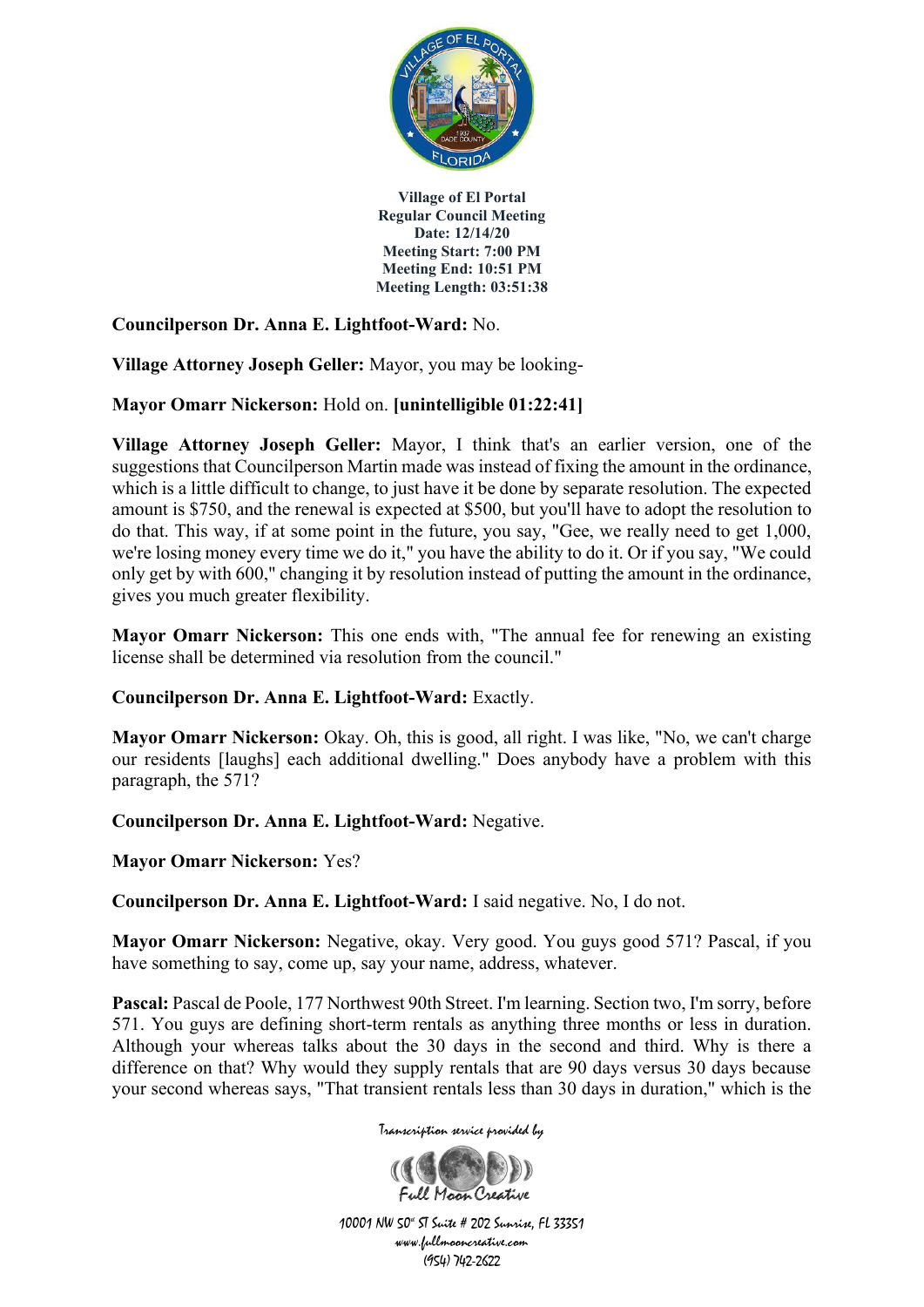

same that Miami-Dade County has for their cutoff between short-term transient rentals and the regular and long-term rental.

**Councilperson Dr. Anna E. Lightfoot-Ward:** Is that oversight, attorney?

**Village Attorney Joseph Geller:** If I might, Mayor? The whereas clauses were adapted from something that was used in one of the other villages as you pointed out. The attempt here, the definition is to cover some additional kinds of rentals to have this applicable not only to less than 30 days. The idea being that some people rent light for the season. By using the specific definition of less than three months, you can cover people who rent for the season. Obviously, the biggest problem is the people who rent by the night but if you're going to go to all the trouble to adopt an ordinance that tries to regulate, you want to try to catch some more. So, the intent was to catch some of the seasonal rentals as well as just the monthly rentals. That's the reason that it's drawn this way.

**Pascal:** The second whereas is historical and not from the village. The state defines it as 30 days. I'm not sure why we are now changing it because actually, Florida State defines a shortterm rental as six months or less. We're in between-

**Village Attorney Joseph Geller:** There are a lot of permutations if this is proposed for the council. It's a fair item for you to be raising as to what the council wants to do, but something had to be put in black and white to be proposed so that there can be a conversation about it.

**Pascal:** I'd love to see it proposed at 30 days like the state says, like your whereas says, like the historical law that's proposed or that's already in law since 2011 that we have the same thing there.

**Councilperson Dr. Anna E. Lightfoot-Ward:** Mr. Mayor-

**Mayor Omarr Nickerson:** Section two, on vacation rental, instead of three months, he's proposing 30 days like the second whereas.

**Councilperson Dr. Anna E. Lightfoot-Ward:** Yes, that's his point. He wants it to align with what's already there.

**Mayor Omarr Nickerson:** Does anybody on the council have a disagreement with that?

**Councilperson Dr. Anna E. Lightfoot-Ward:** No, I like it.

Transcription service provided by

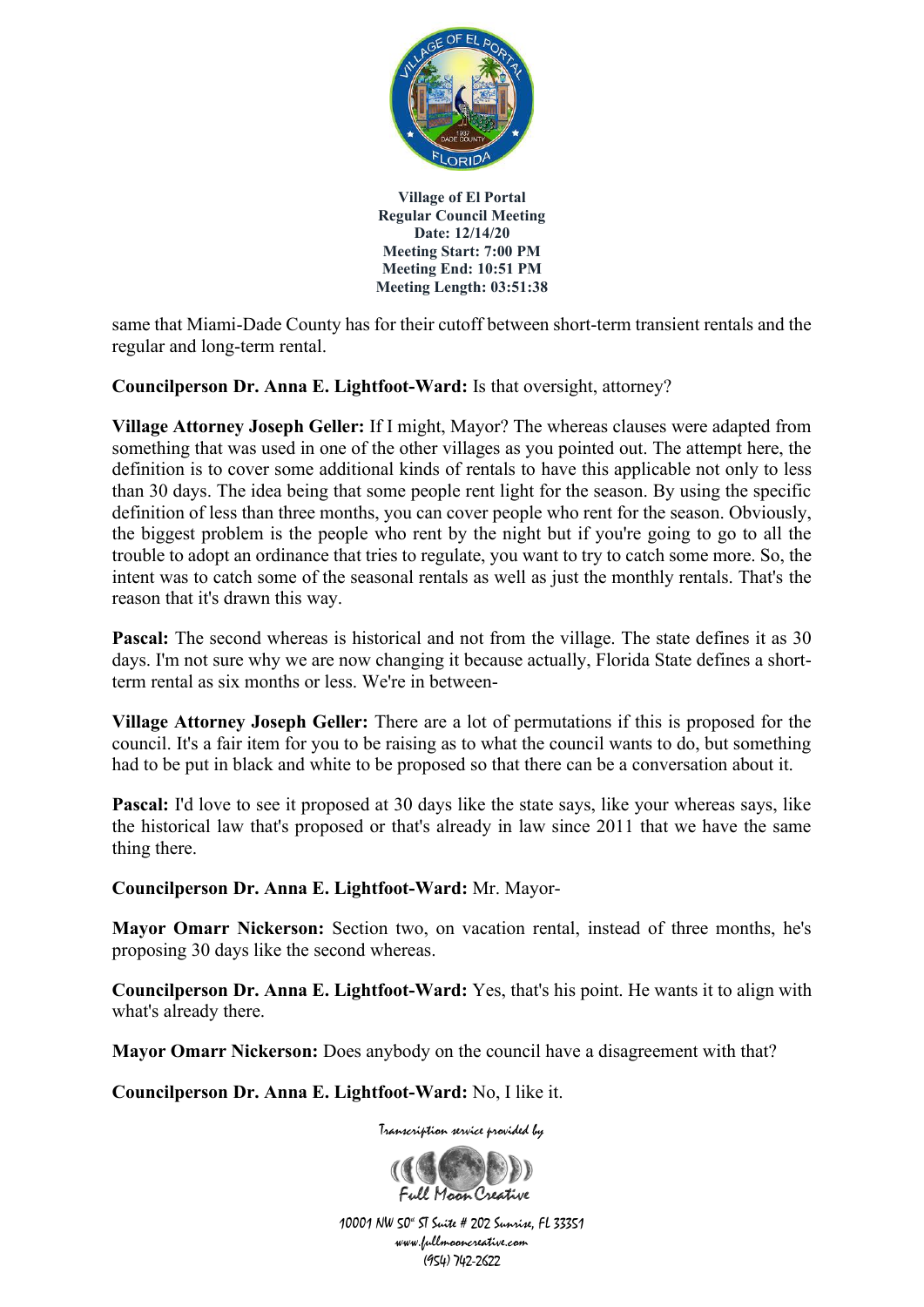

**Mayor Omarr Nickerson:** You like it?

**Councilperson Dr. Anna E. Lightfoot-Ward:** 30 days is fine.

**Vice Mayor Anders Urbom:** Right, because the way it is now, the three months, would that also envelope month-to-month operators?

**Village Attorney Joseph Geller:** It would by saying that it applies to any rental of three months or less, you would catch all the month lease. You would catch all the weeklies or overnight, but you would also include seasonal rentals when somebody's coming in for the season. It doesn't have to be that way, but it was designed by looking at some of the other ordinances that other municipalities have done to give you a little bit more regulatory control by being able to include 60 or 90-day rentals along with the 30. As I said to the resident, that's entirely up to you.

Again, that's the kind of thing, in my opinion, you could change on second reading as well. You might not be able to go the other way. If you're proposing to regulate 90-day rentals, and you decide on second reading, you only want to cover 30-day rentals, you've done something that has less applicability to people than what you proposed on first reading. If on first reading, you say, "We're only going to do 30 days," and then on second reading, you say, "You know, let's include up to 90," that's the kind of change that arguably would require a new first reading because you're expanding the regulation that you're doing, not narrowing it.

**Vice Mayor Anders Urbom:** Right. I've got a friend in Key West who, to get around that, would sign 30-day contracts. They had to be 30 days or longer. You sign a 30-day contract with the person knowing that they're only going to be there for two weeks, they still pay the premium for the entire booking. You didn't even have to double book during the same time period which kept you out of trouble as well. This would address some of those practices I suppose.

**Village Attorney Joseph Geller:** You're free to decide how you want it to be. It certainly would be proper if you wanted to change it to only 30-day rentals. Let me just say that if you were going to make that change, be sure that's the direction you want to go if you're going to change it on first reading because you can't bounce from 30- [crosstalk]

**Vice Mayor Anders Urbom:** And extend it.



Transcription service provided by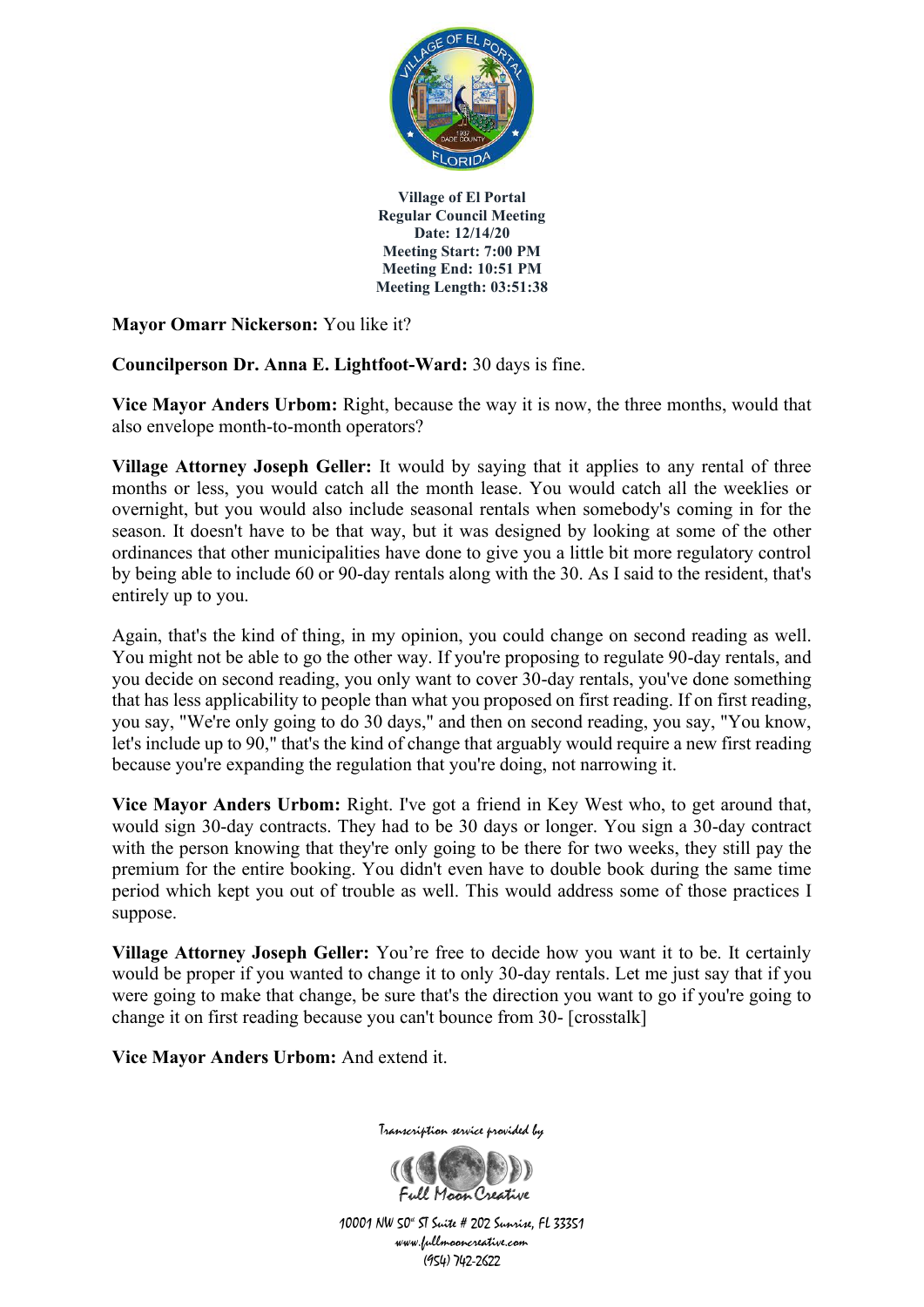

**Village Attorney Joseph Geller:** -Back to ninety without doing a new first reading which it's no tragedy to have a new first reading either if that's where you've decided you want to go.

**Mayor Omarr Nickerson:** Thank you very much, Attorney Geller. Basically, right now you guys assess three months in duration. The three months in duration that it says here is different from the whereas, the second whereas of 30 days but if we're not sure about this right now, we can keep this at three months in duration, and then when we get to the second reading, we can lower it down to 30 days if we decide to do that then if we're not sure right now. We want to go back to the first reading?

Are we sure that we want to lower it down to the 30 days right now? If we're not sure we can keep it at three months right now, and then we can lower it down in January before we complete the second reading.

[crosstalk] [background conversation]

**Vice Mayor Anders Urbom:** I think we may want to.

**Councilperson Luis:** Keep it like it is.

**Councilperson Dr. Anna E. Lightfoot-Ward:** Keep it like it is.

**Mayor Omarr Nickerson:** Keep it like it is, and we'll go back. I've put a big question mark on my notes and so that'd be something that we'll come back and address, and make sure that we really want it. I'll circle it and a question mark. All right, you guys. We're good with 5.71, we're on to 5.72. We're good with 5.71?

**Vice Mayor Anders Urbom:** We're good.

**Mayor Omarr Nickerson:** All right. 5.72, license application denial or revocation for calls. Issuance of a license or renewal of a license shall be denied, and any license issued hereunder may revoke for cause for any of the following reasons. We come on revoking, revocation.

**Councilperson Dr. Anna E. Lightfoot-Ward:** Rather than read all of those, Mayor and everybody that has a copy or seen it, let's just address the ones that someone might have a problem with.

**Mayor Omarr Nickerson:** I hear you, but I think some people might just got it tonight though.

Transcription service provided by

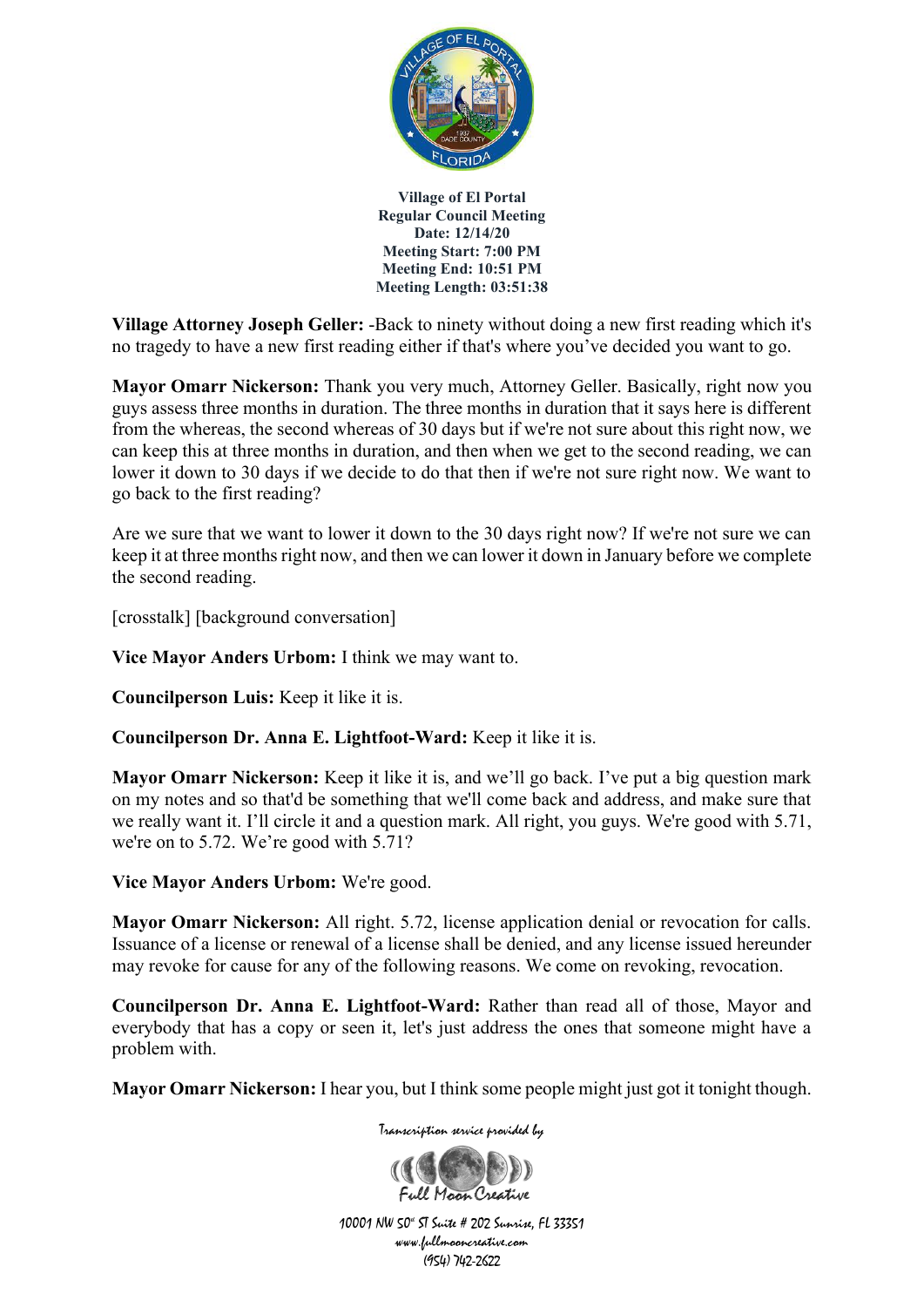

**Village Attorney Joseph Geller:** You've got copies. That's why I said we didn't want to just see what in here any resident has a comment on or a problem with.

**Councilperson Dr. Anna E. Lightfoot-Ward:** Right.

**Mayor Omarr Nickerson:** I understand.

**Village Attorney Joseph Geller:** You got a six-page ordinance here.

**Mayor Omarr Nickerson:** I understand.

**Councilperson Dr. Anna E. Lightfoot-Ward:** You don't want to be here all night.

**Village Attorney Joseph Geller:** We are barely on page two.

**Mayor Omarr Nickerson:** I understand what you guys are saying but I don't want any resident that has not had time to look through it feel like we rushed through it.

**Village Attorney Joseph Geller:** You're page two of it **[inaudible 01:33:02]** [crosstalk]

**Councilperson Dr. Anna E. Lightfoot-Ward:** All right, let's do it.

**Village Attorney Joseph Geller:** We may be here until midnight. [crosstalk]

**Councilperson Dr. Anna E. Lightfoot-Ward:** Mr. Mayor, we can do a lot of things.

**Mayor Omarr Nickerson:** We can do a lot.

**Councilperson Dr. Anna E. Lightfoot-Ward:** We can use this as the time to wait until one o'clock in the morning to finish this ordinance, no sir. [crosstalk]

**Mayor Omarr Nickerson:** We're here until one o'clock in the morning to finish [crosstalk].

**Councilperson Dr. Anna E. Lightfoot-Ward:** That's [crosstalk] now I've got the floor, come on, give it to me. I got the floor. Because we have a showing of residents and have concern, we could easily stop this right now, have them go back and look at it very carefully as we had because I spent three hours. Yes, everybody, I'm sympathetic to the residents. I spent three



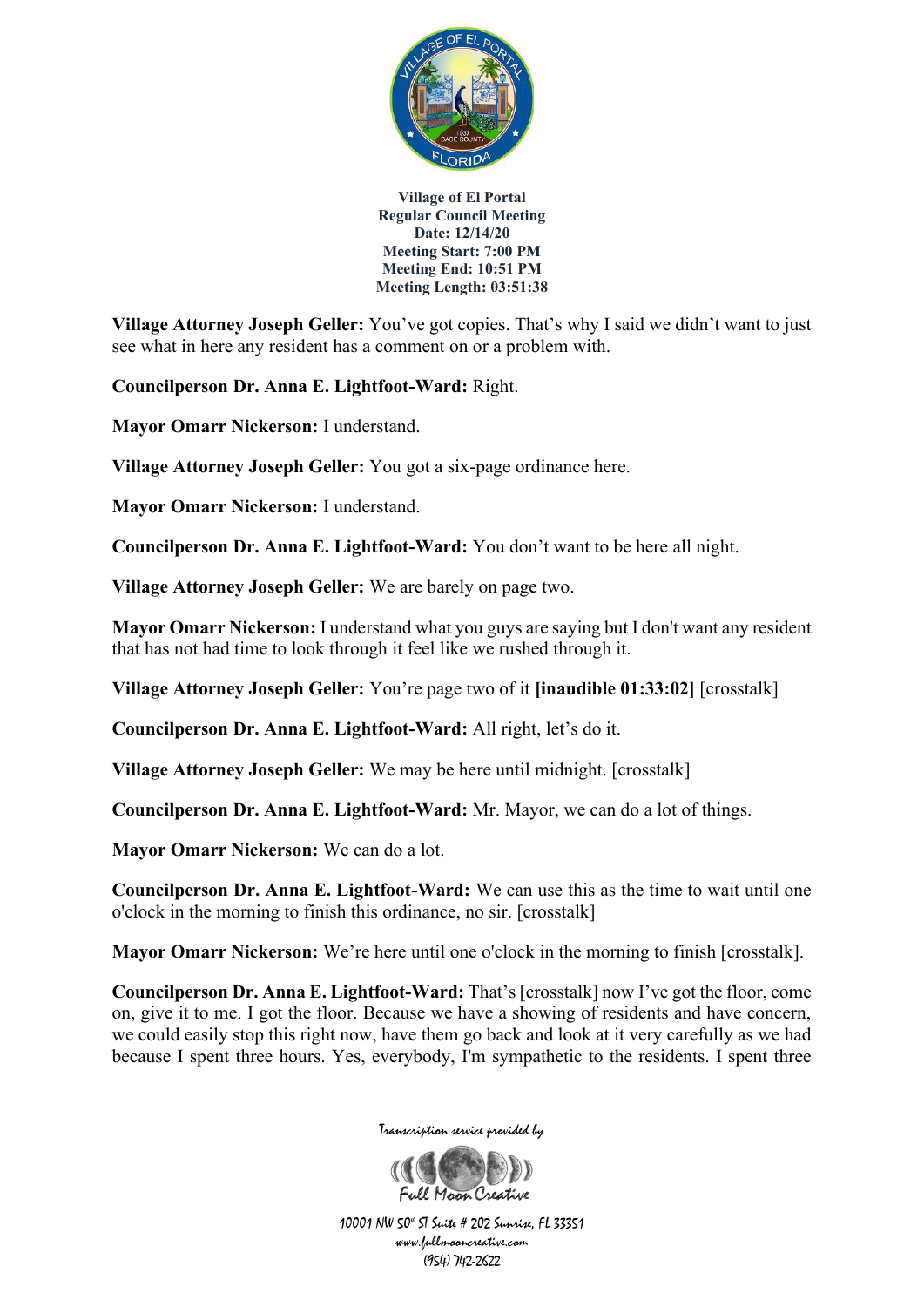

hours looking at this ordinance this weekend. It is not to be toyed with. It has to be looked at and considered carefully.

Not this ram down your through to hurry up and let's get it done tonight. We can stop this very quickly. We don't have to pass this tonight, we don't have to do anything on this tonight. If there's a resident out there, or even residents that want copies of it, when we meet again then we'll already provide it to them. This is not something we all want to run into, this is something we all want to agree on.

**Mayor Omarr Nickerson:** Absolutely.

**Councilperson Dr. Anna E. Lightfoot-Ward:** Mayor, your protocol is always seeking the benefit of the residents as the whole council is. I move that we don't move any further on this and we table it.

**Mayor Omarr Nickerson:** We can do that. Let me just say this, let me say this though. If we do that, you understand that we're coming back to the next meeting, basically, in the same position, we're in right now. If everybody goes home right now and goes through it themselves, they're coming back to the next meeting with what? Notes, and they're going to say, "Okay, let's look at 5.72, let's look at 5.74." We're going to be doing the same exact thing we're doing right now.

**Councilperson Dr. Anna E. Lightfoot-Ward:** Then let's have a workshop. Let's have a workshop before we do that.

**Mayor Omarr Nickerson:** We're all here, why won't we just do right?

**Councilperson Dr. Anna E. Lightfoot-Ward:** No, no. Let's have a workshop. We are not going to run this. Thanks, sir. We're not going to run this down everybody's throat. This is too serious. This is too serious not to have a workshop in this village so that did everybody have a conversation, and everybody gets to say something because this is going to impact everybody. It's already impacted me or my neighborhood. It's already impacted me. Very good. Thank you for your vote back there, I appreciate that.

**Village Attorney Joseph Geller:** Mayor.

**Mayor Omarr Nickerson:** Yes, Attorney Geller.



Transcription service provided by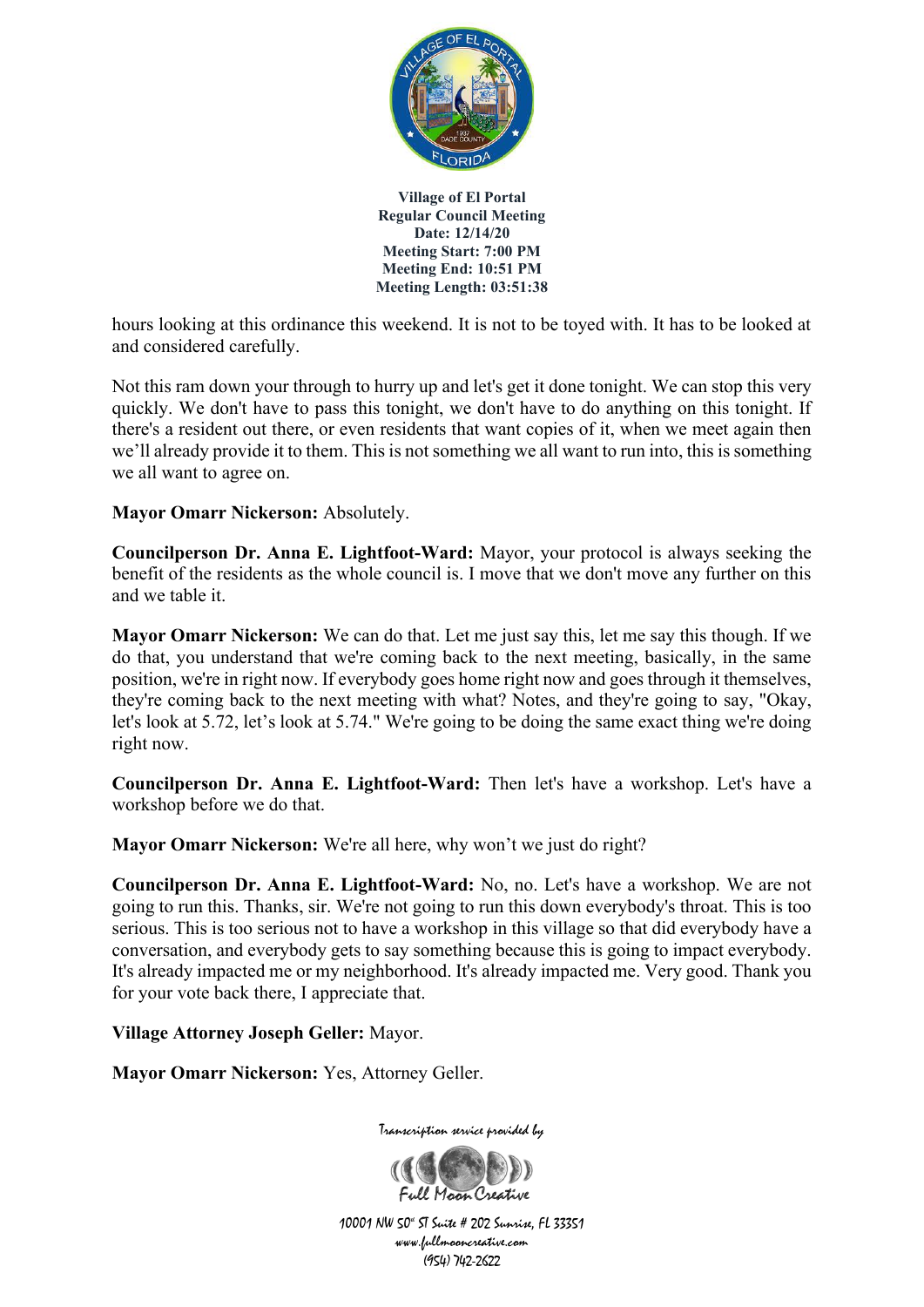

**Village Attorney Joseph Geller:** Respectfully to both your point and to Councilperson Lightfoot-Ward's points. Whatever the council wants to do, whether you want to finish going through this for first reading, table it, have a workshop on it, whatever the council's pleasure is, I would urge one thing. The one thing because, however, you want to do it that's up to y'all. I would say you've got a sample of residents here. No matter what you do even if it's a table, you should make sure that every person that's taken the time to come up instead of having a wait or not getting heard. Or wait until you get to something five pages, people may want to go home and that be heard.

You ought to at least before you make any decision, invite every person up that's taking the time to come to say anything they got about any part of it that they want to say about this whole ordinance including, "I don't like it. That ain't a paragraph, this or that I don't like." Just whatever you do I'd urge you, Councilperson Lightfoot-Ward before you table-

**Councilperson Dr. Anna E. Lightfoot-Ward:** That's right.

**Village Attorney Joseph Geller:** -Just make sure everybody that came can say whatever they want to.

### **Councilperson Dr. Anna E. Lightfoot-Ward:** I agree.

**Mayor Omarr Nickerson:** Listen, this is the thing. I'll bring up whoever wants to say whatever but like I said we bounced around. Now we can do a workshop, I'm not against a workshop, I think a workshop is a good idea but if we do a workshop, we're going to be bringing everybody back here to the same exact thing we're doing right now.

**Councilperson Dr. Anna E. Lightfoot-Ward:** It wouldn't be in the middle of the night.

**Vice Mayor Anders Urbom:** I have a comment.

**Mayor Omarr Nickerson:** You know what? We're going to be doing the same exact thing we're doing right now. I understand we're here right now it's 8:39 but let me say this also, all the pausing is stopping us. All the pausing is stopping us. I don't think I was reading too slow, I've been breezing through. I would have been right now at the bottom of page three.

**Vice Mayor Anders Urbom:** I have one comment.



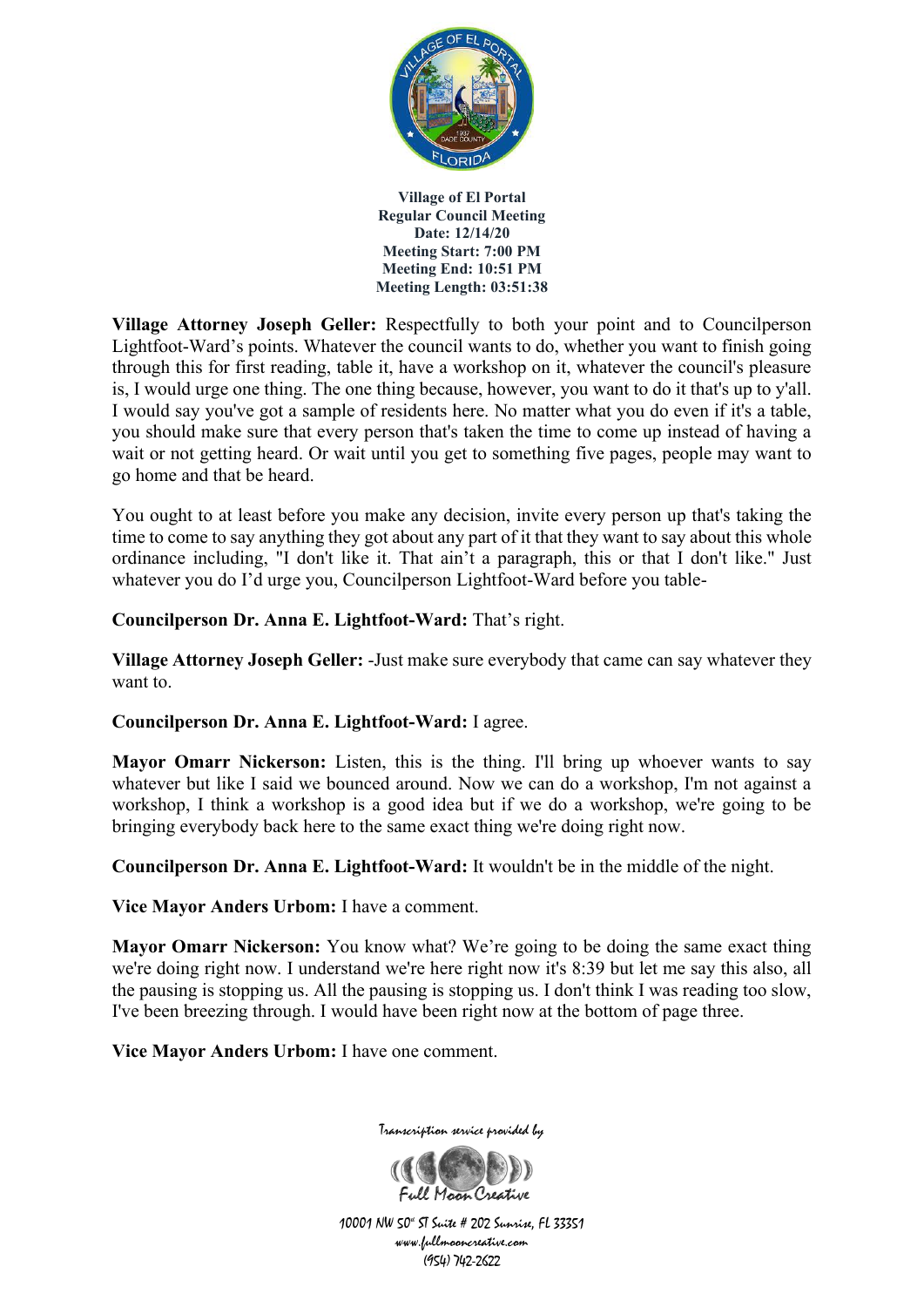

**Mayor Omarr Nickerson:** If we can limit the council comments to anybody who has a problem, we don't need anybody to say if they agree with it. We don't need anybody to say yes this is good, we don't need anybody to say anything positive. If you disagree with it, what do you want to change? Everybody who comes up we can have a workshop, I reckon come back here again, take your time to come back here again, and we can do a two-hour workshop later on if that's what you want.

**Village Attorney Joseph Geller:** Mayor, if you hear your residents, you may find you don't need the workshop. See what they say because the residents may say, "No we don't need more time, we don't need another--" Maybe they do, maybe Councilperson's right but hear your residents, you'll know what they want.

**Mayor Omarr Nickerson:** I understand.

**Vice Mayor Anders Urbom:** Mr. Mayor, can I?

**Mayor Omarr Nickerson:** Go ahead.

**Vice Mayor Anders Urbom:** Look, we're at the end of page 2, we could have been done reading through all 12 of those by now. It's not 6 pages, it's really only 5 because the last 6 pages are historical realm as well. I feel that the Mayor actually has a decent plan of getting through this in a timely manner. I do agree that the interruptions are what's holding things up here. The way I see it is we're already halfway through page 3 if we had managed to read these 12 points quickly.

**Mayor Omarr Nickerson:** You all listen to what I'm saying right now. Everybody's here, if we just start talking to get through this, we will table the remainder of the agenda until January. We can take what the text notification thing, we can table that stuff until January, and we can just do this, and then we're going to be done for tonight.

**Village Attorney Joseph Geller:** It would be more efficient if we finish this on first reading, Mayor, it would be more efficient but again you'll know that when you hear from the residents.

**Vice Mayor Anders Urbom:** For science. Yes, science is a big deal.

**Mayor Omarr Nickerson:** Science is a big deal also. Sir, go ahead.



Transcription service provided by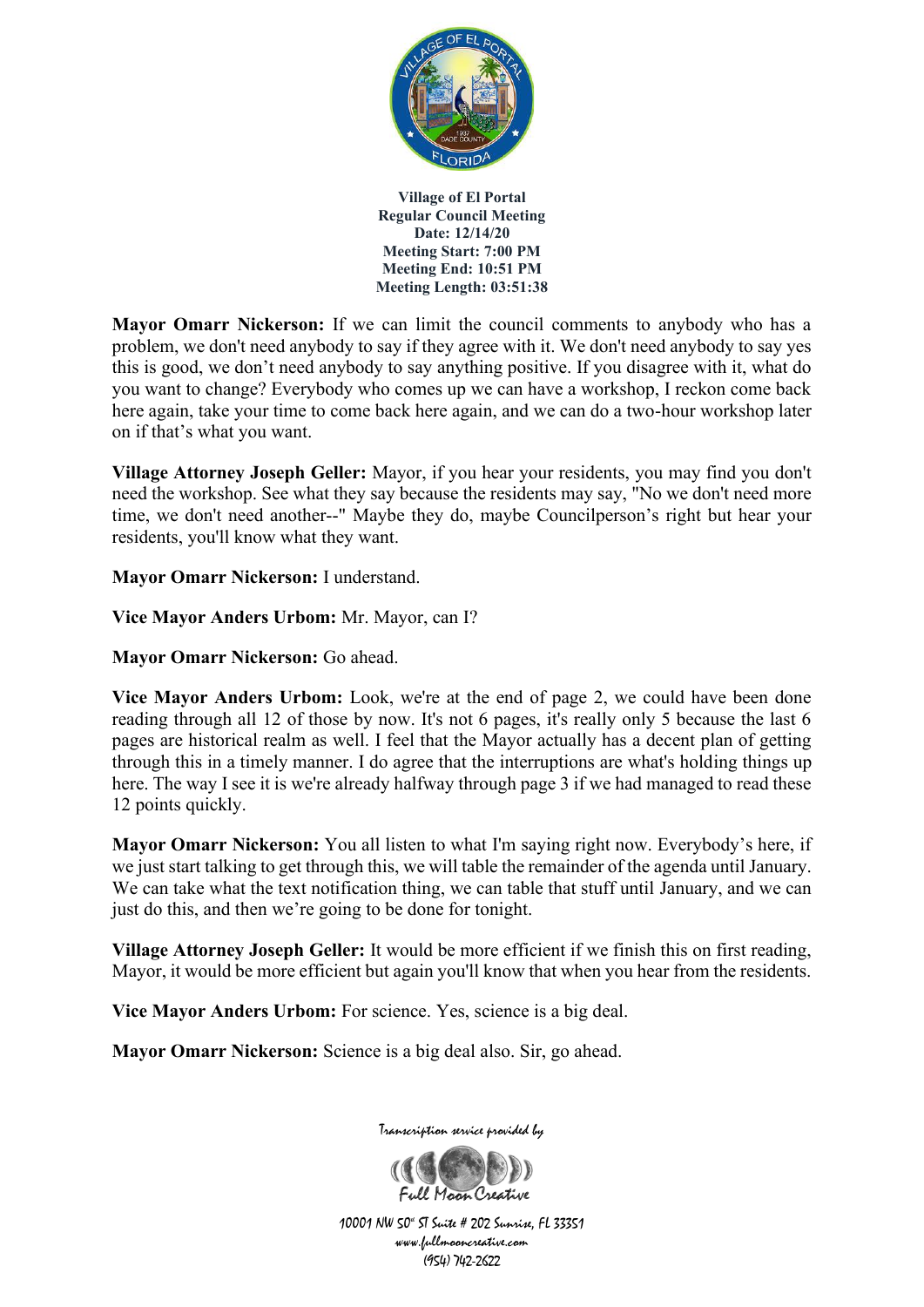

**Ian:** Ian Mackenzie, 8950, Northeast 4th Avenue. I just want to say that this is the first time that I've seen this document here, this ordinance. I didn't find out about this meeting until last Thursday or something like that. I don't think a lot of people are aware about this issue and this ordinance is facing the residents. While I don't think it, right now, if we don't have any laws on the books or anything that governs the Airbnbs or the short-term rentals, then it's just going to continue on the way it is.

That doesn't hurt anybody or restrict anybody because the rules are not on the book, but I think it deserves a serious and very detailed look for both ways. I thought of a good argument for somebody who has multiple Airbnbs are heard just tonight. The fact that if they have to pay multiple licenses, well, maybe that could work out for them in the better because if one license gets pulled because of some bad thing happens, they still don't lose the other licenses. If you have one license with multiple, you lose everything. There's a lot of issues at hand, which you have to really look at very carefully and see. I think rushing through is a bad idea. Thank you very much.

**Mayor Omarr Nickerson:** Thank you.

**Galisto Navarro:** Hey.

**Mayor Omarr Nickerson:** Oh, sorry. Go ahead. I'm sorry about that.

### **Galisto Navarro: [unintelligible 01:41:32]**.

**Mayor Omarr Nickerson:** I didn't see you sneak over there. Just say your name and address for the record.

**Galisto Navarro:** I want to just discuss this but before that, I want to- [crosstalk]

**Mayor Omarr Nickerson:** Calixto, say your name and address.

**Galisto Navarro:** Excuse me.

**Mayor Omarr Nickerson:** Say your name and address.

**Galisto Navarro:** Oh, that's right. Galisto Navarro, 335 Northeast 87th Street. Thank you for letting me speak, thank you to the council members. To preempt my thing I do have an issue and reviewing it there's maybe three points that I disagree with. I've been doing, I'm one of the

Transcription service provided by

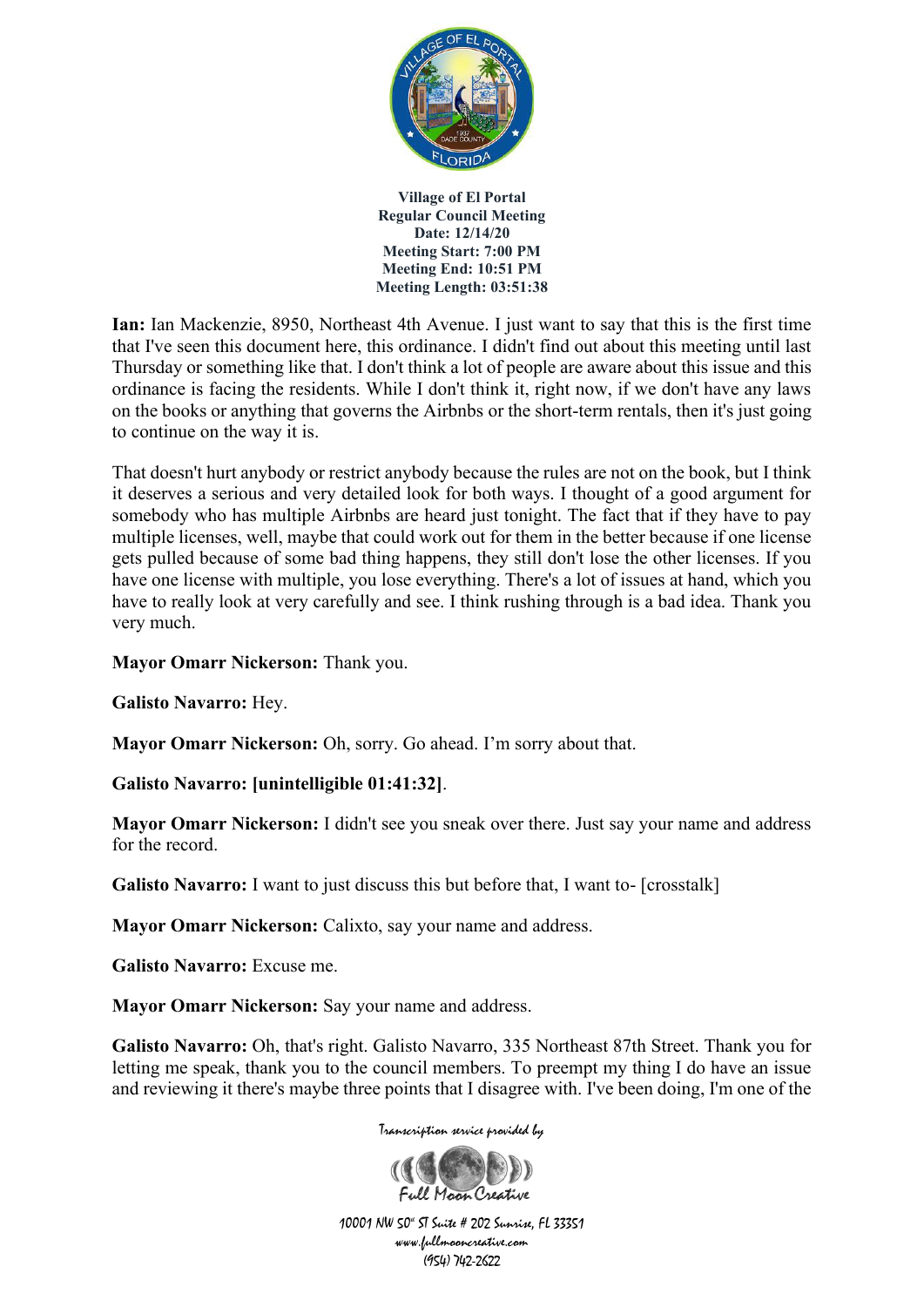

first people that started Airbnb here back in 2010. I've been living here since 2008, and I bought the house in a short sale for \$185,000. I can put my house for sale right now for close to \$975,000.

I'm a realtor and I work in all this area in here, I know what the home values are. Anybody who tells me that the home value has come down, and I didn't want to bring it up here, because you do Airbnb, it's a myth. I think we have to look at the statistical and realistic and not emotional. That's number one. As a realtor and as someone who really believes in homesharing, during these difficult periods, 99% of the people who stayed in my homes and that have stayed in many of our homes and Airbnb, guess what?

These are people who had been suffering during the pandemic but were allowed to work remotely. These were people who needed peace and quiet in a home. Most of the people, 99% in the last few years, sat at my dinner table or in my Florida room working from morning to afternoon. They would go up, and guess where they would go? They would walk to our community, they would go to Publix, they would go to Pinch, they would go to the Citadel. They would use everything that's in our neighborhood, and this is repeated since 2010 when Airbnb started.

Think of what I have provided to this community in all these years that I have been doing Airbnb which is going to be now 12 years. Can you imagine this is a six-page? I only have three issues with this ordinance. There's things that I would bring up, why? Because I care. I care about my community, I care about El Portal. I actually ran against Omarr, remember Omarr? I was running against you, and you won, thank God.

[laughter]

Thank God. What I want to say is that we all care. I have seen the transformation of El Portal. People say, "Oh, we're gentrifying, we're making these homes very expensive, we're pushing out people." No, ladies and gentlemen. There are people, some of my neighbors who bought these houses. You know that these were people who cleaned bathrooms, Haitians and other African American families who cleaned bathrooms in hotels who had second-rate jobs that sold their houses in retirement.

Right when they retired and they walked, you know what? With a pocket full of money buying themselves like my dear neighbor who I adored, and I missed her dearly, who worked very, very hard in a hospital cleaning and cleaning for years and years and years. That lady, thank

Transcription service provided by

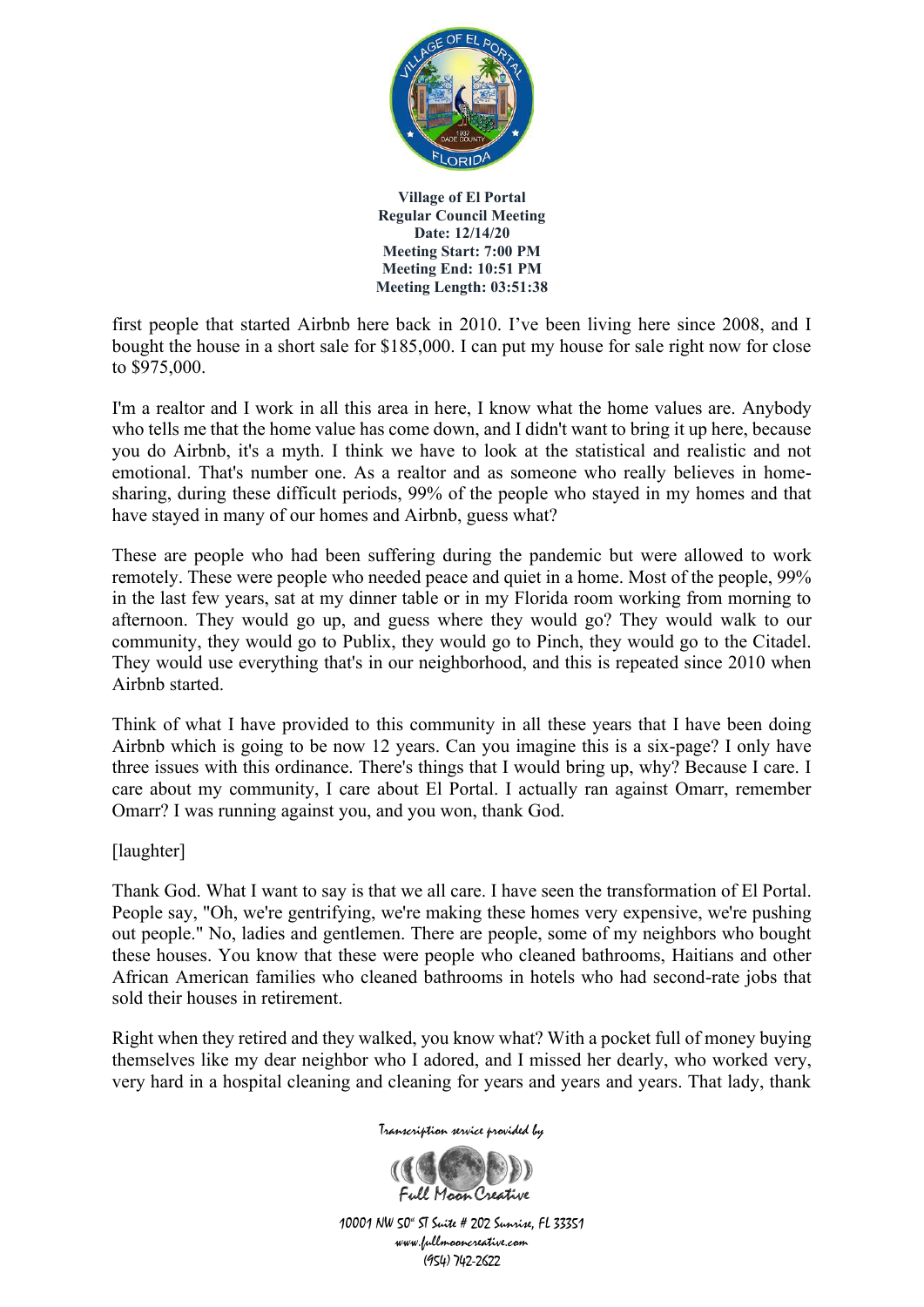

God took with her a pocket full of money, bought herself a little apartment in North Miami cash, and had money to leave to her children. Don't think of it as you're gentrifying, you're pushing people out, no, you are bringing opportunity to other people, and I could repeat that to all the houses that have been made very nice around my neighborhood that they got top dollars for.

These people now are living very comfortably after working so hard in second-rate jobs that other people didn't want to do. This was an opportunity for them. Ladies and gentlemen, this is not so terrible. There are other peoples who are still, and you know who they are that live in our community that I do not say, or I would ever call code compliance or say anything because I know that they have financial hardships. I know that their house, their hoarders, cats, and raccoons live all over the place that come to my house. I deal with the children for all the years that I've been living here, throwing cans, trash all over my front yard because he walked right in front of my front yard.

I have never, ever complained because we live in a community. We live in a village, and these are things that happen, and not everything can be perfect. I do try and strive to respect everybody in this community, and it doesn't matter what socioeconomic level it is. I have worked very hard to have my Airbnb and to take care of this community, and care for this to make sure that there's proper legislation. When there's things that I think could be modified to be made better, to be made more flexible, I think that we should listen.

Perhaps maybe sit down and say, but there's not a whole lot I would change, to be honest with you. Just a few things, and I've discussed with Pascal. Do we need regulations? Yes. Because I do want those party houses shut down. I do want them shut down because they bother me too. They hurt my business and they hurt the community. I agree with the Councilperson and with everybody here.

I wanted to frame this so you could understand what it's all about. Anyway, the only point on page two is I don't think that if you don't own the property, I think that in section one that they cannot do vacation rental somebody that's renting. I think there's many things as realtors that this village could require an affidavit from the homeowner saying, "Should this renter that is going to sublease have any violations, automatically, the lease agreement with this person becomes null and void and you have to get a new tenant in there." I think that that's a solution. What do you think Council Geller? [laughs] Do you agree that that's something that could be done?



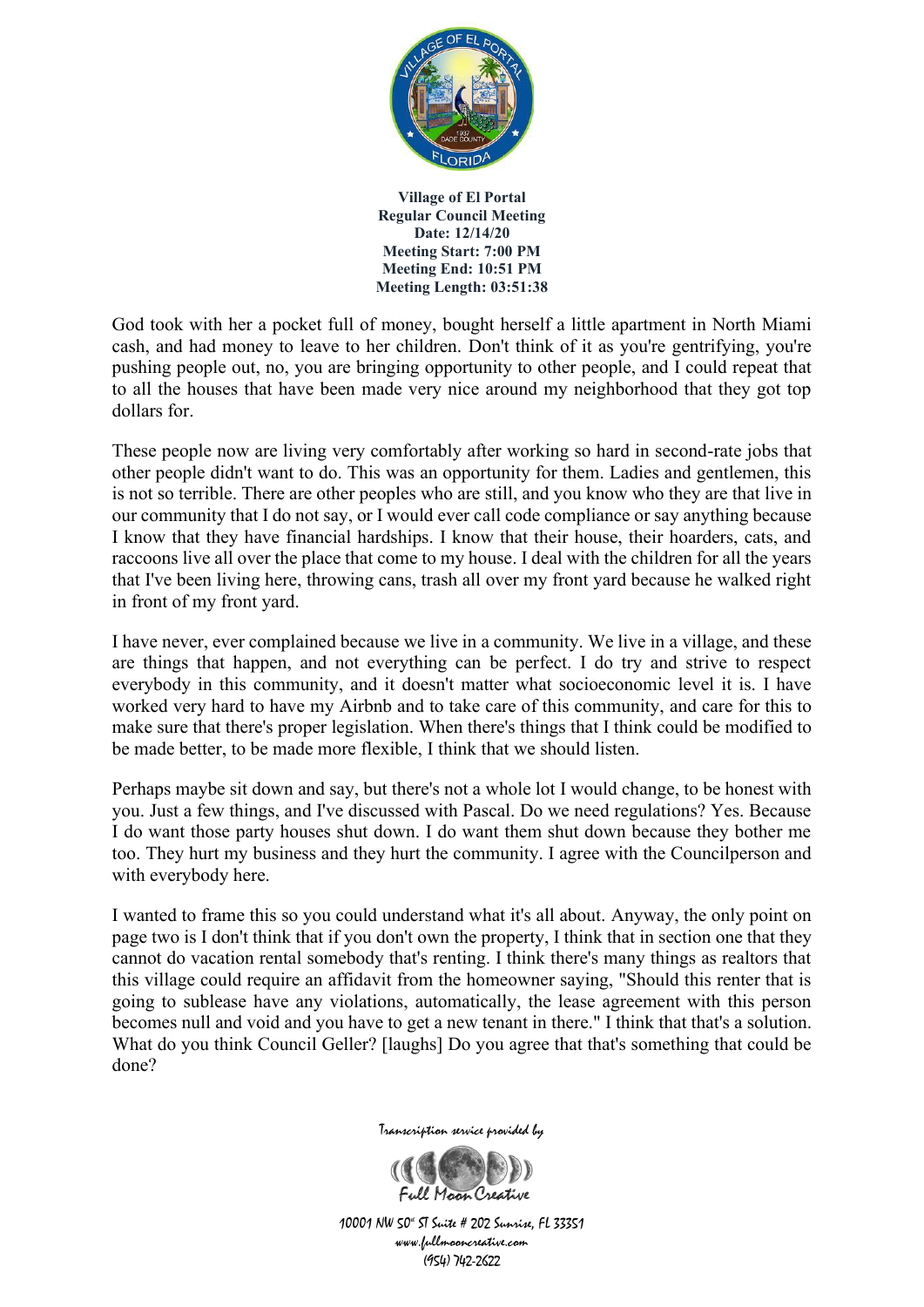

**Village Attorney Joseph Geller:** Yes, sir. It's the discretion- [crosstalk]

**Galisto Navarro:** We could refine instead of just saying no.

**Village Attorney Joseph Geller:** It is absolutely the discretion of the council. To do that you make valid points, but there are points such as the previous gentleman just made, that's why you have a council.

**Galisto Navarro:** Exactly.

**Village Attorney Joseph Geller:** Go through that and try to harmonize those points.

Galisto Navarro: Find a happy medium. That's basically, the only thing [chuckles] I have from this whole page. That's it. That's what I wanted to say.

**Mayor Omarr Nickerson:** Thanks. You have no more sections that you want to focus on?

**Ian:** I've got one section.

**Mayor Omarr Nickerson:** That you have.

**Galisto Navarro:** No. I do in the next pages. I have one which the LLC, you can remember that a lot of us who do Airbnb. We do have it going to LLCs and businesses because we need to have some sort of retirement, and we have to declare it. We put it through a corporation, so we get a payroll, so we pay through a social security, and we do all that. I think that this needs to be modified. I know why they're doing it, and I understand it's because of those big companies and conglomerates, but I think that we can work on that.

### **Councilperson Pirela: [unintelligible 01:50:29]**

**Galisto Navarro:** That's number 7 on the next page. Then, there's other issues that have question marks.

**Mayor Omarr Nickerson:** It's all good, it's all good.

Galisto Navarro: It could be modified, but it's nothing serious.

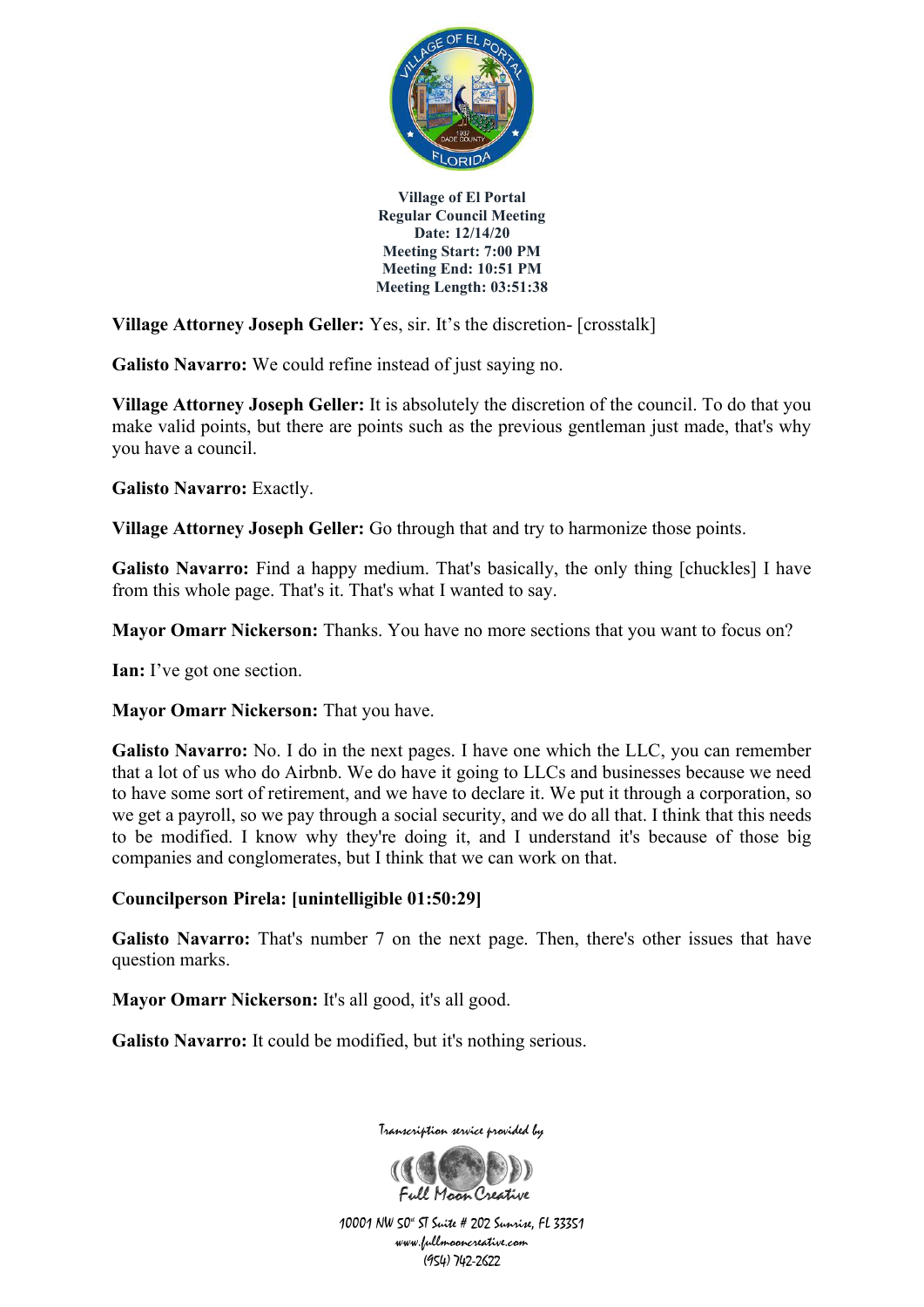

**Mayor Omarr Nickerson:** I appreciate you, yes. Thank you very much, Calixto. I appreciate you. This is what I was trying to avoid because if you have individuals come up, and they give us the list of the problems that they have, we'll just be flipping through the papers, and nobody is on the same page. If we go through it, then all of our mind frame is on the same page, on the same thing, at the same exact time. It's easier to get through it like that because we're all thinking within the same realm at the same time.

### **Pascal: [unintelligible 01:51:15]**

**Mayor Omarr Nickerson:** I am one person, I'm part of a council.

**Vice Mayor Anders Urbom:** You're right, Mayor.

**Mayor Omarr Nickerson:** Go ahead, Pascal, I'll let you- speaking now, I'll ask the council what they want to do. The council want to table it, and we vote, and we can table it, if that's what the council wants to do. Like I said, it's not a dictatorship. I'm just one person, so this is a whole council, so I'll ask the council. Go ahead, Pascal. Name and address.

Pascal: Pascal DePoole, 177 Northwest 90th St, again. I like the idea of Councilperson Lightfoot because here's my perception of this whole process. We did not know about this. Last time we were here, it's like the gentleman just said, he just heard about this a little bit ago. When we were here for the committee meeting, this was not in the agenda. The email that went out, for this meeting, has the wrong date in it, it's for next Thursday, not tonight. Even if somebody wants to come, they had had the wrong information.

I love the idea about a workshop because what we have basically done is copy Miami Shores and said, "Let's put this through." That's what it looks to me and to other people in the community that I've spoken with. I love the idea of saying, "Let's sit down to figure out what the problems are, that we want to avoid, like party houses, like whatever, and figure out how to solve those. First, it's just copying an ordinance from somebody else that has a lot of things in it some of us disagree with.

**Village Attorney Joseph Geller:** Let me say, by the way, sir, that we're giving corporate some things from North Bay Village and from Miami Shores-

**Pascal:** I know.



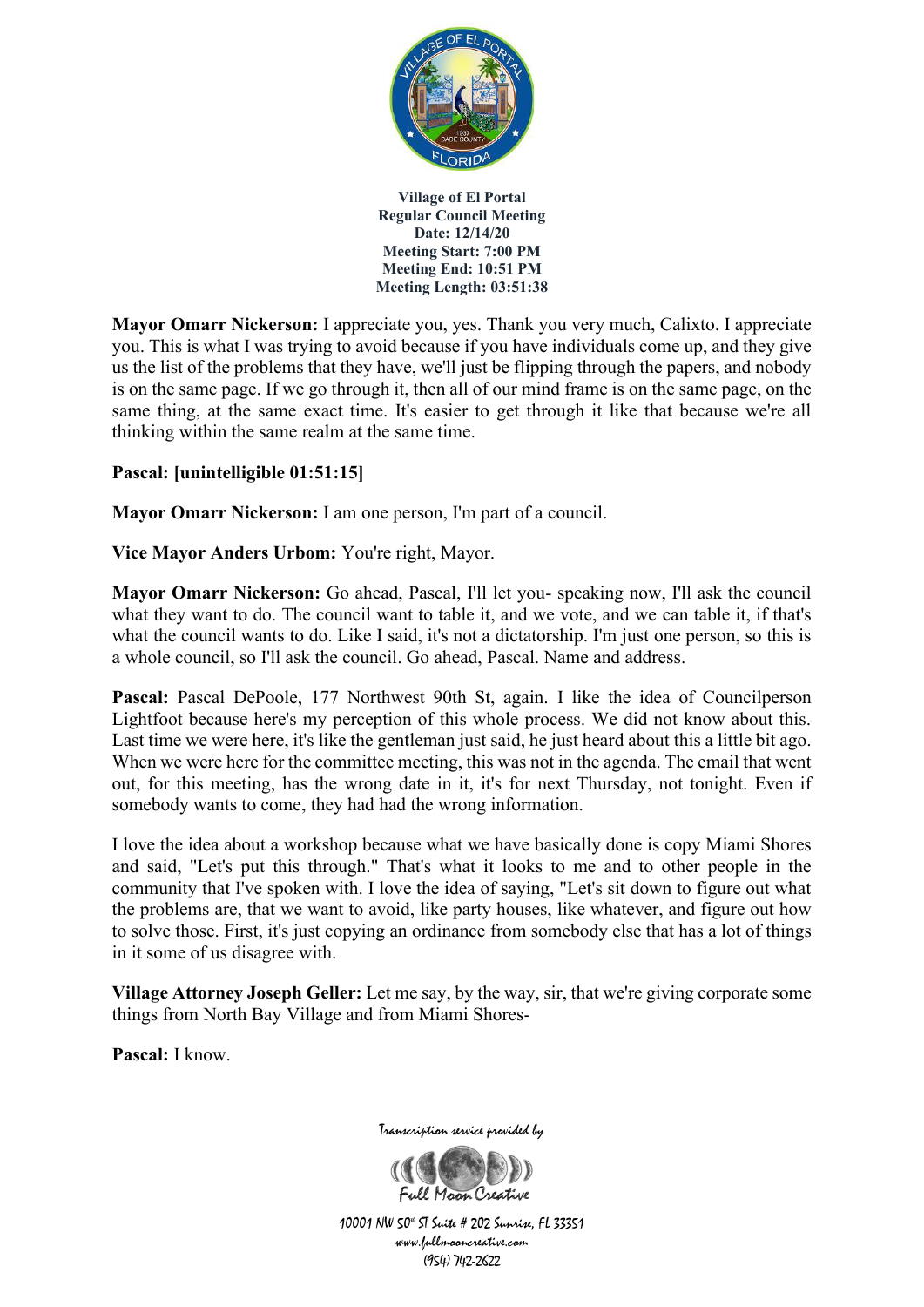

**Village Attorney Joseph Geller:** -as well as Miami Shores.

Pascal: I'd love to see a workshop, where the community actually gets together and drafts their own ordinance or their own way of regulating this versus just taking our neighbors', adding a couple things to it, and saying, "This is the best we can do." I think we can do better. I love the idea about the workshop and tabling this tonight.

**Mayor Omarr Nickerson:** Thank you very much. I appreciate that. Let me say, I'm not necessarily against that, but if we do a workshop, we have to have a starting-off point. We do a workshop, we're starting off with this document, and we take things out, and we put things in. It would be the same thing. We have to have a starting-off document. We can't start with a blank sheet of paper. We'd be starting off with this document, and if we have workshop, we'll go section by section, same thing we're doing right now. We'll go section by section, and you'll feel like there's certain things you have found, there's certain things we should leave in.

**Village Attorney Joseph Geller:** Which is the same thing we're doing now, pretty much.

**Mayor Omarr Nickerson:** It's the same exact thing we're doing right now.

**Village Attorney Joseph Geller:** I think we should keep going and waste no time.

**Mayor Omarr Nickerson:** We've spent 30 minutes where we could've been on page five right now. [chuckles]

**Village Attorney Joseph Geller:** Mr. Mayor, this meeting was properly advertised, okay, and everything was on the agenda. We should proceed.

**Pascal: [inaudible 01:53:49]** if anybody has a comment **[inaudible 01:53:57]**.

**Mayor Omarr Nickerson:** Let's move on. 5.72, "Issuance of a license or removal of a license shall be denied, and any license issued hereunder may be revoked, for cause, for any of the following reasons: the applicant does not own the vacation rental." Anybody have a problem with that? Number two, "The applicant's license, under the section for any property has been revoked, for cause, within two years of the date of application." Are you good? "The license issued, under the section, for vacation rental, for that dwelling unit has been revoked, for cause, within two years of the date of application." You're good with that? Number four, "The applicant makes any false, misleading, or fraudulent statement or represents any facts, in the

Transcription service provided by

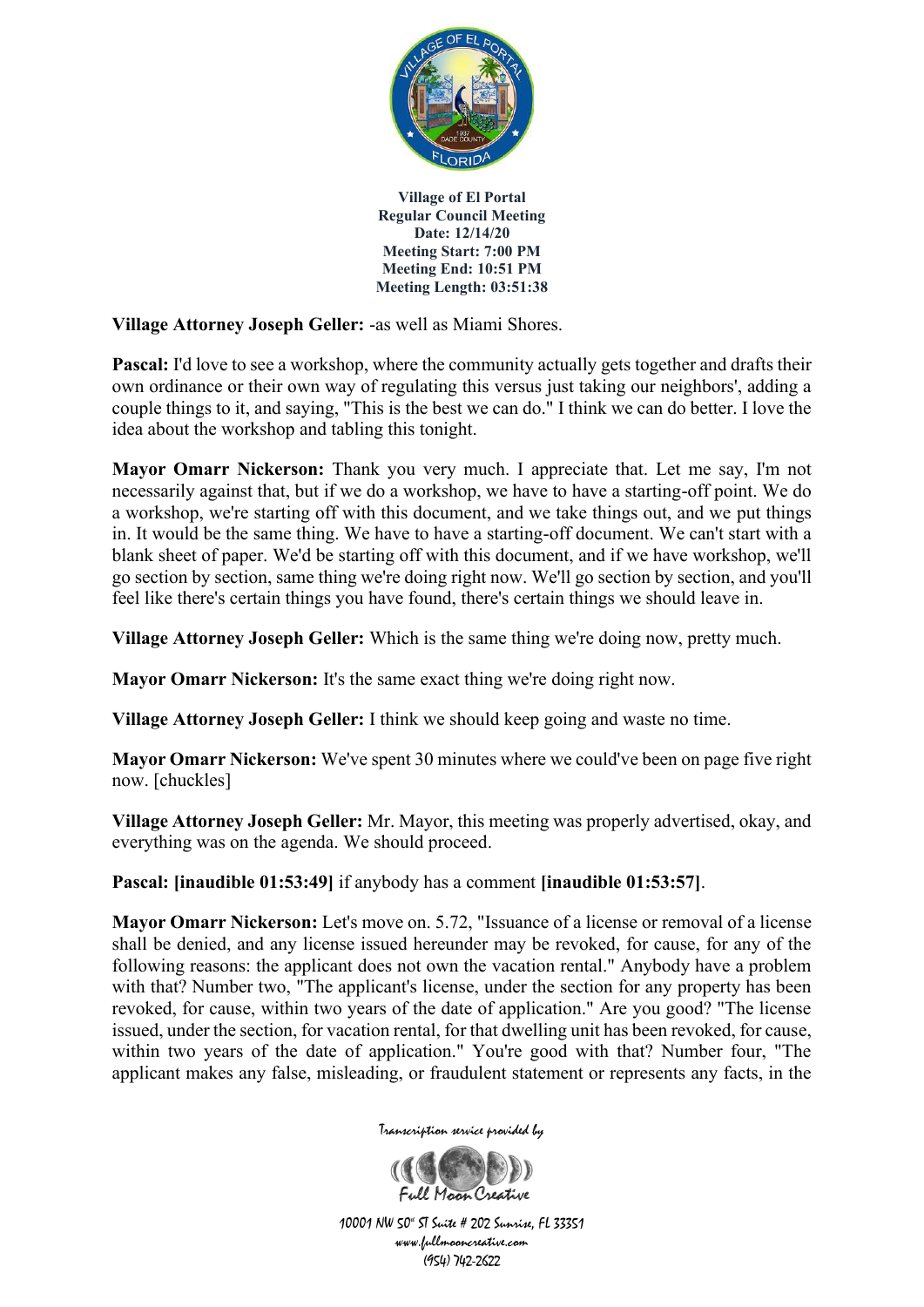

license application, or uses any scheme or subterfuge for the purpose of evading any provision of this chapter."

You guys have **[unintelligible 01:54:57]**? You have a problem with that, Pascal? You have a problem with Number three? "The license issued under this section for vacation rental, for that dwelling unit, has been revoked, for cause, within two years of the date of the application"?

**Pascal:** Yes. Pascal DePoole. 177 Northwest 90th St. The way I understand that, and please correct me if I'm wrong, Counsel, is that number two talks about the applicant if he has a problem, and number three talks about the property if that has a problem. If the property has a problem, and I sell the property, does that two years transfer to the next owner, or can the next owner-- Let's say I get my license revoked, I sell the property six months afterwards, can the new owner not use that property as a short-term rental? That's how I read this.

**Village Attorney Joseph Geller:** I think that's what it says.

**Pascal:** I would disagree with that because it has nothing to do with the house because the house didn't do anything wrong. If I do something, as an owner, and if I sell it, I don't want to have a negative impact on my sale because the previous owner did something wrong.

**Village Attorney Joseph Geller: [unintelligible 01:56:08]** let me just say that the reason that they have this is because I don't completely agree with Mr. Navarro about number seven. I don't think it says what he thinks it says about corporate ownership. If it was only as a different owner, you can have someone transfer serially from one corporation to the next corporation, to the next corporation, to the next corporation. Really completely evade number two because you can say, "Oh, it's a new owner," whether or not it's actually an arm's length sale. We may not even know if a new corporation comes along. There could be the same owner or the same principal.

That's the reason. It doesn't apply if there has just been a suspension. It has to be an actual revocation of a license. I appreciate your point, but without something that says that-- It can be very difficult to determine if it's really a bonafide purchase or at an arm's length sale. We certainly don't want to have something that you just spend a couple hundred bucks, set up a new corporation, and transfer the ownership, and say, "Now, I'm relieved."

**Pascal:** I understand that. This would punish a buyer that may want to run a short-term rental that may have a different one, where his license is perfectly in order. He's great for the

Transcription service provided by

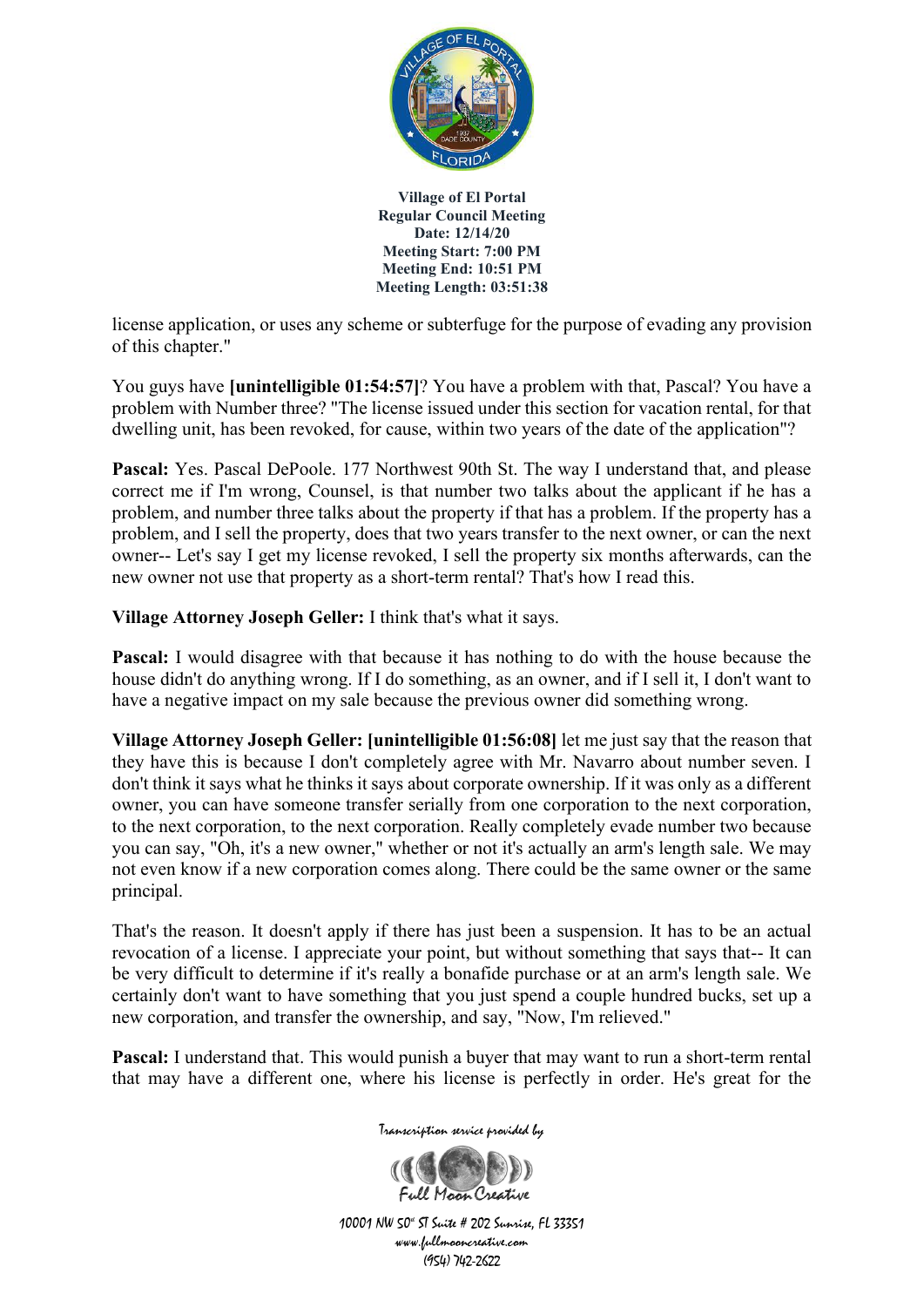

community to do it, that now would get punished for somebody else. I just want to make sure I understand that. If that's the case, and I disagree with how this is written.

**Mayor Omarr Nickerson:** Say your name, address for record, please.

**Galisto Navarro:** On that point, then, when that--

**Mayor Omarr Nickerson:** Say your name and address, please.

**Galisto Navarro:** Excuse me. Galisto Navarro, 335 Northeast 87th St. Going back to that section, I'm glad he brought that up because that becomes an issue for a future buyer. It's like you're buying property with a title issue basically. See, that would definitely tarnish [chuckles] the value of the home. You're buying a property that has a title issue, imagine. You're not really conveying a free and clear title to a buyer. Could you imagine what that does to a property? It's not really clear.

**Village Attorney Joseph Geller:** Well, the thing, Mr. Navarro, is that what it does, frankly, it's certainly something that you would need to disclose, as a seller. What it does, the person who is being punished, really, is not as much, the new buyer, it's the seller because it restricts the seller's ability to sell it for that purpose. Yes, if you're a seller, and you've had your license revoked, not you, sir, but someone has behaved badly to the point they've had their license revoked. Yes, it will limit their potential pool of buyers, in terms of people who want to operate that business.

The seller may receive some less money at sale because they've done something that violated this, and they're going to have some financial consequence, as I said. If not, you have a circumstance where you can just transfer title to another corporation and continue on your merry way. Yes, you're correct, it would have an impact on the seller.

Galisto Navarro: Here, this is where I go. Now let's take the process further. Now you have a conveyance of this tarnished title of property. You sell it under market value, so then, somebody who's trying to sell ain El Portal, Mr. So and so, and now he has a comparable at a lower price. Do you understand where we're going? We're creating this whole--

**Councilperson Luis Pirela:** Excuse me, I'm sorry, Galisto, but this has nothing to do with the property value. This is just making sure that the person that had the license revoked doesn't



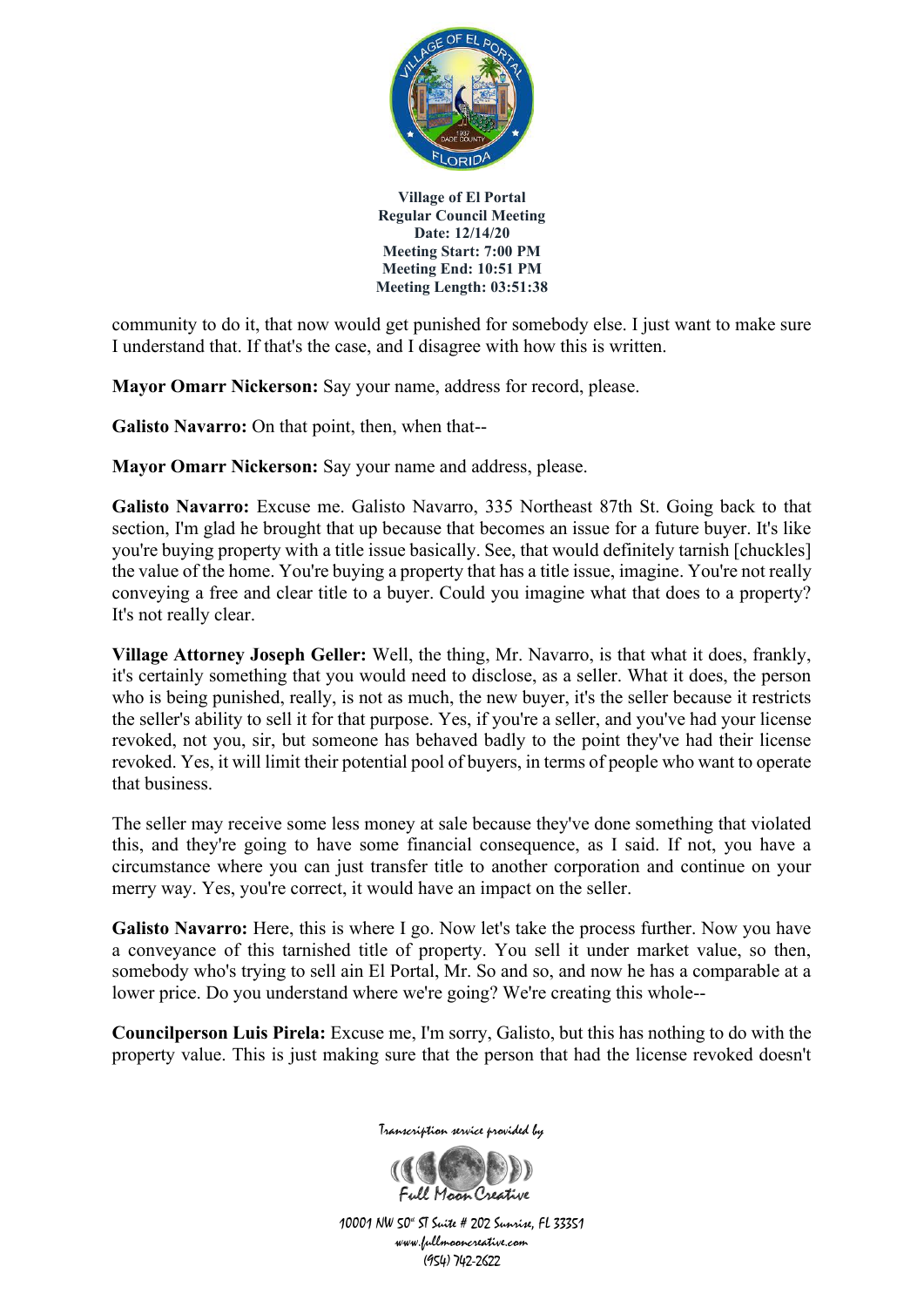

create another, like the lawyer explained it, right and simple. Don't create another company just to buy and then get the license again-

**Galisto Navarro:** I know, but I think--

**Councilperson Luis Pirela:** -and this is just a punishment. I'm sorry, not a punishment. It's just a regulation that will be for two years. The new owner, if it's a regular residential owner, just want to leave the house, they're not thinking about renting, the property value shouldn't affect the fact that they cannot rent or short-term rental.

**Galisto Navarro:** It does because I'd say that, okay, whoever, the unscrupulous or whatever business owner says, "Okay, I'm done with this, whatever. I'm dumping the house." Okay? It has this, it's a tar- Let's not get into this because we're going to be here all night.

**Village Attorney Joseph Geller:** One other thing you could do council is, if you're concerned about the points that the last two gentlemen have raised, you could say that an operator can't continue to operate if he's had a license is revoked within two years in number two. Number three doesn't have to be the same two years. You could bring that down to a year or 18 months. It would still be a penalty on the seller, frankly, but you could mitigate it for purposes of a new buyer.

You're actually correct, of course, Councilperson Pirela but there are other ways you can address that by maybe saying, well, if it's a bonafide sale if you can show that it's actually not to a related party or something, that it's only a year or 18 months.

Galisto Navarro: The executive, they print up the whatever certificate from the State of Florida. Anyway, I think that these, like I said, Section 1.1 that I think that there's a way that just say ban out people who rent the property. They say, okay, I want to rent it to these people. I don't want to have, worry-free, you just need an affidavit from the homeowner that, should anything happen your rental contract is null, and void and your deposits are kept. It would keep whoever's renting that would like to do that they can, with a penalty and then--

**Village Attorney Joseph Geller:** People lie on affidavits, Mr. Navarro.

**Galisto Navarro:** Excuse me?



Full Magn Creative 10001 NW 50<sup>\*</sup> ST Suite # 202 Sunrise, FL 33351 www.fullmooncreative.com (954) 742-2622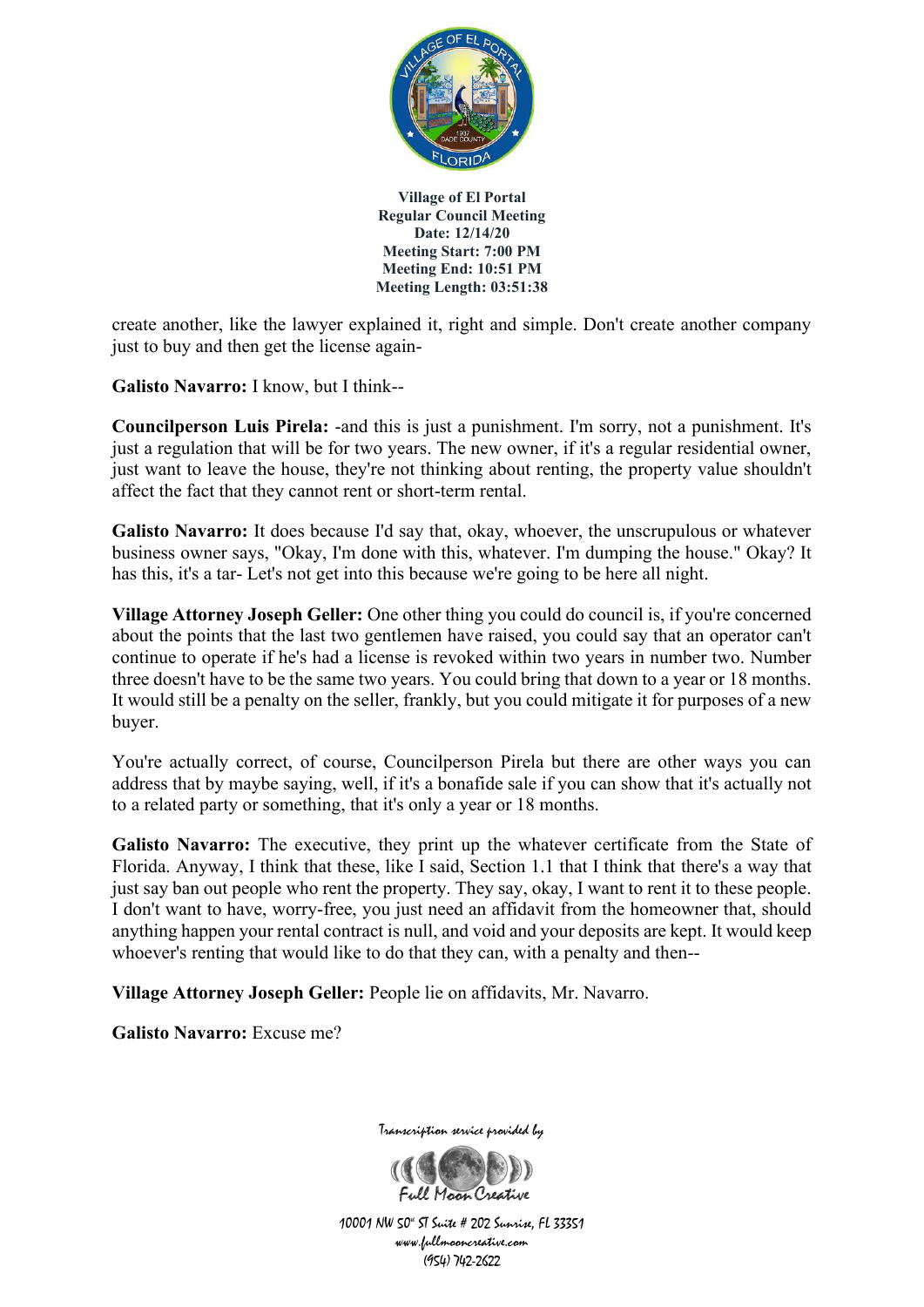

**Village Attorney Joseph Geller:** People lie on their affidavits. I see it every day. They can give an affidavit, doesn't mean that it's the truth.

**Galisto Navarro:** No, but you get the owner to sign it. Listen--

**Councilperson Luis Pirela:** Got it. You're saying for subleasing?

**Galisto Navarro:** Yes. If they're going to sublease that, the owner of the property has to know and if there should be a problem, the city would notify the contract is null and void and their deposits are kept.

**Councilperson Luis Pirela:** That's a good--

**Galisto Navarro:** It's out and you get them out.

**Councilperson Luis Pirela:** [crosstalk] understood and renting the house and then renting the rooms to make a living, and then you could help them. Yes.

Galisto Navarro: Those are things that we need to look at and you just have to make an affidavit. Once the person knows, the owner, because they can't use that thing like we've heard in here. "Oh, I didn't know I rented it to somebody." No. You know that the lease agreements in the Florida bar says you have to check off the box if you're going to sublease so that's not a very good excuse.

**Ian McKenzie:** Ian McKenzie, 8950 Northeast, 4th avenue. I'd just like to make a comment about number three. What our attorney is saying is the possibility of someone who, let's say I have a spouse or, and the property's in my name, what's preventing me from quick claiming the property to my spouse. That happens one filing like that. Suddenly that two years gone out the window, it could be a problem property instantly solved. Right? Good. That's a legal factor.

The other thing is, I'm not a realtor. My brother is, he's a very good realtor. He's in Palm Beach. When I bought my property here, my property increased the first month after I bought it \$100,000. Second month, another \$100,000 a month. That was not because of Airbnb. That was just because the way El portal was, the way the community was, the housing bubble. I just want to let people know that property values increase for other reasons. We buy here for residential concerns and to have a nice neighborhood.



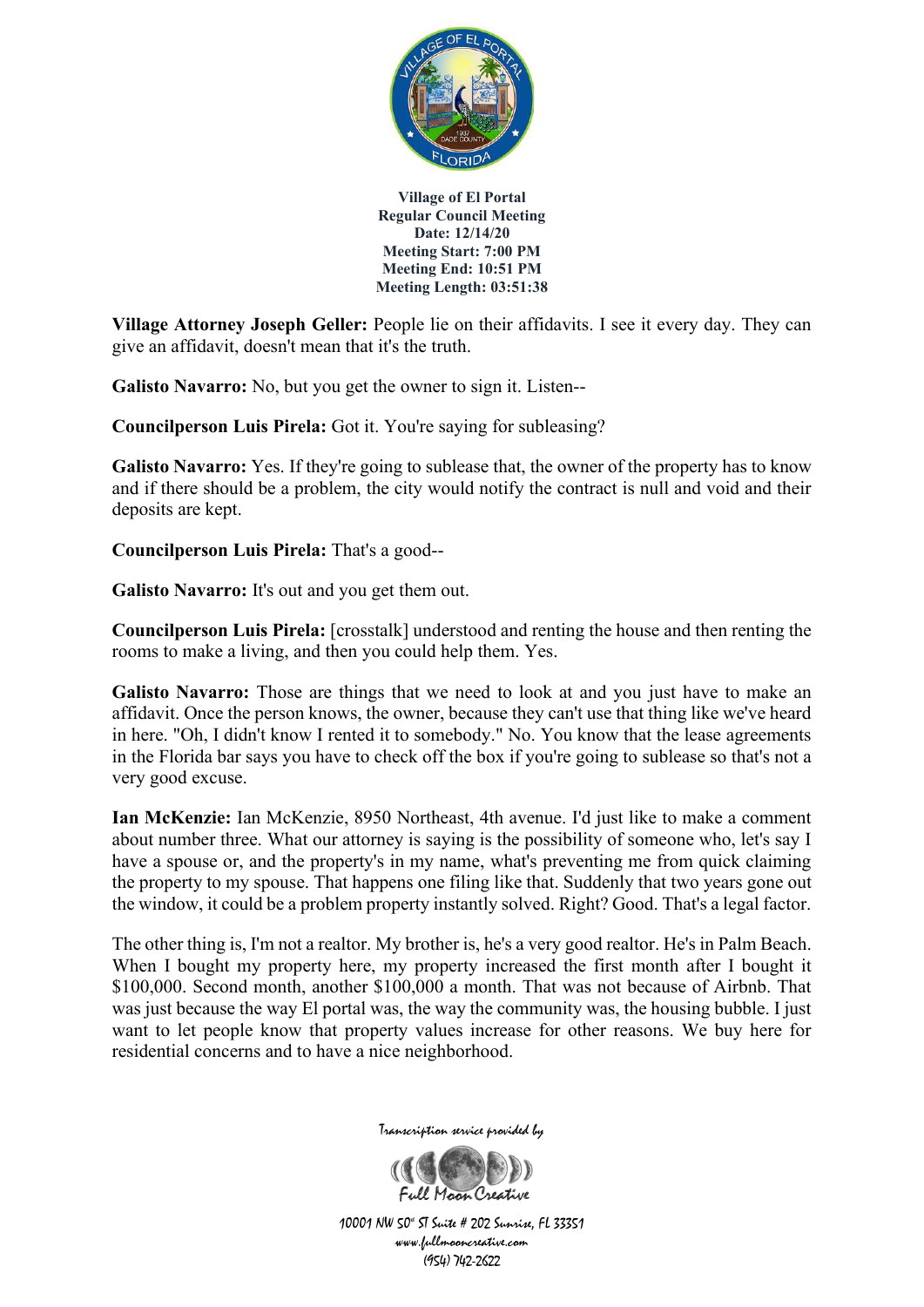

I certainly would not ever buy a house knowing that there's an Airbnb next door to me. I would not. I go on record for that. The other thing is I'd like to ask for the board members, how many people do operate Airbnbs, or is there anybody who's a realtor or has an interest in that? Because I think that's a fair disclosure that should be made. Thank you very much. Any questions, or?

**Vice Mayor Anders Urbom:** No, I'll just say, I have a real estate license and so I'm familiar with certainly all of the housing issues that are going on. I don't mind disclosing them. My personal belief is that short-term rentals are sucking so much inventory out of the market that it's compounding some of the issues with affordability and low-income housing, housing availability, and so I agree actually that short-term rentals do increase property values. One of the problems with that is that it's increasing rent.

In addition to that, I find that, if I'm helping someone who's looking for a rental, for example, 80% of the units that are available for rent are owned by an LLC of some kind. It might be someone just has their own LLC for their benefit of taxes and whatnot, having a business. Some of them are larger LLCs that actively buy whole sections of properties for the explicit purpose of exploiting them for short-term rentals. In that, I certainly agree that balance has to be struck, or else we will lose part of what makes our community very unique.

Really a lot of what we're limited to has to do with what Tallahassee has put upon what we can and cannot do. I'm not against short-term rentals and at the same time, I'm not in favor of shortterm rentals but just trying to find an equitable solution because, first of all, Tallahassee has said we cannot prohibit short-term rentals, so we're going to have them.

**Ian McKenzie:** Right.

**Vice Mayor Anders Urbom:** What do we do in that framework to ensure that the community remains as we wish it to be? I do also agree with many of the operators that are here tonight that, a lot of properties are run well, managed well, and do not disturb the neighbors, whereas you're going to have another one next door that does. Not all operators are created equally, and so not all operators are managed or manage their entities equally, I'll say that. I think it's a complicated issue, clearly, it is. Tallahassee thought enough to really interject themselves into all of this, and so it's not easy.



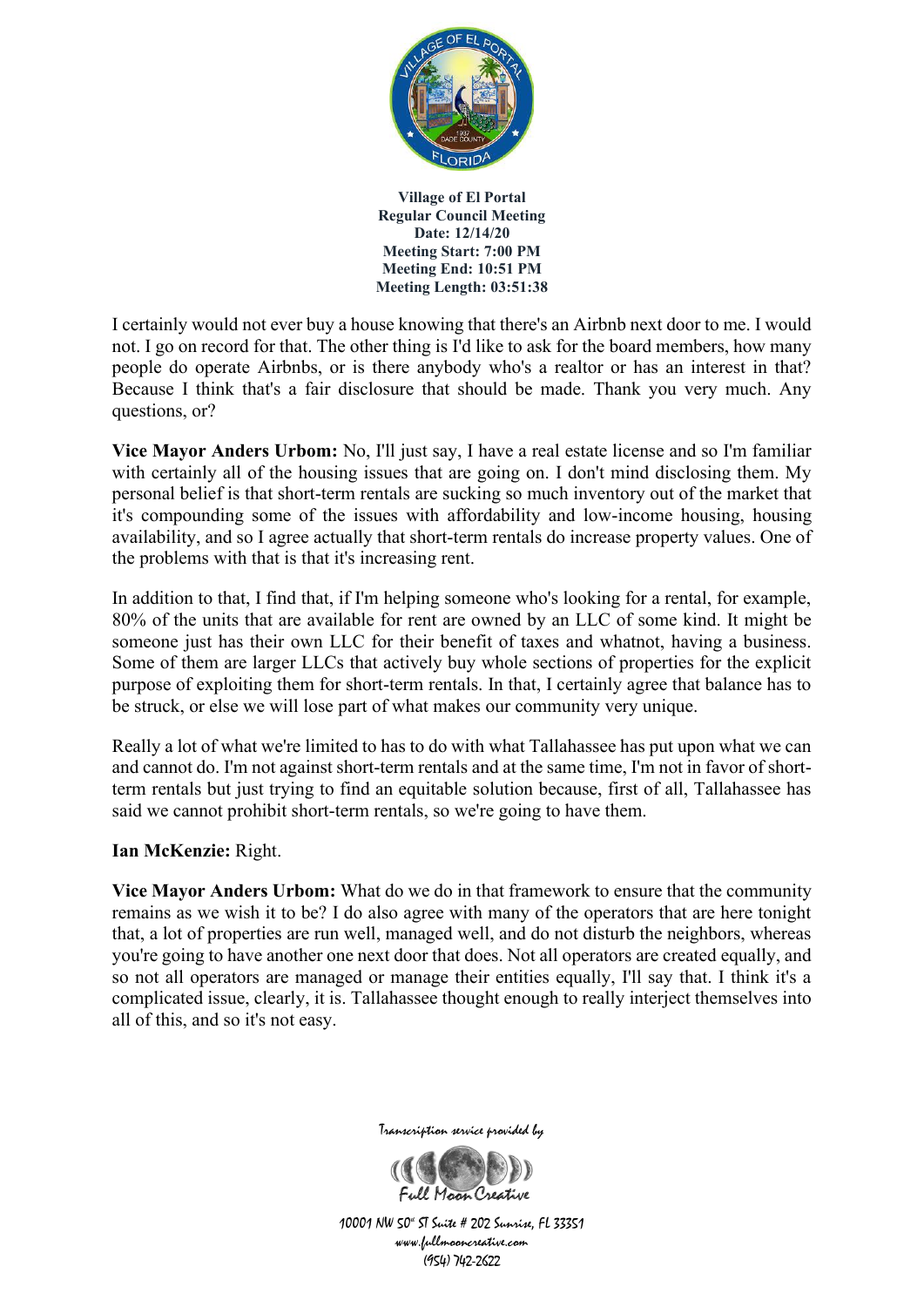

**Ian McKenzie:** No, I think, and that's why we need to have this serious and thorough discussion about this and make sure that everybody knows about this in the community, and that's really important.

**Vice Mayor Anders Urbom:** Well, I'm a wager in most of my life, and so most of my life I've been a renter. I consider it important, the issue of low-income housing and housing availability because it affects a lot more people than the issues of some of the more luxury aspects of housing.

**Ian McKenzie:** Let's make it clear though, short term rental for a day or two is not affordable housing right now. That's a separate issue. That's [crosstalk]

**Vice Mayor Anders Urbom:** Let's say you're taking inventory out that could be, you know what I'm saying?

**Ian McKenzie:** Yes. We need to be very careful when we state that because that's an issue in itself. I'm not necessarily totally against it, I thought about even I have a 103-year-old mother living with me in El Portal, she's probably the oldest resident in this community as I know of.

**Vice Mayor Anders Urbom:** That's wonderful.

**Ian McKenzie:** Anyhow, I do know the fact that when she goes I'm thinking, "Well, I've got a three-bedroom home, three bathrooms, I could rent out one of these rooms technically as an Airbnb." I'd want to be there because I got possessions I want to protect the place and be there. That's always a possibility for me. Already there four Airbnb is on 90th Street that I know. We need to make sure that these rules are done properly for everybody. I don't think the residents really know what's going on here and certainly, that's why I'm speaking out about this issue right now.

**Vice Mayor Anders Urbom:** No, I think someone, it might have been yourself, someone brought up the elevation is a factor of home value.

**Ian McKenzie:** Yes, I did.

**Vice Mayor Anders Urbom:** Understand that the full weight of multiple billions of dollars of investors are currently descending on every lot of land from just north of Miami Shore.

**Ian McKenzie:** Little Haiti.



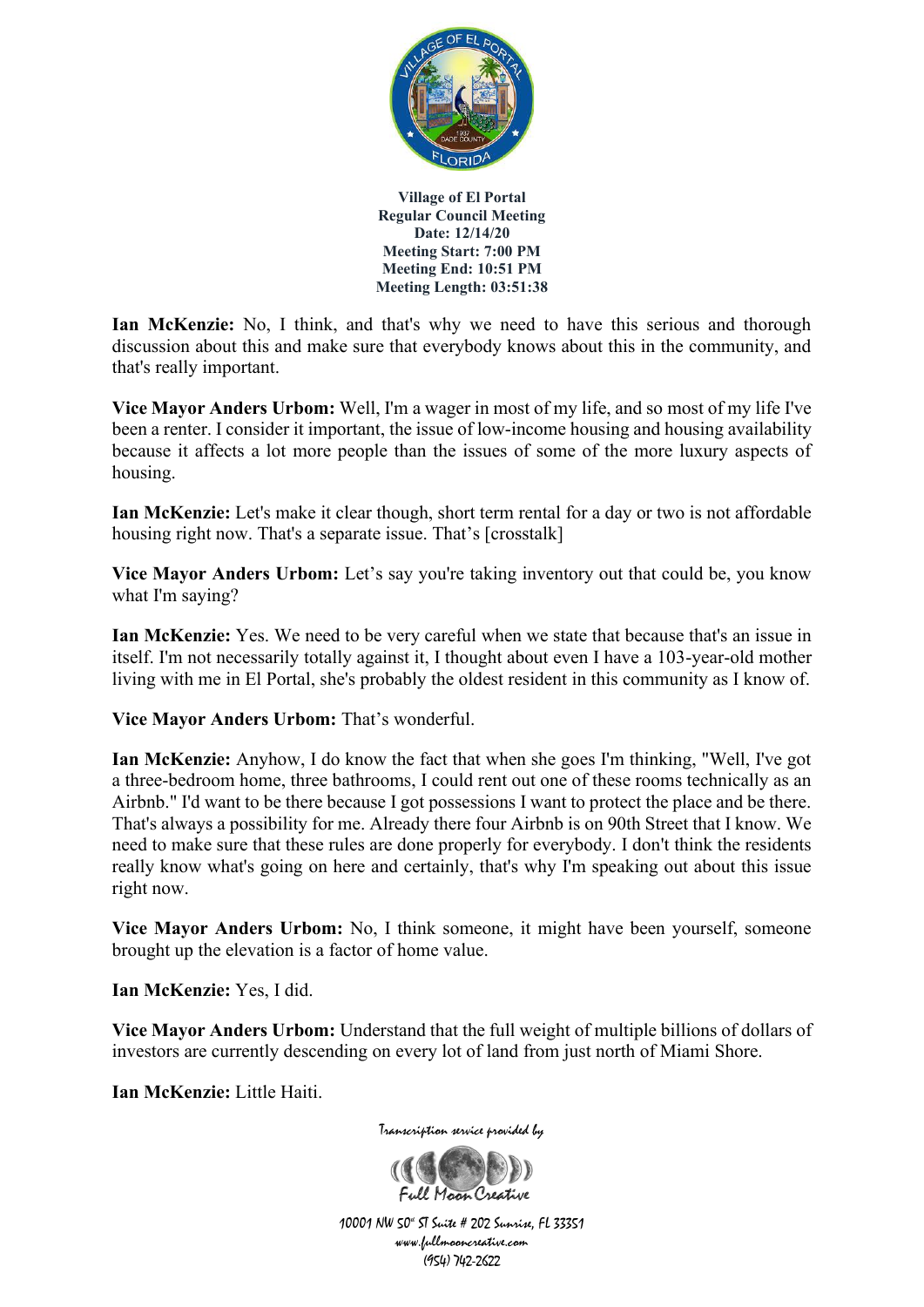

**Vice Mayor Anders Urbom:** From just north of Miami Shores all the way down to Little Haiti.

**Ian McKenzie:** All that area.

**Vice Mayor Anders Urbom:** It will take a concerted effort and even a fight at some point to preserve what it is that we have here. I'm convinced of that for sure.

**Ian McKenzie:** Well, thank you.

**Mayor Omarr Nickerson:** Okay, you guys. Our developers from Plusurbia have something that may work for all of us. You guys now have a lot of compromise, this may be a good compromise for all of us. I'm noticing that-- Let me just let Juan talk. Go ahead.

**Juan Mullerat:** Good evening, everybody, Mr. mayor, council. Juan Mullerat, Plusurbia Design. I was just mentioning to the mayor that as you said, Councilperson Lightfoot-Ward this is an important issue. We could put a survey up for a month table this, we gather data, we've got 5 residents, 5, 6, 7 residents here, you've got more than 2000 residents. Maybe we can get more information. The next time that you bring this to the council, you'll have data you'll have more opinions from more people, and you can run this item much faster because you will know from them what they like what, they don't.

We will post the ordinance as it is and get people to give us their opinion. Just a thought.

**Vice Mayor Anders Urbom:** Well, I think part of the mayor's point has been that we've essentially discussed this on the council for years-

**Village Attorney Joseph Geller:** Years.

**Vice Mayor Anders Urbom:** -multiple years. At some point, the council just needs to make a decision on this and get us moving forward. Then whatever challenges are brought out of it, it's going to happen either way no matter what. We're not going to please all the people all the time on this one. My concern is that if we do continue kicking this can, this can is just going to disappear on us.

**Mayor Omarr Nickerson:** I'm coming to you right now Attorney Geller. Let me just say this to you guys, I think that the majority of our problems, and it might be better to table. The majority of our problem I think is that we're going off on tangents. We began talking about

Transcription service provided by

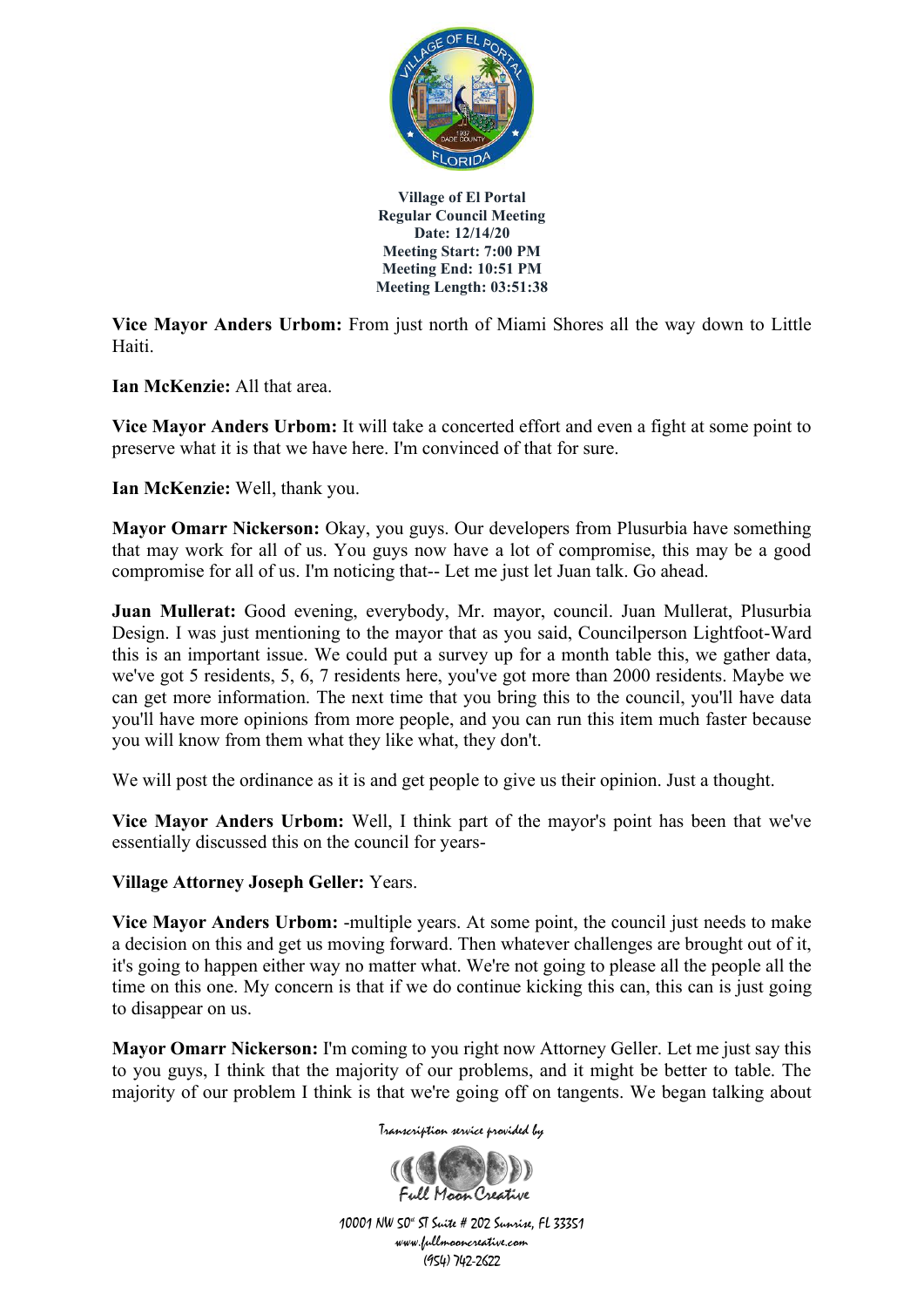

numbers two and three, that's all that we should have been talking about. Was numbers two and three, and that's the issue. That's why it's taking so long. Attorney Geller?

**Village Attorney Joseph Geller:** Mayor, let me say to go back to what Councilperson Pirela said which I think is what the Vice Mayor just echoed. That doesn't mean that you can't and shouldn't do what Juan has just recommended. Those are not mutually exclusive. You could still get through this tonight on first reading if that's your pleasure, and still have a Plusurbia post this survey which certainly sounds like a good idea to get the opinions of more than half a dozen or so people that are here tonight.

That's always a good thing. You could have that done and just have that come to you to inform your conversation five, six weeks from now on second reading. You don't have to table it; you can get through first reading if that's your pleasure. It sounds like doing this survey will-- I don't know when more information was not a good idea.

**Mayor Omarr Nickerson:** Thank you, Attorney Geller. The council, we have the idea from Juan which I think we should probably do anyway because we still have a second reading that we have to do. That will still be good anyway, going into the second reading. How do you guys feel right now?

### **Councilperson Dr. Anna E. Lightfoot-Ward:** Tired.

[laughter]

**Juan Mullerat:** Let's go through it.

**Mayor Omarr Nickerson:** I hear you, Councilperson Lightfoot-Ward.

**Juan Mullerat:** Let's just finish with this. I need to go home to a wife that's in pain by herself and I'm still here hearing everything. Let's just go through it and get it done.

**Speaker 9:** I just have one thing to say. I'm going home by the way, I second that. What would I'd love to hear? I hear representations of realtors versus this versus that and the others, don't really care. I think this thing will pass one way or the other in a format that is acceptable to everyone because it's always about meeting each other halfway. I would have loved to hear about hey, paving the road, planting trees, doing this, and then the other, talking about



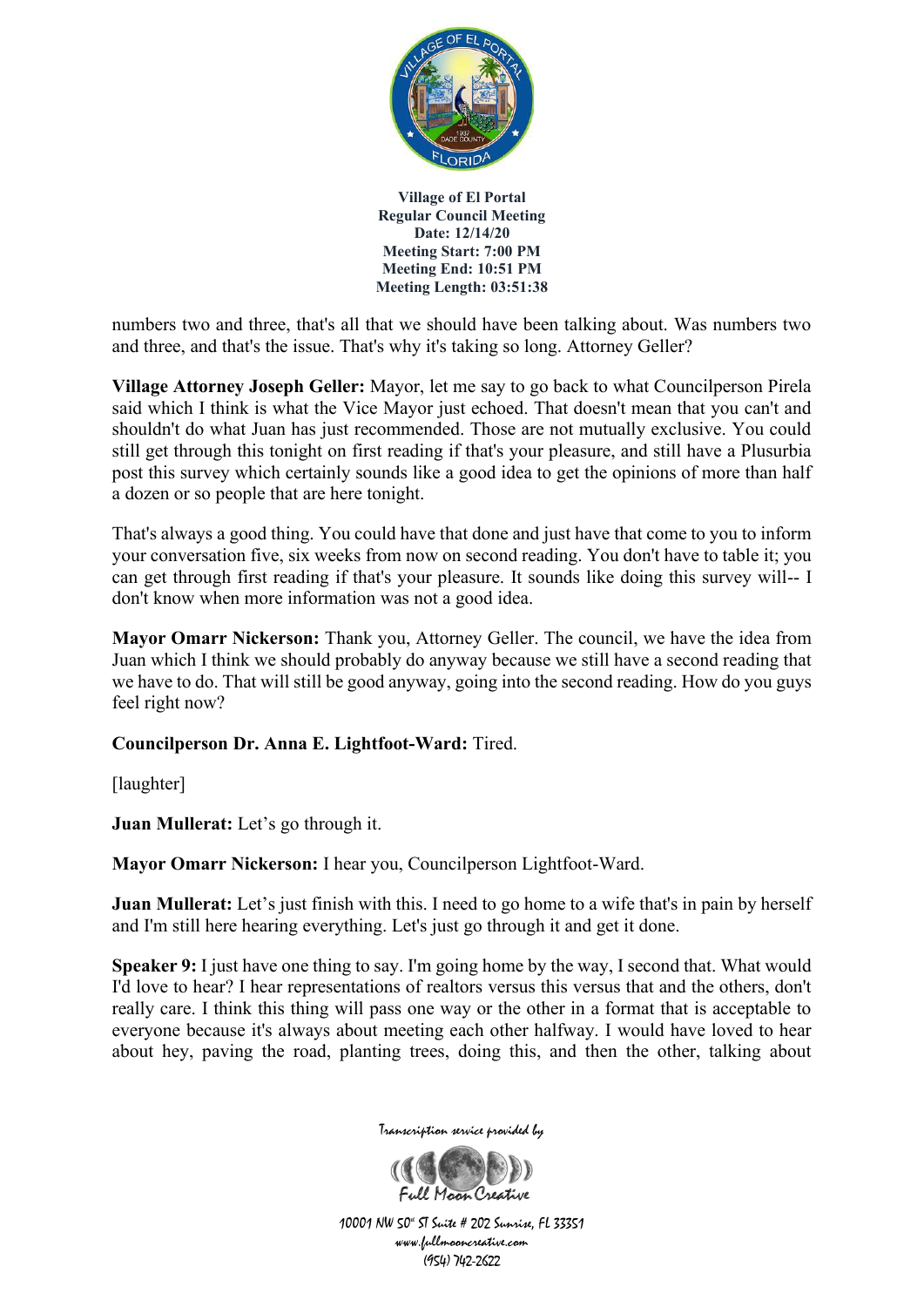

increasing the value of El Portal instead of all these nitpicking tiny things that can be resolved easily. It has been a pleasure, good night.

**Mayor Omarr Nickerson:** [chuckles] Thank you.

**Speaker 10:** Thank you.

**Mayor Omarr Nickerson:** I think we're at, I'm just one person, you guys. What do you guys feel as a council? I think that we could--

**[02:16:53] Speaker 10:** We did two and three, go to four.

**Mayor Omarr Nickerson:** Everybody out there, how do you guys feel? Go to four. Go four it?

**Many speakers:** Go to four.

**Mayor Omarr Nickerson:** All right, let's do some speed reading, you guys. Everybody has it in front of them? You guys good? For the council, we heard a lot about number three but I'm assuming we're going to keep number three on there. Everybody good with number three on there? Are we going to, you guys want to--

**Speaker 10:** We can have them in the second reading there.

**Mayor Omarr Nickerson:** We can always have them in a second reading. For right now we're going to keep number three?

**Speaker 10:** Yes.

**Mayor Omarr Nickerson:** Okay. Name and address for the record.

**Lionel Mouton:** Lionel Mouton, 75 NE 90th Street. Basically, I'm here because I have an Airbnb. You start talking about corporations and all this other stuff is like that's fine but most of us here have a single Airbnb. Then you start talking about fees. What fees are we talking about? Airbnb, we pay occupancy fees on every time we rent. Our Airbnb pays occupancy fees. Now you guys are saying something about additional license fees, licenses requirements. That's where you lost me because that's not in here. It just talks about vacation rentals and then they talk about short-term leases.

Transcription service provided by

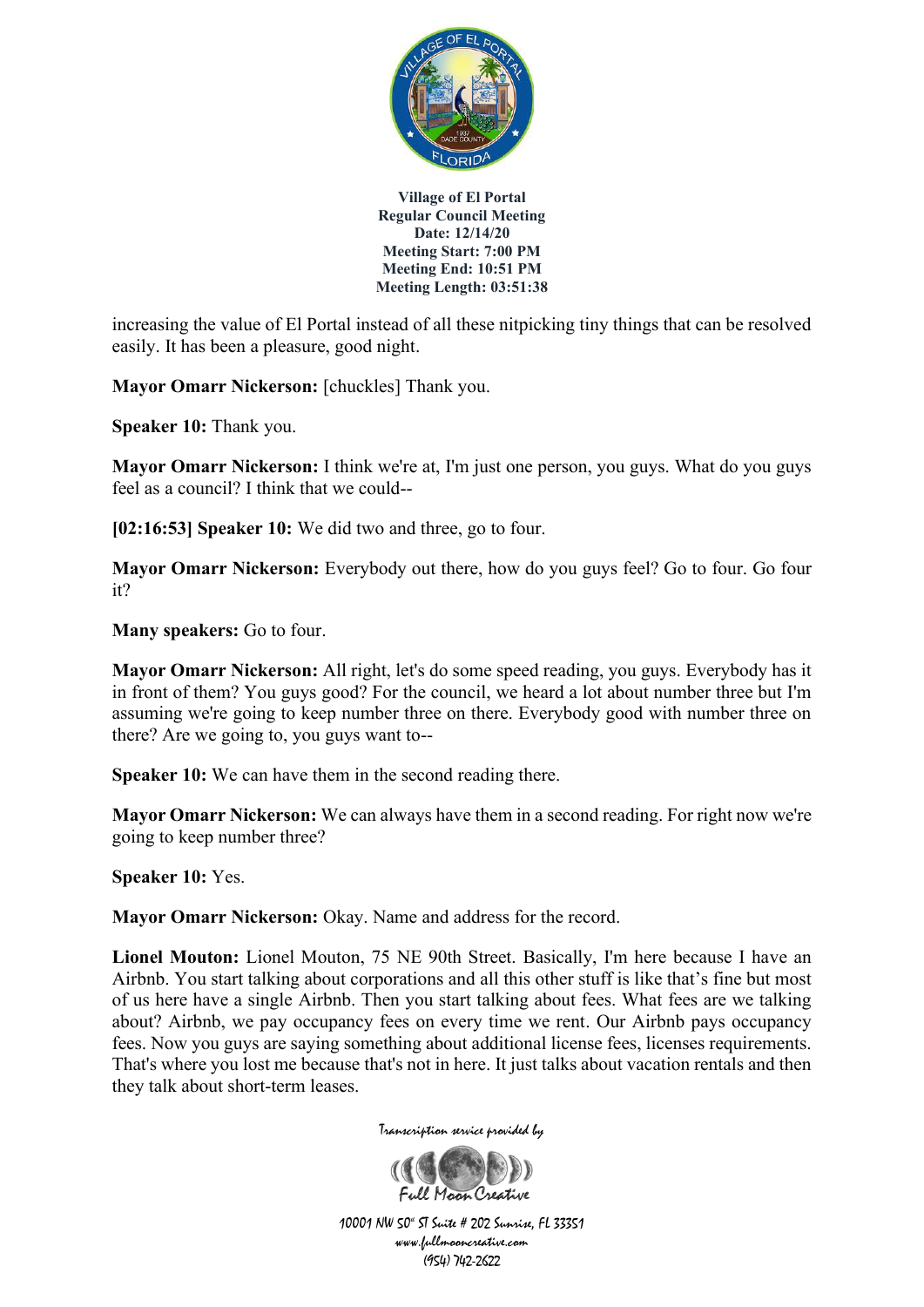

Which is which? Are short-term leases, Airbnb, vacation rentals long term? It's confusing.

[silence]

**Mayor Omarr Nickerson:** Attorney Geller this is better for you but if I'm not mistaken, we're talking about short-term rentals. That's where we got into the discussion. Short-term rentals which also is what we call vacation rentals.

Lionel Mouton: Yes. You're talking about okay, short-term rentals, vacation rentals, one and the same. Is that what you're saying?

**Village Attorney Joseph Geller:** Basically yes. Basically, those are similar. Not all vacation,- - Let me put it the other way. A vacation rental is typically shorter than all short-term rentals. You can have a short-term rental that's a seasonal rental or you can have a vacation rental that's more likely to be a week or weekend or something at a time. This would cover both but if you're doing it in your own name, if it's your property, you'd still be allowed to do it. If you're doing it through a corporation, that's your corporation, you'll still be allowed to do it.

It does set some standards. If you're a careful good operator it shouldn't affect you much. There are some charges for it that are not completely different than what we have on the books today. There's an application so they can do some checking out. There is some attempt to set some minimum standards that probably won't impact you as much as if it's something that some guy who lives in New Hampshire wants to rent out a property that he bought here and then if there's a problem, he ain't around.

If you're here and it's your property and you're looking after it, most of those shouldn't negatively impact you. They're just trying to make sure there is somebody around, not a post office box in New Hampshire.

Lionel Mouton: Okay, I understand that. That's not a problem, because, yes, that's-- Well, what I was hearing was there's different fees. I'm like, "What's that all about?"

**Village Attorney Joseph Geller:** Well, there are some few hundred dollars that pretty much every city charges, because there is some cost to patrol and regulating and making sure. Most of the others, yes, nobody likes to pay a fee or a occupationalizing, whatever. I get that. Most of the others, if it's your property and you're here and you're looking after it, most of those other rules will not negatively impact you.



Transcription service provided by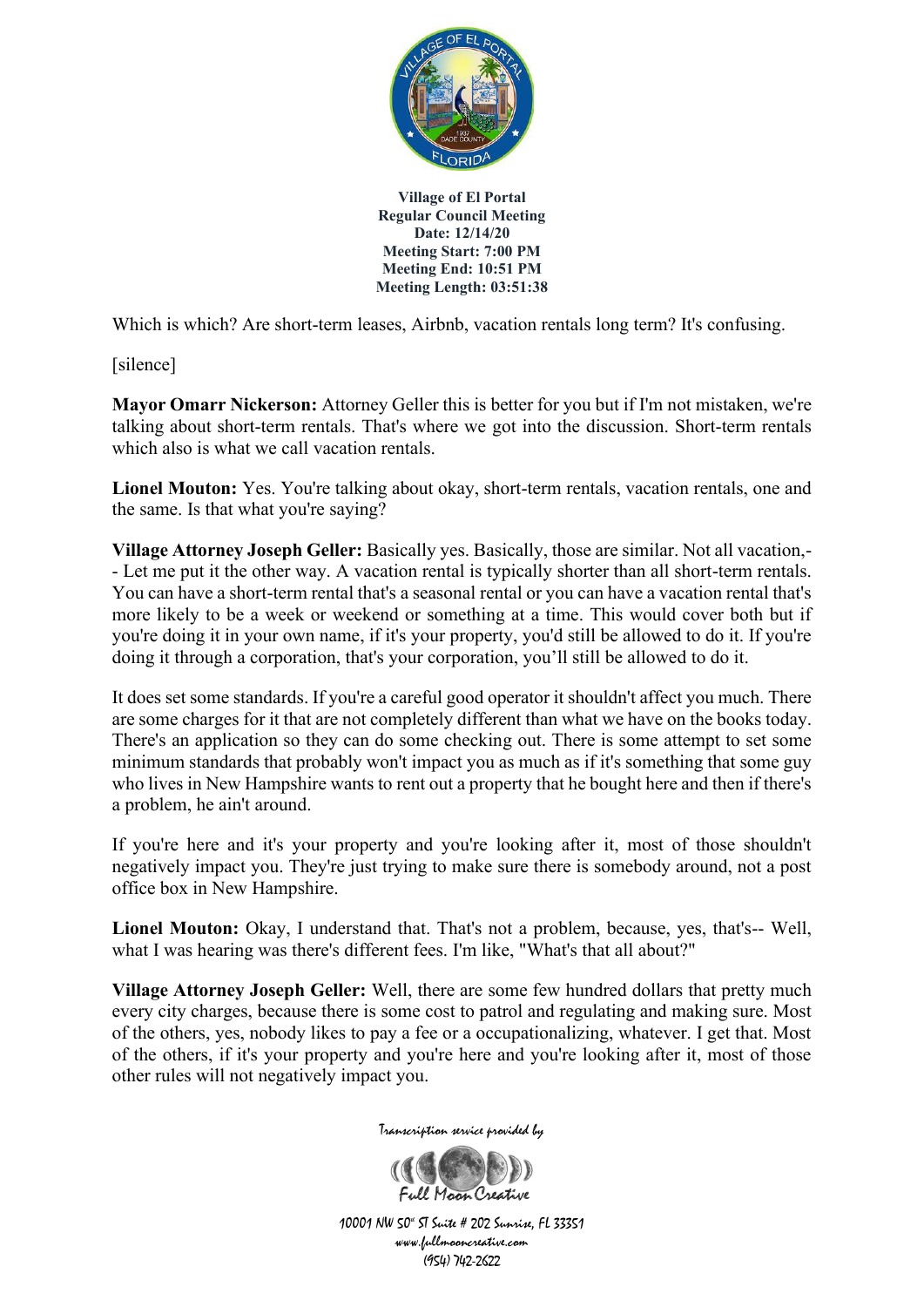

## **Lionel Mouton:** I'm there.

[laughter]

**Mayor Omarr Nickerson:** Thank you very much, you guys. You guys, number four says the applicant. We're talking about denial or revoking of the license. "If the applicant makes any false misleading or fraudulent statement or misrepresents any fact in the license application or uses any scheme or subterfuge for the purpose of evading any provision of this chapter." You might have a problem with that? You're good? Number five. "The applicant fails to establish through documentary proof that it has either registered with the Florida Department of Revenue for sales tax collection registered with the Miami-Dade County tax collector for tourists and convention development taxes on transient rentals.

Obtained a business tax receipt from Miami-Dade County if required and obtained a business tax receipt from the Village of El Portal." If those things aren't done--

**Village Attorney Joseph Geller:** I want to add, mayor, we had a resident last time who was insisting that he did not need a license under Dade County and the ordinance said he did after getting one anyway. That's why we put in the "if required".

**Mayor Omarr Nickerson: Okay, perfect.** 

**Village Attorney Joseph Geller:** It was specifically to take care of that gentleman who was here last time who raised that issue.

**Mayor Omarr Nickerson:** Perfect.

**Village Attorney Joseph Geller:** We listened to you-

**Mayor Omarr Nickerson:** [laughs]

**Village Attorney Joseph Geller:** -and you have a point.

**Mayor Omarr Nickerson:** Very good. Number six. "If the applicant fails to establish proof of licensure with the Florida Department of Business and professional regulation for a transient public lodging establishment. If the applicant is a corporation, general partnership, limited partnership, limited liability company or trustee," This is the one that a lot of people were asking about. "and any principal thereof including but not necessarily limited to officers,

Transcription service provided by

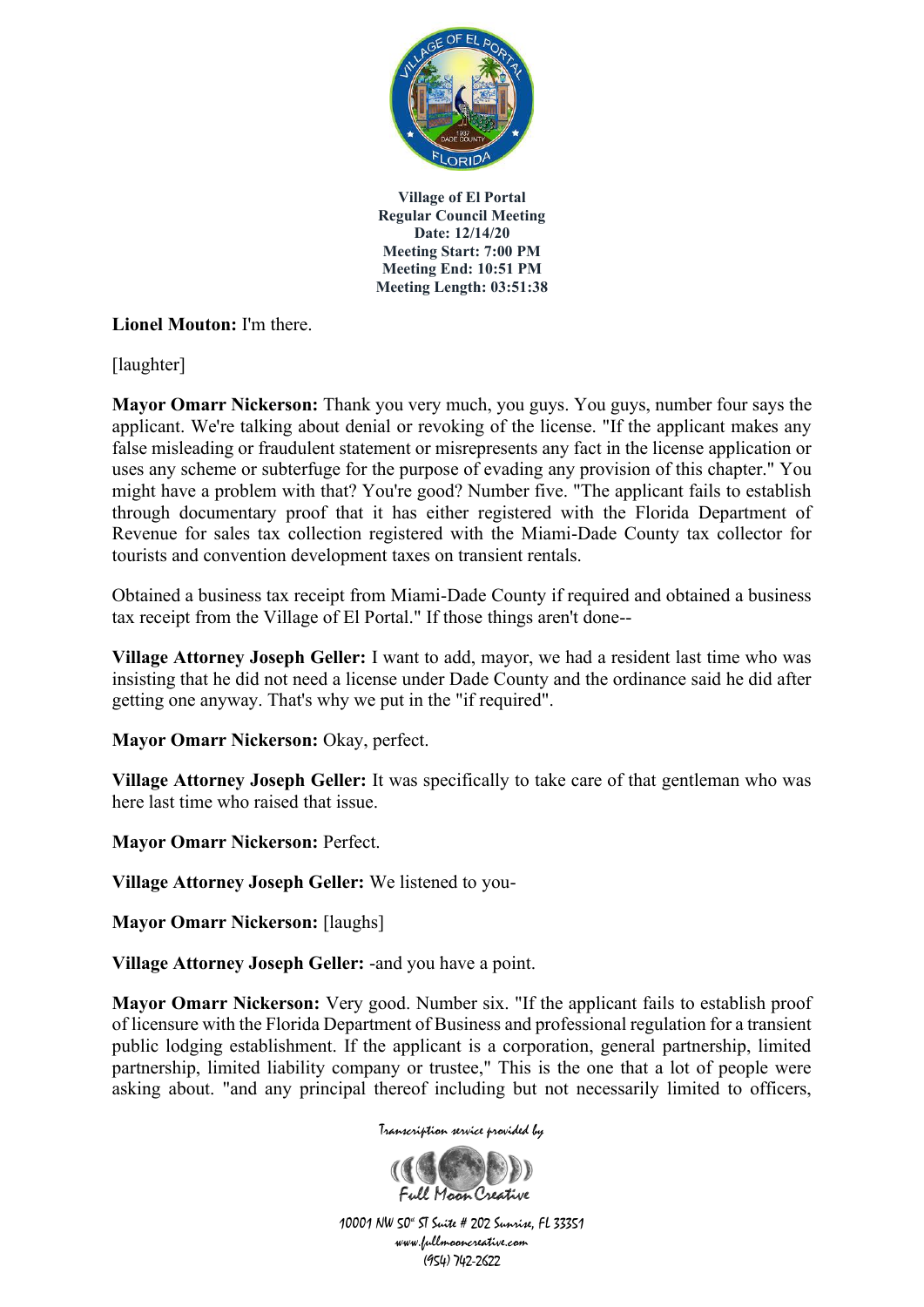

directors, general partners, managers, trustees or beneficiaries would be ineligible to receive a license under this section.

Such ineligibility shall be imputed and applicable to said applicant."

**Village Attorney Joseph Geller:** Mayor, let me address Mr. Navarro on that. It doesn't say you can't do it through a corporation. It only says if you personally-- No, it wouldn't be you, Mr. Navarro and I get that. If you personally were in violation and you're the principal, you can't say, "It's not me. It's my corporation." They can do whatever. They can operate even though you couldn't do it in your own name. You can still have your corporation. If the principal of the corporation is ineligible, so is your corporation. That's all it says. It will not stop you from doing business as long as you're still on the straight.

As long as you're doing the right thing and you ain't trouble, you can run it however you want to. That's all that says.

**Mayor Omarr Nickerson:** Pascal, come up and say your name and address, whatever. Some people are cold out there. Attorney or clerk, are you cold? Everybody feel good? You guys cold? It's cold?

**Speaker 10:** It's not much.

**Mayor Omarr Nickerson:** It's not [laughs].

**Pascal DePaul:** Pascal DePaul. 177 Northwest 90th Street. Mr. Geller, so if I understand you correctly because of how I read this, it says if I own my home in an LLC, that LLC is ineligible to apply for this license.

**Village Attorney Joseph Geller:** No, sir. Well, it's only this. The key phrase here is if any principal is ineligible for a license, then the corporation of the principal is also ineligible. That's all it says.

**Pascal DePaul:** It says if the applicant is a corporation which I would be if I own my home in an LLC, then I'm ineligible.

**Village Attorney Joseph Geller:** No, sir. [crosstalk] Let me read it again. It goes on to say, "Any principal thereof, parenthetical phrase, would be ineligible to receive a license." If the principal is ineligible, then that ineligibility is imputed to your corporation. If the principal is

Transcription service provided by

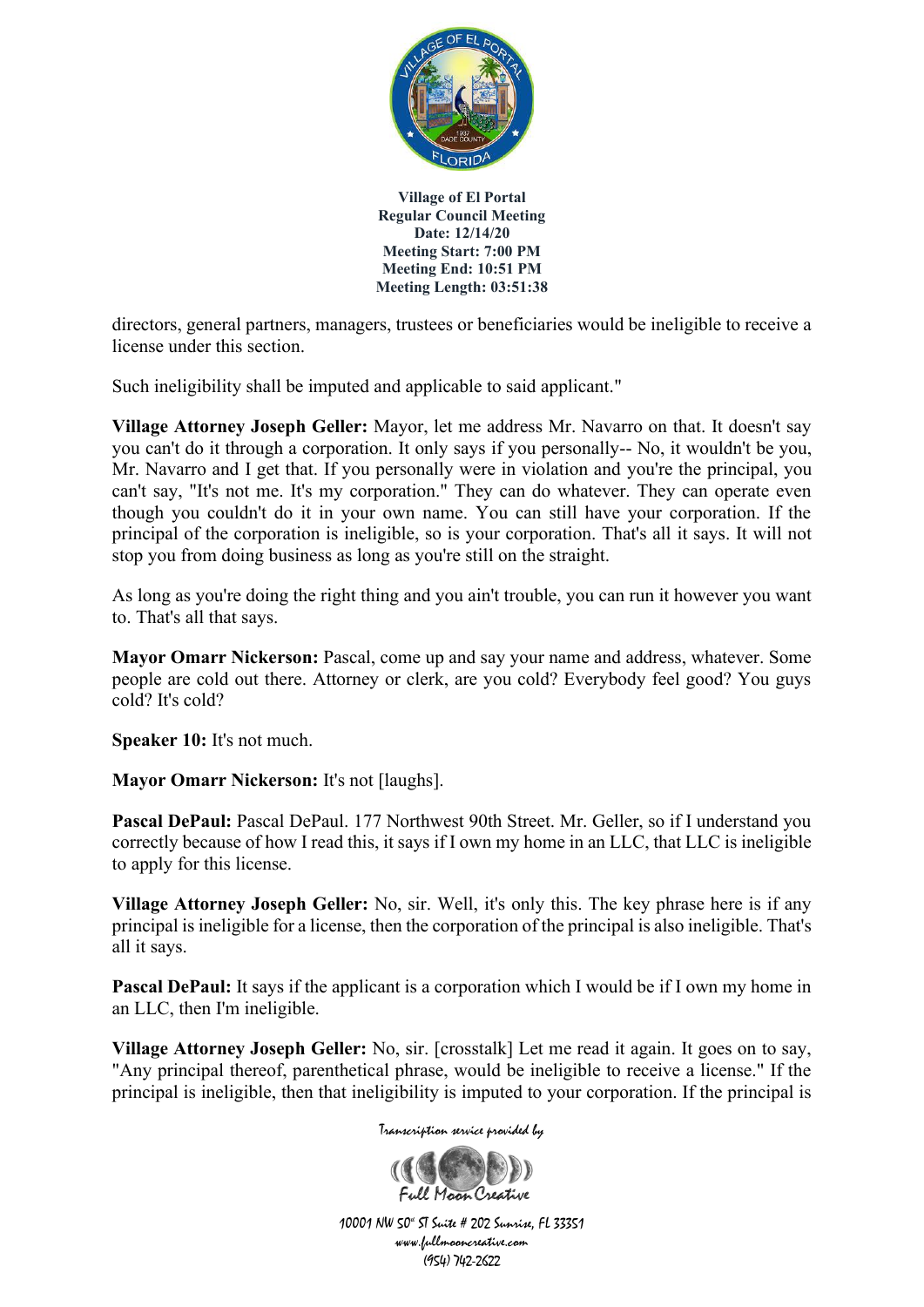

not ineligible, there is no restriction at all on the corporation being licensed. It is only to say if-- Again, I'm sure it wouldn't be you, sir. If you were ineligible for one of the other reasons that has been revoked or whatever, you can't say, "It ain't me. It's my corporation."

**Pascal DePaul:** Where does it say that I have to be ineligible in this one? I don't see that in this paragraph. I'm not a lawyer.

**Village Attorney Joseph Geller:** It says that, "Any principal thereof, parenthetical phrase, would be ineligible."

**Pascal DePaul:** I'm ineligible to get the license if--

**Village Attorney Joseph Geller:** If you personally-

**Pascal DePaul:** As a corporation, yes.

**Village Attorney Joseph Geller:** -have been declared ineligible, then the corporation cannot- -

**Pascal DePaul:** Where does it say though that officer has to be ineligible because I don't see ineligible in this?

**Village Attorney Joseph Geller:** It says that, "Any principal thereof--"

**Pascal DePaul:** Where's the ineligible?

**Village Attorney Joseph Geller:** Then there's a parenthetical phrase. At the end of the parentheses, it says would be ineligible and any principal thereof would be ineligible if the principal is ineligible.

**Pascal DePaul:** Again, I'm not a lawyer. I don't understand this. What you're saying is if the principal is ineligible, the LLC cannot get the license?

**Village Attorney Joseph Geller:** That's correct.

**Pascal DePaul:** How this reads to me is either if this is owned by an LLC or if the principal-

**Village Attorney Joseph Geller:** No.

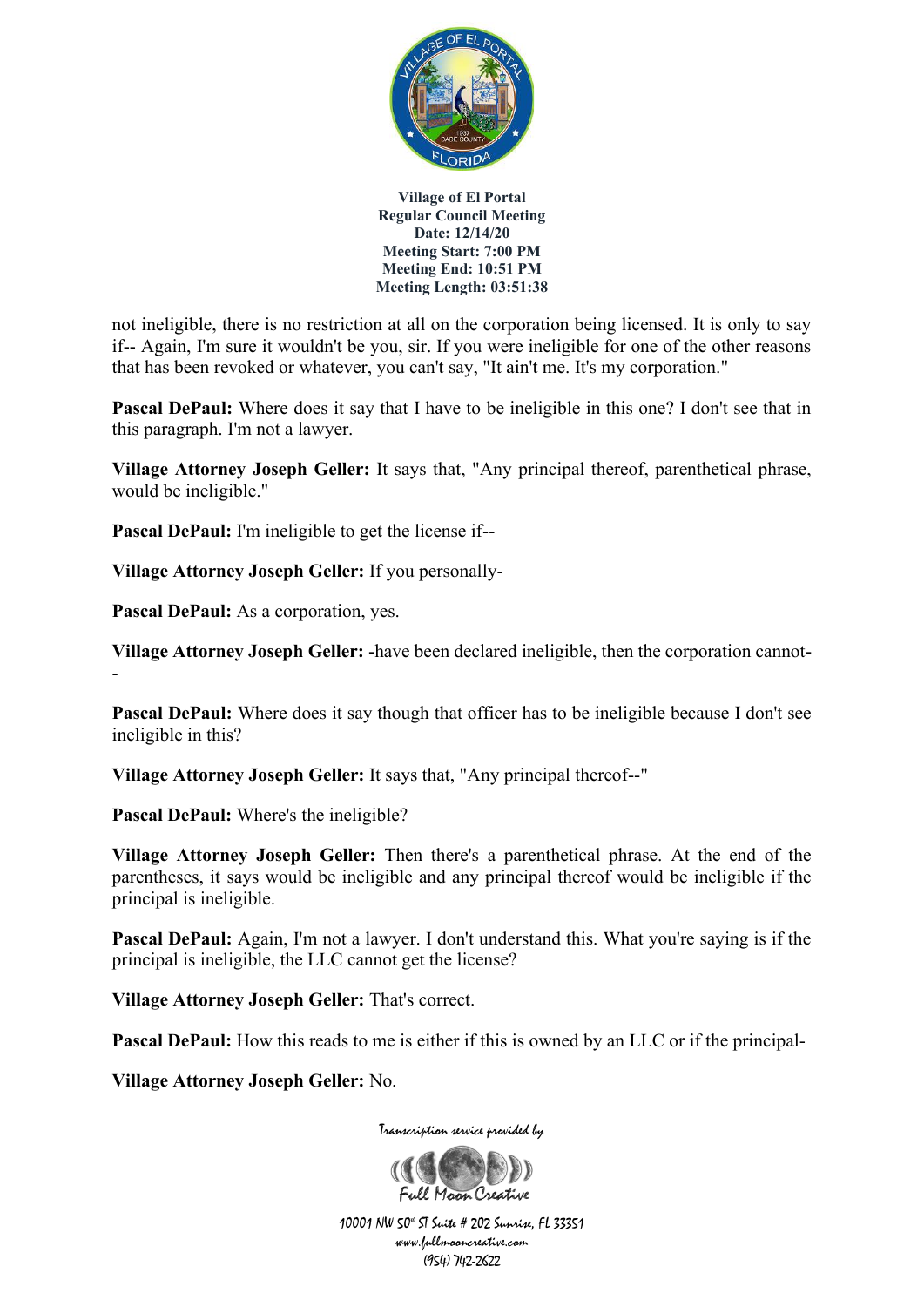

**Pascal DePaul:** -of the LLC.

# **Village Attorney Joseph Geller: [unintelligible 02:27:46]**

**Pascal DePaul:** Can that get reworded somehow that this is a little bit more easy to read?

**Village Attorney Joseph Geller:** Sir, I apologize to you, and I understand. That's a matter of statutory construction. That's the language that's used to indicate what I just said.

**Pascal DePaul:** That's fine.

**Village Attorney Joseph Geller:** If you the way to read it-- Let me say again, there's a big one parenthetical phrase. Delete that in your mind. If it says if the owner is a corporation-

**Pascal DePaul:** Got you.

**Village Attorney Joseph Geller:** -then any principal thereof would be ineligible.

**Pascal DePaul:** Understood.

**Village Attorney Joseph Geller:** That's the language. That's all that means. It does not mean you can't have corporate ownership.

**Pascal DePaul:** Perfect.

**Village Attorney Joseph Geller:** It just means if you're ineligible, your corporation is also ineligible. That's because there's an and not an or.

Pascal DePaul: Understood. Thank you.

**Mayor Omarr Nickerson:** Thank you very much. Moving on. The next one. Number eight. Everybody good with number seven? The next one. Number eight. "Failure of the Condominium Association where the property is located to adopt provisions which approve or permit the use of the premises for vacation rentals." We currently don't have condominiums in El Portal. It's good to have it, because just for the future, we always prepare for the future. [crosstalk] We have to **[unintelligible 02:29:01]**. We got that.

**Speaker 10:** [crosstalk]. Who knows what for--

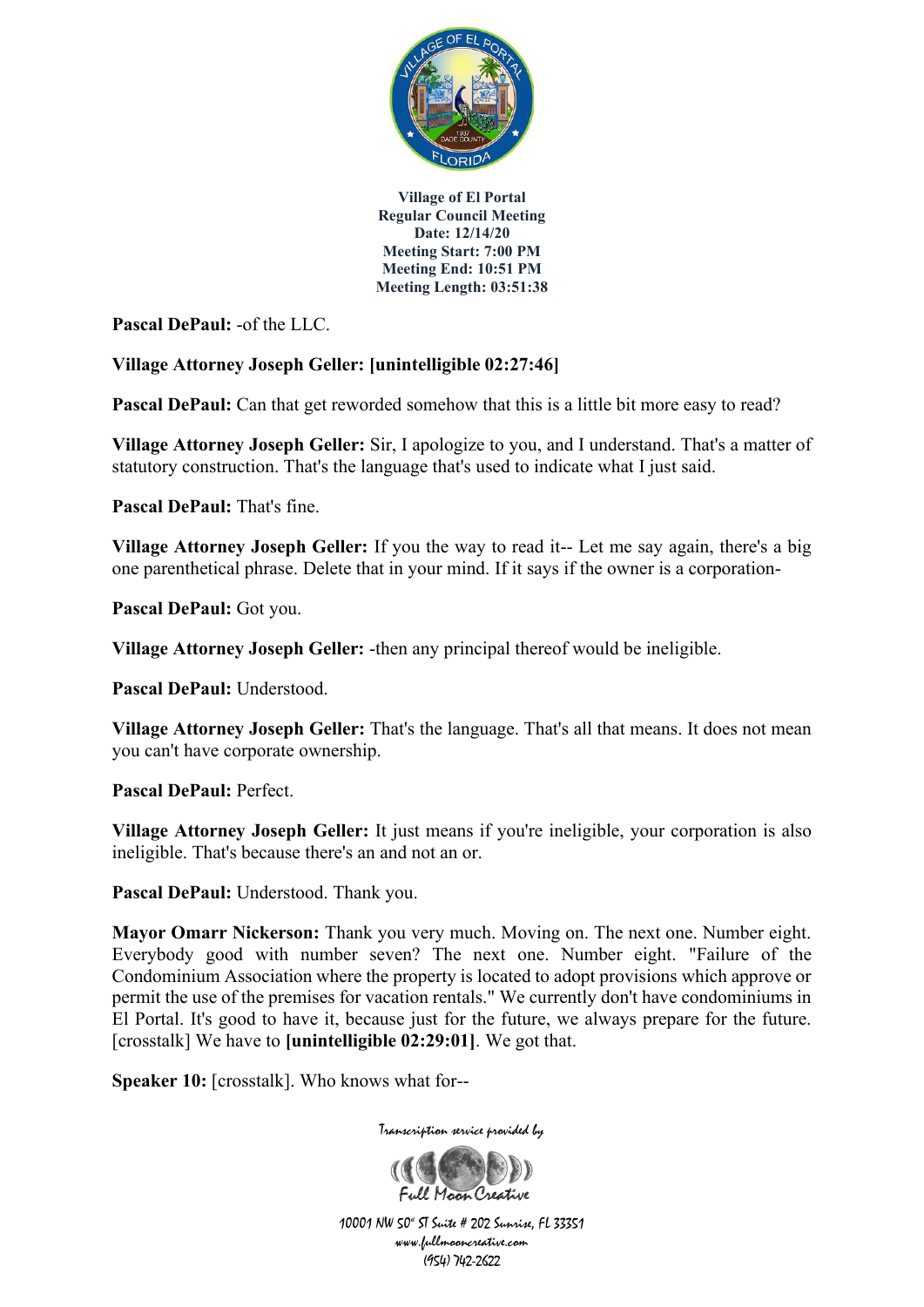

**Mayor Omarr Nickerson:** Absolutely.

**Speaker 10:** It can be next door or-

**Mayor Omarr Nickerson:** Absolutely.

**Speaker 10: [unintelligible 02:29:06]**

**Mayor Omarr Nickerson:** All right, so, everybody good with number eight? Number nine. "Laps of insurance required under this section." I think that's self-explanatory if you let your insurance lapse. Number 10. "The applicant fails to provide an approved inspection report of the fire marshal verifying compliance with the fire marshal's criteria for such use." Are we good with that? Everybody good with it?

**Pascal DePaul:** Who's this fire marshal?

**Mayor Omarr Nickerson:** A fire marshal? It sounds like a big business. Attorney Geller, number 10, I have a question about it also, because it makes it sound like-- because if we talk about fire marshal, it makes it sound like a big--

**Pascal DePaul:** It's a bit confusing when the applicant fails to provide a proof inspection report of the fire marshal. We have to-- Who?

**Village Attorney Joseph Geller:** Before you're going to be applicable to multi-family structures, I don't typically think the fire marshal gets involved with single-family. We are not exclusively a single-family community, and we are beginning to see more development. If you have a property that is a multi-family property where it could be even the rental structure that we have going up-- Now, if they decided to start renting out their units in their building, the fire marshal may well have comment about it and you have to comply.

The fire marshal, to my knowledge, doesn't work in a single-family. This is designed to cover the whole village. Not just people who have single-family residences. We're seeing more development, particularly, in our annexed area. We have other property available for development. We have a new form-based code that is designed by our planning professionals to cover increased density of development. Our ordinance needs to reflect those things as well.

**Galisto Navarro:** Galisto Navarro, 335 Northeast 87th Street. Number 10, I don't know, just to clarify. This is for multi-family use.



Transcription service provided by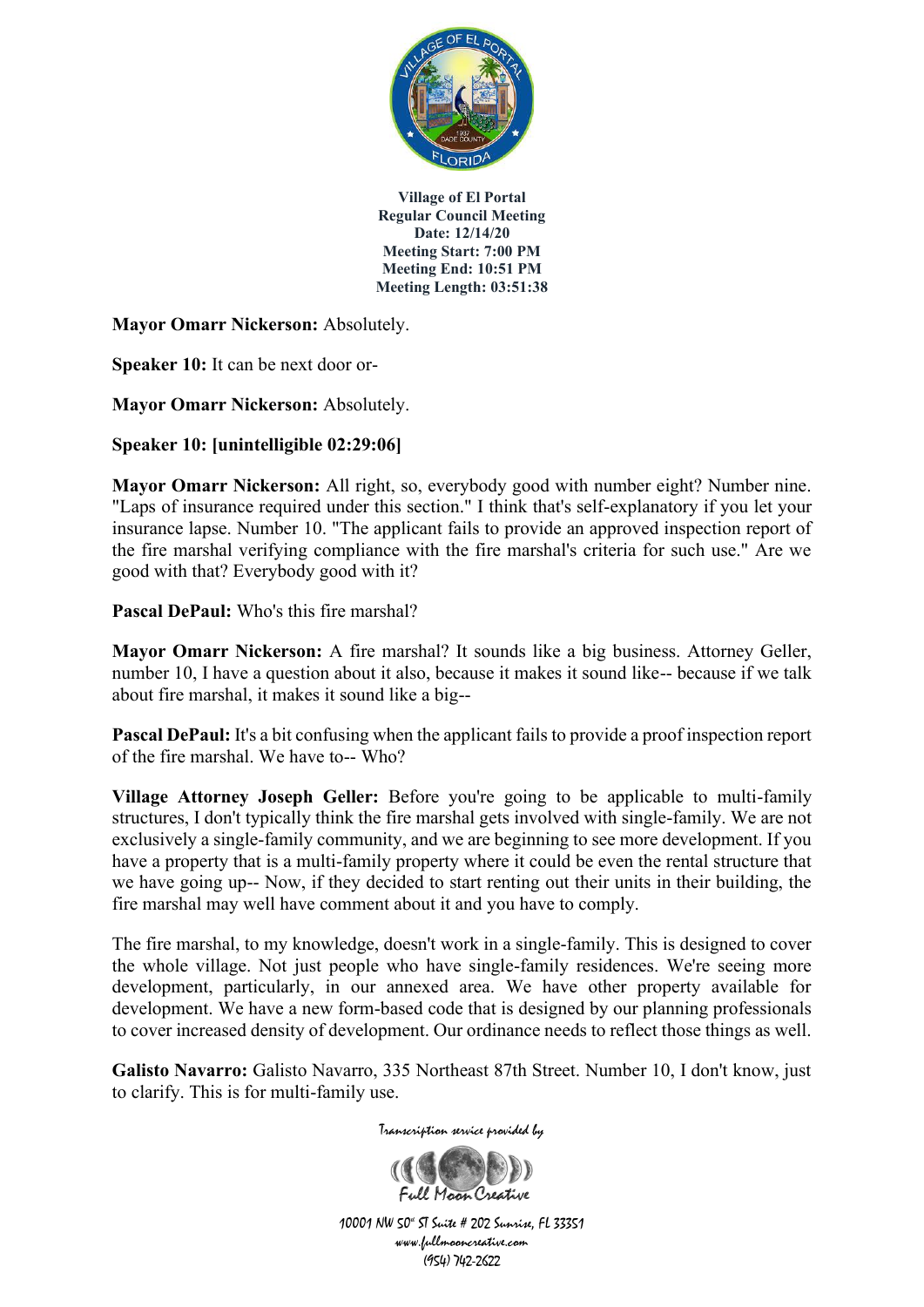

**Mayor Omarr Nickerson:** We could put if applicable.

**Village Attorney Joseph Geller:** If there's--

**Galisto Navarro:** If applicable-

**Village Attorney Joseph Geller:** At the end.

**Galisto Navarro:** -because I can see it at the end--

**Village Attorney Joseph Geller:** The fire marshal will not-- Let me say. If next month they pass something that said we've had too many problems with single families and we're going to tell the fire marshal to start looking at them, we're not going to be able to say no to that. If the fire marshal has something to say-- I don't know if you were storing some kind of hazardous flammable materials. Could the fire marshal come to a single-family resident if you were cited for that? I surely don't want to be in the position where we are denying the fire marshal whatever authority they have under state law.

Galisto Navarro: That would fall under the county's jurisdiction. Correct?

**Village Attorney Joseph Geller:** Not necessarily. The state has regulations about that as well.

Galisto Navarro: Thank you. It's probably not going to affect you.

**Vice Mayor Anders Urbom:** Then, Attorney Geller, there's a linkage with the fire- compliance with the fire marshal's criteria for such use. Does that cover-- The fire marshal's criteria is only going to essentially cover the buildings that he is responsible for checking which would be the-

**Village Attorney Joseph Geller:** Yes, sir.

**Vice Mayor Anders Urbom:** -multi-family, right?1

**Village Attorney Joseph Geller:** Well, like I said, could there be a circumstance where somebody called the fire marshal and said there are multiple flammable gas canisters stuck in somebody's backyard, you better get over here and take a look? I wouldn't want to tell the fire marshal they couldn't look at that. Whatever their authority under law is, we're bound by



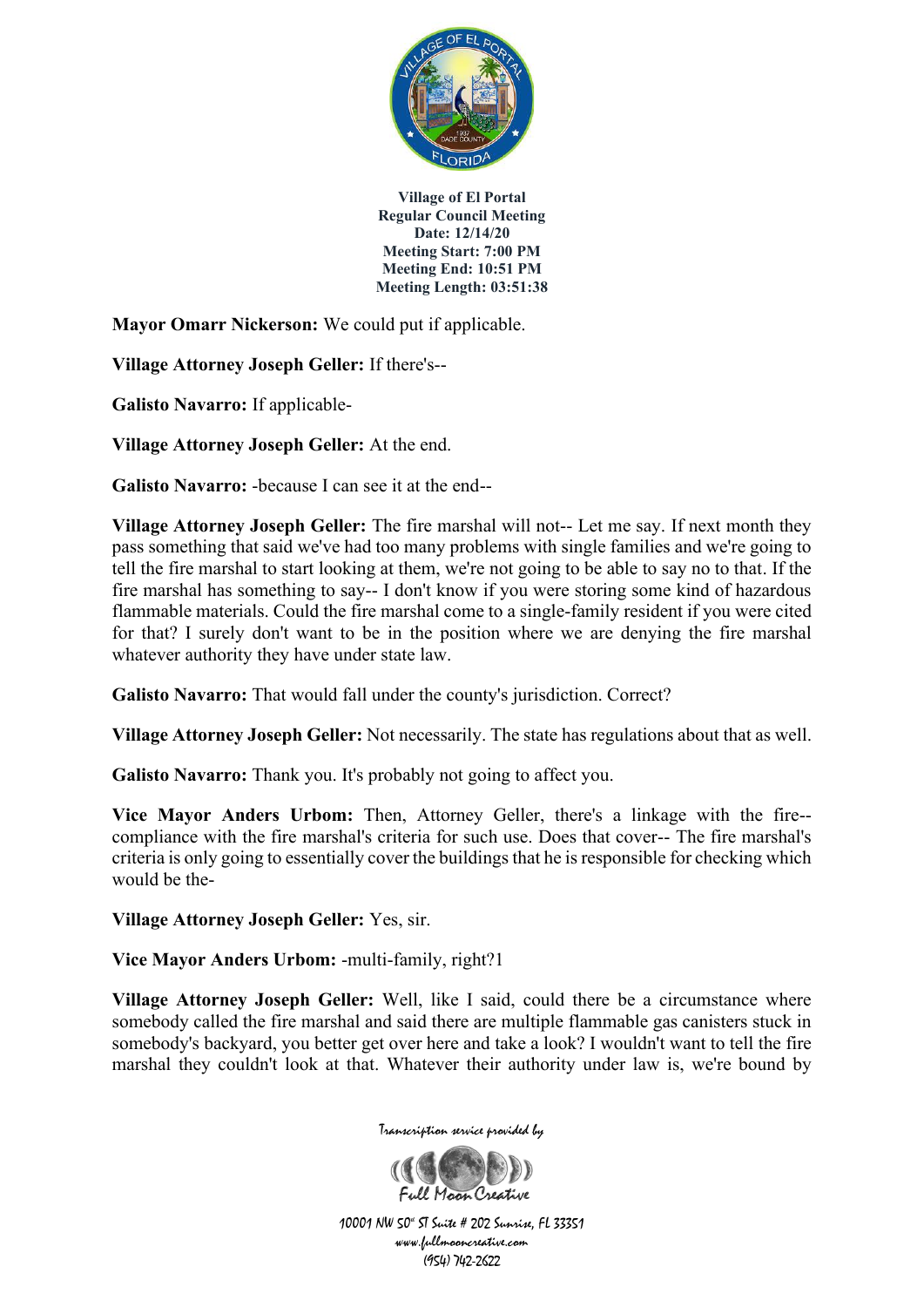

anyone. Frankly, if we didn't mention it, they would still have the authority whatever authority state law gives them. We're just putting people on notice of it.

**Vice Mayor Anders Urbom:** Perfect.

Pascal DePaul: Pascal Depaul, 177 Northwest 90th Street.

[crosstalk]

**Mayor Omarr Nickerson:** Councilperson Lightfoot-Ward.

**Councilperson Dr. Anna E. Lightfoot-Ward:** What Attorney Geller has said, in my past life, you want the fire marshal mentioned in this. You really do. I know a lot of people don't see the fire marshal. That's a very intricate part of city, local, and state government. You want the fire marshal on this. Thank you.

**Mayor Omarr Nickerson:** Thank you very much, Councilperson Lightfoot-Ward. Pascal?

**Pascal DePaul:** The criteria word basically here is the same as if applicable?

**Village Attorney Joseph Geller:** No, not really. It's not. The state law gives certain authority to fire marshals. Whether we write if applicable or not, the state law is the state law. If it's something where the fire marshal has jurisdiction, like I said, typically, that's multi-family. Like I said, if you looked in your neighbor's backyard one day and saw a bunch of storage tanks for something that could-- if somebody with a match could blow up the whole neighborhood, you want to be able to call the fire marshal and say get over here and do something about this even if it's the backyard of a single-family home.

Whatever state law is, we're bound by it. Whether we have this paragraph and whether it says if applicable, whatever the authority of the fire marshal is, it is and that's it.

**Pascal DePaul:** Then why have it in here at all?

**Village Attorney Joseph Geller:** Because it puts people on notice that they better be concerned about not having fire hazards.

**Pascal DePaul:** I should know that because I'm under state law?



Transcription service provided by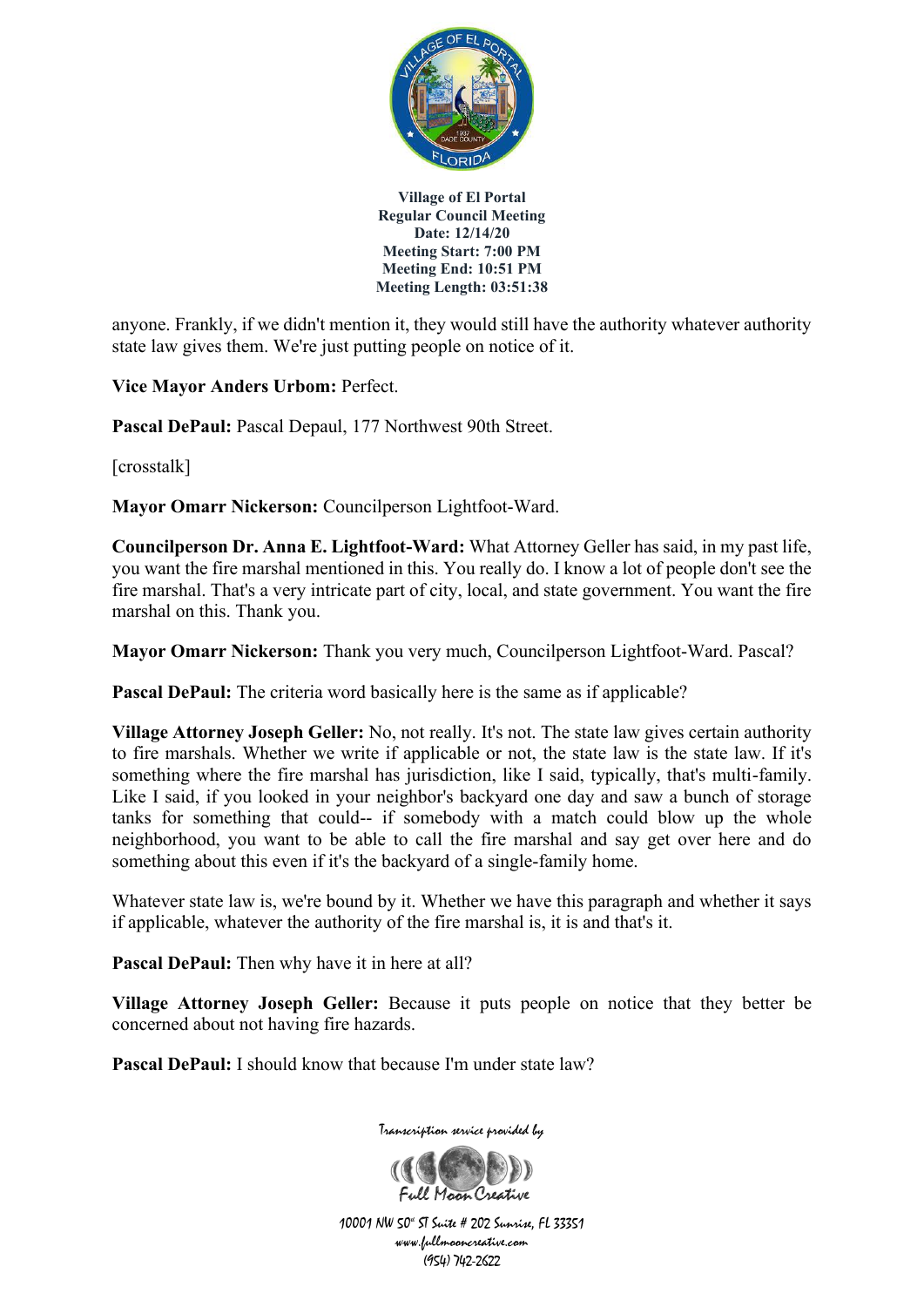

**Village Attorney Joseph Geller:** You should know that.

**Pascal DePaul:** Why not rewrite all of state law in here?

**Councilperson Dr. Anna E. Lightfoot-Ward:** No.

**Village Attorney Joseph Geller:** Because that's not how I draft. I drafted this. I thought it was appropriate. Other city attorneys have included this provision in their municipal ordinances. I think it's a valuable and worthwhile advisory to people to remember that they do need to comply and it's particularly relevant as we start to get multi-family. Whether we took it out, it wouldn't change anything if we took it out. I would rather put people on notice. That's how I draft.

**Pascal DePaul:** If applicable would not negate this or change this, so why not add that just so when we read it we'll understand it?

**Village Attorney Joseph Geller:** It's not necessary to add it, sir. That's how I write. With all deference, that's why I went to law school. That's why I took courses in statutory construction. That's why I write things the way I do it and I've been doing it for 40 years.

**Pascal DePaul:** You wrote if applicable on the Miami-Dade business license tax-

**Village Attorney Joseph Geller:** Correct.

**Pascal DePaul:** -as well for the same reason, because--

**Village Attorney Joseph Geller:** No, not for the same reason.

**Pascal DePaul:** All right, thank you.

**Mayor Omarr Nickerson:** Let's look at it like this. For number 10, the fire marshal's criteria- - if it doesn't fall into the fire marshal's criteria-- there's a certain criteria and that displays or defines whether a certain property falls into the criteria or not. The word criteria being there or something like that.

**Vice Mayor Anders Urbom:** I would offer also that-- Attorney Geller, correct me if I'm wrong. Part of the reason for feeling that that is important to include as far as putting people on notice is that a great many of the fire codes throughout the United States and really, the

Transcription service provided by

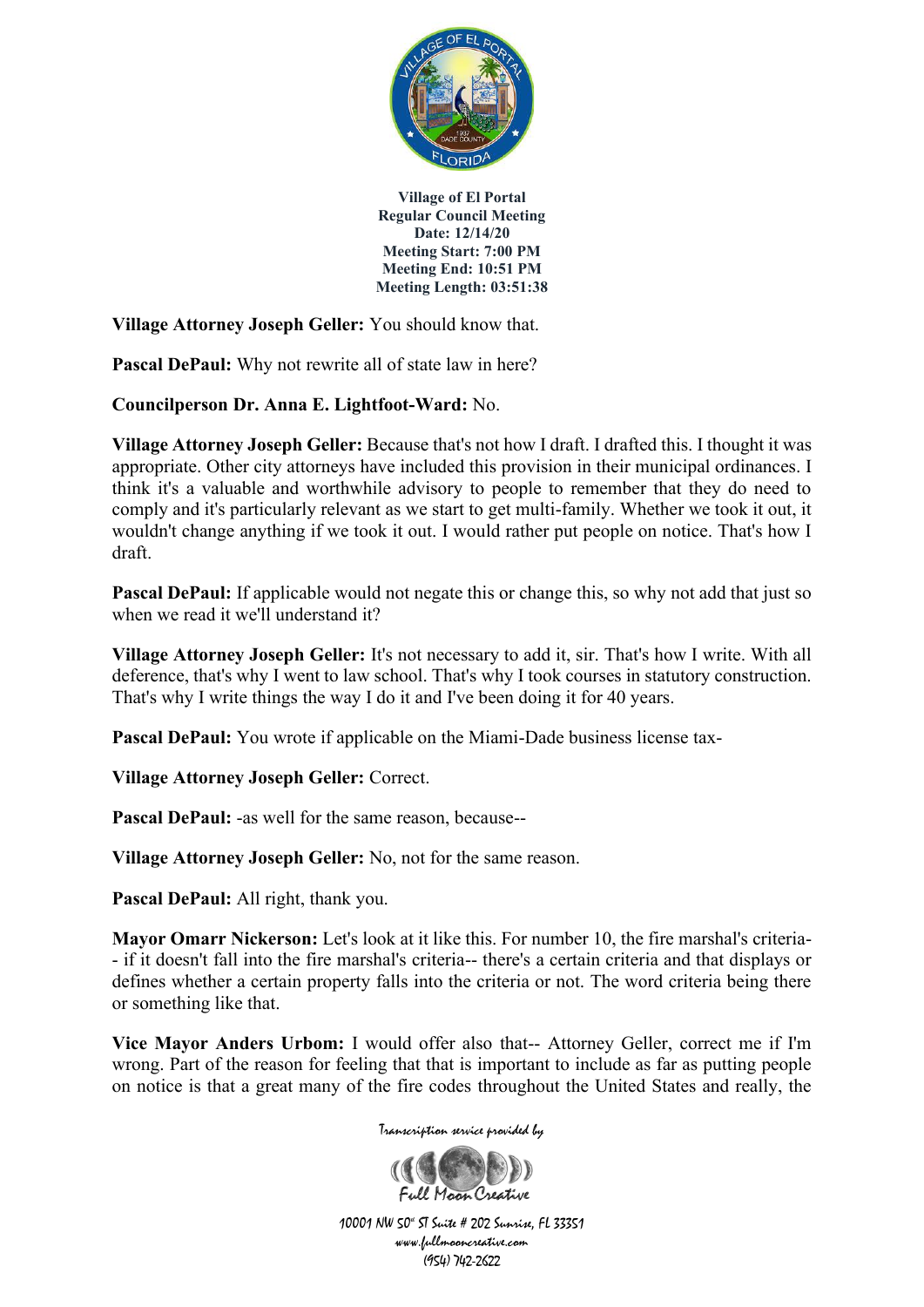

world have been driven by incidents that have happened specifically at hotels. When you have people who are unfamiliar with their surroundings, this issue of flammability specifically becomes incredibly important.

Honestly, all the operators would do well to cover their own liability by acknowledging that as well. I'll leave it on a light note.

**Village Attorney Joseph Geller:** You're correct.

**Vice Mayor Anders Urbom:** A quote from one of my favorite comedians said, "If you are flammable and you have legs, you are never blocking a fire exit."

[laughter]

**Mayor Omarr Nickerson:** Number 11. You guys, I always defer to the attorney, because he's the attorney. When I read this looking at my notes, I had if applicable. Once you started talking, I crossed it out, because I said, "He knows more about law than I do." I was on the same page. I crossed it out after that. Number 11, "The applicant fails to provide a copy of the form vacation rent rental license agreement to be used when contracting with any occupant for the use of the vacation rental." Anybody have a problem with that one? No, we're good.

Number 12, "The applicant or vacation rental are in violation of any of the standards of operation provided under this section." That's pretty self-explanatory. Next is this paragraph. "The application for a license under this chapter must be made to the Village Manager or his or her-- His? No, my Village Manager is a woman. A Strong-- [laughs]

**Councilperson Dr. Anna E. Lightfoot-Ward:** Mayor, why are you doing that?

**Mayor Omarr Nickerson:** Yes.

**Councilperson Dr. Anna E. Lightfoot-Ward:** Why are you doing that? That was one of my request. It's that we do gender-neutral-

**Mayor Omarr Nickerson:** Absolutely.

**Councilperson Dr. Anna E. Lightfoot-Ward:** -throughout this.



Transcription service provided by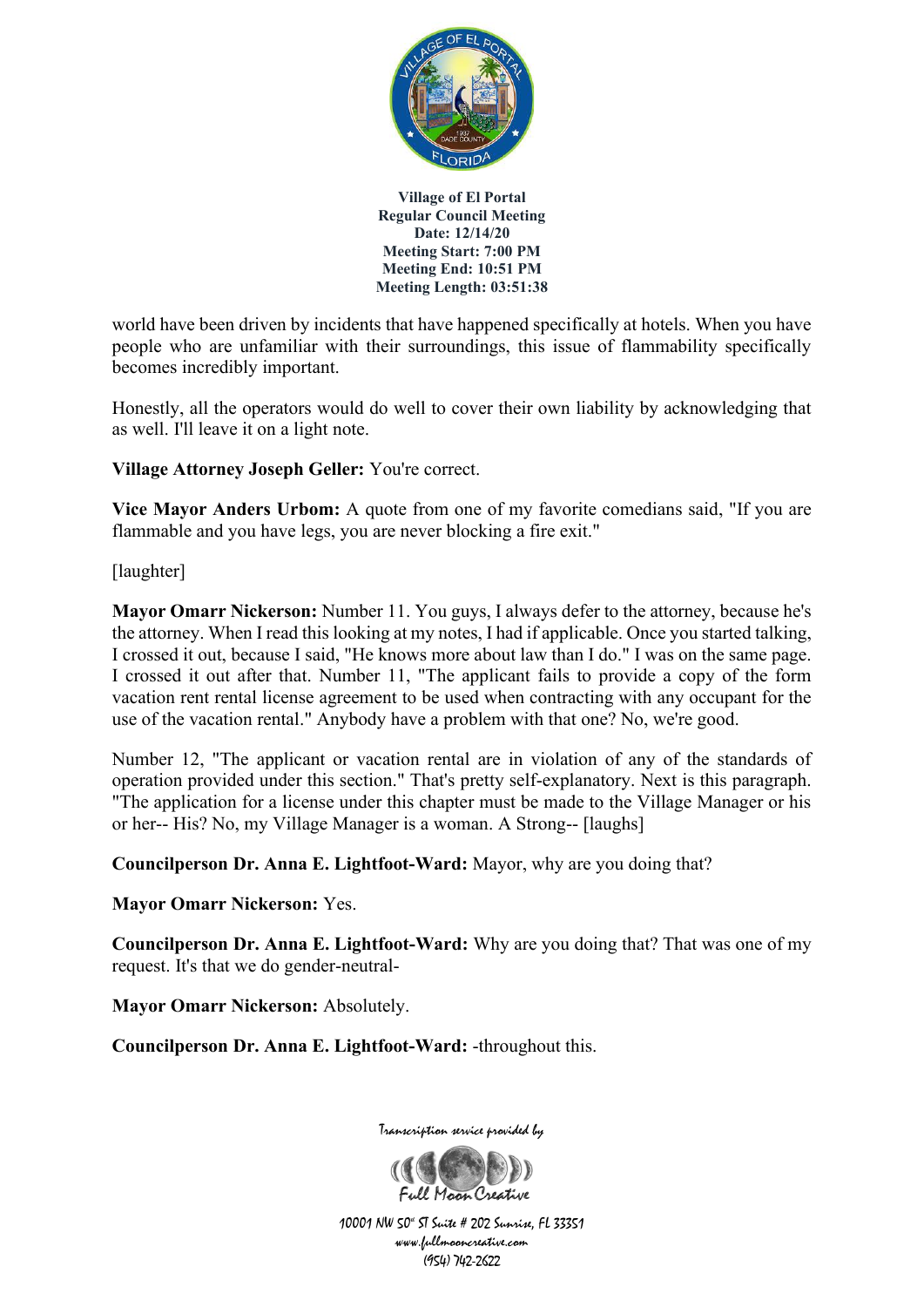

**Mayor Omarr Nickerson:** Absolutely. That's what I put in my notes right here. Absolutely. "Must be made to the Village Manager or designee on appropriate forms generated by them for such purpose [chuckles]. The application for a license under this section must contain, A, the name, address of the applicant, and contact information including a phone number and email address for the local contact person within Miami-Dade County.

Attached to the application shall be an owner affidavit and an affidavit from the local contact person attesting that the person, number one, is authorized by the owner to take remedial action and respond to any violation of this code. Number two, maintains a residence or office located in Miami-Dade County. The application shall also set forth the name, address, and telephone number from an individual within Miami-Dade County, authorized to accept service of process upon the applicant. You are good so far?

**Village Attorney Joseph Geller:** One point on that is that would compromise, there are a number of jurisdictions that don't say within Miami-Dade County, but say within 30-minute drive under normal circumstances of the proposed rental on the theory that somebody living in Allendale could get here pretty quickly, but somebody living in Homestead may not be able to, that may be an hour and a half to get here from Homestead. I drafted it as Miami-Dade County, but one option is to include some kind of, either a time or a distance you could say X many miles of the rental.

Both of those would be valid, those are things you should consider. Miami-Dade County, I put it there but there are other standards that might make more sense.

**Mayor Omarr Nickerson:** I got you. We're good? If applicable, attached to each application shall be an affidavit executed by duly authorized representative of the Condominium Association, attesting that the dwelling unit can be used as a vacation rental and specifically identifying all the other dwelling units in the condominium approved to be used as vacation rentals.

## **Village Attorney Joseph Geller:** Not applicable **[unintelligible 02:41:35].**

**Mayor Omarr Nickerson:** Exactly. As a condition of the license, the license shall keep all information current, it's pretty self-explanatory. Any change in required information shall be reported to the village within 30 days after the change. That's good. Such applications shall also include documents sufficient to prove the applicant's current ownership of the property, that the applicant has registered with the Florida Department of Revenue for Sales Tax



10001 NW 50<sup>\*</sup> ST Suite # 202 Sunrise, FL 33351 www.fullmooncreative.com (954) 742-2622

Full Magn Creative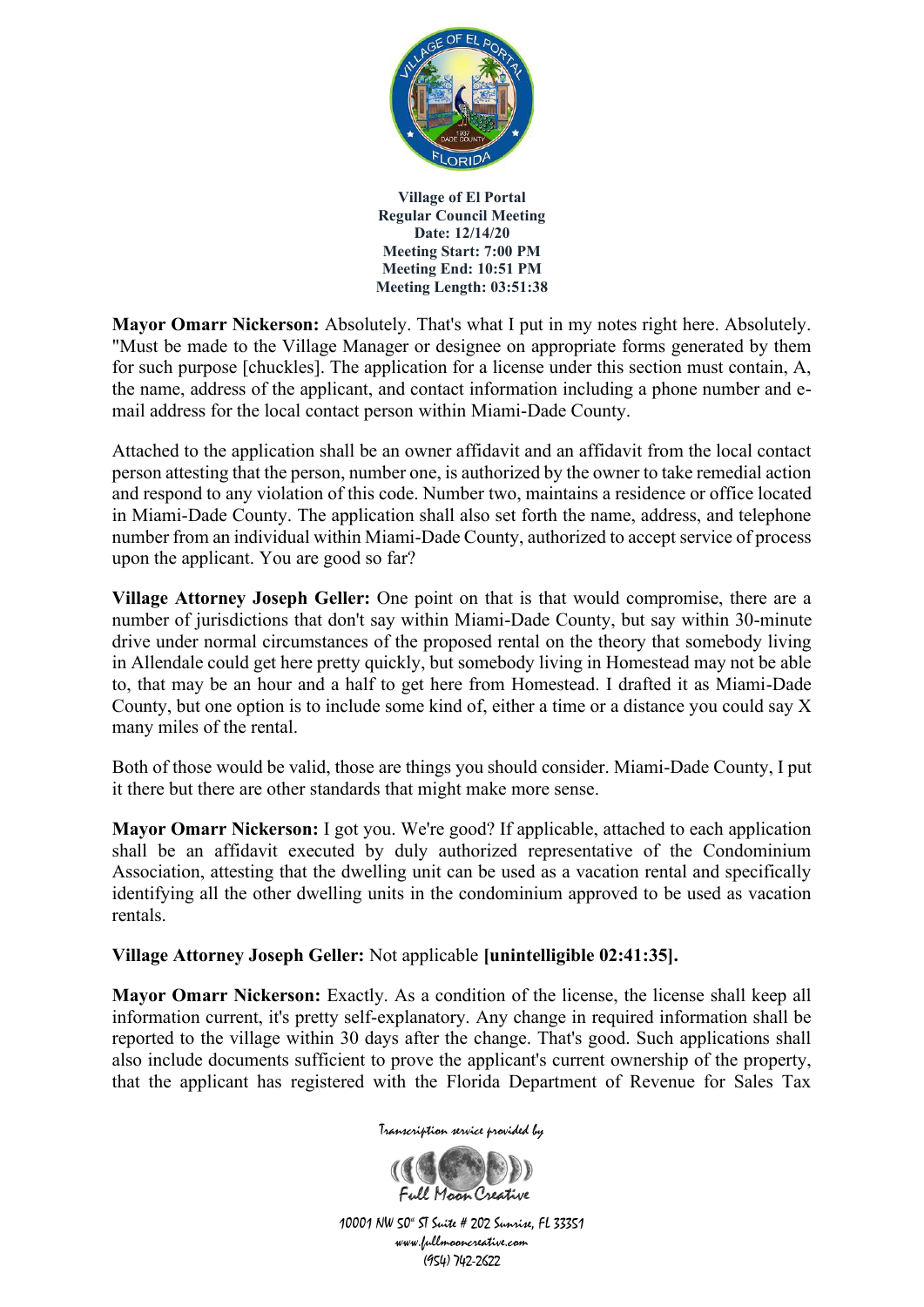

Collection. Any applicable county taxes that the applicant has been licensed with the Florida Department of Business and Professional Regulation to operate the premises as a transient public lodging establishment.

It shall be unlawful for any person to give any false or misleading information in the connection with the application for registration required by this section. We're good? The application must agree to identify the village from any cost or expense reasonably incurred by the village in the course of enforcing the standards prescribed herein as well as any claim against the village arising from the license activity. The village will only accept an application that contains all of the information set forth in this subsection.

Upon receipt of a completed application, the village shall apply the standards set forth in this article to determine whether to accept or reject the application within 10 business days.

The village manager or designee is authorized to generate all forms, applications, and permits which are necessary and appropriate for the section. The village manager designee [mumbles] completed and licensed in business days if the applicant is denied [mumbles] writing [mumbles] on a section-- That's pretty self-explanatory.

Insurance required, section 573. Prior to the insurance of any license under this article, each applicant shall furnish a certificate of insurance evidencing homeowner's fire, hazard, and liability insurance, and general commercial liability insurance with limits of not less than \$1,000,000 per occurrence. Combine single limit for bodily injury, personal injury, and property damage arising in any way from the insurance of any of the license or activities conducted pursuant to the license.

The licensee shall maintain the insurance required under this section in full force and effect for the duration of the license period. Anybody have any questions about this insurance area?

## **Councilperson Dr. Anna E. Lightfoot-Ward:** Nope.

**Mayor Omarr Nickerson:** We're good. Standards of operation, 574. A, no licensee shall rent or lease any vacation rental unless it is in full compliance with the minimum housing standards ordinance. B, The licensee shall at times maintain current guest registration records which contain the following information about each guest. Guest name, home address, signature, and dates of accommodation. The registration records shall be kept on file for three years and made



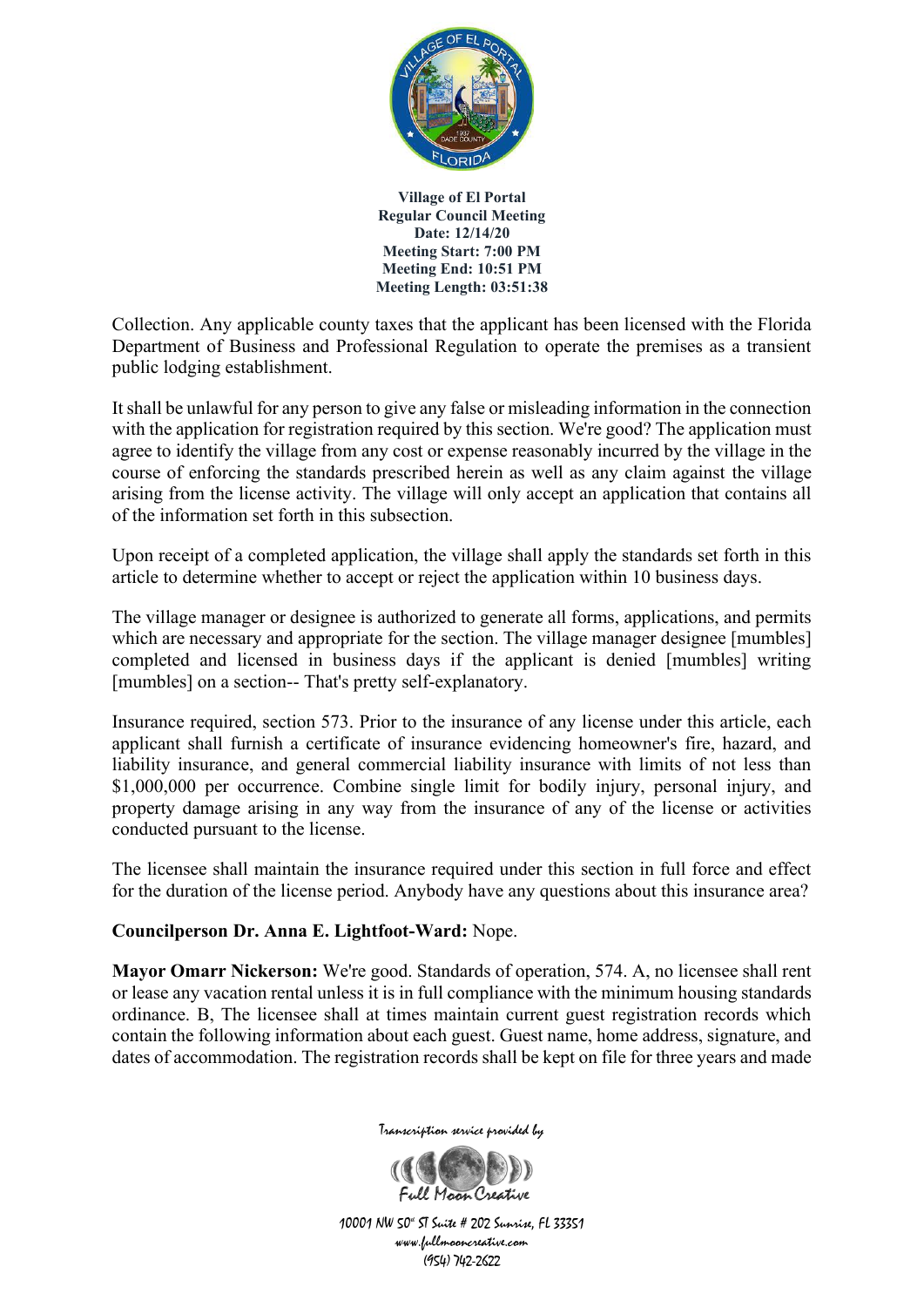

available for inspection by village residents during regular business hours or upon demand in the case of emergency.

I think that for most of these things when the person applies and stuff, you have all the information, I believe. Pascal, go on, come on up. Come on.

**Councilperson Dr. Anna E. Lightfoot-Ward:** As it is, it's just standards of operation.

**Mayor Omarr Nickerson:** We're talking about B. Pascal, your first, say your name, address- -

**Pascal DePaul:** The Pascal DePaul, 177 Northwest 90th street. Why are we requiring this? Because you're asking me if I have six guests coming, if I have a family of six staying at my place, you're requiring me to get a signature, name, check-in date, addresses, all those things, for every person that's there. Usually on a booking, I get the first guest from Airbnb, or from VRBO, or if I'm doing it outside of any of those, if we do a self-check-in, which means the guest can access the house by themselves and not have me here.

You're basically telling me that I now need to go if guests are coming, get all this information. We've had multiple times where it's a group of friends staying. They come over two or three days, which means I would have to come two or three times, Like Attorney Geller has said, people lie on affidavits. I've had people say, "Hey, we have two people coming in," turns out there's six. What if I have six people in, I have a record of two, my reservation was under two, this is a lot of work for us and I don't see a reason for it to be there.

Plus keeping this information safe for three years, where am I supposed to keep it? How am I liable against it if somebody cracks my stuff? I know when I'm doing long-term rentals, I need to destroy their social security number as soon as they have a credit report run, I'm not allowed to keep it. I understand there's no social security number in here, but there's a bunch of personal information in here. There's a lot of work for us in this one thing and I don't see a reason to have this. I'd love to hear from the council, why you're requiring us to collect all this data and what we're doing with it.

**Mayor Omarr Nickerson:** I'll just start off for the council. The thing that I would say is that I'm not against not getting the information for each guest because, so for example, when somebody applies for, through whatever website or whatever it is, there's an initial, there's a primary guest with the primary information, primary name, primary for everything. Correct?

Transcription service provided by

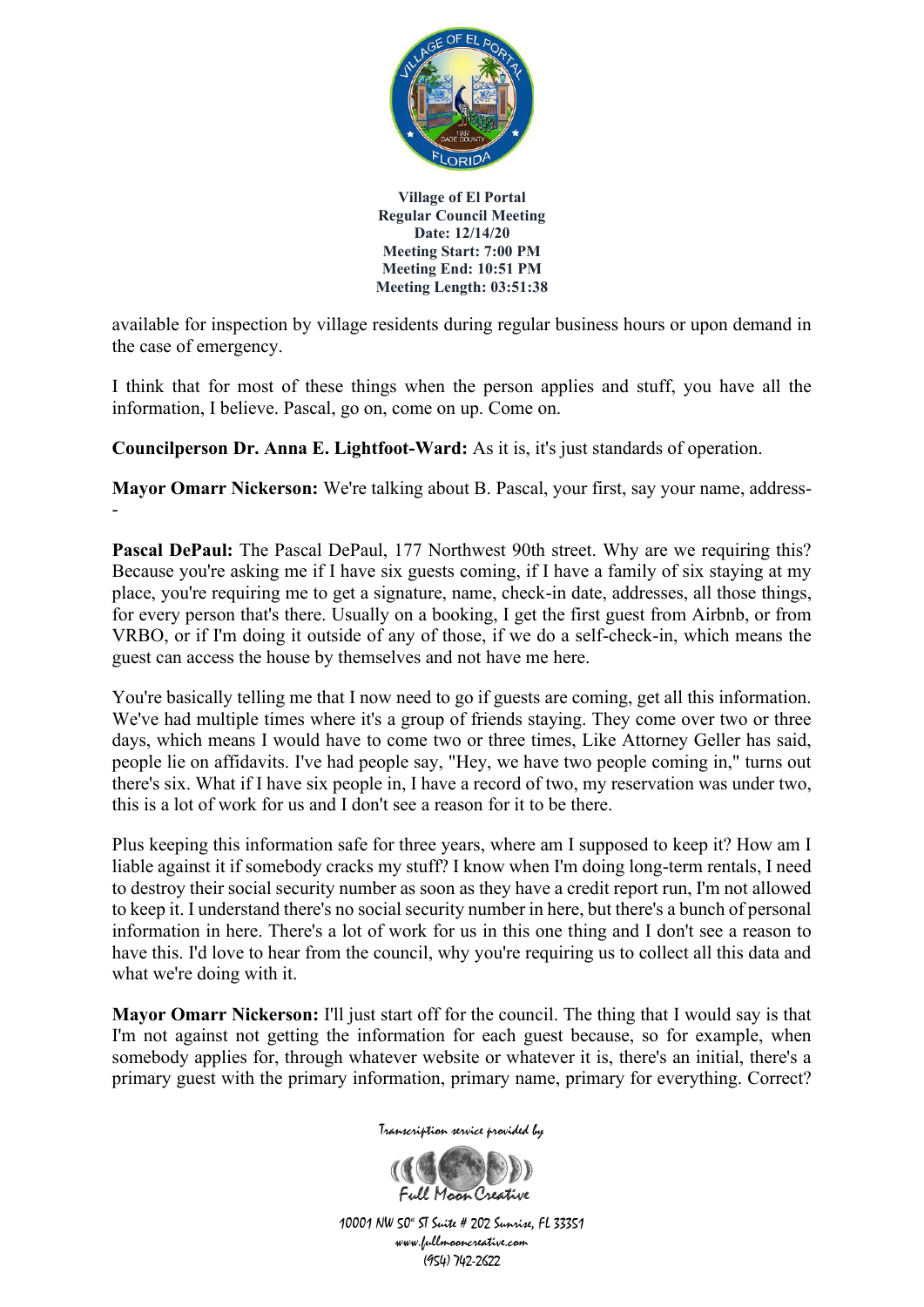

All right. I wouldn't be against necessarily that because if anything goes wrong with any of the guests, then that primary person is the one held responsible.

**Pascal DePaul:** Why does the village need that information? Because you're holding me liable for any issues that are arising on the property and not my guest. You're creating a lot of work for me as a host. You don't require this from me on a long-term rental. You don't require me to submit to you who I'm renting a house for for over a year or over six months. When that lease starts, when that lease ends, their phone number, their signature, that's only for this, and I don't see the valid reason why.

**Mayor Omarr Nickerson:** I hear what you're saying about, with the village, because you're the one that's the licensee so the village holds you respond. Well, but at the same time, if anything goes wrong I would say that-- Hold on. In a way though, you do still have access to the information, the primary guest.

**Pascal DePaul:** I don't have a signature.

**Mayor Omarr Nickerson:** Not signature, but I'm just saying like the name and the access. When somebody--

**Pascal DePaul:** I don't have a home address.

**Mayor Omarr Nickerson:** You don't have a home address? What?

**Pascal DePaul:** I have a guest's name. I don't have a home address. I don't have a signature and I have dates of accommodation. I have two, I don't have four.

**Mayor Omarr Nickerson:** When somebody reserves through whatever, it's the name that you get the first and, the full name and the dates of accommodation, and that's it.

**Pascal DePaul:** A phone number.

**Vice Mayor Anders Urbom:** An e-mail.

**Mayor Omarr Nickerson:** The phone number and e-mail.

**Pascal DePaul:** Again, why do we need this? Or why do you need this, because if something happens, this whole regulation is about-



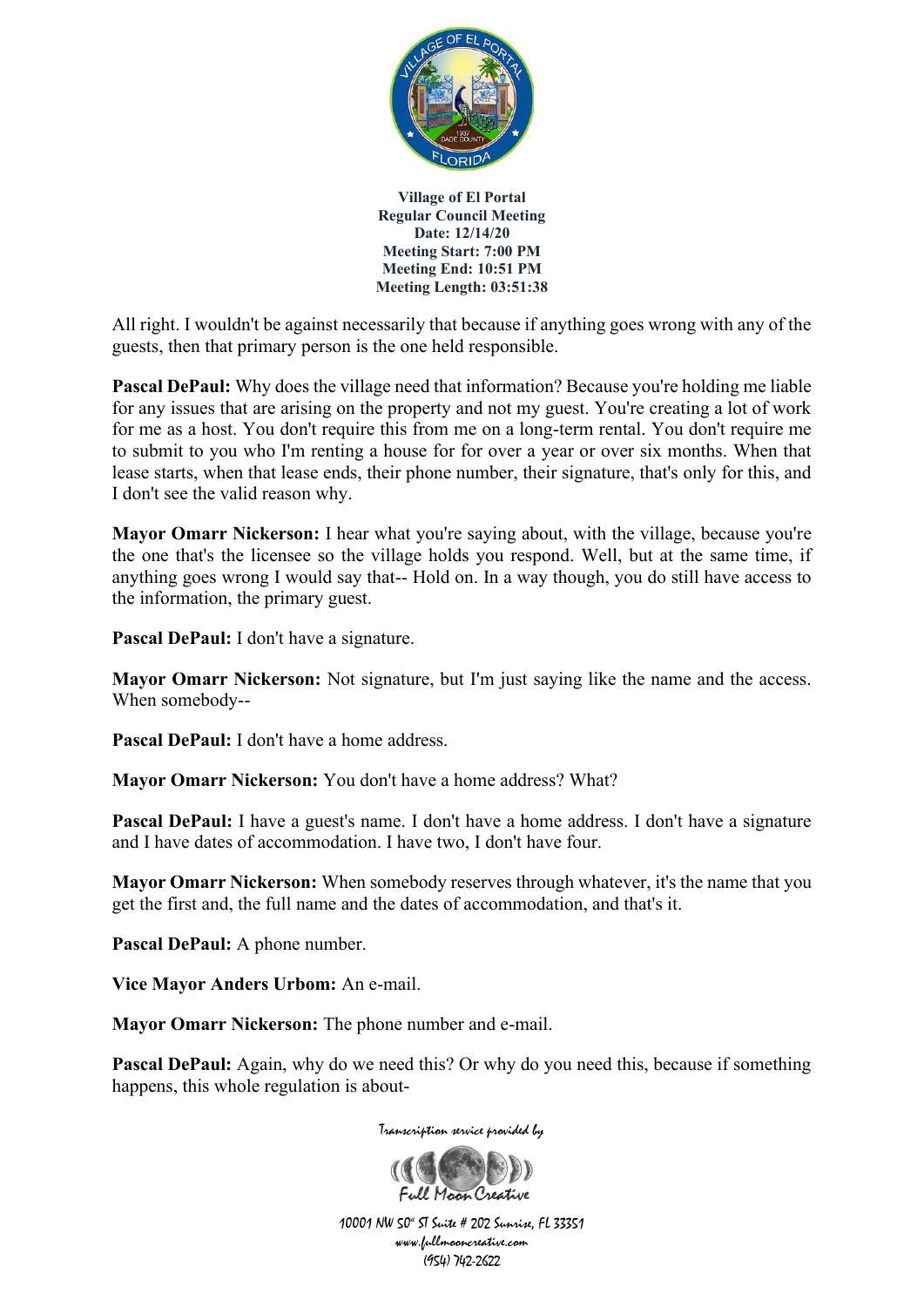

**Mayor Omarr Nickerson:** About you.

**Pascal DePaul:** -the village saying I'm responsible for all of this.

**Mayor Omarr Nickerson:** The licensee.

Pascal DePaul: Now, of course, I need to know the people, I know how to get ahold of them, but why does the village need access to that? You don't have it on my long-term rentals, and you're creating, especially on the signature side. If I'm staying at an Airbnb, why am I giving somebody a home address? I would be uncomfortable with that if I'm renting an Airbnb for a job if I just was in Orlando on an Airbnb. The person doesn't need to know where I live.

**Mayor Omarr Nickerson:** This might cause problems because, also if Airbnb doesn't require it and you're asking for it, then individuals might feel like you're going far beyond Airbnb. Therefore, they might feel like you're doing something or you want the information for something that's mischievous because Airbnb doesn't even ask for that, SO why the hell are you asking for it basically? That makes a lot of sense. When I went through my notes next to this what I had was a question mark and I had an E, for is this excessive? That's what I have in my notes, a question mark with an E, which I have for some other things also.

The reason why I had E for is this excessive with the question mark was because the only thing that I was thinking was, it's not fair to have to get all the guests' information. I wasn't thinking about, the one guest information.

**Pascal DePaul:** Then if I say I have four guests staying and they have a friend come over to visit, do I need to have his signature, the date that he was there?

**Mayor Omarr Nickerson:** For me personally, I had the E for excessive with a question mark because I didn't think that it's necessarily fair to have to get all of the guests' information. For one guest, I was still not thinking about getting rid of that though. The one guest which are making good points. Council, what do you think about that with the one guests? I was for having to get all of the guests' information, and I was for getting rid of having to get the signatures also, is why I had this in my notes.

**Vice Mayor Anders Urbom:** Well, the note I have is registered guests, which I'm using is the principle person who puts the reservation under their name, the whoever it is.



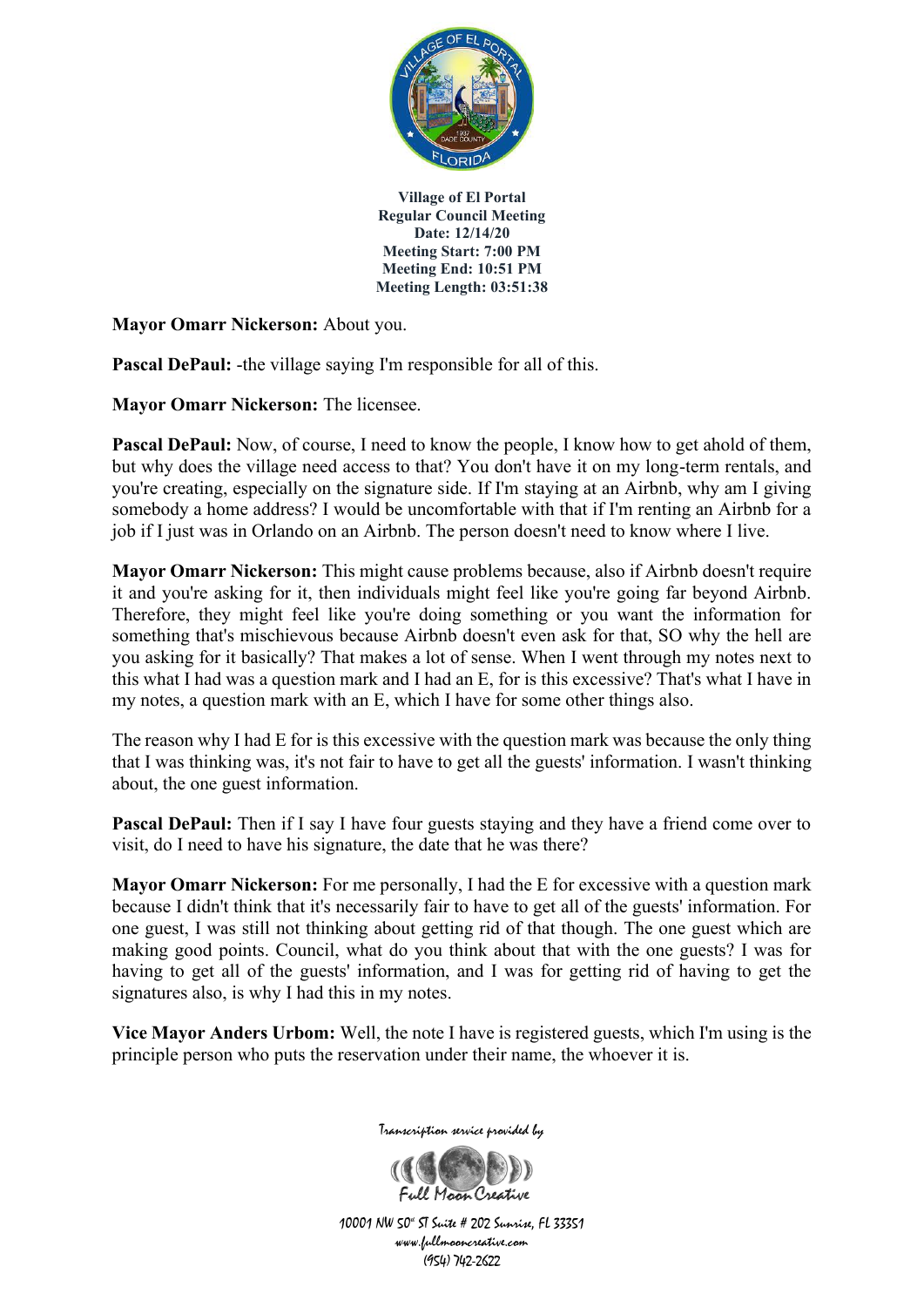

**Councilperson Luis Pirela:** If I may, we had a case where the police have to go on everything and it was an Airbnb. It'd been rent or short-term rental. The owner of the place, which it happens to be a lady. These two guys with other names, that wasn't the person that she rented to, and then she called the police saying that there's people in my house trying to get in, and I rented to them. She deleted actually the reservation and everything and so it was a whole situation because of that actually. The police was called. They were there. It was the whole-

**Vice Mayor Anders Urbom:** In that case, I can pull up an Airbnb record and say here, I rented this to Tom and I have Suzy here. I don't need to keep a log, that's for three years, with all of this information on all of these guests.

**Councilperson Luis Pirela:** It shouldn't be kept for three years because I would think that this is more for if something happens, or why keep it for three years, I don't understand [crosstalk]

**Pascal DePaul:** [crosstalk] the host has to give El Portal access to or be able to provide a portal with the name and the phone number of a guest because if something happens the police can call me. They have my number, obviously, and say, "Hey, Pascal, who's in this house?" I can say, "Let me look it up. It's Tom, here's his phone number, go check it out." To keep a log is a ton of work for us. It adds work. It kills half of our workflow if we're doing a self-check-in, where we don't even have to do anything with guests, especially with COVID a lot of people don't like to meet us in person.

They want to be able to go in the house by themselves and not have to deal with anybody. If I'm now showing up and asking for signatures and home addresses, I'm pretty intrusive there.

**Vice Mayor Anders Urbom:** This might be a question for the attorney then. Firstly, this is not a specifically Airbnb ordinance. This is trying to catch all short-term rentals. My understanding of the reason for this piece specifically is that if there was an occurrence, there would be a starting point of someone to go and talk to you about an incident that might have happened. I worked in bars for a lot of years and police show up in bars the next day after there's a report of date rape and things like this. We need to understand who are they were with, was it a real ID?

Who asked for the ID? What staff of yours remembers the person this type of thing. That was my understanding of why that language is there. This one, Attorney Geller, is there a way to add language that would say if you have a record through an agency, such as Airbnb or VRBO, whatever it is, would that qualify as the registration required? You understand is there's already

Transcription service provided by

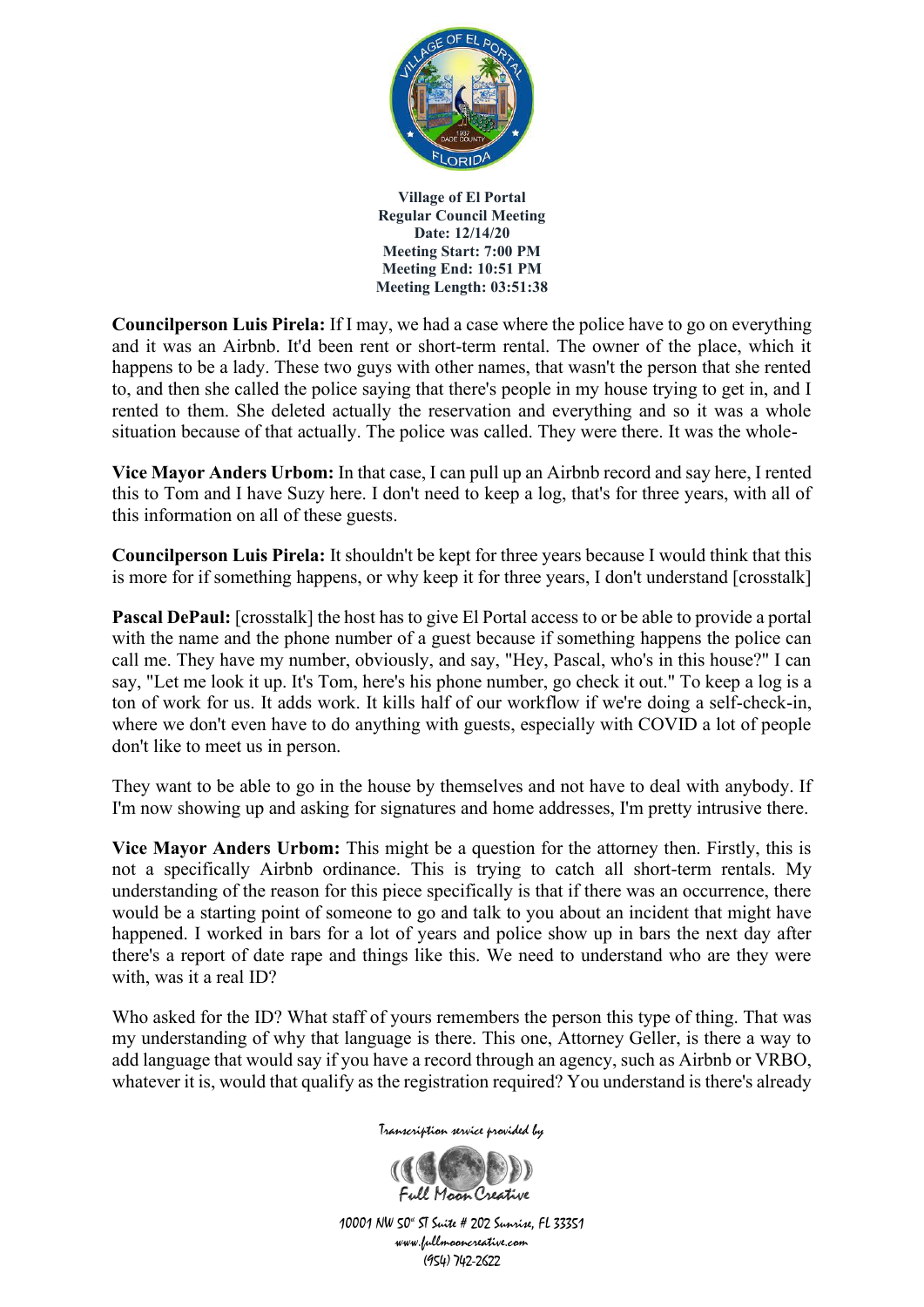

a record of it? Does that record that already exists, qualify for meeting these standards? That's the question I guess.

**Village Attorney Joseph Geller:** You could change this in any number of ways. You could reduce the length of time it has to be kept. You can decide whether you want that information for every guest that's going to be there. You can change it to say that the owner is required to maintain it, but not necessarily furnish it. It has to be written somehow, and then you can change it however you want. The one thing I would urge you not to change is to have a physical, actual home resonance of whoever it is that you're asking for the information for.

People, drop their e-mail addresses, you can't reach them. Phone numbers are what they are but if you had an actual serious incident, you'd want to be able to have an actual physical address for the personnel. Are they giving you actual information? Is the owner going to be required to see some kind of an ID to verify that that's their real physical address? Is it made up? Is it valid? Have they changed it? Their documents, phony, those are all issues. You can change this any way you want to change it. The only one, like I said this isn't a legal requirement unless you make it one.

You decide what you want to do and you can take any of this information from this owner or any other owner into account as far as not being unduly burdensome. I would urge you to at least keep the requirement at least for, however, whether it's for the one registrant or all, whatever you decide. I think you should ask the owner at least to try to obtain some kind of ID that's proof of a physical address. If you had a real problem incident, you'd want to be able to help law enforcement figure out what jurisdiction the person was from and how to actually locate them more than just an e-mail address or phone number.

Again, that's your choice. You don't have to. To have an ordinance, you don't have to have any of that. It's what you deem appropriate, and what you think is reasonable under the circumstances.

**Mayor Omarr Nickerson:** Let me just Vice Mayor, if I may and we will come to you, and then we'll go to you. Then we have Pascal. Let me just say this real quick. A couple of things. The first thing is the way I have it written my suggestion is the licensee-- This is B we're doing. The licensee shall at all times, maintain current guests' registration records, which contain the following information about the registered guests. The guests name, date of accommodation. What do I want to say?



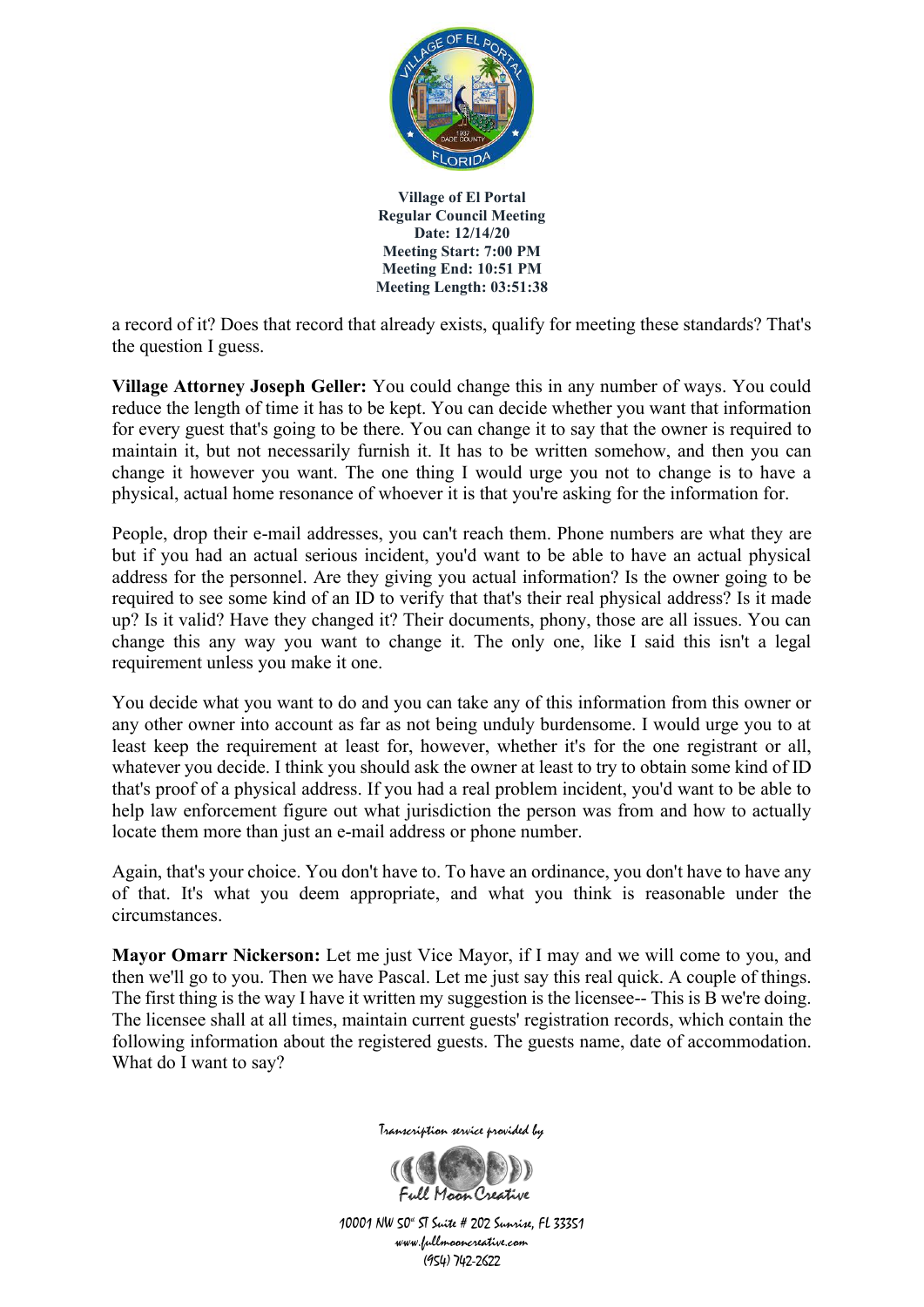

I think that takes the rest of it away, I think that sounds pretty straightforward. The only reason why I'm iffy about the home address thing is because-- Let me just say this, I know our residents in El Portal are wonderful. We have the best residents. Let me just put that on the record, we're the best residents ever in El Portal. I'm really concerned about if anything happens, where, because if Airbnb, or anybody else, I think even when you go on, and when you book through a booking.com, and stuff like that, I don't know if they require your home address.

I'm really concerned about that a little kind of just because if we have anybody to where they rent out, short term rental, they rent out from another individual. If that individual because they have their home address stalked them or something like that later on down the line, I just don't want that to come back on the village. You have people out there that you never know. I don't know, like, it might be like the owner of the Airbnb and the guests might get in some type of argument or something like that.

I don't want anything where the owner shows up at the guest house with a gun because they got some type of fight or argument, and now they know where they live or something like that. That's the only thing I'm thinking of.

**Village Attorney Joseph Geller:** I don't see where we have liability. Again, as this gentleman suggested, it's written that way, but you can change it. You can simply say, you don't have to give that information to the village. You can just require the owner to have it in case it were to be needed, but you could say it doesn't have to be turned over to the village. You just keep it for whatever length of time they think is appropriate. That would perfectly well work if that's your preference.

**Vice Mayor Anders Urbom:** I have one suggestion, which would be to put the phrase if no such record exists at the beginning of this section B. Would that help, because if a record exists already with Airbnb or VRBO, whoever the guest is registered with, they use their credit card, their credit card is tied to a home address, you know what I'm saying. There is essentially a record that already exists, so would it be possible to say if no such record exists?

**Village Attorney Joseph Geller:** You could, but I think, honestly, you may be creating more of a burden on the owner. You just say, "Get this information, keep it." You don't have to say, "You tell us."



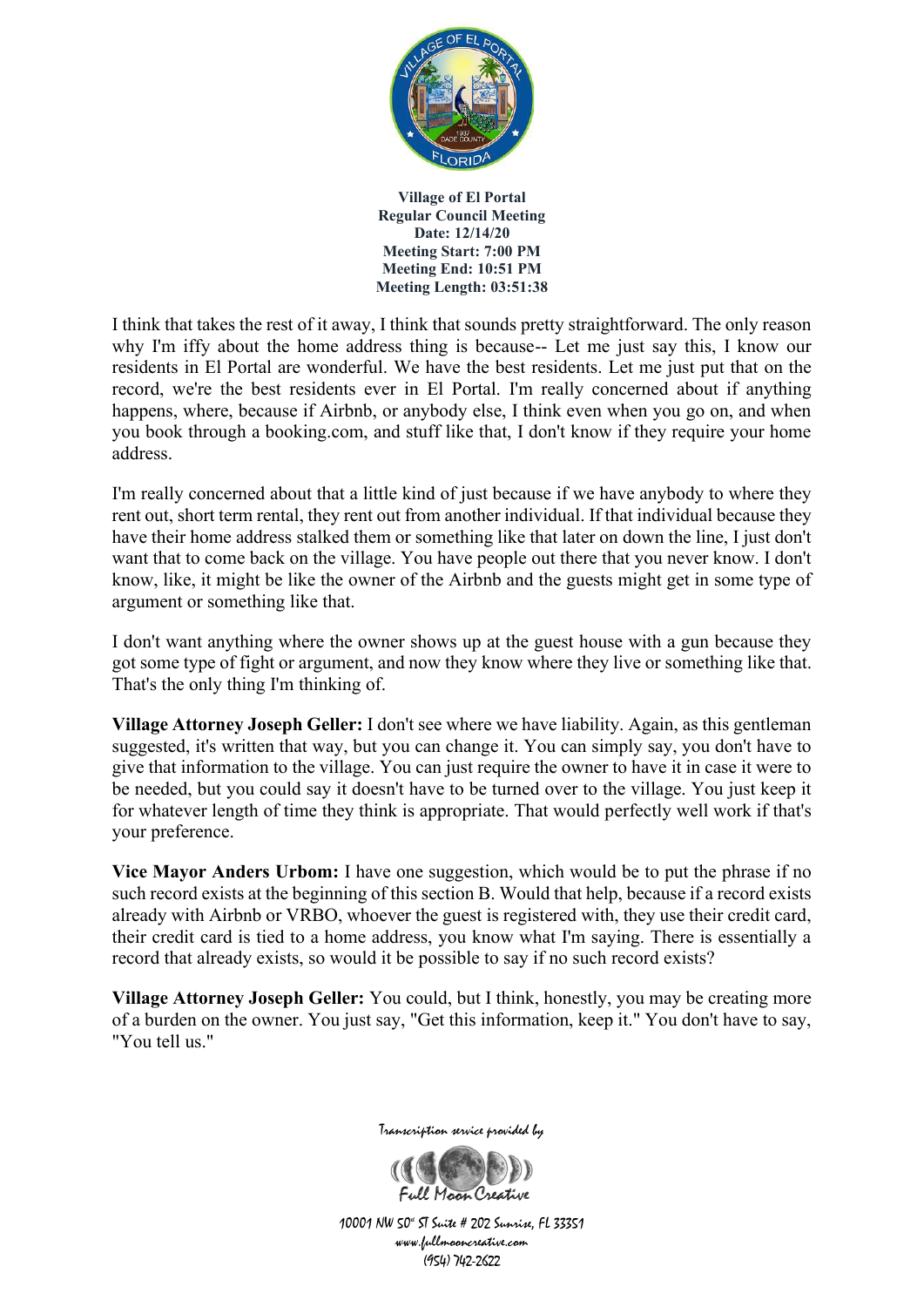

**Vice Mayor Anders Urbom:** As written, if they have this information available, essentially, through the portal that they use for operating Airbnb or VRBO, whatever it is, does that qualify? They have this register, would that qualified to satisfy this?

**Village Attorney Joseph Geller:** I think you're actually putting an increased burden on the owner to try to verify what the site has and what the site did and what information the site would make available or could make available.

Vice Mayor Anders Urbom: Okay, so you're saying that they would have to verify that.

**Village Attorney Joseph Geller:** How else do they know if they're in compliance? Probably easier to just say, "Hey, I need your home address." and "I'd rather not give it out." "Don't worry, I'm not turning over to anybody unless the cops knock on my door." It's just easier to get it than to go through all that. That's not to say it's not legal to do it the way you suggested it.

**Pascal Depool:** That's the one piece of information we do not get on VRBO or Airbnb is the home address, and the only way to get that, like you said, to be sure is an ID and I'm not good enough to see if it's a fake ID or not.

**Vice Mayor Anders Urbom:** Right, and it's probably a lot of [crosstalk].

**Pascal Depool:** I have no idea. It's a lot of work for us, I don't see the need for it.

**Vice Mayor Anders Urbom:** There's a lot of single women who are not [crosstalk] just for example.

**Pascal Depool:** If we have a rental outside of a platform, like a three-week or three-month rental, I'll have all that information, but not when it's on a platform.

**Galisto Navarro:** My name Galisto Navarro, 335 Northeast 87th Street. I do understand the reason behind this. Keep in mind, I will not accept anybody coming in on Airbnb that they give you the option to accept reservations from people that have ID-verified. They have to have three verifications in order for you to accept. I won't accept anybody that has no ID into my house. That's a safeguard that I have, so those people can't even see my property unless they're verified. The interesting thing, Airbnb does not share that information, that's private information.



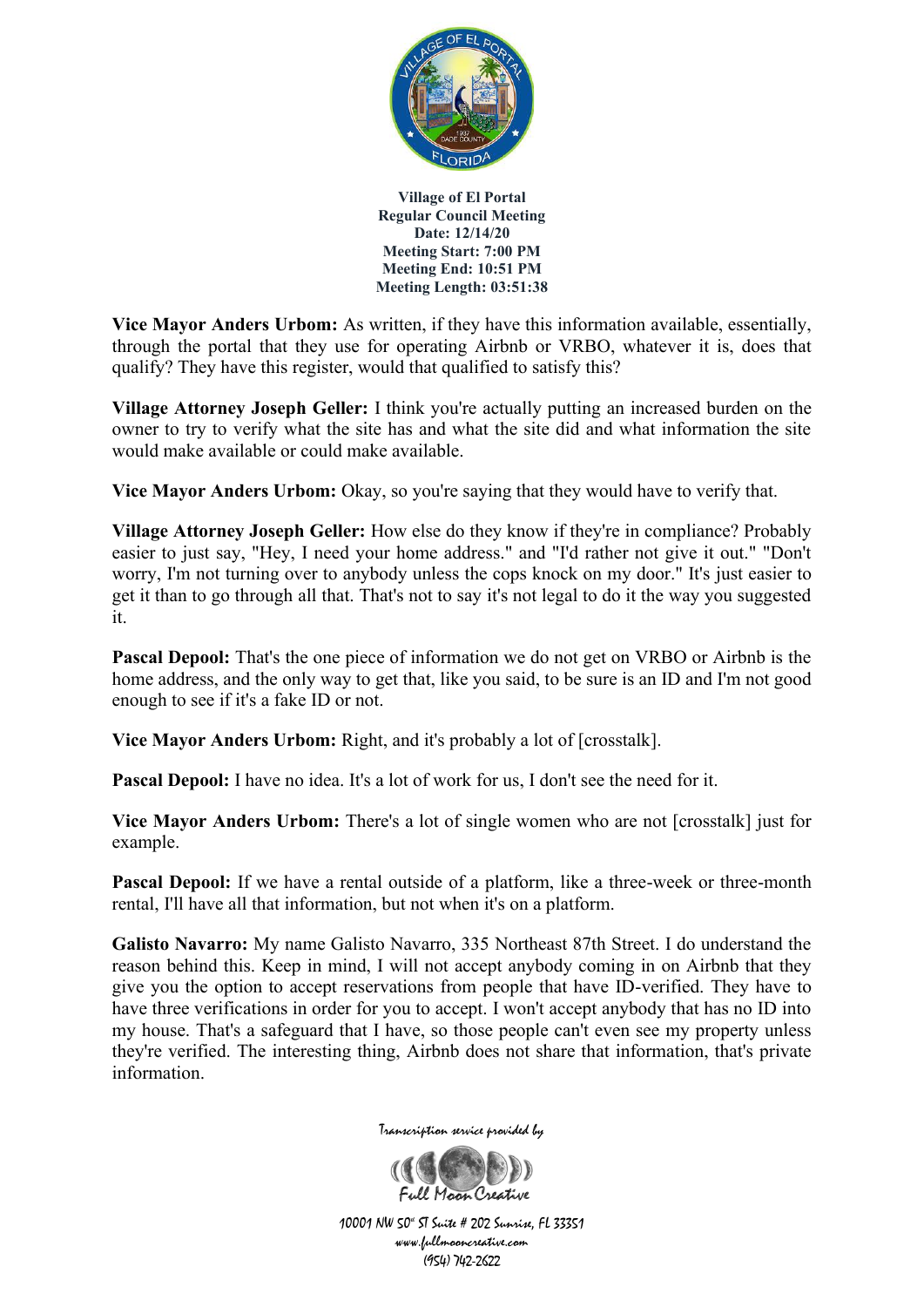

**Mayor Omarr Nickerson:** So Airbnb keeps it themselves.

**Galisto Navarro:** Airbnb keeps that. Should there be a problem, you write to Airbnb.

**Mayor Omarr Nickerson:** They'll take care of it.

**Galisto Navarro:** El Portal police notifies them, and then that's taken care of. Just food for thought for people, and I know it's terrible, the serial killer Gacy, how many dead bodies did he have under his floorboard of his house that he lived there for 30 years? This is not foolproof. People are going to commit crimes, people are going to do bad things.

**Mayor Omarr Nickerson:** Thank you. I appreciate it.

**Village Attorney Joseph Geller:** Make sure our chief some tools if he needs.

**Mayor Omarr Nickerson:** [laughs] No, we understand, Attorney Geller, we understand.

**Rodolfo Alonso:** Rodolfo Alonso, 199 Northwest 90th Street. It's important to keep in mind that in the State of Florida, all property owners that are running a short-term rental vacation property are required to have a license issued by the State of Florida, and in order to obtain that license, there are terms and conditions that have to be met. A lot of the issues that I'm hearing are already covered. In addition to that, this ordinance is not exclusively to cover shortterm rentals and vacation property that are listed with Airbnb or VRBO. If you own and run our short-term vacation property in the State of Florida, you are required to maintain all information including home address for those.

However, if you have it listed with one of these platforms, Airbnb, VRBOs, and I believe there are a couple of others out there, yes, if there were to be an incident where the law enforcement is involved, even a lawsuit where that information must be provided, the platform will provide all that information. I guess my point is, there's really no need to mandate that as host, if you want to call it that, I'm sorry, now I have to keep a log with the name and address. All that is covered. That's my point.

**Village Attorney Joseph Geller:** When it's through a portal.

**Rodolfo Alonso:** I'm sorry.

**Village Attorney Joseph Geller:** Only when it's through one of the portals.

Transcription service provided by

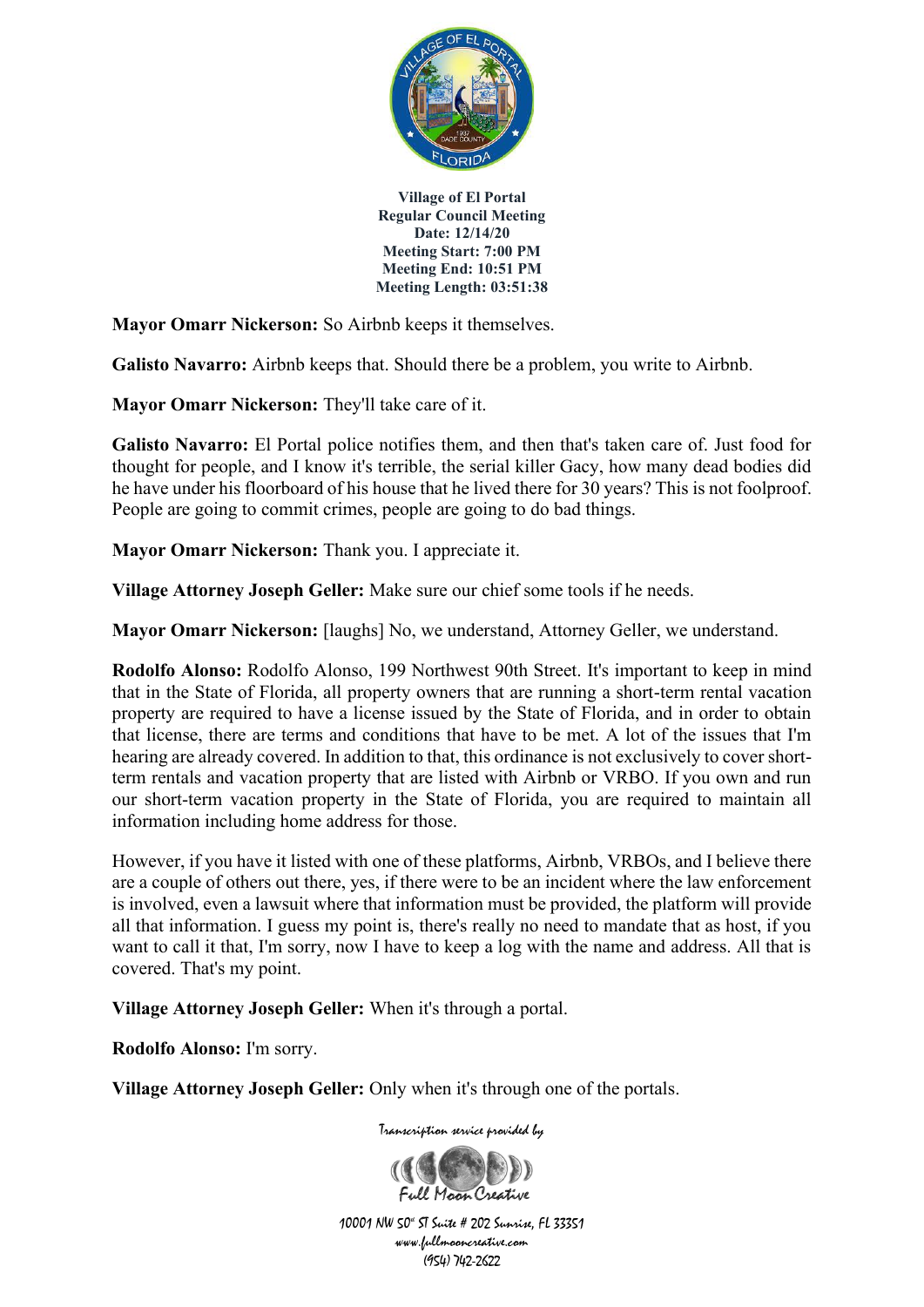

**Rodolfo Alonso:** If you're not listing the property through a portal, then you are required by the State of Florida to have the address and all the information, so one way or the other, you're covered.

**Vice Mayor Anders Urbom:** You're saying through the license that you acquire through the DBPR, yes?

**Rodolfo Alonso:** Exactly.

**Juan Munera:** Mr. Mayor, I just briefly.

**Councilperson Luis Pirela:** For the owners but not for the renters or the guests, right?

**Rodolfo Alonso:** I'm sorry.

**Councilperson Luis Pirela:** Is just for the property owners, but not that the State of Florida requires them to have that information that we're talking here about the people that's renting the unit.

**Rodolfo Alonso:** For the applicant. [crosstalk].

**Councilperson Luis Pirela:** No, for the applicant, yes, but we're talking here about the renters.

**Rodolfo Alonso:** I've been a guest. I am a host.

**Vice Mayor Anders Urbom:** To the microphone.

**Rodolfo Alonso:** I apologize. Rodolfo Alonso 199 Northwest 90th Street.

**Mayor Omarr Nickerson:** You're good.

**Rodolfo Alonso:** When you are a guest, you are required, the state and many Airbnbs, myself, also VRBO property in the US and outside the US, you are required to provide all this information. Even if it was a credit card, which is really the only method available to you to pay, they will verify the mailing address. All this is cover and as far as if, let's say, I don't own the property but I'm running the Airbnb, I'm managing the Airbnb for somebody else who owns the property and I apply for the license with the State of Florida, I still have to meet their requirements.



Transcription service provided by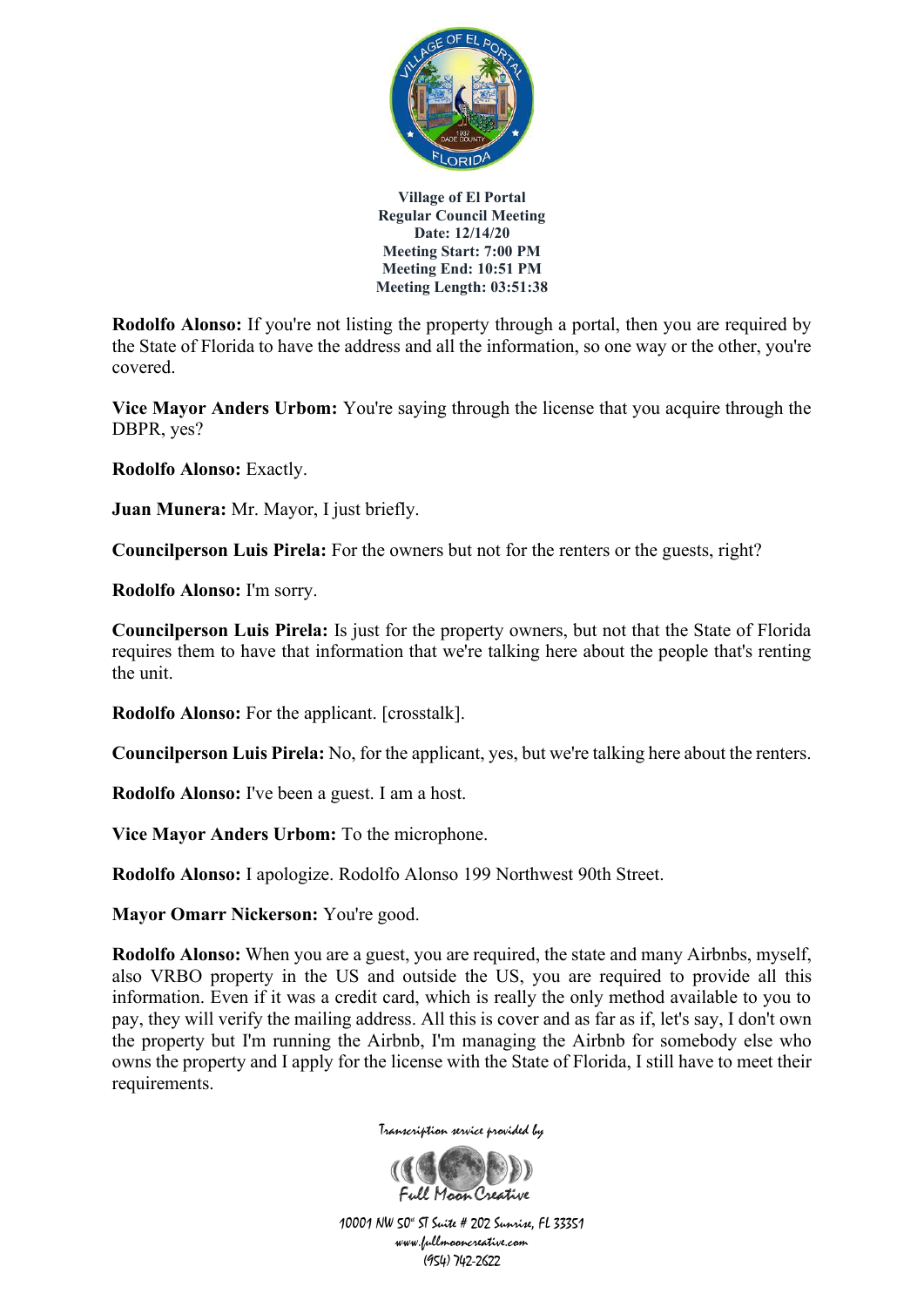

Yes, it may not be listed under my personal name, I might have an LLC, but all the information is still being provided. As far as having a tenant, we're just only covering my understanding short term rentals and vacation property. Any other property owner who's a landlord will, of course, have all that information. Besides, they have a tenant living on the property. I'm not quite sure if I answered the question

**Village Attorney Joseph Geller:** What the councilperson is asking, he's not asking really, his point is that you may have to provide that information to the state about you, but the state does not require the information about every renter that you have and it won't necessarily ask for all of their home addresses. That's what we're trying to get at here.

**Rodolfo Alonso:** Got it. It is in the provision to be granted a license that you must be able to provide information of your renter. That is one of the requirements. We will have a copy of actually the terms and conditions required in order to obtain a license in the State of Florida for short-term rental. The answer will be as the applicant who has been approved to have a license, I am required to be able to provide that information, but if I have my property listed for a portal, then that information has already been provided, and if needed, our portal is obligated to provide as needed.

**Councilperson Luis Pirela:** All right, thank you.

**Juan Munera:** Thank you. For the council's benefit, I don't want to take much of the time, but I wanted to give some perspective because I think that a lot of these questions, answers, comments are fundamental to one thing and it's balance. I know that there's some people that want short-term rentals, other people want to protect the neighborhood. If you recall, you're the only one left from that time, but if you recall, when we drafted the code, we had a provision for short-term rentals and it revolved around one thing. The gentleman earlier mentioned it, it was community.

It was having short-term rentals, which we did believe back then and I still do believe, I used to be a host, that they bring value, but they only bring value when they are respectful of the community and the neighbors. There needs to be a balance between regulation and the ability to be able to create some source of funding so that people can pay their mortgages and get some additional funds, et cetera. The one thing that we added back then which was then removed for whatever reason, we just took it out, was a provision that would require the property owner to be on the premises.



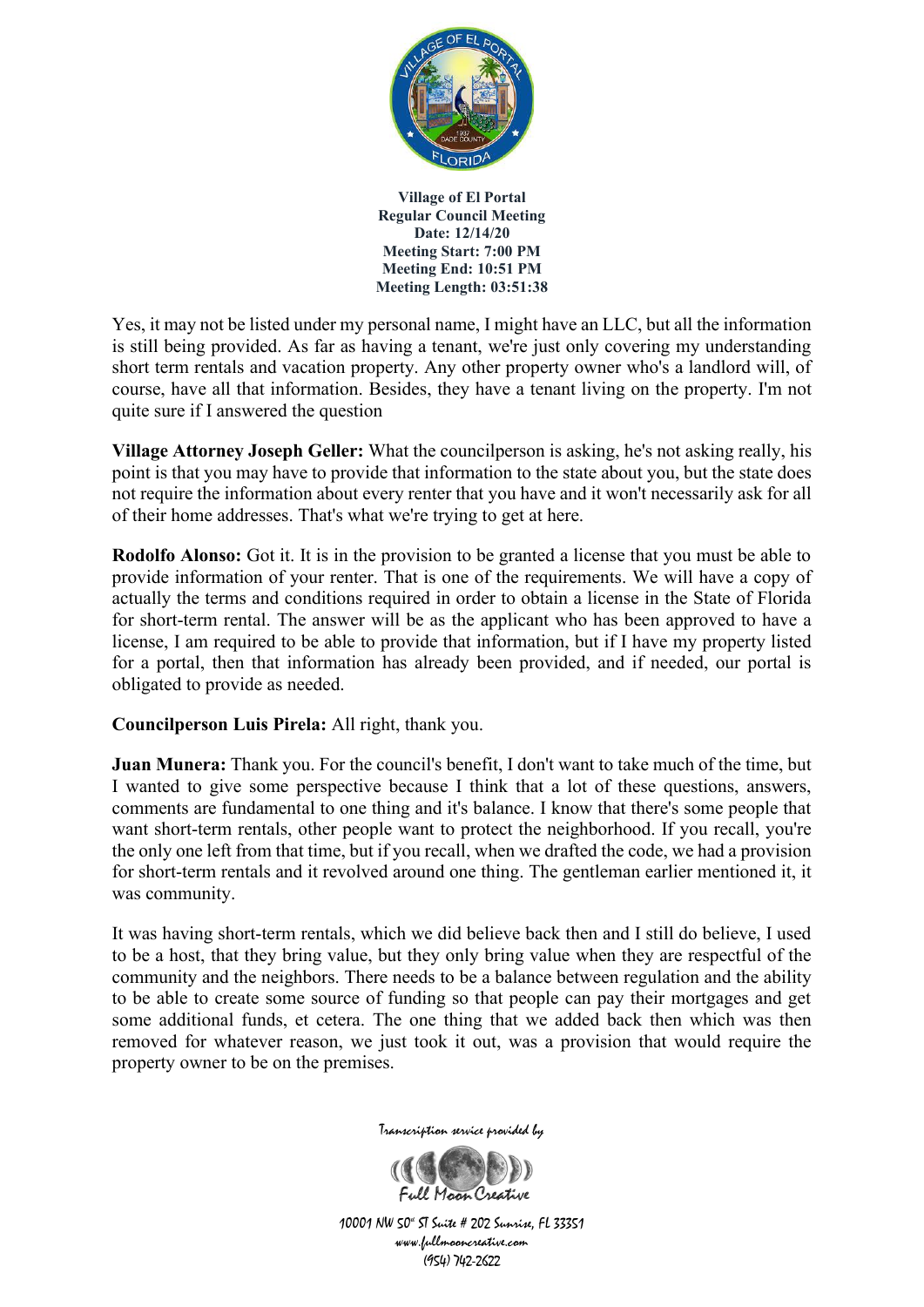

That basically took out most of the issues of keeping records because if the owner is on the premises and you have a guest, that means that you're going to make sure that this guest is respectful, not just of your own property but also for the neighbors. Hence, the ADU's, the ancillary dwelling units, those were supposed to be the type of rentals. The other reason was so that we would have no absentee landlords, corporations that run multiple units within the village, which back in 2015 when we were writing the code, that was exactly what was on the papers all the time, the issues with the Airbnbs.

The owner on the premises was important, it solves some of the issues here of signatures and addresses because if there is an issue, the owner himself will call the police. The owner himself is the one that will ensure that there is law and order be followed within their property, and if there isn't, they're the ones that are going to make the issue and ensure that community is upheld. That was at the core of our initial ordinance back in 2015. For your consideration, it is not here, but it's something that we did look at and it was at the core of the original ordinance back in 2015.

**Mayor Omarr Nickerson:** Yes, thank you. I remember that. I think that I was for removing that also, and the reason why was because I didn't want to punish people who might be traveling or might do something like that, and they want to, while they're gone, whether it might be a couple of weeks or anything like that, they want to rent their home out short term through like an Airbnb. I didn't want to punish those people up, so I was one of the votes that did take it out.

**Juan Munera:** Agreed, and I think maybe the owner be on the premises, it's not as much as the owner have a residence in the premises, so if you're traveling, you can still rent it. The idea was that there would be no absentee landlords, which is where the real issue lies. I'll tell you, I'm all for short-term rentals, I think that they provide a valuable asset. The other thing, by the way, that when the property owner is not on the premises, that means that is a full unit that could potentially go to a more affordable long-term rental, which is, by the way, something else that I want to bring to the council in the future, is the fact that we don't have an affordable housing component in this village.

If everything in Miami-Dade County is Airbnb'd, forget it, people are just going to move out of Miami-Dade County because it is a real issue. This is bigger than just short-term rentals, that's why I think it's important the discussion that you're having.



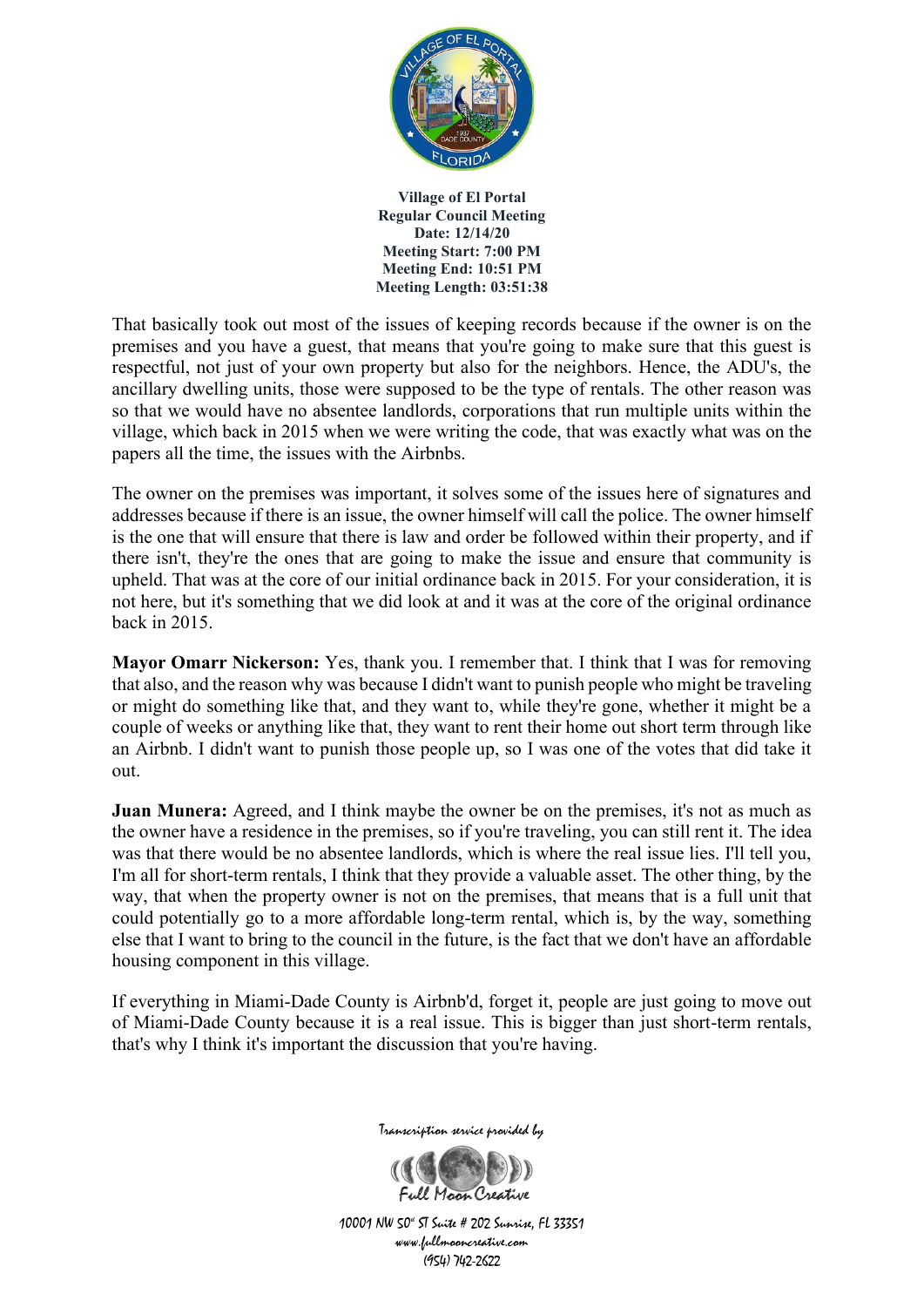

**Mayor Omarr Nickerson:** Thank you very much, I appreciate that. I do remember those days. Before I get back to you, so what I have down here is this, you guys, and let me know what you guys think about it. For letter B, unless maintained through a third-party website or service, the licensees shall at all times maintain current guest registration records which contain the following information about the registered guests. That's the guest name, home address, and dates of accommodation. I got rid of the signature.

**Village Attorney Joseph Geller:** It'll be just for principal guest?

**Mayor Omarr Nickerson:** Yes, so unless maintained by a third-party website or service, because, let's say, Airbnb and they all maintain it, so if the police have a problem, they can always contact Airbnb with that and they can get that. Unless maintained by a third-party website or service, the licensee shall at all times, so if you don't have it on the website or Airbnb if you don't have it on third-party website or service, then you have to maintain at alltimer the current guest registration records which contain the following information about the registered guest. Not each guest but just the registered guest.

That's the guest name, home address, and dates of accommodation. If it's not on the Airbnb or something like that, then you do have to get the home address, but if it is through something like that, you don't have to worry about getting the home address. How that sound for a compromise? You guys think it over. Go ahead, name and address for the record.

Pascal Depool: We own Airbnbs in a couple of municipalities that are around here, but also in El Portal. We live on one and we don't live on the other, but it's two minutes from our house, and we have neighbors that we talk to like Alex who is across the street, if there's an issue, he's going to call me. We have cameras on the house, I'm obviously concerned that nothing happens there. It's not like I'm an absentee owner there, so to write in here and say it has to be onpremise, that I have to live there, it kicks out a bunch of stuff. I know that it's something that the gentleman had just said that I had written none before, I know it's not here, I just wanted to say.

## **Mayor Omarr Nickerson:** No problem.

**Pascal Depool:** I understand the idea of an absentee owner, but I think there's a difference, especially today with technology, to be able to say I can pull out my phone right now and look at my front door at this house down the street and see what's going on. Although there's no guest in there right now, let's check it out.



Transcription service provided by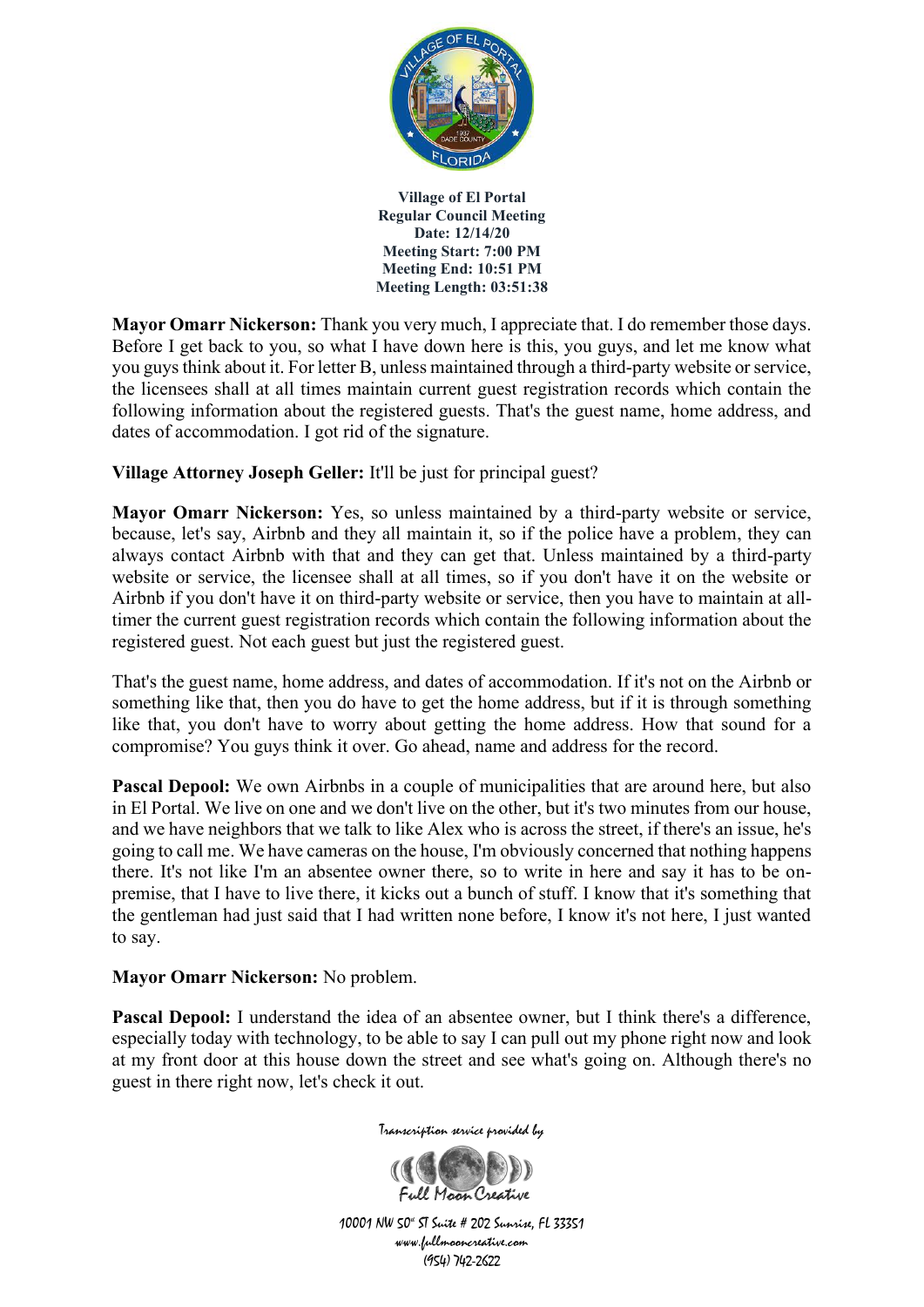

**Village Attorney Joseph Geller:** This draft says, "In Miami-Dade County, let me remind you, you could do a time or a distance," but the point that the gentleman makes is, if you're nearby and accessible, the point is, if there's a problem, is there someone who can be there within, say, a half-hour? You could say an hour instead of a half-hour, or you could say a number of miles. If you're nearby and accessible, it accomplishes the same thing, basically that **[unintelligible 03:16:24]**.

**Pascal Depool:** Agreed, the gentleman just was saying that I have to live on property. Thank you.

**Callisto Navarro:** Callisto Navarro, 335 Northeast 87th Street. I was discussing with Pascal that same point as well, and maybe I don't know, Geller, if you had thought that maybe a requirement would be, because this I do know from other people, I have a Nest camera and I know other people who put cameras all around the outside of the house and in the front, so the house is always monitored. You have to disclose, of course, that there are cameras, but maybe that they're required to have because all that footage is saved in Ring and Nest and all these portals.

**Village Attorney Joseph Geller:** You still need somebody who can get there, but, again, it doesn't have to be somebody-

**Callisto Navarro:** Right, exactly.

**Village Attorney Joseph Geller:** -who lives there if you're within some radius.

**Callisto Navarro:** I have a friend of mine that had a duplex and what he did he paid, you pay these monitoring services and they're 24 hours monitoring those cameras, and if there's something that they see suspicious, they pick up the phone and they call. That's number one, like a party or people coming in at odd hours in the night when you should be sleeping. Those are things that maybe instead of doing all this, you just say you're required to have a video camera and disclose, and that's saved. Nowadays with technology, it's saved. Number two, necessarily not living on the premises because there's other people like Pascal that have different properties throughout the village and surrounding areas.

I don't think they should be a requirement. I think you can do whatever you want with your property as long as it's safe. Thirdly, on the issue of, because we keep coming back community, keeping a home, making sure that if I move into it, I don't want an Airbnb. Once again, I am a

Transcription service provided by

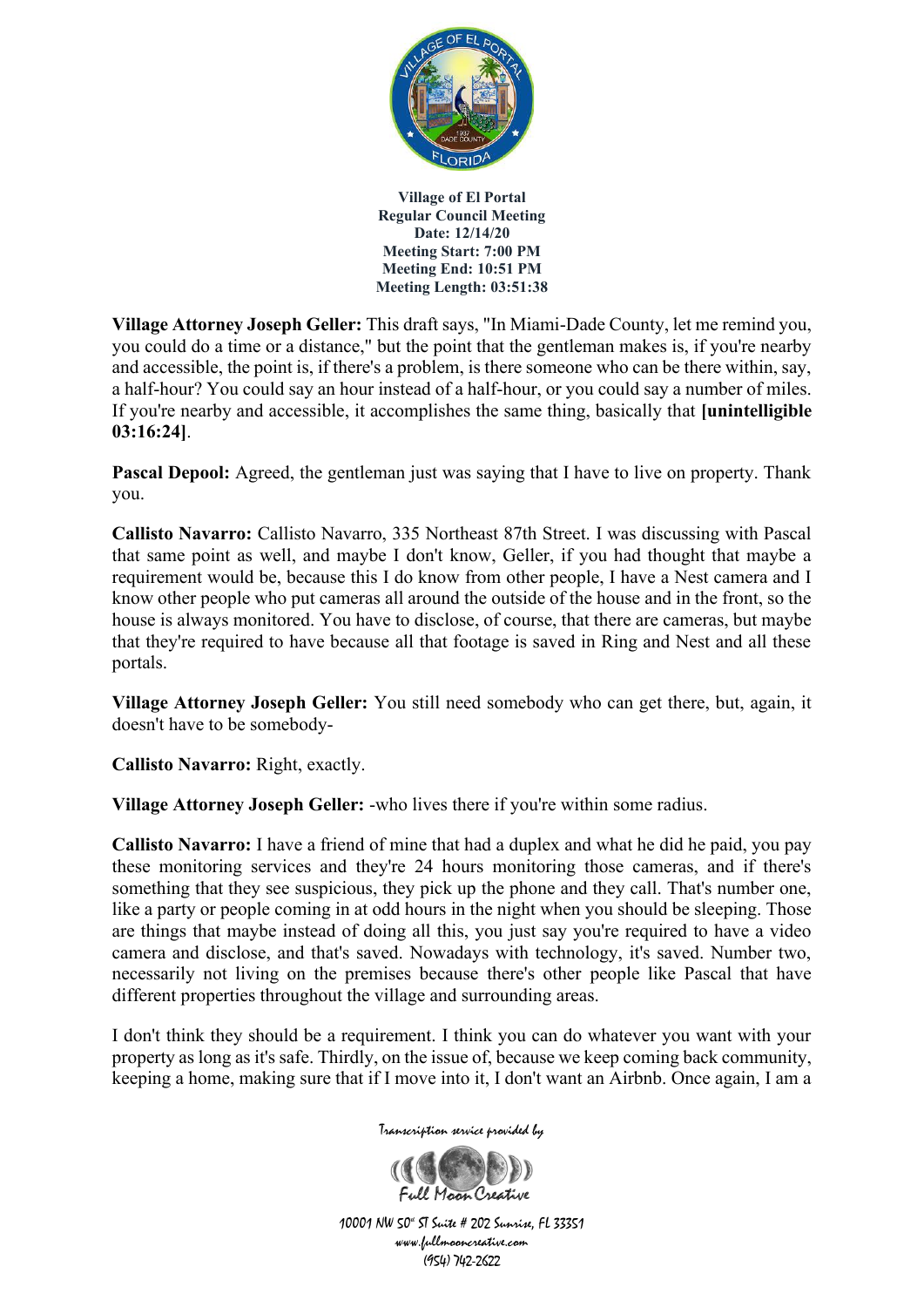

realtor, there are people who refuse to do, they do rentals, but they won't do Airbnb. Why? Because it's almost like a full-time job. You have to furnish the property, you have to upkeep it, you have to have a cleaning lady, you have to have linens, and then you have to deal with the people and there's people who just don't want to deal with people, and you have to understand that.

That does not mean the logic behind that, "Oh because you allow Airbnb, everything's going to be Airbnb." I'll use this anecdote. A few years back in Cuba, a university student asked the foreign minister of Cuba who was a guest there. He goes, "Why all the countries in the world allow their free citizens to enter and leave the country freely and Cubans are not allowed to leave the country freely, you need permission by the government?" His answer was, "If all the Cubans are allowed to travel, you could imagine that planes would be crashing because all 10 million Cubans would be trying to go somewhere, so planes would be crashing in the air."

I think we're using that same logic, we're applying that same logic. Not everybody's going to do Airbnb, this is a full-time job, and you have to be able to do that. People are just going to want to say, "Just rented a house, I'm not furnishing the house, I'm not taking care of it." There's a balance and that's what it is. Just because people do Airbnb doesn't mean 100%. There's nothing that's 100%.

## **Councilperson Luis Pirela:** Absolutely, thank you.

**Mayor Omarr Nickerson:** Thank you, guys. All right, so for B, which has been debated, what do you guys think about my sentence? Do I need to say it? Did you guys hear my sentence? Unless maintained through a third-party website or servicer, the licensee shall at all times maintain current guests registration records which include the following information about the registered guests; the guest's name, home address, days of accommodation. Again, you guys know how I feel about the home address thing, but for the vast majority of people, this is not going to apply because the third-party website or service like Airbnb, they have the address.

It's just you don't have access unless you need it through the police department, something like that if something goes wrong. Also, the next sentence where it originally said, "The registration records shall be kept on file for three years," I just took out "be kept on file for three years" because in lieu of the first thing that's changing. The registration records shall be accessible and made available for inspection by village officials during regular business hours or ondemand in case of emergency. You don't have to keep them on file for three years, the registration records shall be accessible.



Full Magn Creative 10001 NW 50<sup>\*</sup> ST Suite # 202 Sunrise, FL 33351 www.fullmooncreative.com (954) 742-2622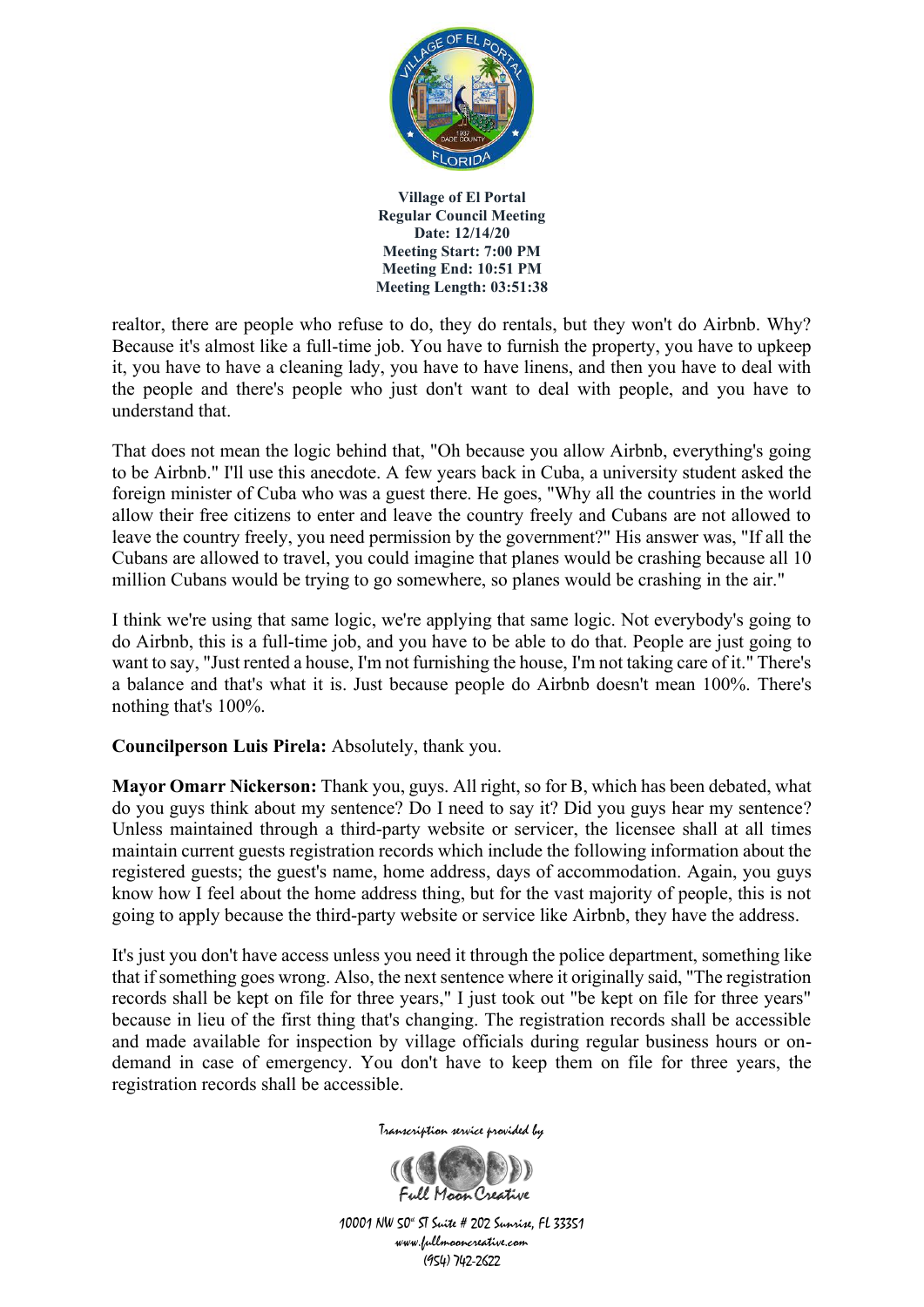

It could be accessible through like, Airbnb might keep that, so it could be accessible where the homeowner, if there's an emergency or the police department has to do an investigation, they can contact the homeowner. The homeowner can go on Airbnb and tell them, "Look, there's a police situation and we need you to contact this guest that came during March" or whatever it is. Instead of the homeowner having to keep the file for three years, the registration records shall be accessible and made available for inspection by village officials during regular business hours or upon demand in case of emergency. How's that sound?

**Vice Mayor Anders Urbom:** Sounds good.

**Mayor Omarr Nickerson:** Sounds pretty good? You got to be kidding me. Come on. Come on now. You got to be kidding. I'm trying to find a compromise here, I'm changing words around, I'm trying to find a middle ground. There are some people you can't compromise with. [chuckles] No, I'm messing with you.

Pascal Depool: Pascal Depool 177 Northwest 90th street. The only concern I have is if we don't put a time on it, in 10 years, somebody comes and goes, "Hey, I need this record."

**Mayor Omarr Nickerson:** How do you know that? Airbnb won't be able to look back into your records seven years or they might have it still. You see what I'm saying?

**Pascal Depool:** Yes, but now I'm liable for it if you don't put a time on it. If you're saying during the stay or 30 days after the stay, I think there needs to be some kind of timeframe on it. The attorney had said, and I think it's a valid point, if I rent outside the platform, I have all that information because I'm running a background check, I'm running criminal background checks, so I'm talking with old landlords, I'm talking with their businesses or the people that employ them. I have all of that on file, and like Rodolfo had said, I'm required to do that if I'm outside of the platform, so we do that, that's easy. I love the fact that you guys are saying if it's not available, I just think it needs to have some kind of timeframe.

**Mayor Omarr Nickerson:** What timeframe would use it suggests? I want to agree with it.

**Pascal Depool:** I'd say during the stay or 30 days. Are you coming to me a year later and saying, "Hey, there's a guy that stayed at your place in 2021 in December that I need a record for now?" If there's a problem, it's going to be during the stay or shortly thereafter.

**Mayor Omarr Nickerson:** What about six months?

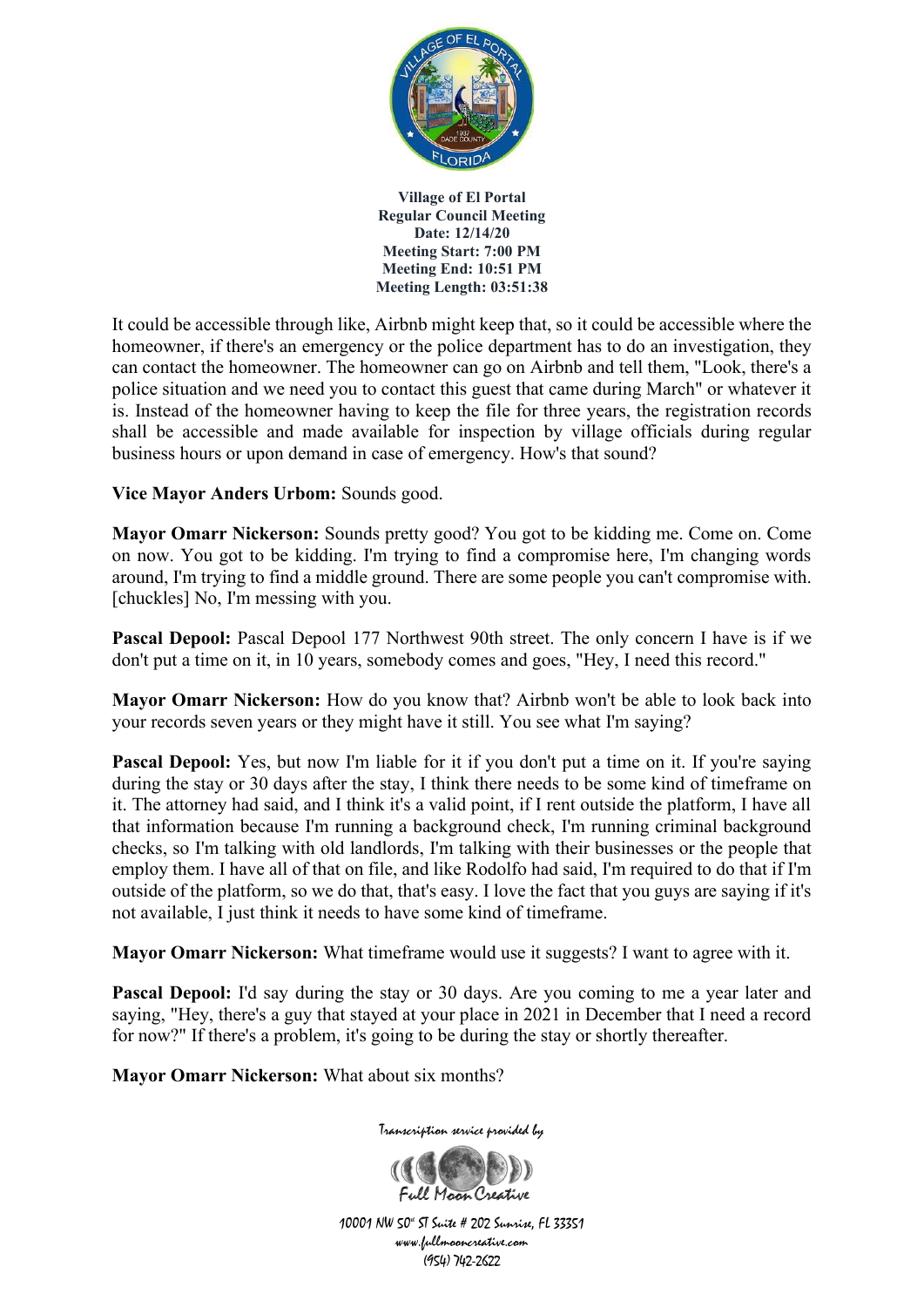

Pascal Depool: What about 60 days?

**Mayor Omarr Nickerson:** What about six months?

**Pascal Depool:** I'd say 30 days, I think that's plenty of time.

**Mayor Omarr Nickerson:** Listen, Airbnb probably holds it more than six months.

Pascal Depool: I know, probably.

**Mayor Omarr Nickerson:** With them, you probably have it, and then, like you said, if you got to get it yourself, you can hold it for six months.

**Pascal Depool:** I'd love just to have a timeframe on it, that's all.

**Mayor Omarr Nickerson:** Six months. I would say six months.

**Pascal Depool:** 45 days.

**Mayor Omarr Nickerson:** I would say six months. Compromise for six months. I say six months. I'm writing six months down. Anybody have a problem with six months from the council? We good with six months? All right, six months. I'm writing six months. I have all these notes down after this is over because I have the ordinance in word. I'll go back, make all the changes, and I'll give it to Attorney Geller so he has updated changes and things like that.

**Village Attorney Joseph Geller:** Thank you.

**Mayor Omarr Nickerson:** I got you. Okay, the next one's C. We're almost done, you guys, because if you look at, it's five, and in the back of five, is six. Six is nothing. Six is just regular stuff that we only have to really go over. Just the top of six is the last thing we have to read. All right, C, no licensee shall knowingly permit any criminal activity or public nuisance to take place in or about the vacation rental. If a licensee knows, is informed of, or suspects that any criminal activity or public nuisance is taking place in the vacation rental, that person shall immediately notify and cooperate with the village of El Portal Florida Police Department. That's good. Next. Go ahead. Come on up.



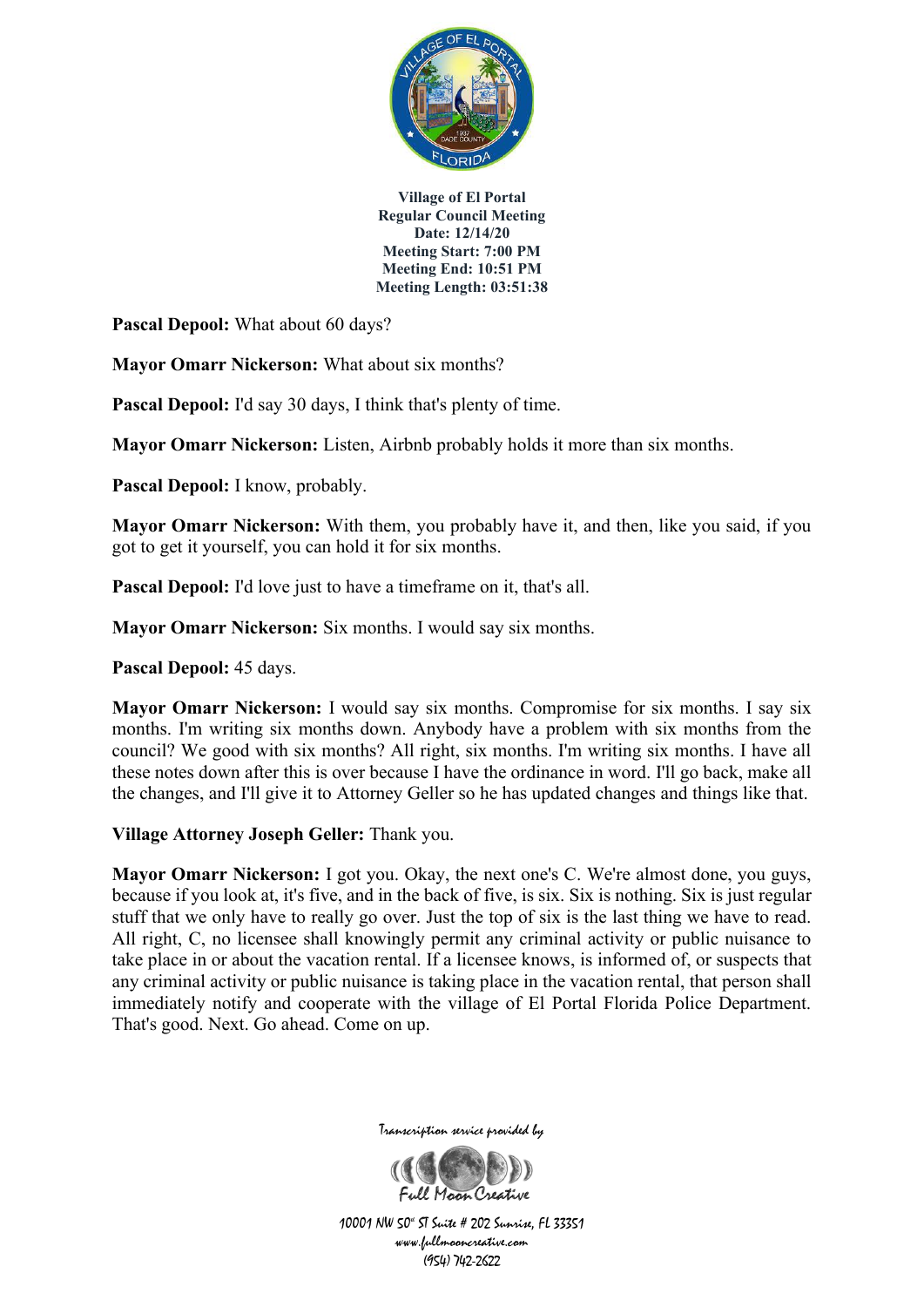

Pascal Depool: Pascal Depool, 177 Northwest 90th Street. Like I said, you're going to hear that a lot today. What's the definition of public nuisance? Are we going by the Florida State records or are we going by El Portal village code on a public nuisance?

**Mayor Omarr Nickerson:** I didn't think about that.

**Councilperson Luis Pirela:** It has to go by charter, right, Mr. Geller?

**Village Attorney Joseph Geller:** Yes.

**Pascal Depool:** In that case, every single violation of village code is a public nuisance.

**Village Attorney Joseph Geller:** No, that is not what it says.

**Pascal Depool:** It says in the charter.

**Village Attorney Joseph Geller: [inaudible 03:26:09]** of public nuisance.

**Pascal Depool:** I'm sorry?

**Village Attorney Joseph Geller:** There are definitions of public nuisance, they're governed by case law. Not every violation of the code constitutes a public nuisance. That is not an accurate statement.

## **Mayor Omarr Nickerson:** You good?

**Pascal Depool:** El Portal village code says that, in the General Penalty Section 112 that in violation of any provision in this code shall be deemed a public nuisance.

**Village Attorney Joseph Geller:** That would never stand up in court. I didn't write that code provision. I don't know when it dates from, but that would never stand up in court. You go into court to prove a public nuisance. There case law that governs it. Not every violation of the code is a public nuisance.

**Pascal Depool:** That's just what the charter says because the thing that we're trying to avoid and all of us are, you guys, the people that don't like short-term rentals and us as owners or hosts, we don't want the party houses, we don't want the violations, we don't want the public nuisances. I want to make sure that we address, in this regulation, what a public nuisance is

Transcription service provided by

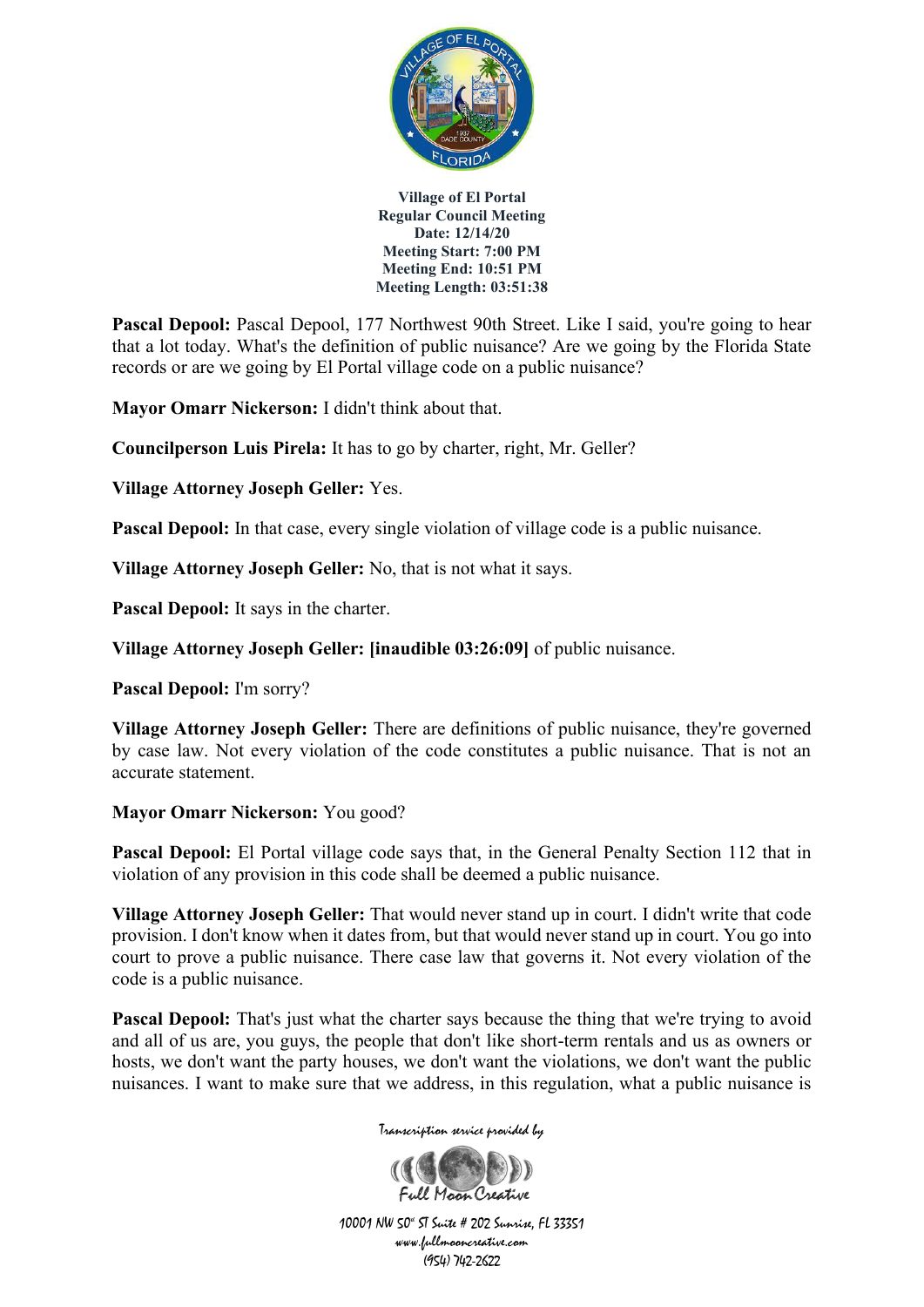

because I do want to see that loud noise, multiple cars, all of those things or higher occupancy than is required or whatever it is, and not just have something that can be read anywhere in any way. Thanks.

**Village Attorney Joseph Geller:** Not every violation of the code is a public nuisance. That says that **[inaudible 03:27:46].**

**Mayor Omarr Nickerson:** Is that another reason why we need a charter review? We can address exactly, we can define in more detail form what a public nuisance is?

# **Village Attorney Joseph Geller:** Yes.

**Mayor Omarr Nickerson:** Another point for the charter review. There we go, you guys. You all get ready to come back 2022. I'm charter review going. I'm moving forward with the charter review. All right, here we go. D, the maximum number of occupants in the vacation rental shall be no more than one person per 150 gross square feet of permitted air-conditioned living space of the dwelling unit for which the license is issued, and in no event shall overnight occupants exceed two persons per vacation rental plus two persons per bedroom in the vacation rental. The occupancy restriction set forth herein is a maximum occupancy. How you guys feel about that?

**Village Attorney Joseph Geller:** They feel great about that.

**Mayor Omarr Nickerson:** [laughs] You guys feel good about it? All right, I didn't know if anybody I had a story, but sometimes an extra person might come stay. All right, here we go. This one right here I had a question mark for myself. An evacuation diagram identifying all means of egress from the vacation rental and the building in which it is located shall be placed in a conspicuous place near the inside front entrance door of each bedroom within each vacation rental. The next one, no licensee shall serve or otherwise provide alcohol to any guests. You guys have no problem with that? Okay. Next one.

**Councilperson Dr. Anna E. Lightfoot-Ward:** Does anybody have a problem from G to Act  $L^2$ 

[laughter]

**Mayor Omarr Nickerson:** Look, it goes up.



Transcription service provided by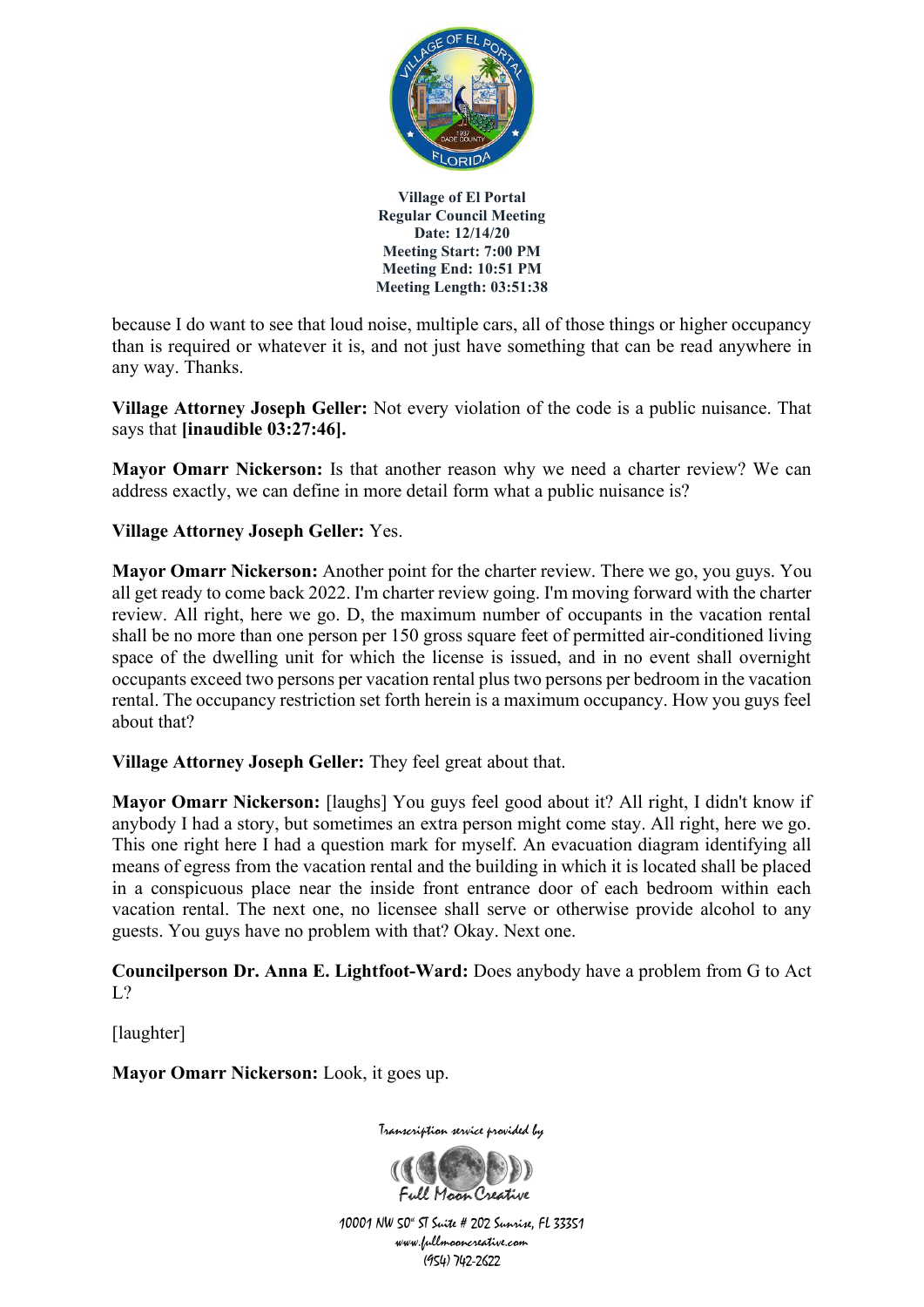

**Councilperson Dr. Anna E. Lightfoot-Ward:** We got a hand up.

**Mayor Omarr Nickerson:** Yes, we got hands up.

**Vice Mayor Anders Urbom:** Yes, that's it.

**Mayor Omarr Nickerson:** Number G, this one I have a problem with. I have my own notes for this one. Each guest shall be provided soap, clean individual bath cloths, and towels, and clean linen in good repair. Linens and bath cloths and towels shall be changed between each change of occupant. The only reason why I had if you think about this was because clean linen and good repair, who decides?

**Village Attorney Joseph Geller:** It's fine then.

**Mayor Omarr Nickerson:** Is that good?

**Village Attorney Joseph Geller:** Yes, it's fine.

**Mayor Omarr Nickerson:** Okay, I just didn't want to get picky on people like who decides what's good repair and what's not. The vacation rental shall be cleaned, sanitized between occupancies, and all pans and other cooking utensils shall be cleaned and sanitized between occupancies. The name and phone number of the local contact person. Yes, come on up. Is this about the dishes? Is this about the dishes?

Pascal Depool: Pascal Depool Northwest 90th Street, 177. It's actually about the linens, the bath soap, and the dishes. Those are all regulated by the Florida Department of Professional Regulations. I'm not sure why you guys are picking those out. Is that because code enforcement is going to come in and check if I have the right soaps here or if I'm doing my dishes correctly?

**Village Attorney Joseph Geller:** Yes, sir, they're going to come in and do a soap check daily.

[laughter]

**Mayor Omarr Nickerson:** No, we're good.

**Pascal Depool:** I'm already regulated on those. I'm not sure why these are in here and not like that I have to have a fire extinguisher there, which is in the same regulation by the same department.





(954) 742-2622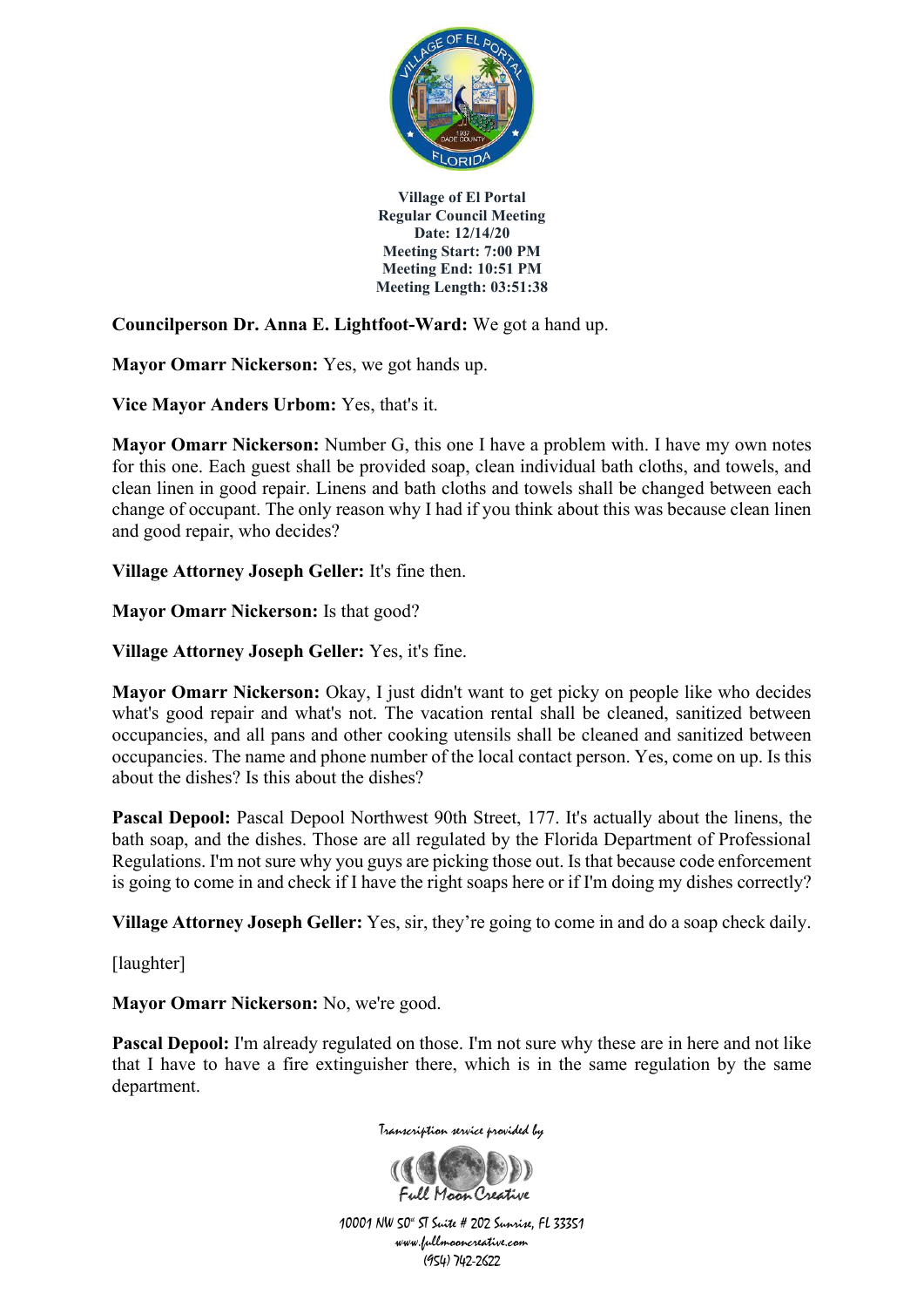

**Village Attorney Joseph Geller:** We'll add that.

**Mayor Omarr Nickerson:** The only question I had was in good repair because that could be up to somebody's suggestion or somebody's opinion.

**Village Attorney Joseph Geller:** I guess, ultimately, Mayor, someone would have to make a call on what constitutes a good repair if it was a serious legitimate question as to whether something was in good repair. The gentleman's correct that we might add fire extinguishers too. It is somewhat selective, the ones we've looked at. Some cities regulate somethings, some have not. Fire extinguishers are probably a good thing.

**Mayor Omarr Nickerson:** My only thing is that, where I would agree with you, Attorney Geller, is that if it is in the Florida language, then I have no problem with it being in El Portal also if it already exists.

**Village Attorney Joseph Geller:** It's there to help notify owners who may be a little less wellinformed that these are things that they need to do as well. It's there really for the protection of owners. We're not imposing any additional requirements.

**Mayor Omarr Nickerson:** I have no problem with it.

**Village Attorney Joseph Geller:** We are notifying people these are things they need to do.

**Pascal Depool:** I'm just asking who's enforcing it if it's in our ordinance.

**Village Attorney Joseph Geller:** I can't hear you, sir.

**Mayor Omarr Nickerson:** He's asking who's enforcing it? Who's going to enforce it?

**Village Attorney Joseph Geller:** Our ordinance will be in hand. The ordinance is enforced by our people, code enforcement.

**Mayor Omarr Nickerson:** Code enforcement.

**Village Attorney Joseph Geller:** Police, yes.

**Pascal Depool:** So they'll check if I do my dishes correctly. The reason I'm asking is because -- [crosstalk]



Transcription service provided by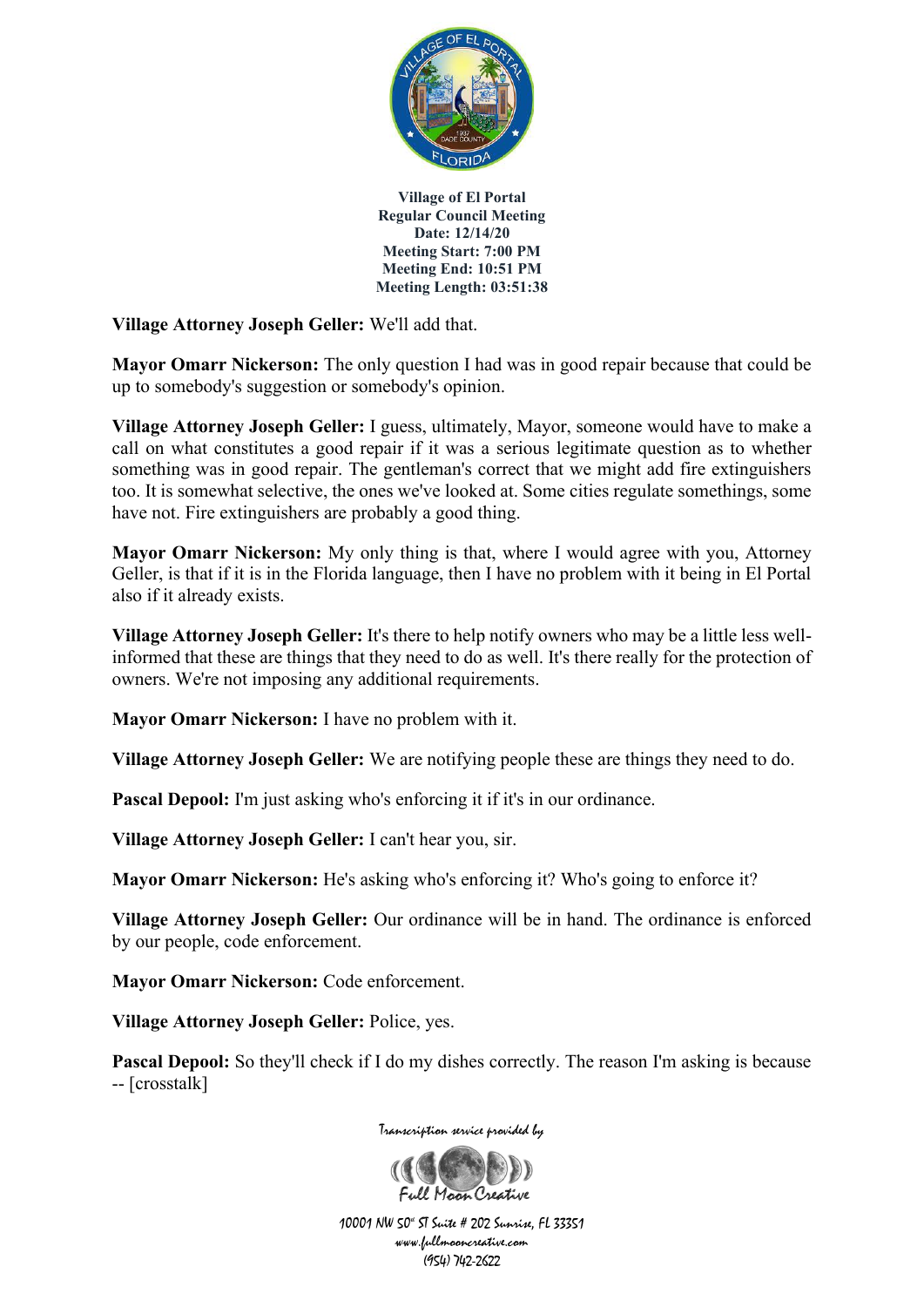

**Councilperson Luis Pirela:** Or running like a hotel. Put it this way, so these are just regulations for people to know that it's out there and we are actually protecting the well-being of the guests too. What if you wash the dishes with raw chicken, and then it has salmonella and you put it in their counter for them to use? Nobody knows that. It's just rules and regulations, pretty much.

**Mayor Omarr Nickerson:** I don't disagree with you.

**Councilperson Luis Pirela:** Nobody's going to go knock on your door and say, "Let me inspect your plates or whatever." I don't know, they might do it, they might not.

**Mayor Omarr Nickerson:** I don't disagree with you, and I agree with. Councilperson Pirela, but the only thing that I would say for something like this, Pascal, is if it already exists, this is just showing the detail that already exists. To me, it's nothing to make a big fight over because if it already exists, it's something that's just there anyway. You know what I mean?

**Pascal Depool:** I'm required to do it under Florida State law already, and they have attention over it. I just don't understand why it's in here.

**Mayor Omarr Nickerson:** I understand what you're saying, but this doesn't hurt.

**Councilperson Luis Pirela:** You know that that's required, but the guy next door who's on his first one may not know it, may look just at our ordinance. He should look at state law. This is a reminder to him that he ought to do this so somebody doesn't get sick. It certainly doesn't hurt to have it in our ordinance as well. It is not imposing any greater restriction on operators.

**Mayor Omarr Nickerson:** Yes, if it's already existing.

**Pascal Depool:** I agree. My question is about the enforcement if that's a local thing with us when it's in our ordinance because the Florida State Department--

**Councilperson Luis Pirela:** Everyone who has jurisdiction can enforce that. The state health inspector can come in and enforce it, the local code enforcement, Dade County could send people. Everyone with jurisdiction can enforce it.

**Pascal Depool:** So it doesn't matter if it's in the ordinance or not for the first time.

**Councilperson Luis Pirela:** I don't agree with that statement, sir. I think it does matter.

Transcription service provided by

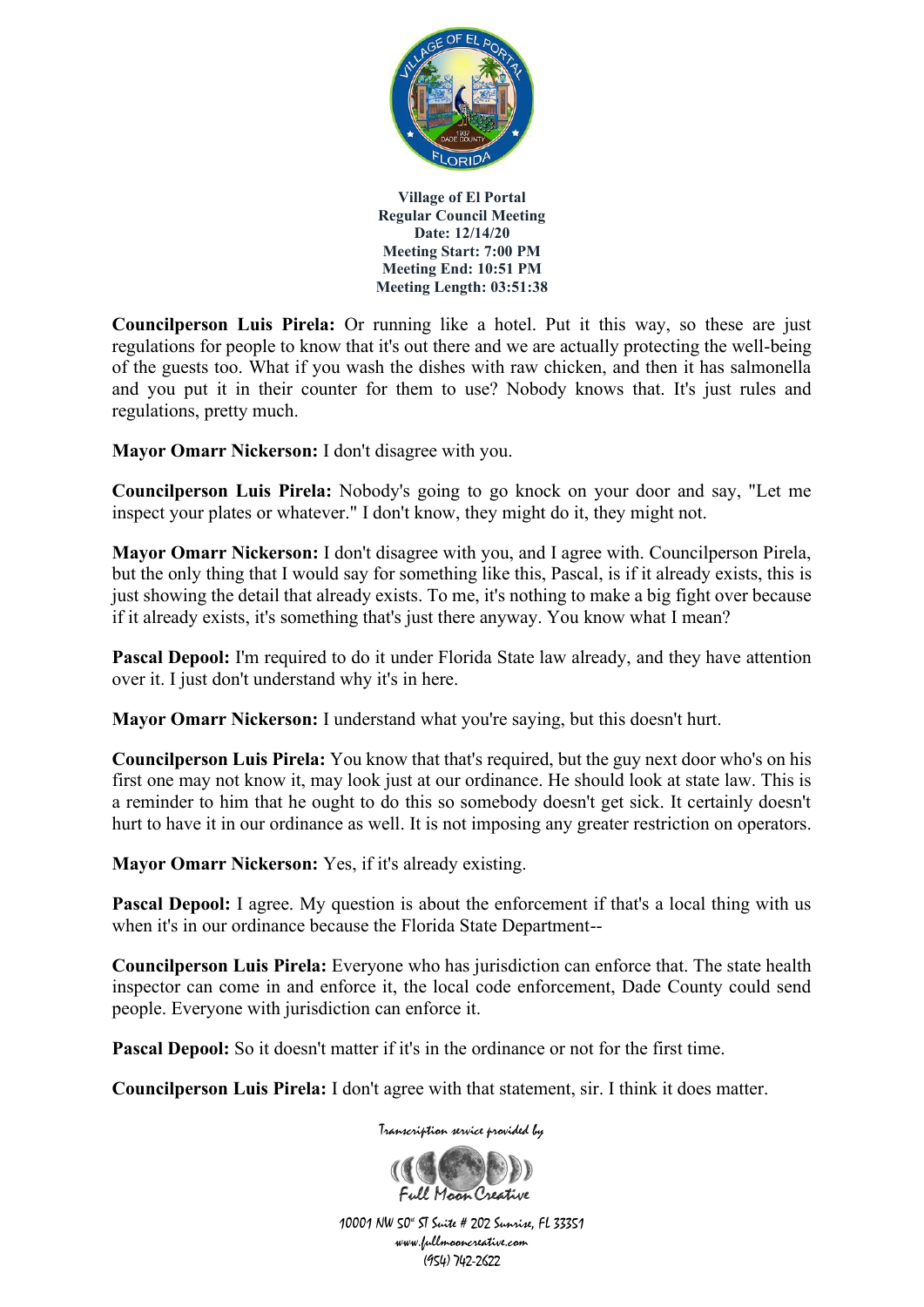

**Pascal Depool:** I'm asking if you would take this out of the ordinance, El Portal could still enforce it.

**Councilperson Luis Pirela:** Yes.

**Pascal Depool:** Okay, that's all I'm asking.

**Mayor Omarr Nickerson:** No, we're good. Thank you.

**Pascal Depool:** Thanks.

**Mayor Omarr Nickerson:** Thank you very much. The next one is the name and phone number of the local contact person and the vacation rental licensee shall be posted in a conspicuous place near the entrance of the vacation rental. Name and phone number, it sounds good. First of all, let me just say thank you to everybody. You guys, it's been a long night, but thank you for everybody who continue to lend their voice. We always try to promote everybody being able to have a voice here in the village, so we appreciate everybody being here. We appreciate the education also, Attorney Geller, thank you very much.

Any licensee who provides food to guests shall comply with all applicable food handling and licensing requirements. Make sure that food is good so they don't get that salmonella. Councilperson Pirela, there you go. The next one, all vehicles associated with vacation rental must be parked within the subject property in compliance with the code of ordinances of the village of El Portal of Florida. The last one, all guests to the vacation rental shall comply with all applicable village, county, state, and federal laws, rules, regulations, ordinances, and statutes. That right there makes everything cover everything. The next one, violations.

Any violation of Section 5.71 shall be punishable with a fine of up to \$250 per violation for the first offense, \$500 for violation for the second offense, and \$1,000 for violation for third offense per day per unit per violation, and may also be punishable by license suspension or revocation. We're good? A village code inspector may also enforce the terms of this section by bringing a case to the special master pursuant to his authority under the village code. In addition, upon showing a substantial violation of Section 5-72 or 5-74, any license granted hereunder may be suspended or revoked for calls upon notice and opportunity to be heard by the special master.



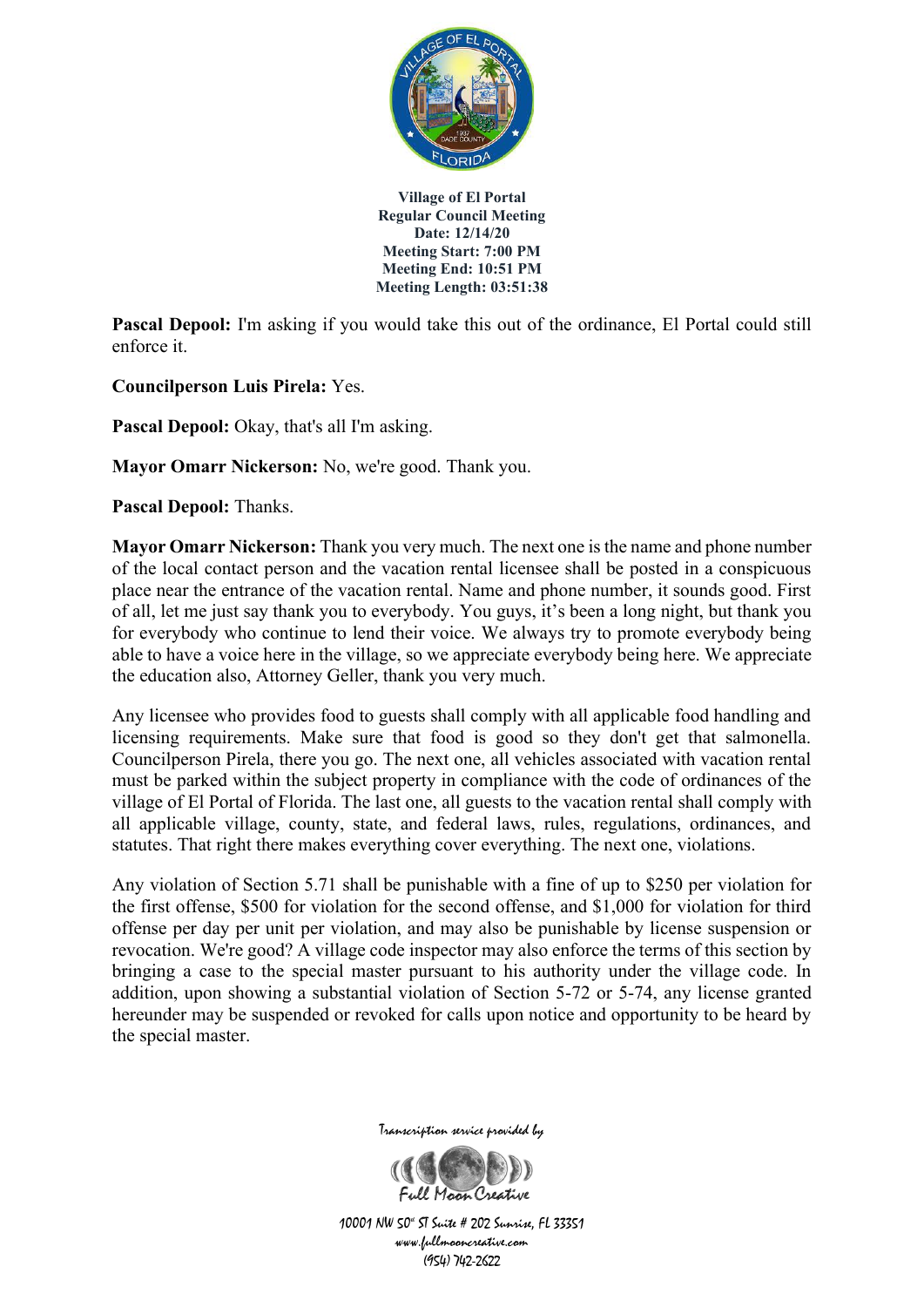

In addition to any other remedy available to the village, the village may enforce the terms of this section in law or equity against any violator. The village by and through its village attorney, Attorney Geller, or police department, Chief Mendez in the back representing, may apply for an administrative search warrant to enter upon the premises of any residents subjected to this section. Each day that such violation exists shall constitute a separate and distinct offense. We're good? In addition to any other fine or penalty provided for in this section, any person who operates a vacation rental with a license issued under this chapter may be subject to arrest and shall be guilty of a first-degree misdemeanor.

That's the worst-case scenario, you guys. If it gets worst to worst, we bring the police in. In addition to any other fine or penalty provided for in this section, it shall be unlawful for any owner, tenant, broker, realtor, agent, or other representatives of the owners to hold out or advertise a residential dwelling as a vacation rental if the property is not licensed and provided in this section. A broker or realtor who is found in violation of this regulation shall be subject to a business tax receipt, suspension, or revocation. That's basically the whole thing, you guys. Everything else is technical. We got through it, done deal.

I have all the notes written down. I have it in Word, I believe. I'll make all the changes for the notes that we did tonight. I'm going to ask for a motion in a second and approval in a second. I'll make the change to this, so we'll come back for the second reading. In the 4th Tuesday of January, we'll come back with all the changes.

## **Councilperson Dr. Anna E. Lightfoot-Ward:** So moved.

**Mayor Omarr Nickerson:** This is for the ordinance, you guys. First reading move by Councilperson Lightfoot-Ward, do I have a second for the passage of the first reading of this ordinance?

**Councilperson Luis Pirela:** I'll second, Mayor.

**Mayor Omarr Nickerson:** Second by Councilperson Pirela. Madam Clerk, is there any last comments from the residence? You guys good? We're good, right?

**Speaker:** Are you going to mail it out to everyone?



Transcription service provided by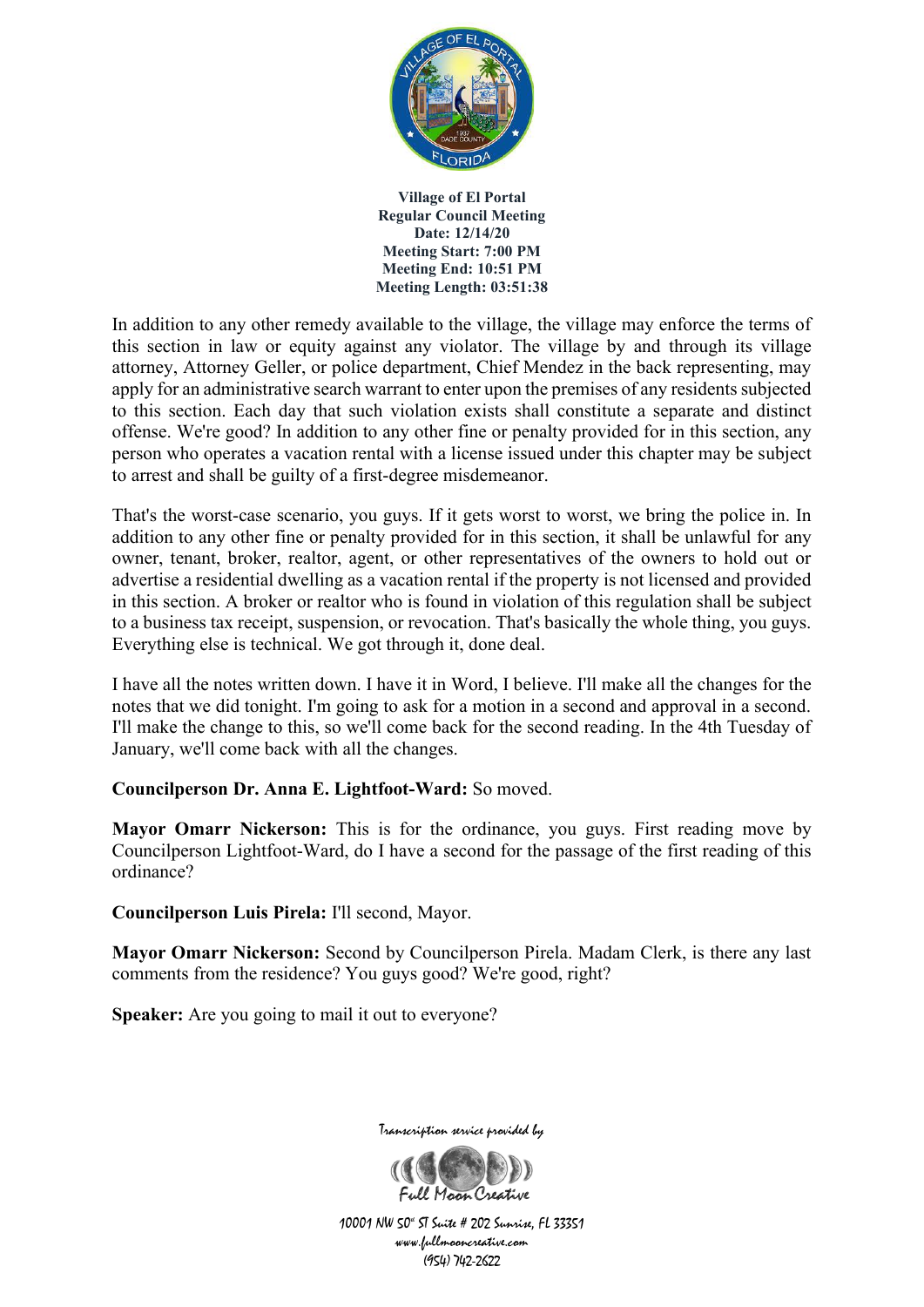

**Mayor Omarr Nickerson:** We will, yes. For this, we will, definitely. I got you. I got you covered. As a matter of fact, I might take it and hang it on everybody's door like I did the whole thing.

**Councilperson Dr. Anna E. Lightfoot-Ward:** Please, finish the roll call. Please, read the roll call.

**Mayor Omarr Nickerson:** Here we go. Madam Clerk, may I please have a roll call, please.

**Village Clerk Yenise Jacobi:** Roll call. Councilperson Lightfoot-Ward.

**Councilperson Dr. Anna E. Lightfoot-Ward:** Yes.

**Village Clerk Yenise Jacobi:** Councilperson Pirela.

**Councilperson Luis Pirela:** Yes.

**Village Clerk Yenise Jacobi:** Vice Mayor Urbom.

**Vice Mayor Anders Urbom:** Yes.

**Village Clerk Yenise Jacobi:** Mayor Nickerson.

**Mayor Omarr Nickerson:** Yes.

**Village Clerk Yenise Jacobi:** Motion passes four to none.

**Mayor Omarr Nickerson:** Thank you very much, I appreciate that. You, guys, can I have a motion to table the text notification service till January?

**Councilperson Dr. Anna E. Lightfoot-Ward:** I have a comment specifically for that. You have held me up and I don't work long.

**Mayor Omarr Nickerson:** It's all good. Do I have a second for a table? I have a motion by Councilperson Pirela, do I have a second for tabling the text notification service?

**Vice Mayor Anders Urbom:** I will second that.



Transcription service provided by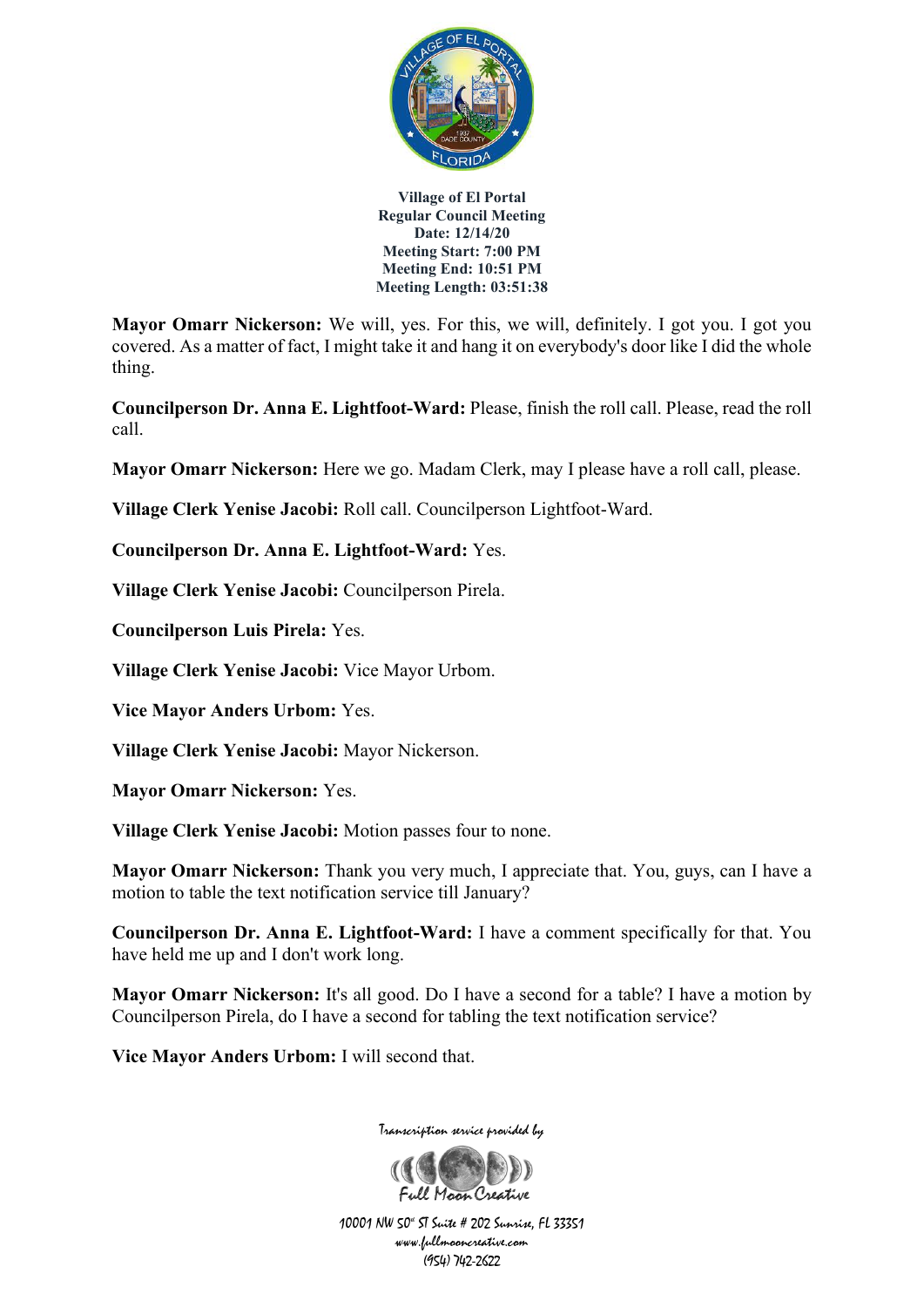

**Mayor Omarr Nickerson:** Seconded. All in favor, say aye.

**Council members:** Aye.

**Vice Mayor Anders Urbom:** All opposed, say nay. All right, so, the text notification service, you guys, I'll bring that back in January full council meeting. I've been trying to pass that for a while, Madam Clerk. I'm trying to pass that village-wide text notification service for you guys so we can get information out really fast. That would be that. The next one, you guys, we're going to move to the sign standards and regulations within the business corridor. The reason why I brought this forward was because I brought it to committee first. This was because in our business corridor, which is Northeast 2nd in our business areas, we don't have any sign standard regulations right now.

I didn't want anything to happen to where since we don't have anything on the books, we wake up one day and you're driving down Northeast 2nd and it's a bunch of huge neon light business signs, and just take away from the village and things like that. I'm trying to get some type of regulation for our business signage. This is not a touch or address like residential signs or residential real estate. It's nothing about that. This is strictly for our business corridors because I don't want to have to wake up and have crazy business signs in our business corridors that take away from the village. Do you want to come up, Camila or Juan? You guys want to come up to the mic real quick?

**Councilperson Dr. Anna E. Lightfoot-Ward:** Is this a repeat of what we already heard?

[laughter]

**Mayor Omarr Nickerson:** You want a motion? You want to pass it, madam?

**Councilperson Dr. Anna E. Lightfoot-Ward:** Isn't this the same thing we had years ago?

**Mayor Omarr Nickerson:** For the committee?

**Councilperson Dr. Anna E. Lightfoot-Ward:** Yes.

**Mayor Omarr Nickerson:** For the committee, we just moved it to council.

**Camila:** Yes, Council.



Transcription service provided by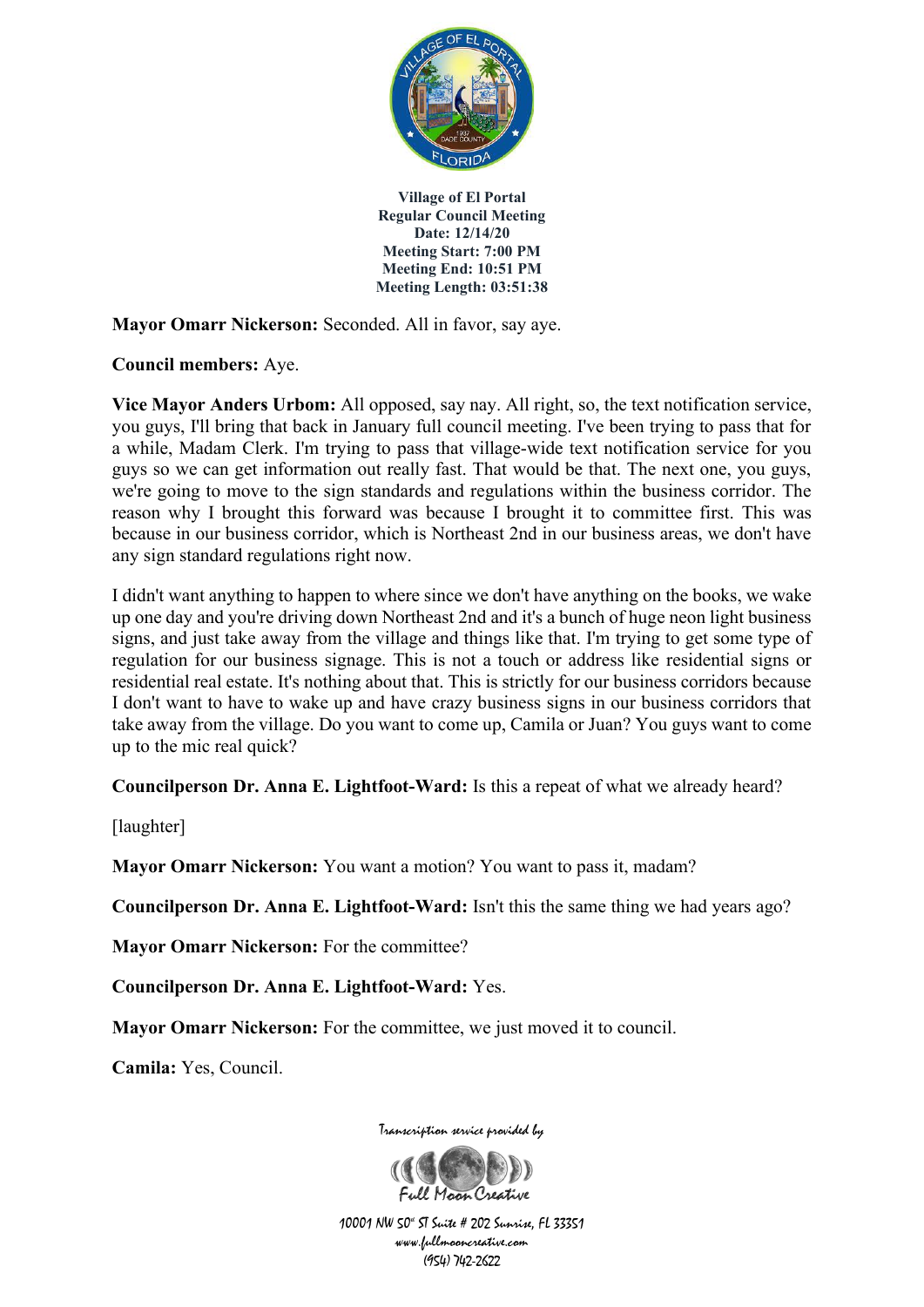

**Councilperson Dr. Anna E. Lightfoot-Ward:** Hold on a minute, anything new?

[laughter]

Anything else new?

**Camila:** No. Oh, I'm Camila **[unintelligible 03:42:19]** Service Design. These regulations, they keep a lot of the content that was already in the existing chapters for signs and they do cover signs in residential. Actually, in all areas, but it does more specifically--

**Councilperson Dr. Anna E. Lightfoot-Ward:** For the business?

**Camila:** Yes, well, it addresses the existing regulations that might not be favorable for the village or the businesses.

**Councilperson Dr. Anna E. Lightfoot-Ward:** You submitted a 45 minutes presentation for finances.

**Village Attorney Joseph Geller:** It's just first reading.

**Mayor Omarr Nickerson:** I was just getting ready to say that. I was just getting ready to say it's just first reading, we can pass this through. As I said, this is not like the short-term rental, this is something that we're just adding because we just want to make sure that we protect ourselves from stuff that's not on the books in the future. As a council, you guys, when I became mayor, I said we're trying to go back. Vice Mayor and Councilperson Pirela, Councilperson Lightfoot-Ward, there's so many things that we didn't have on the books, Madam Manager, that we're trying to go back and do. For example, I'll just give this really quick example and I'm going to ask for a motion in a second.

I'll give a really quick example. We didn't have high turnout comprehensive business permit fees. That's one of the things we did when we came on. When I became mayor, we did the business permit fees. Madam Manager, the day that we passed those business permit fees because we have all these new developments going in, this bigger skateboard park that conveys development, you guys see the restaurants that's going to go in where the church is fenced off, that's going to be a restaurant. We're getting these new businesses coming in. I look at the books, I said, "Man, we don't have business permit fees."



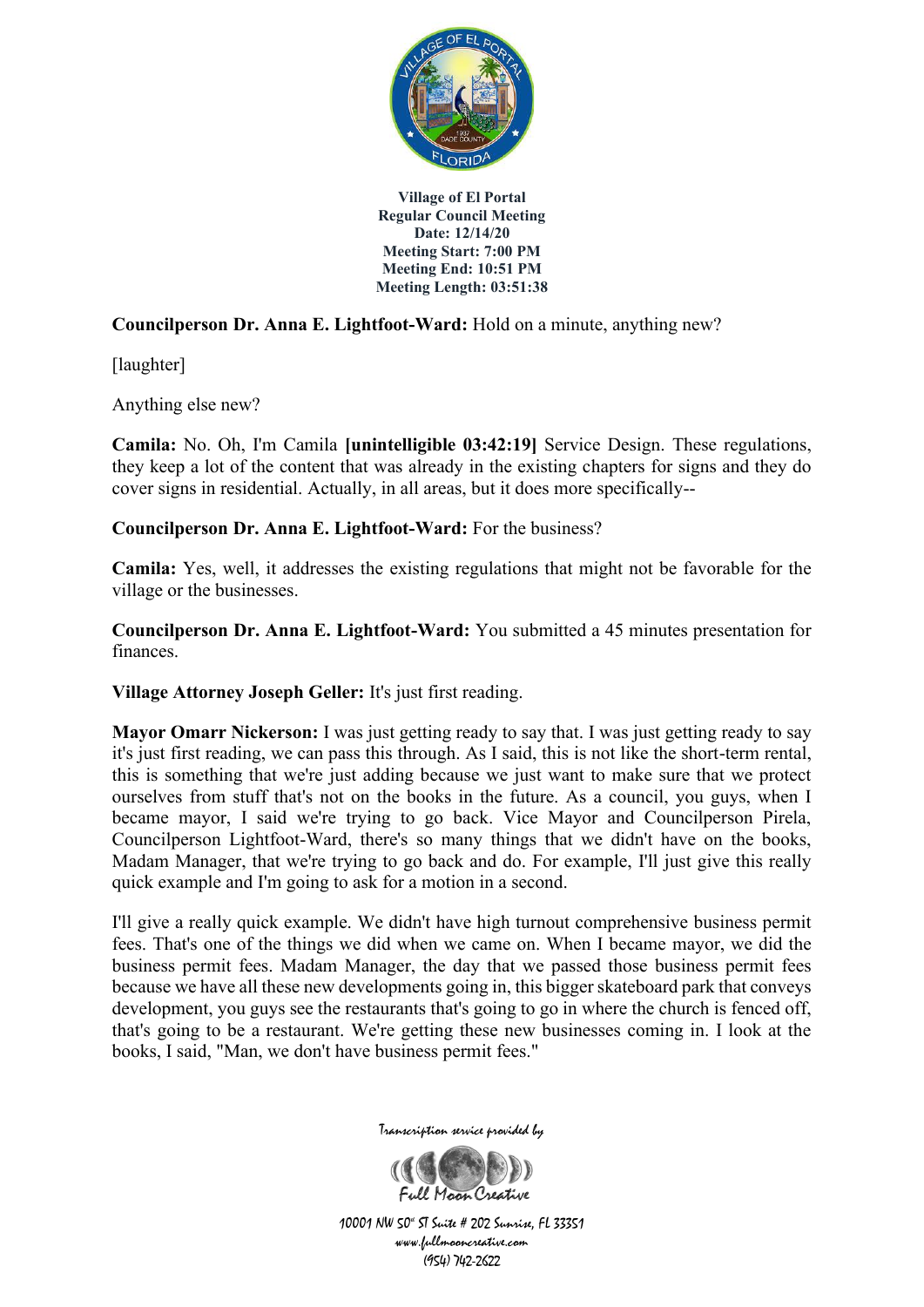

Madam Manager, the day after we did the final reading on that business permit fee, the day after, they had to come out and give us a check of, how many hundred thousand dollars was it?

# **Madam Manager:** Significant.

**Mayor Omarr Nickerson:** It was significant [laughs] because it went in. When we passed it, it went into effect immediately and we got hundreds of thousands of dollars the next day. There's a lot of stuff because in the past, you guys, El Portal, it was always viewed. Our predecessor just viewed it as a little village, which is good and we want to keep that. We want to keep that tranquility and serenity, but because it was like that, they didn't foresee the future of businesses and things like that, so we were losing a lot of money, you guys, you know what I'm saying? We're just trying to fix things up. This is one of the things we're trying to fix.

This is first reading. There will be a second reading in January. This is about sign standards and regulations within the business corridor so we don't get crazy huge neon signs all over the place that we don't like in our business corridor. Do I have a motion to pass the first reading of the ordinance for the sign standards?

**Councilperson Dr. Anna E. Lightfoot-Ward:** So moved.

**Mayor Omarr Nickerson:** Moved by Councilperson Lightfoot-Ward. Do I have a second?

**Vice Mayor Anders Urbom:** I will second.

**Mayor Omarr Nickerson:** Second by Vice Mayor Urbom. Madam Clerk, may I please have a roll call, please? Oh, does anybody want to have anything that they want to say? Anybody have anything they want to say? Thank you very much, Madam Clerk, I appreciate that. About the signs in the business corridor. This is just first reading, it will come back in January, all right? Hearing none, Madam Clerk, may I please have a roll call? Thank you very much, Madam Clerk.

**Village Clerk Yenise Jacobi:** Roll call, Councilperson Lightfoot-Ward.

**Councilperson Dr. Anna E. Lightfoot-Ward:** Yes.

**Village Clerk Yenise Jacobi:** Councilperson Pirela.



Transcription service provided by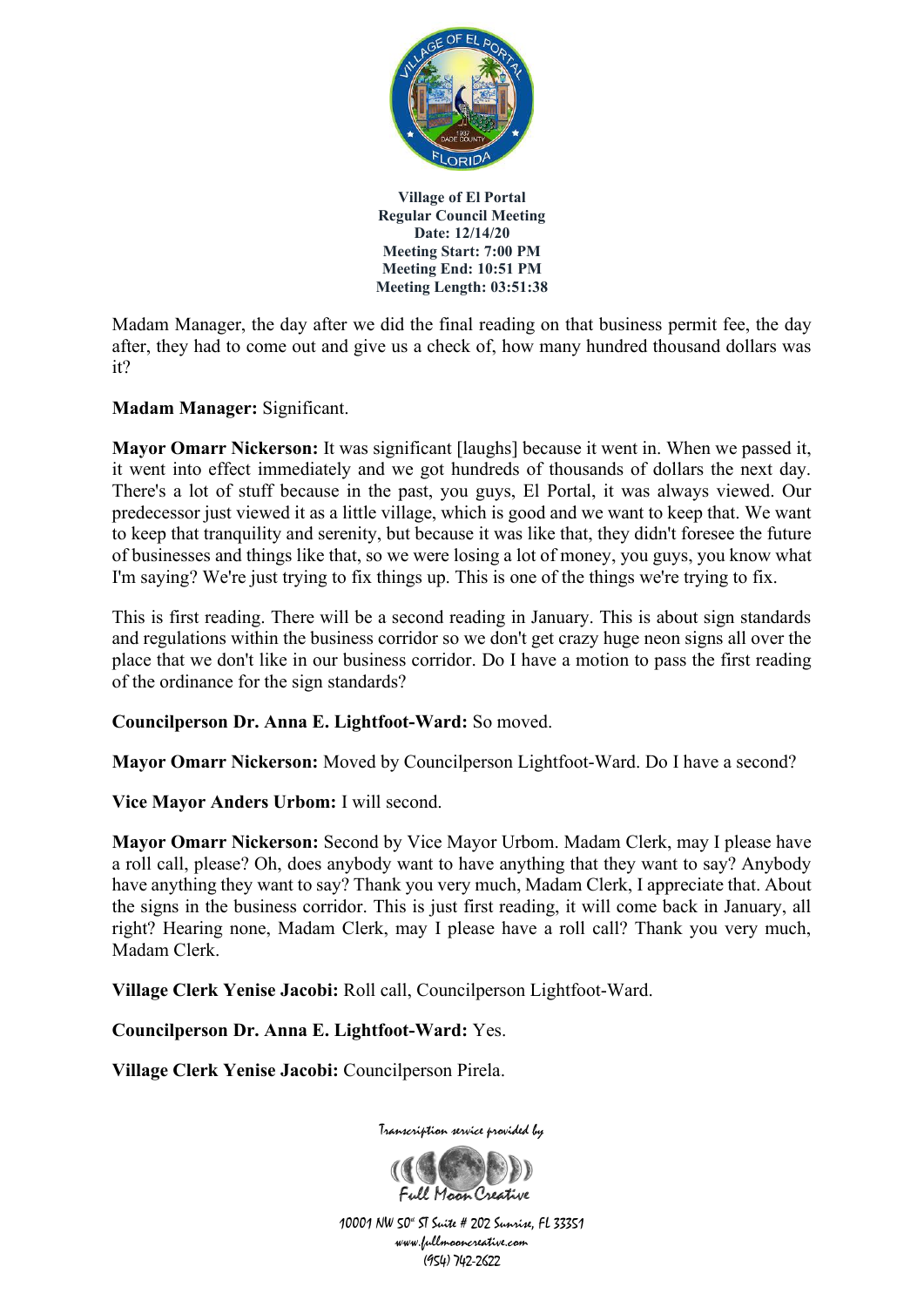

**Councilperson Luis Pirela:** Yes.

**Village Clerk Yenise Jacobi:** Vice Mayor Urbom.

**Vice Mayor Anders Urbom:** Yes.

**Village Clerk Yenise Jacobi:** Mayor Nickerson.

**Mayor Omarr Nickerson:** Yes.

**Village Clerk Yenise Jacobi:** Motion passes four to none.

**Mayor Omarr Nickerson:** Thank you very much. Thank you very much, you guys, for staying. Juan, Camila, thank you very much for your time, we appreciate it. Right now, we're going to move on, you guys, to the manager reports. We're going to the manager report.

**Village Manager Christia E. Alou:** You guys are going to be really happy with me because I don't have a manager's report.

[laughter]

I will be putting it on the village website next week.

**Mayor Omarr Nickerson:** It's all good. We appreciate it.

**Village Manager Christia E. Alou:** I do want to mention this, though. The village now has an electrical shuttle, plus it takes you to and from Brightline Station a few times a day in the morning and in the afternoon. Please check out the village website. Download the app. it's a free service for El Portal residents. Park over here in the village Hall, tot lot parking lot and hop on the electric shuttle. It's a great way to be green. That concludes the manager's report.

**Mayor Omarr Nickerson:** Thank you very much, I appreciate that. If you guys are on the email list, make sure to email us. Go to the village's website, the bottom of the first page. You can sign up for the email list. Clerk Jacobi, did you email blast it yet or are you going to do it tomorrow?

**Village Clerk Yenise Jacobi:** I can do it today.



Transcription service provided by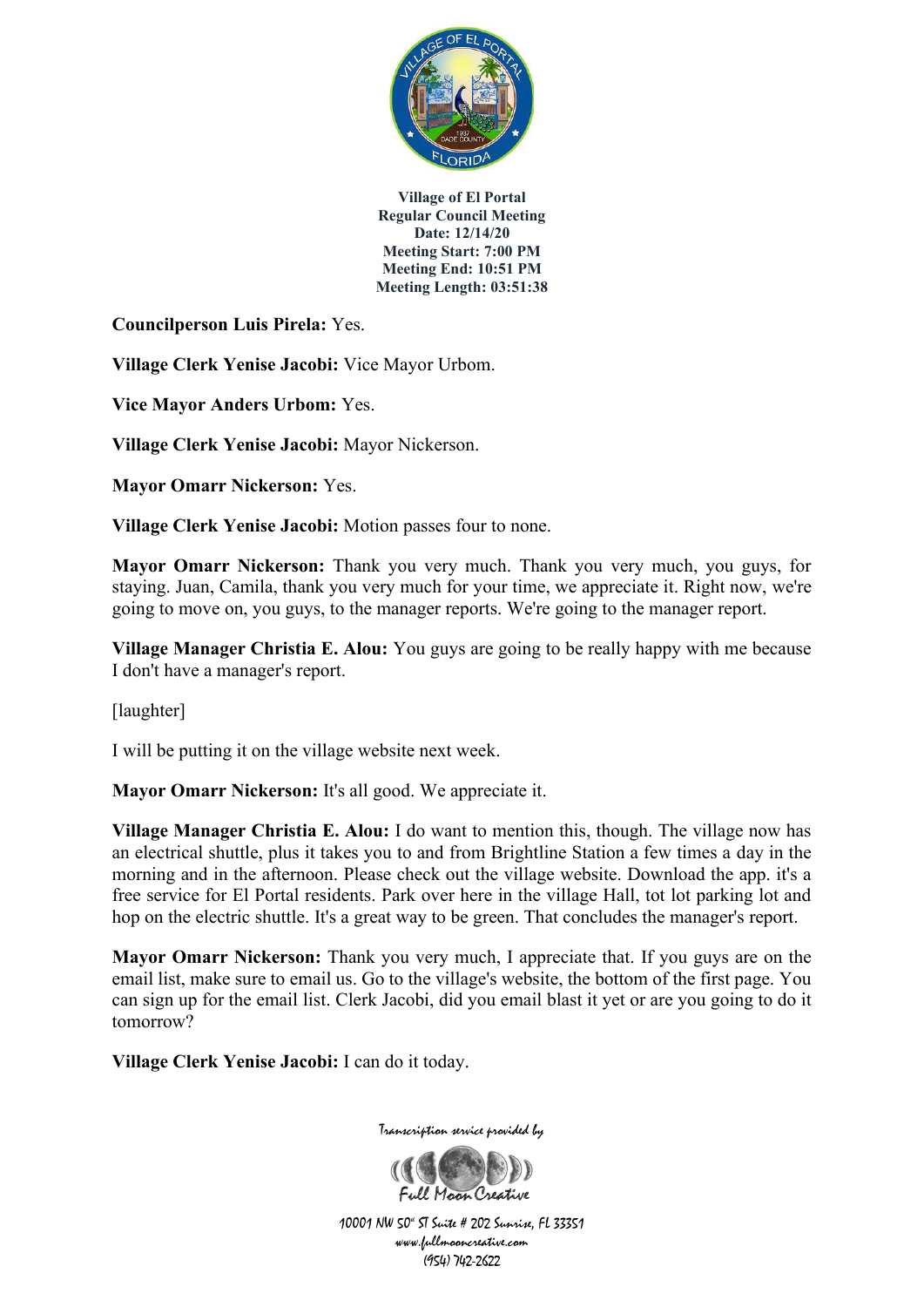

**Mayor Omarr Nickerson:** You can do it today.

**Village Clerk Yenise Jacobi:** I will send the email again.

**Mayor Omarr Nickerson:** Thank you very much. She emailed blasted a letter I wrote and the flyer for the shuttle, and I will be printing that out. We get the copies, correct? They're over here? We got all the copies?

**Village Clerk Yenise Jacobi:** I put them on the table.

**Mayor Omarr Nickerson:** Thank you very much. I will be passing that out and putting on everybody's doorknob, all right? I do have the plastic door hangers. I will be passing that out on everybody's doorknob in the next couple of days. All right, so, be on the lookout for that so everybody has that information. I'm not going do it because I did take a long time. I do appreciate you guys bearing with me with our impromptu town hall, and therefore, I'm not going to do a mayor report. We're going to move right on. Attorney reports.

**Village Attorney Joseph Geller:** Yes, I do have approximately a 30-minute village attorney report.

[laughter]

Which I will proceed to give to myself in the car on the way home.

**Mayor Omarr Nickerson:** There you go, sounds good. That's it for the reports, you guys. Good and Welfare right now, anybody who has anything that they want to say about anything at all? It doesn't have to be just what's on this agenda, about anything at all. You can come up and say the Christmas tree looks horrible, Mayor Nickerson, you need to shave. I know I got to go home and shave, but it's all good. This is your time to come and say right now, name and address for the record and you have a few minutes. Anybody for anything? Anything at all? All right, that being said, we do have a couple of birthdays to celebrate before we adjourn out of here.

Vice Mayor Urbom, his birthday has passed and he tried to hide it from us, but we found out and caught him and we said we're going to make up for it. [laughs] Councilperson Lightfoot-Ward's birthday.

[singing]



Transcription service provided by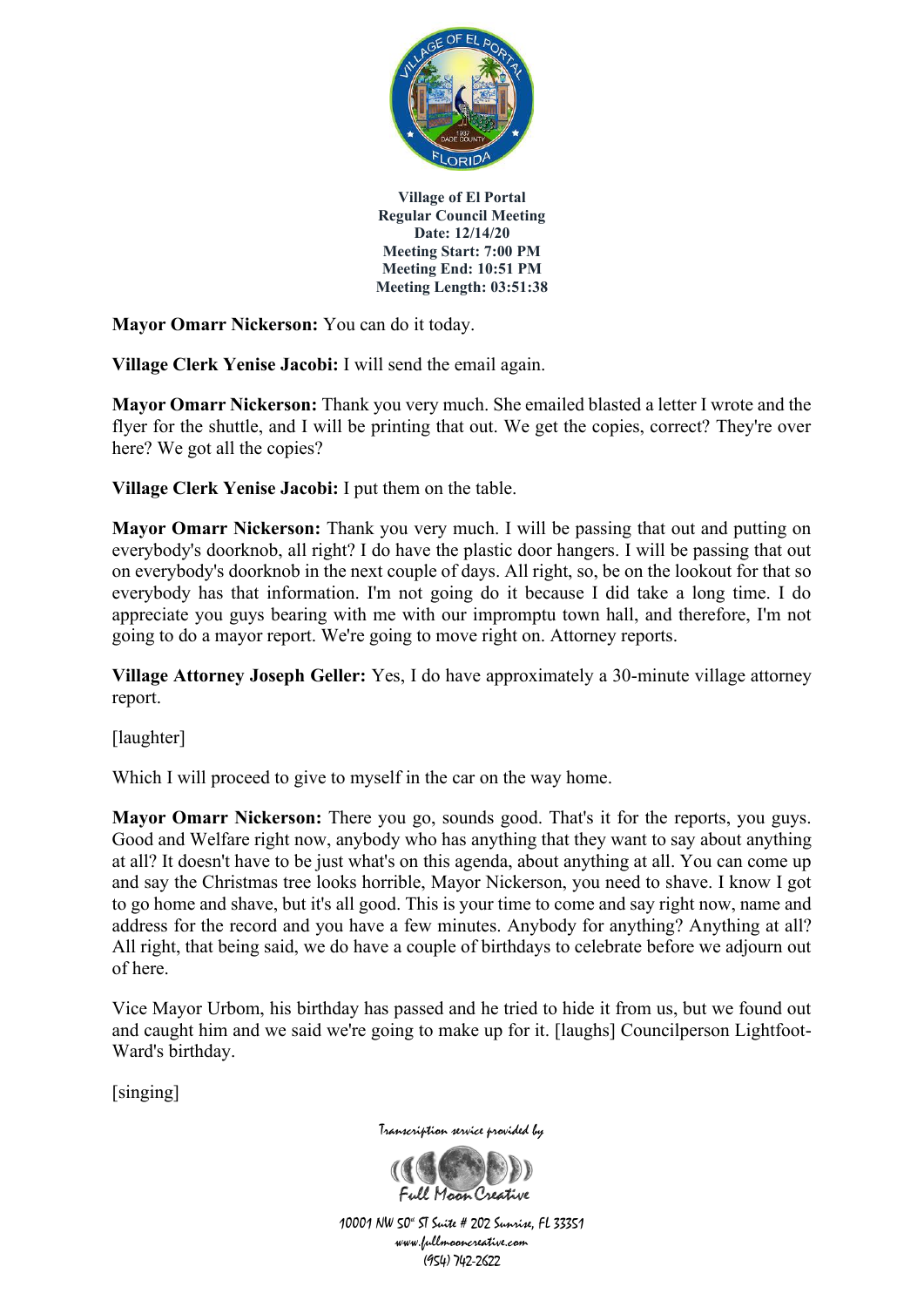

**Council Members:** *Happy birthday to you.*

**Councilperson Dr. Anna E. Lightfoot-Ward:** That's right.

**Council Members:** *Happy birthday to you.*

**Councilperson Dr. Anna E. Lightfoot-Ward:** That's right.

**Council Members:** *Happy birthday dear Vice Mayor Urbom, Councilperson Lightfoot-Ward, happy birthday to you.*

[screaming]

[applause]

**Mayor Omarr Nickerson:** Good stuff, you guys. Good stuff, good stuff. This is beautiful. I want to thank everybody for coming out tonight. I just want to say that, hopefully, you guys see that we're just trying to fix things, we're trying to put things right. I just really want to say, hopefully, you guys can see that even if we disagree and debate up here, at the end of the day, it's all positive vibes and it's all good feelings and good emotions that we have up here, all right? I'm glad you guys came out. With that being said, do I have a motion to adjourn?

**Councilperson Dr. Anna E. Lightfoot-Ward:** You do.

**Mayor Omarr Nickerson:** A motion by birthday woman Councilperson Lightfoot-Ward, do I have a second?

**Vice Mayor Anders Urbom:** Second.

**Mayor Omarr Nickerson:** Second by other birthday man, Vice Mayor Urbom. All in favor, say aye.

**Council Members:** Aye.

**Mayor Omarr Nickerson:** All opposed, say nay. Hearing no nays, the Regular Council Meeting for Tuesday, December 14th is adjourned at 10:51 PM.

[bangs on gavel]



Transcription service provided by